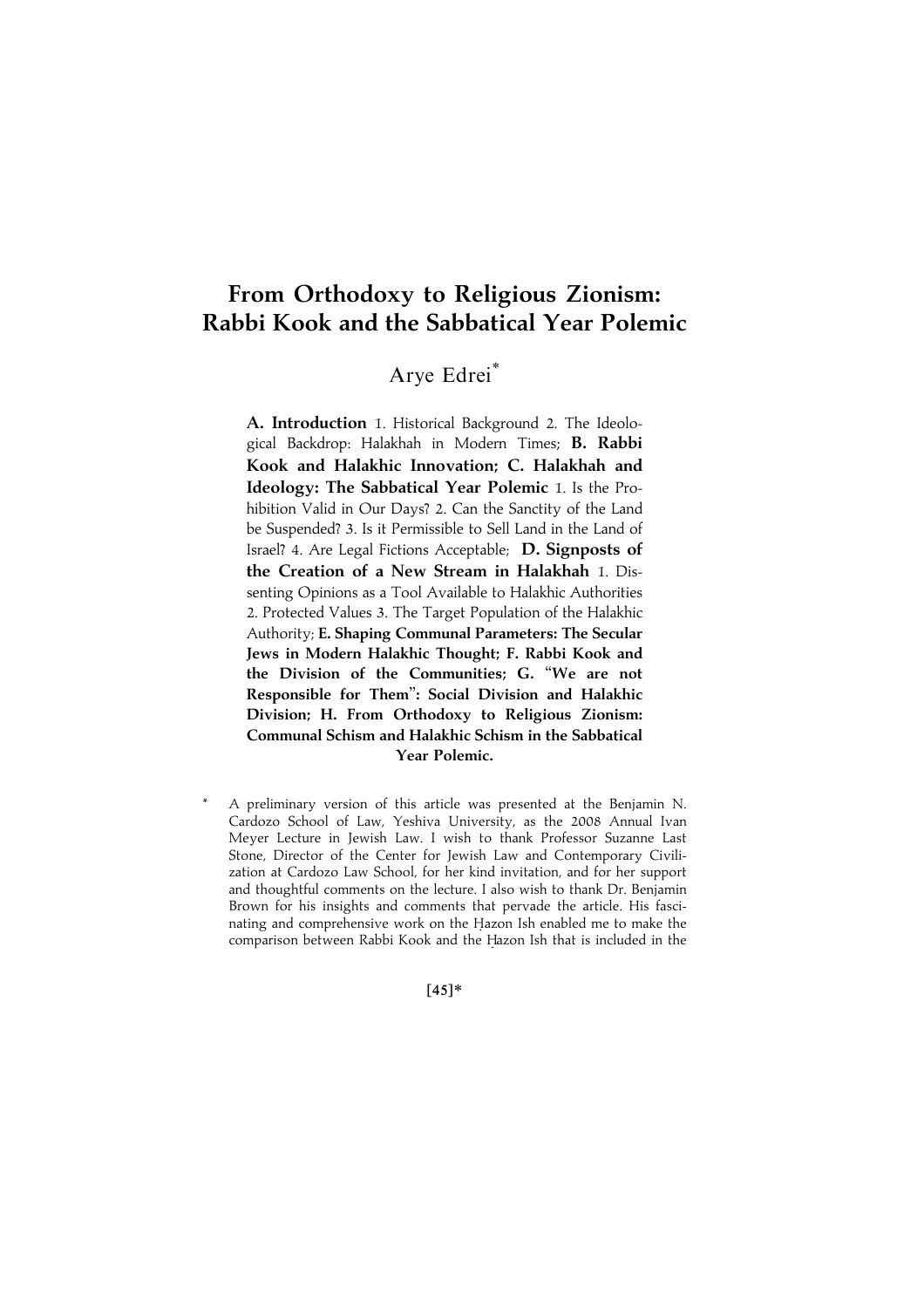## A. Introduction

The halakhic (Jewish-legal) permit to sell land (heter mekhirah) in the land of Israel in order to circumvent the prohibitions of the sabbatical year (shemittah) was first issued in 1888 and led to a bitter controversy among various religious authorities in Israel. The climax of the controversy occurred in 1910 when Rabbi Avraham Yitzhak Kook became involved and strongly supported the permit. The bitter debate associated with this issue, nevertheless, still persists a century later. This article examines the writings of Rabbi Kook on the subject of the permit to sell and the reactions of other prominent halakhic authorities to this legal innovation. Our study will shed light on the halakhic and historical significance of this polemic, and offer some explanations for its unusual severity and longevity.

The sabbatical year polemic has been a subject of great interest to scholars writing from a variety of disciplines and perspectives.<sup>1</sup> The

article. I am grateful to Mr. Stanley Peerless for translating this article from Hebrew. The article was written with the support of the Israel Science Foundation. Research number 1446.08.

1 The history of this polemic has been well-documented by halakhists and scholars from a variety of methodological perspectives. To the best of my knowledge, the most significant scholarly contributions to this discussion are written in Hebrew. For the halakhic perspectives, see Yechiel M. Tikochinski, Sefer Ha-Shemittah (Jerusalem: Mossad Harav Kook, 1952), 59; Menachem M. Kasher, ''Al Shtar Mekhirah Be-Shnat Ha-Shemittah,'' Noam 1 (1958): 167; Rabbi Shlomo Y. Zevin, Le-Or Ha-Halakhah (Jerusalem: Mossad Harav Kook, 1957), 112-27; Kalman Kahane, Sefer Shnat Ha-Sheva (Jerusalem: 1985), 124-43. The polemic had wide-ranging reverberations in the halakhic literature of the period. Some are cited in the surveys mentioned above, and some will be mentioned further on in our discussion. The polemic also merited scholarly analysis from various vantage points. Yosef Salomon analyzed the various positions taken in the polemic of 1889 throughout the Jewish world, and focused on the significance of the polemic for understanding the development of the deliberations on religion and nationalism in the Hibbat Zion movement. See Yosef Salomon, Dat Ve-Tsionut: Immutim

 $[46]*$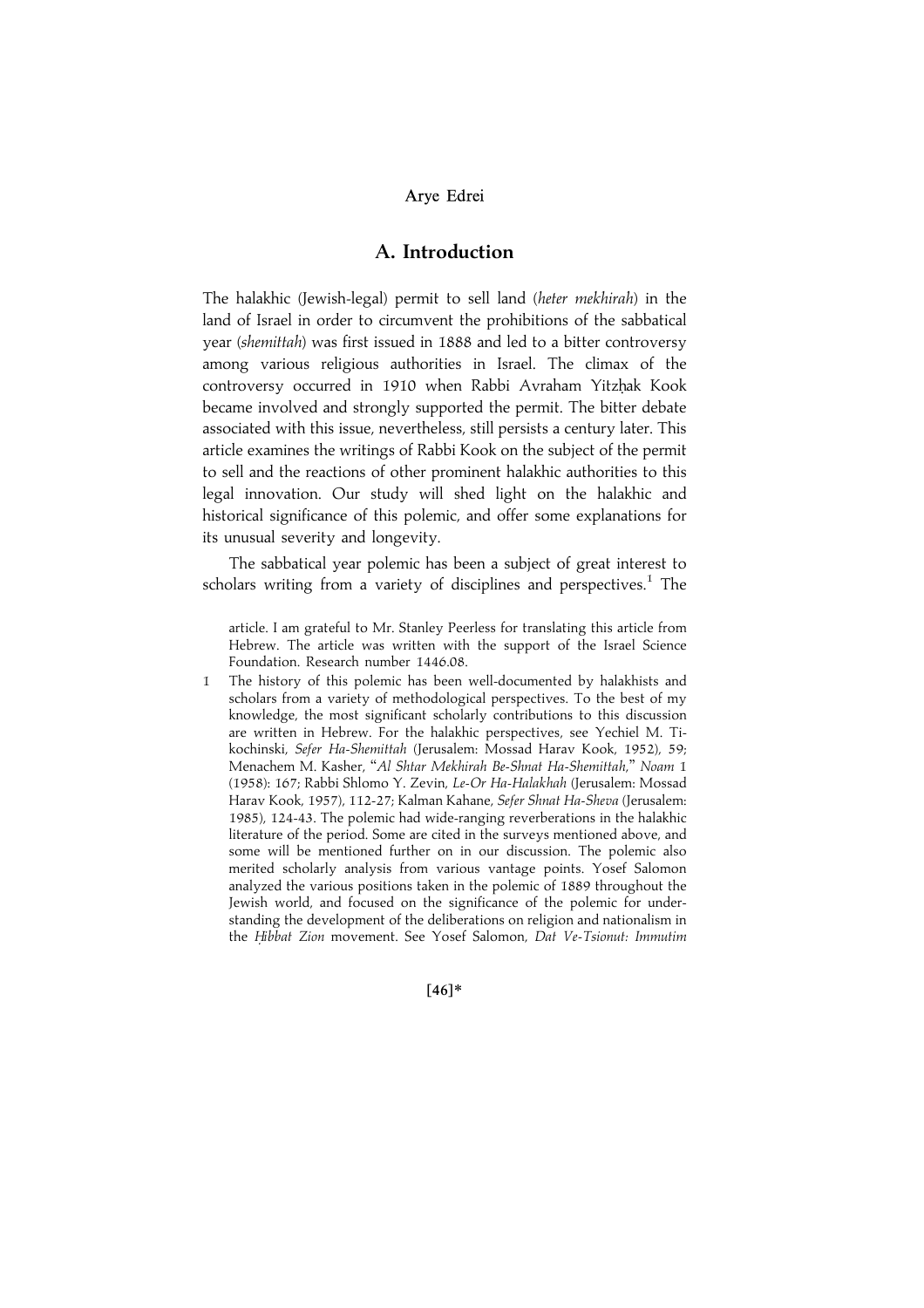writings of Rabbi Kook in this context have also been the subject of extensive scholarly deliberations. Research has focused primarily on two areas of inquiry. The first relates to the broader question of the relationship between halakhah and aggadah in the rulings of Rabbi Kook; in particular, the degree to which his halakhic rulings were influenced by his ideology that supported the settlement enterprise in the land of Israel. The second addresses the apparent inconsistency between Rabbi Kook's lenient ruling on the permit of sale and his rulings in other matters, which seem to reflect a stringent tendency.<sup>2</sup>

This article builds on previous scholarship, and pursues new methodological directions, with two distinct but related objectives, one conceptual and one historical. The first objective is to understand the unique conceptual characteristics of Rabbi Kook's halakhic thought, in particular as they became manifest in this debate. To that end, we will systematically organize the halakhic issues and arguments involved in

2 See Eliezer Malkhiel, "Ideology and Halakhah in Rav Kook's Heter Mekhirah'' (Hebrew), Shenaton Ha-Mishpat Ha-Ivri 20 (1997): 169; Michael Z. Nahorai, ''Remarks on the Rabbinic Rulings of Rabbi Kook'' (Hebrew), Tarbiz 59 (1990): 481; Avinoam Rosenak, ''Between Prophetic Halakhah and Reality in the Halakhic Rulings of Rabbi A. I. Kook'' (Hebrew), Tarbiz 69 (2000): 591; idem, The Prophetic Halakhah: Rabbi A. I. H. Kook's Philosophy of Halakhah (Hebrew) (Jerusalem: Magnes Press, 2005), 11, 228-31, 259-62; Neriya Gutel, Innovation in Tradition: The Halakhic-Philosophical Teachings of Rabbi Kook (Hebrew) (Jerusalem: Magnes Press, 2005), 107-17; Hagi Ben Artzi, ''Ha-Rav Avraham Yitzchak Ha-Kohen Kook Ke-Posek: Yesodot Hadshani'im Be-Psikato Shel Ha-Rav Kook" (PhD diss., Hebrew University, 2003), esp. 123-86.

 $[47]*$ 

Rishonim (Jerusalem: Ha-Sifriya Ha-Tsionit Publishing House of the World Zionist Organization, 1990), 130-38. Menachem Friedman described the social history of the polemic; see Menachem Friedman, ''On the Social Significance of the Polemic on Shemitta (1889-1910)'' (Hebrew), in Shalem: Studies in the History of the Jews in Eretz-Israel 1, ed. Yosef Hacker (Jerusalem: Yad Izhak Ben-Zvi 1974), 455-79. Eliezer Malkhiel, Avinoam Rosenak, Hagi Ben-Artzi, and Neriya Gutel, whose works are referred to in n. 2 below, focused on halakhic aspects of Rabbi Kook's positions. These writings will be addressed in more depth in this article.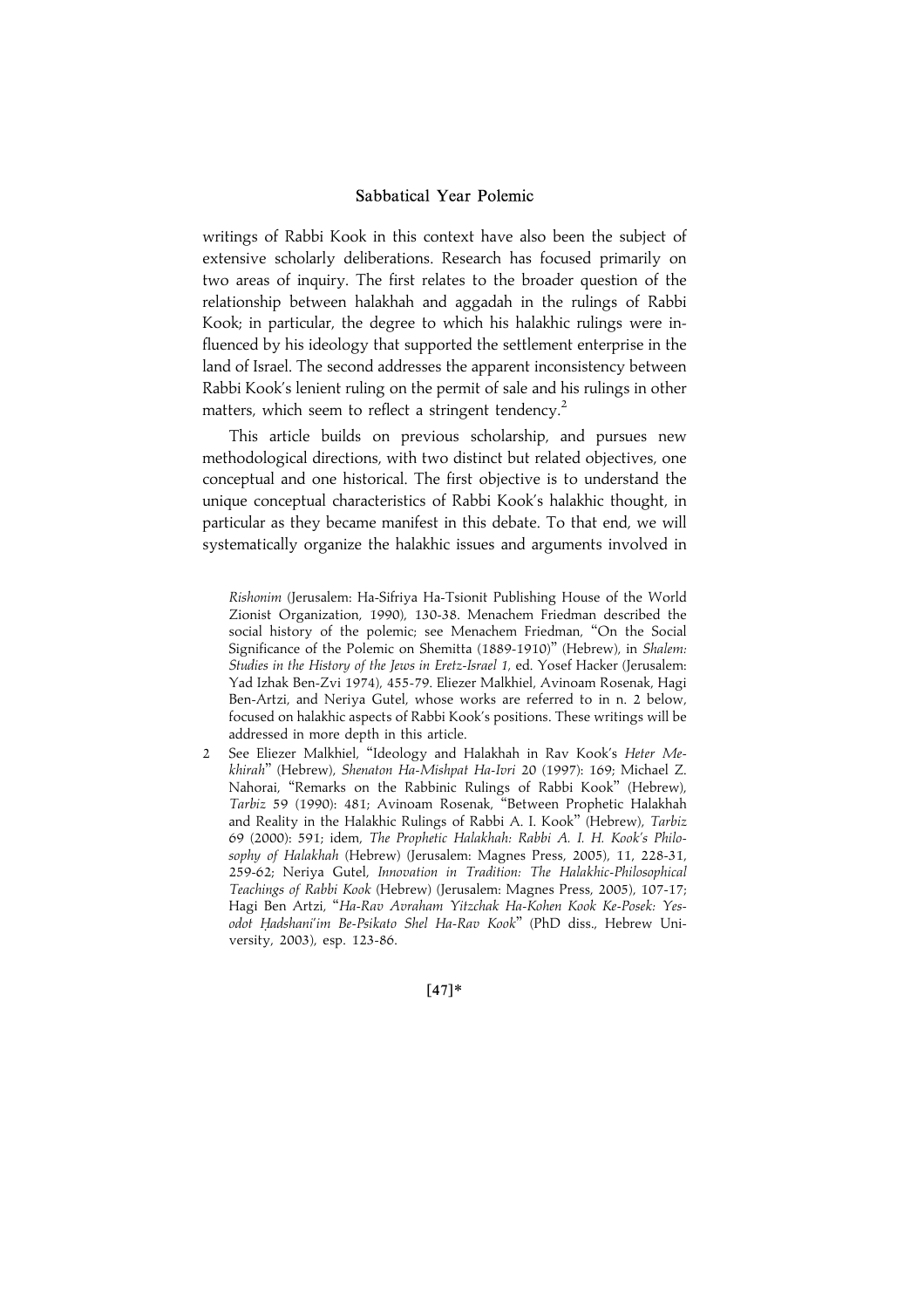the polemic, and use this as an opportunity to methodically examine a number of central principles of halakhic thinking: methods of exegesis, halakhic formalism, the role of values and principles in halakhic exegesis, the process of halakhic change, the importance and significance of dissenting opinions in halakhah, and legal fiction in halakhah.

The second objective is to understand the historical significance of this halakhic polemic in shaping the Jewish legal discourse in the generations that followed, and to see the positions of Rabbi Kook as the cornerstone of the new Religious Zionist branch of halakhah that developed in subsequent years in light of the Zionist settlement enterprise and the establishment of the State of Israel. Scholars have already emphasized the sociological significance of this polemic, marking it as a central factor in the division of the Orthodox world into two socioreligious streams.<sup>3</sup> I focus on the legal-historical aspect of this split, and argue that Rabbi Kook attempted to diverge – at least in the land of Israel – from several of the fundamental principles of Orthodox jurisprudence that had developed in Europe in the nineteenth century. Aware of the potential implications of such a push for change, Rabbi Kook was careful to stress a strong distinction between the changes that he suggested and the innovations advocated by the Reform movement, which he emphatically opposed.

I contend that in his writings on the permit to sell, Rabbi Kook consciously and openly laid the foundations for a new stream of halakhic ruling – a Religious Zionist one – that from a historical perspective diverged from a number of the assumptions of Orthodox halakhic ruling that had been established in Central Europe in the previous century. I demonstrate that Rabbi Kook anchored the need for this divergence in the reality of the land of Israel, claiming that that there was an obligation to deviate from the conventional halakhic path in light of this reality. Rabbi Kook did not rely solely on the argument that lenient halakhic rulings were necessitated by the distress of the

3 See Friedman, supra n. 1.

 $[48]*$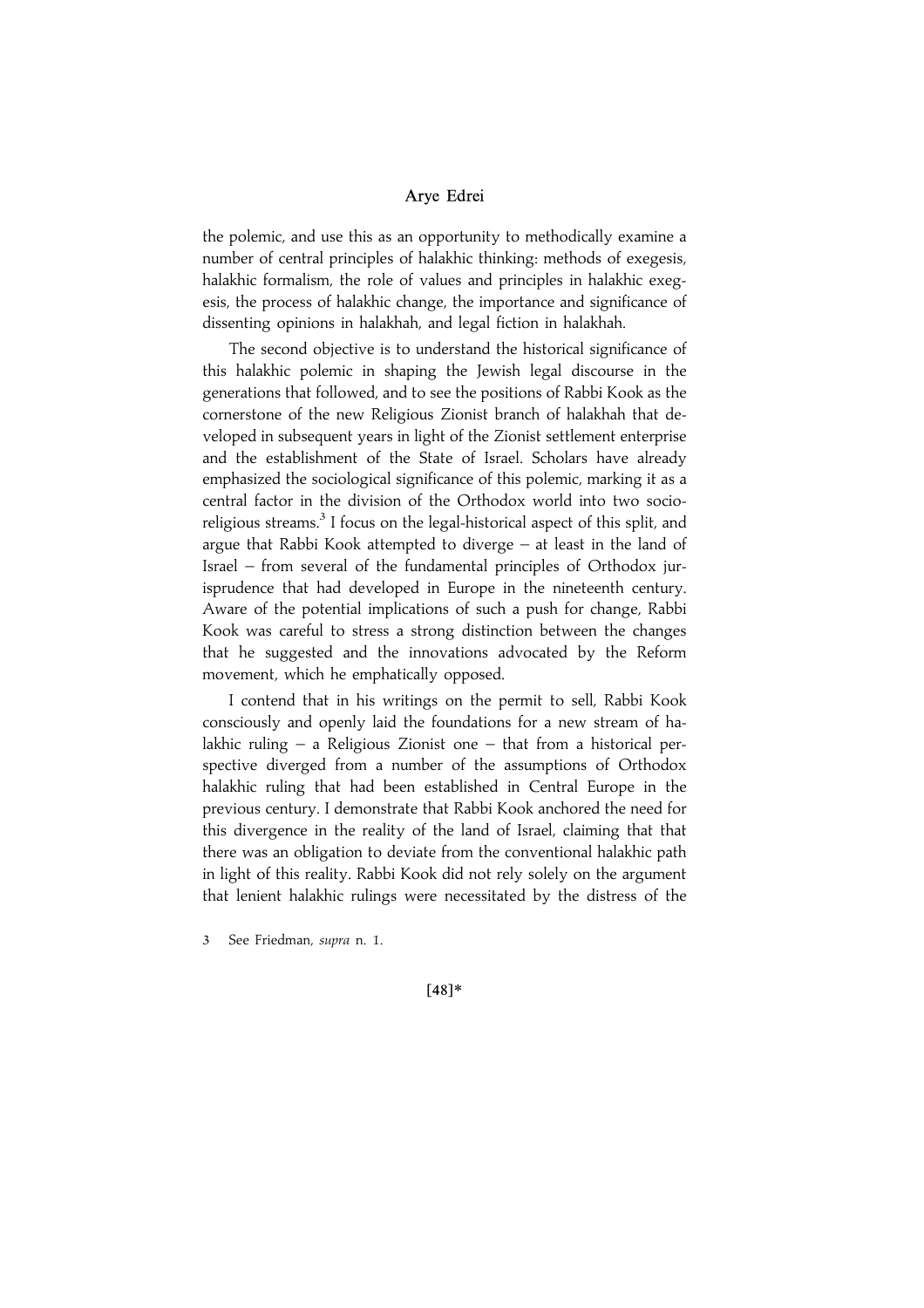settlements – a jurisprudential move that is fully recognized by the older, traditional models. He made a more fundamental assertion that there were new and unique considerations that needed to be taken into account when adjudicating halakhic issues in the land of Israel.

It is well known that the Zionist idea caused a stir in the religious community. For Religious Zionists, however, the Jewish national movement and the return to Zion were not viewed as a compromise, and certainly not as a religious aberration, but rather as an opportunity to fully realize religious and spiritual ideals and a halakhic lifestyle. $^4$  The sabbatical year of 1889 challenged this idyllic picture, as the conflict between the values of religion and the values of nationalism became increasingly apparent. The claim was that strict observance of the sabbatical year would require giving up the ideal of Jewish agricultural settlement, and, conversely, commitment to settlement would require abrogation of the prohibitions of the sabbatical year. It seemed clear that the two values of Torah observance and settlement could not be reconciled. In this article, I claim that Rabbi Kook faced this challenge and sought not only to find a solution through accepted halakhic means, but also to define a new set of basic principles that would guide halakhic thinking in the Zionist era.

I will contrast Rabbi Kook's position with the approach of the opponents of the permit, and examine the impact of this opposition on the development of the *haredi* (ultra-Orthodox) approach to basic questions regarding halakhah and state, and halakhah and society in the State of Israel. I will contend that the sabbatical year polemic serves as a historical-legal marker for the split between two distinct approaches to halakhic ruling, and that the approaches of the halakhic authorities in this polemic laid the foundations for the jurisprudential principles of the

 $[49]*$ 

<sup>4</sup> See, for example, the comprehensive works of Dov Schwartz, The Theology of the Religious Zionist Movement (Hebrew) (Tel Aviv: Am Oved Publishers, 1996); The land of Israel in Religious Zionist Thought (Hebrew) (Tel Aviv: Am Oved Publishers, 1997); and Religious Zionism between Logic and Messianism (Hebrew) (Tel Aviv: Am Oved Publishers, 1999).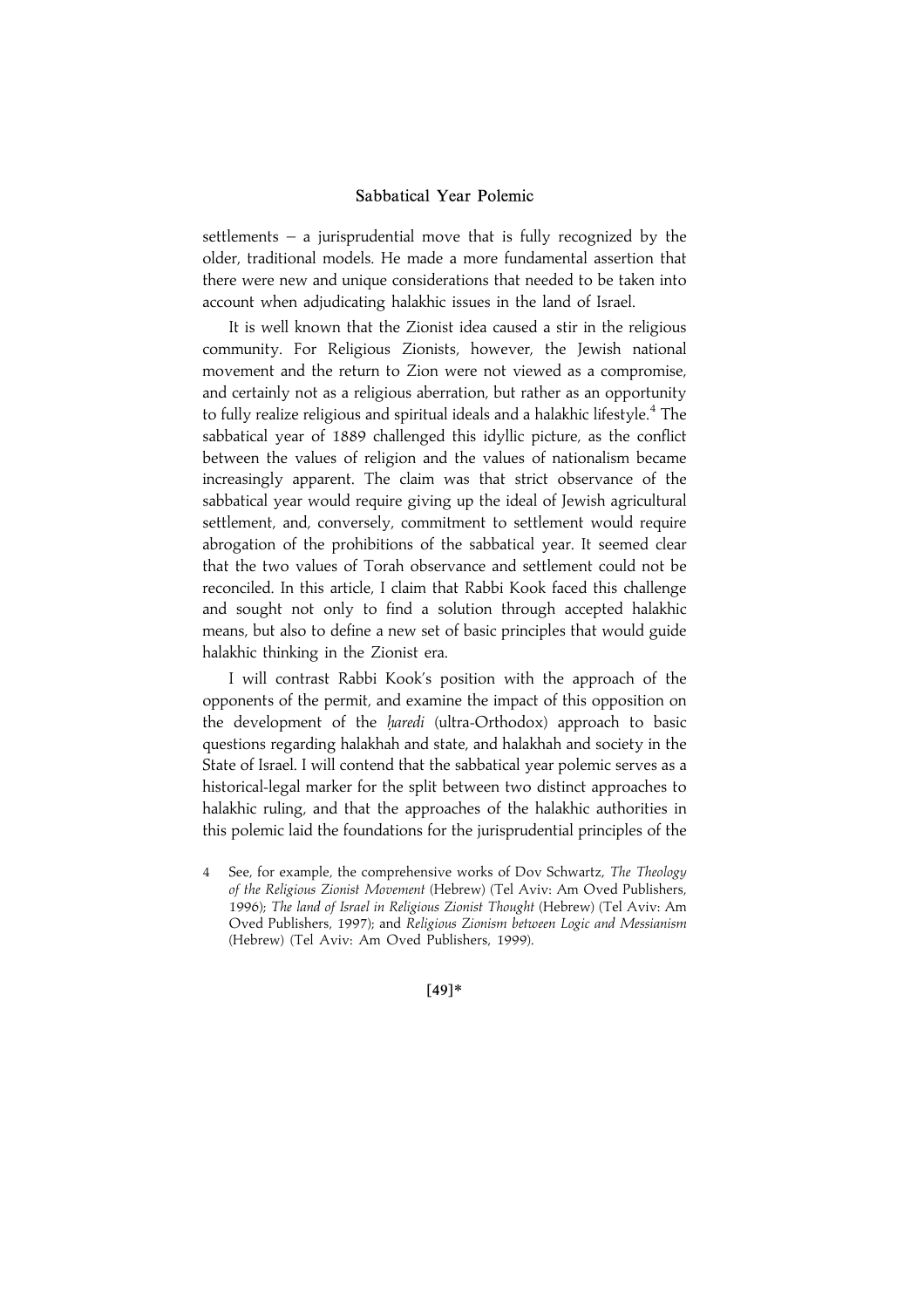two schools. I will discuss these two halakhic schools in parallel, through an analysis of the halakhic controversy.

The participants in the polemic were aware of its great significance. At an early stage in the controversy, they knew that this was not an ordinary halakhic question triggered by new circumstances, but that the question before them would have an impact on – indeed serve as a precursor for – the manner in which halakhah would be decided in relation to the novel phenomena that arose in the new Jewish settlement in the land of Israel. This awareness is reflected both in the unusually large volume of correspondence by all parties to the controversy, as well as the striking intellectual and emotional forcefulness of the arguments.

As the Zionist enterprise strengthened, and certainly after the establishment of the State of Israel, it became clear to leading halakhic authorities that the prevailing normative system had numerous lacunae which would make it difficult to rely solely on halakhah to guide the affairs of a Jewish settlement or a sovereign state. Needless to say, halakhah was shaped in the Diaspora for a minority population and therefore did not address aspects of communal and public life that would arise in the context of political sovereignty. Statehood, in this sense, challenged the belief that halakhah is a comprehensive legal system. The sabbatical year issue served as a precursor in the sense that it presented the first manifestation of this problem. The agricultural laws relating to the land of Israel, which needed to be revived after having been dormant for hundreds of years due to the lack of Jewish agricultural activity in the land of Israel, were deemed insufficient for the new settlement. Despite the particular nature of this problem, it quickly became apparent that the problem of the agricultural laws was a harbinger for the manifold challenges to come. Could the conviction that there is no inherent conflict between settlement and halakhah be maintained?<sup>5</sup> Responding

 $[50]*$ 

<sup>5</sup> Eliezer Schweid, Homeland and a Land of Promise (Hebrew) (Tel Aviv: Am Oved Publishers, 1979), 167. See also the letter of Y. L. Gordon to Lilienblum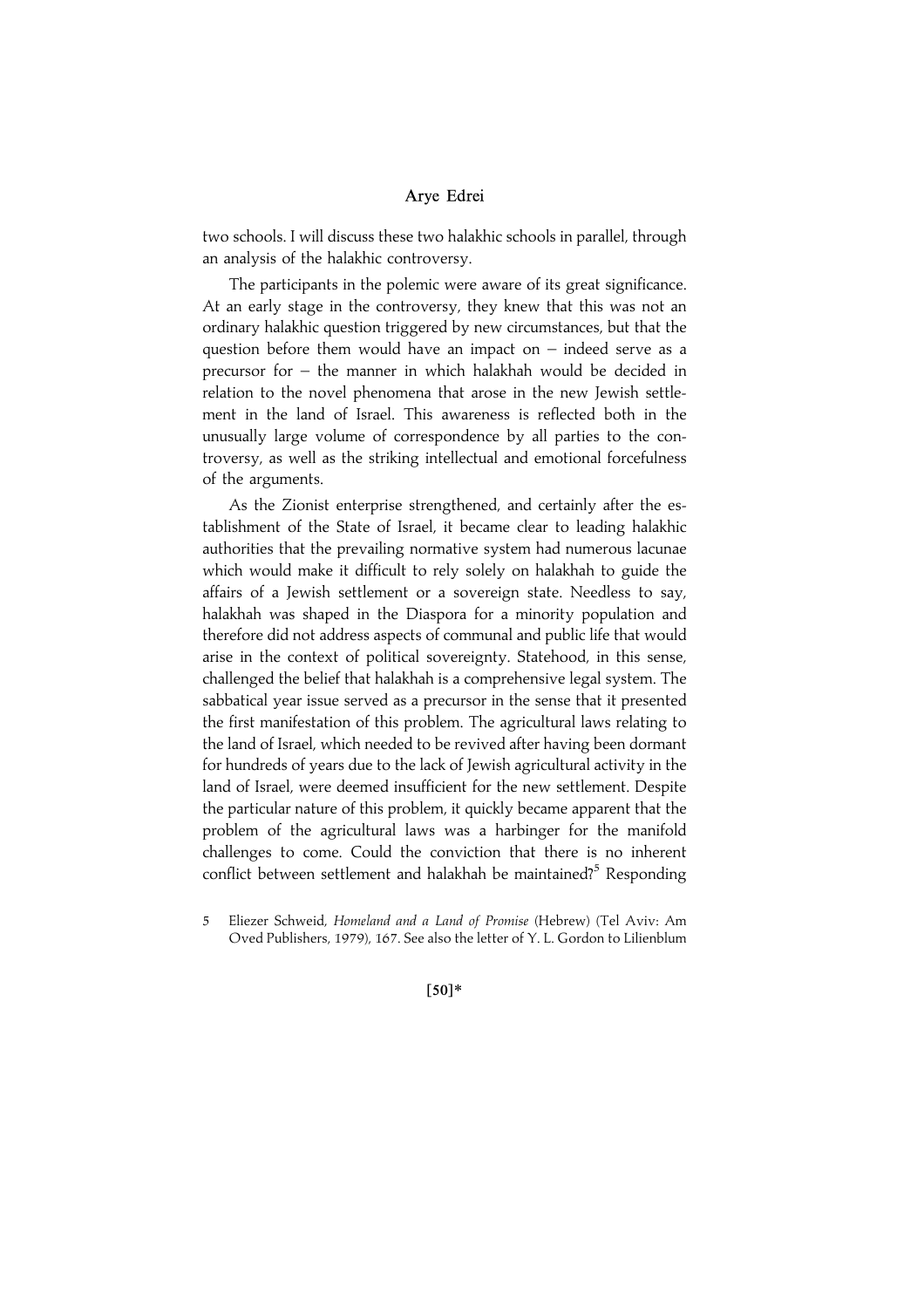to these issues would require changes and innovations in the halakhah, a very sensitive matter at the end of the nineteenth century in light of changes to the Jewish community that had occurred in response to the Jewish Enlightenment – and particularly the Reform movement. To proponents of enlightenment, on the other hand, the problem strengthened and galvanized the antagonism to halakhah, characterizing it as a fossilized system that could not serve as the guide for a sovereign and productive society. These claims were known to Rabbi Kook and had an impact on his deliberation, even as he took pains to clearly distinguish his rulings from any association with the Reform movement.

## 1. Historical Background

The polemic began in anticipation of the 1888-89 (5649) sabbatical year, yet its antecedents were already evident in 1881-82, the previous sabbatical year, corresponding to the initial stages of the agricultural settlement. The young settlements were unstable at that time, suffering from birth pangs and severe financial difficulties. The concern expressed by the settlers and by the representatives of their patron, Baron Rothschild, was that strict observance of the sabbatical year provisions would lead to the collapse of the settlements, and would undermine the entire enterprise.<sup>6</sup> No support could be expected from the religious

on 14 Nissan 1888: ''... See if I was not correct when I said, that in addition to our redemption, we need a freedom of our souls, for without a freedom of our souls from the clutches of these tyrants [the rabbis], the redemption of the land will not succeed ...'' (Moshe L. Lilienblum, Derekh La'avor Golim [Warsaw: Achiasaf, 1899], 115-16). Shalom Ratzabi held that the sabbatical year polemic in 1888-89 was a turning point, where both secular and religious members of Hibbat Zion recognized that a complete life based on halakhah would be impossible; see his "The Polemic Concerning Shemittah and Harav Kook's First Essay 'About Zionism''' (Hebrew), Iyyunim BiTkumat Yisrael: Studies in Zionism, the Yishuv, and the State of Israel, vol. 8 (Beer Sheva: Ben-Gurion University Press, 1998), 580.

6 It is clear that in the coming sabbatical years, and particularly the 1909-10 sabbatical year in which Rabbi Kook became involved, it would indeed have been impossible to observe the provisions of the sabbatical year in

#### $[51]*$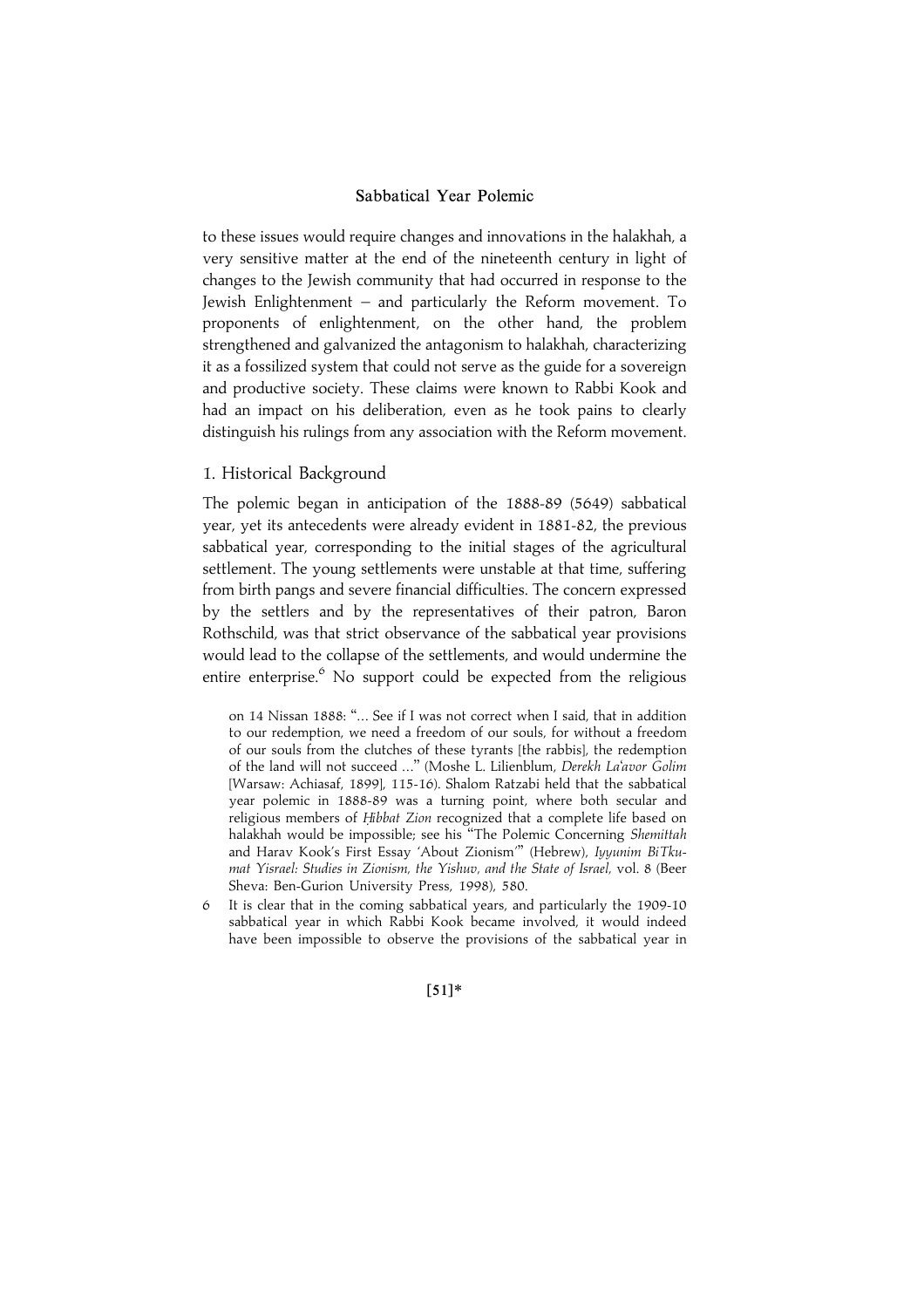leadership in the land of Israel at that time, which was antagonistic to the new settlements. Therefore, the settlers reluctantly turned to halakhic authorities in Eastern Europe. Independently, the representatives of the Baron exerted pressure on the European rabbis to find a way to allow the settlements to continue through working the land during the sabbatical year. The suggested solution was to sell the land, in a fictitious sale, to non-Jews for the duration of the sabbatical year, since the requirement that the land lie fallow applied only to Jewishowned land in Israel. This solution was patterned on a model that was utilized in the Middle Ages to circumvent a variety of prohibitions, such as the prohibition of possessing leavened products (hamets) during Passover and the prohibition against using firstborn animals, which could no longer be observed according to the letter of the law due to the changing historical conditions. Nevertheless, the sale of the land in the sabbatical year raised other serious and unprecedented problems that needed to be addressed.

The idea behind this solution arose prior to the 1888-89 sabbatical year through an assemblage of prominent rabbis who met in Warsaw and was validated by one of the leading authorities of the generation, Rabbi Yitzhak Elhanan Spector of Kovno. The rabbinic cohort included

the entire agricultural settlement without leading to its collapse. In 1888- 89, however, scholars have doubted that this was the case, since the agricultural settlements could have survived with the support of their patron, Baron Rothschild, and that the debate in that year was really a debate about the future; see Friedman, supra n. 1, at 468. Similarly, the rabbis who opposed the permit also understood that they were dealing with a very significant fundamental question which affected not only the sabbatical year issue, but also the stability of halakhah in a period of dramatic changes. In this regard, see, for example, the words of Rabbi Salant (introduction in Lilienblum, supra n. 5, at 116): "If they permit [working the land in] the sabbatical year, it will cause a tremendous breach in the wall of the religion, and the entire Shulhan Arukh will be trampled upon by the colonists.'' It is important to emphasize that the ''historical'' question as to whether the agricultural settlements would have collapsed is not important for our discussion. The important fact is that the rabbis based their discussion on that assumption.

 $[52]*$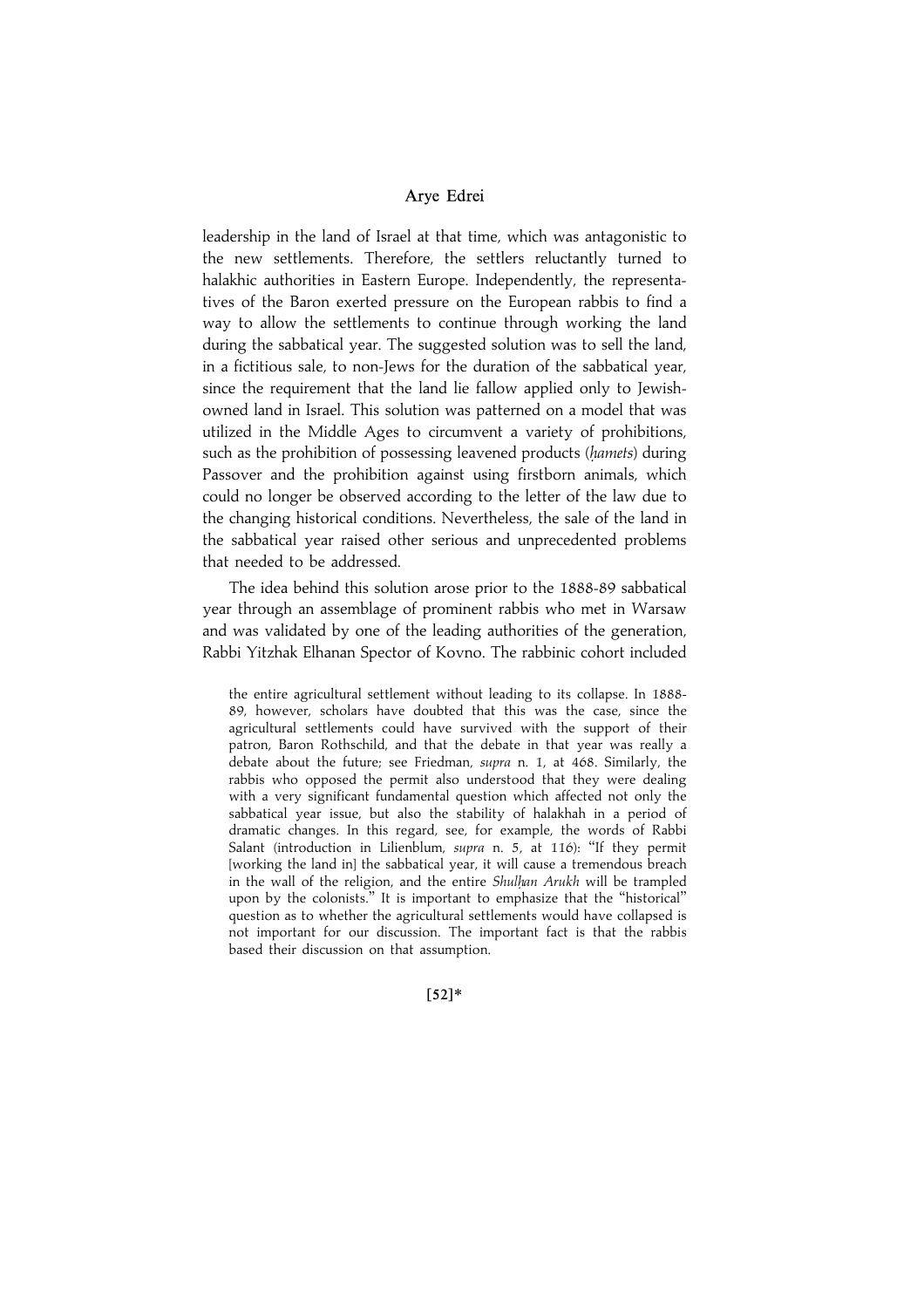Rabbis Yisroel Yehoshua Tronk of Kutna, Shmuel Mohilever of Bialystok, and Shmuel Zanvill Klepfish of Warsaw. The question of whether Jews themselves were permitted to work on the sold land or whether it was necessary to find non-Jews for this labor, remained ambiguous in the original permit. By the next sabbatical year (1895-96), however, Rabbis Spector and Mohilever specifically permitted Jews to work.<sup>7</sup> The permit was supported by the leading Sephardic rabbis of Jerusalem – Rabbis Ya'acov Shaul Elyashar and Raphael Meir Panzil – but encountered strong opposition within the Ashkenazic ''old settlement'' (Yishuv Ha-Yashan) in Jerusalem, led by Rabbis Shmuel Salant and Yehoshua Leib (Maharil) Diskin.<sup>8</sup>

- 7 Rabbis Tronk and Mohilever were strong supporters of the Hibbat Zion movement. The permit was published in the Hebrew newspaper in Russia Hamelitz 29:58, 20 Adar 5649 (1889). The text of the permit and the letter of Rabbi Spector can be found in many places in halakhic literature. See, for example, Tikochinski, supra n. 1, at 66-67. Rabbi Tronk discussed the permit in his responsa, Yeshu'ot Malko, (repr. New-York: 1958), YD 55; for the responsum of Rabbi Elyashar, see Responsa Simhah Le-Ish, (Jerusalem, 1908), YD 26; for the supportive position of Rabbi Ponizil, see Ha-Tzvi, 1888, vol. 16 (also in Responsa Simhah Le-Ish at the end of Rabbi Elyashar's responsum). For the proclamation of opposition of the rabbis of Jerusalem, see Tikochinski, supra n. 1, at 68-70.
- 8 A number of the well-known rabbis in the Diaspora at that time expressed their explicit opposition. See, for example, the comments of Rabbi Naftali Zvi Yehudah Berlin (Neziv of Volozhin), Responsa Meishiv Davar (repr. Jerusalem, 1968), 2:56. See also the comments of Rabbi Yosef Dov Soloveitchik, Responsa Beit Ha-Levi (Jerusalem: Oz Ve-hadar, 1986), vol. 3, end of article 1. The debate crossed the lines between supporters and opponents of Hibbat Zion. Thus, for example, the Neziv, who was an ardent supporter of Hibbat Zion, was counted among the opponents of the permit. Similarly, Rabbi Yechiel Michel Pines, the representative of Hibbat Zion, and Rabbi Mordechai Gimpel Jaffe, one of the settlers in Petah Tikvah. See Salmon, supra n. 1. On the other hand, Rabbi Meir Simcha Ha-Kohen of Dvinsk (Or Same'ah) was among the opponents, but his opposition to the permit was quite reserved: "...Yet all of this requires the in-depth study with colleagues and halakhic deliberation, but we should not raise our voices to undermine for no reason the entire tractate of the sabbatical year in order to strengthen the settlement. I am not stating a prohibition or a

 $[53]*$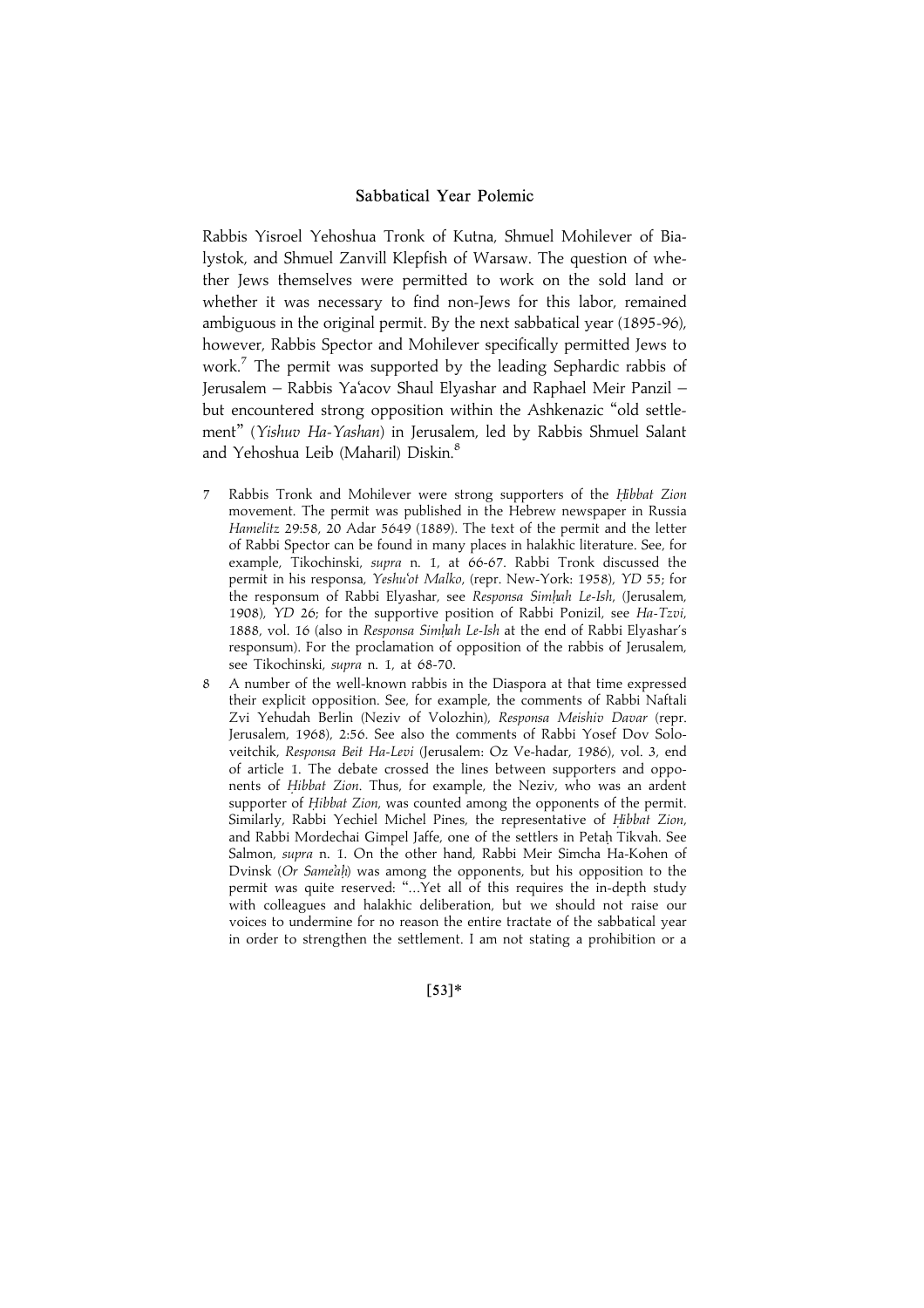The dispute provoked sharp responses in the entire Jewish world with rabbis issuing proclamations and publishing pamphlets both in support of the permit and against it. Nevertheless, in the subsequent sabbatical years (1895-96 and 1902-03), the Jerusalem rabbis moderated their opposition, apparently in light of the fact that their opposition in 1888 had not been effective, as evidenced by the fact that most of the farmers had used the permit and worked the land. In anticipation of the 1902-1903 sabbatical year, one of the leading Hassidic rabbis in Galicia, Rabbi Avraham Borenstein, the Rebbe of Sochaczew and author of the Avnei Nezer, joined the supporters of the permit.<sup>9</sup> The Chief Rabbi of Jaffa, Rabbi Naftali Hertz, refined the halakhic parameters and definitions of the permit. This, in conjunction with the fact that the settlement had grown significantly and that cessation from agriculture for a year would indeed endanger its viability, led Rabbis Salant and Diskin of Jerusalem, as well as Rabbinovitch-Te'omin (the Aderet), to agree to support the permit, or at least begrudgingly moderate their opposition to it. $^{10}$ 

permit. Were I not concerned about the lack of respect of the rabbis of the land of Israel, I would not even write this. Rather, I have responded out of respect" (Rabbi Meir S. Ha-Kohen, Responsa Or Same'ah [Jerusalem, 1981], vol. 2, §1, pp. 65-70).

- 9 Rabbi Avraham Borenstein, Responsa Avnei Nezer, YD 458. The responsum is not dated, but it was written to the Chief Rabbi of Tiberias, who asked a question on behalf of the members of the agricultural settlement Yama, known today as Yavniel, established in 1901 close to Tiberias. It appears, therefore, that the responsum was written in advance of the 1902-03 sabbatical year (Rabbi Borenstein died in 1910). I do not know how to explain the surprising fact that neither the questioner nor the respondent refers to the permit of 1888 or to the polemic in general.
- 10 In the document prepared by Rabbi Hertz, the trees were sold with the soil surrounding them that was needed to nourish them. See Rabbi Shlomo Zalman Auerbach, Ma'adanei Eretz (Jerusalem, 1944), 1:7; the letter of the Hazon Ish published in Kalman Kahane, Sefer Shnat Ha-Sheva, supra n. 1, at 147-58.

 $[54]*$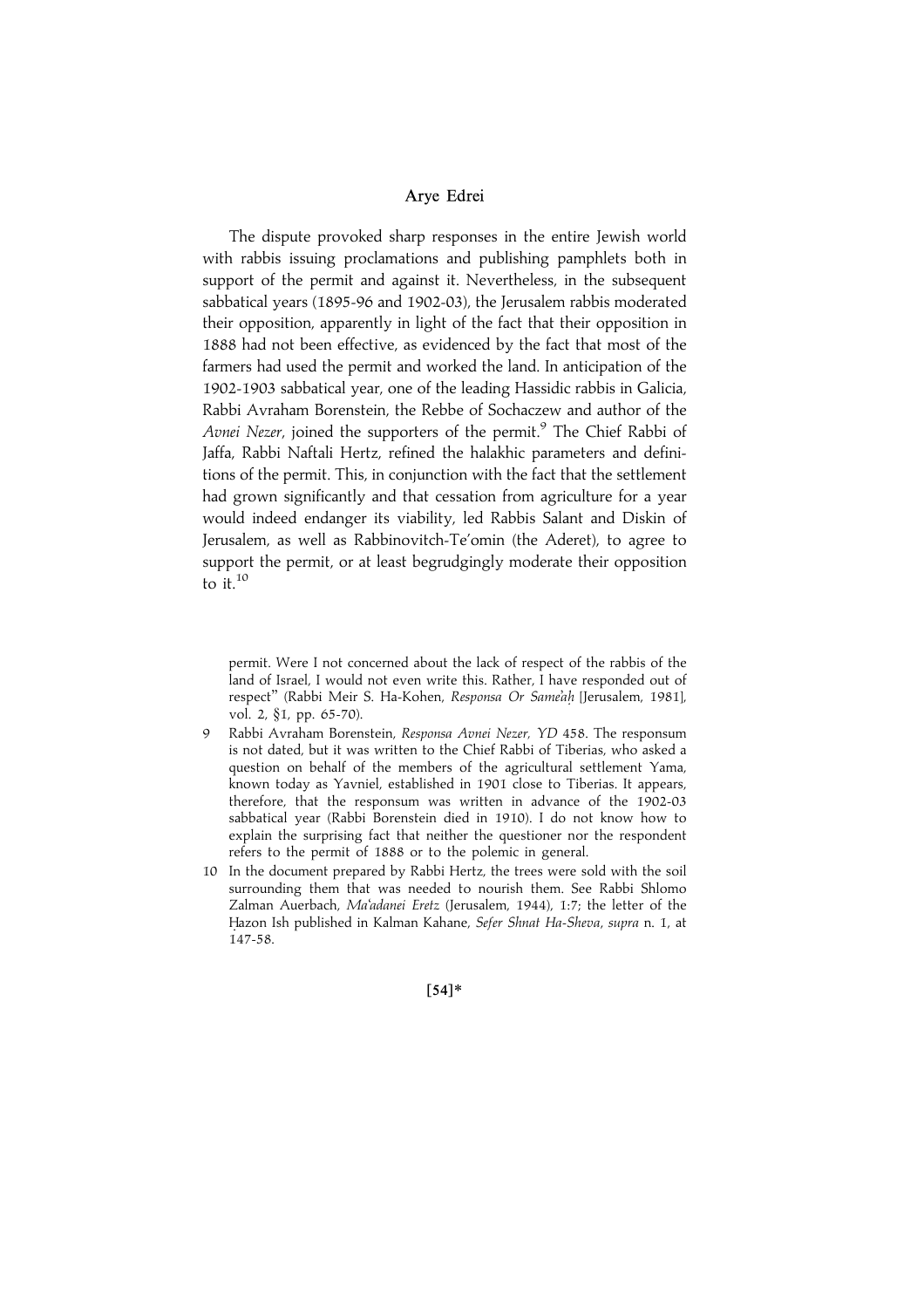The storm appeared to have subsided and a degree of tacit agreement seemed to have been achieved. Yet, in 1909, the polemic reopened with a new vocal and heated debate. The main antagonist at this juncture was the Chief Rabbi of Safed, Rabbi Ya'acov David Willovsky (the Ridvaz, 1845-1913).<sup>11</sup> Against him stood Rabbi Kook, the Chief Rabbi of Jaffa and the new settlements. Both rabbis had immigrated to the land of Israel in 1904; thus, 1909 marked the first personal experience of the sabbatical year for each of them. Both took unequivocal positions, and both wrote extensively on the subject. Although the permit had already been in use for several prior sabbatical years, Rabbi Kook found himself in the eye of the storm.<sup>12</sup> His numerous writings in this context included the lengthy introduction to his book Shabbat Ha-Aretz, written in 1909, and the detailed correspondence with his protagonist, the Ridvaz.<sup>13</sup> The polemic again inspired a plethora of rabbinic correspondences, from all over the world, in favor of and in opposition to the permit.<sup>14</sup>

- 11 The Ridvaz publicized his views in a pamphlet entitled Kuntres Ha-Shemittah (Jerusalem, 1909). See also his commentary Bet Ridvaz on Pe'at Shulhan Al Hilkhot Shemittah, Rabbi Yisrael Mishkalov (Jerusalem, 1902).
- 12 See the fascinating description of the historical and social events regarding the polemic by Avinoam Rosenak in his biography of Rabbi Kook, Rabbi A. I. Kook (Hebrew) (Jerusalem: Merkaz Zalman Shazar, 2006), 81-98.
- 13 Rabbi Avraham I. Ha-Kohen Kook, Shabbat Ha-Aretz (Jerusalem, 1909). This book has been republished in various editions. His letters to the Ridvaz have been published as well, some in the collection of his letters, Igrot Ha-Reiyah (Jerusalem: Mossad Harav Kook, 1962), vol. 1, letters 189, 238, and 311; vol. 2, letters 522 and 555, and some in his Responsa Mishpat Kohen (Jerusalem: Mossad Harav Kook, 1937), in which most of responsa 60-80 are dedicated to this topic.
- 14 Rabbi Joseph Engel, the Rabbi of Cracow and one of the leading scholars in Galicia at the time, completed a pamphlet on the subject in 1914, in which he supported the permit based on halakhic concepts that were very similar to those espoused by Rabbi Kook in Israel. Rabbi Engel died in 1920 and the pamphlet was published in Vienna in 1928 by his son-in-law; see Yosef Engel, Otzrot Yosef: Shevi'it Ba-Zman Ha-Zeh (Vienna, 1928), esp. 44b ff.

 $[55]$ \*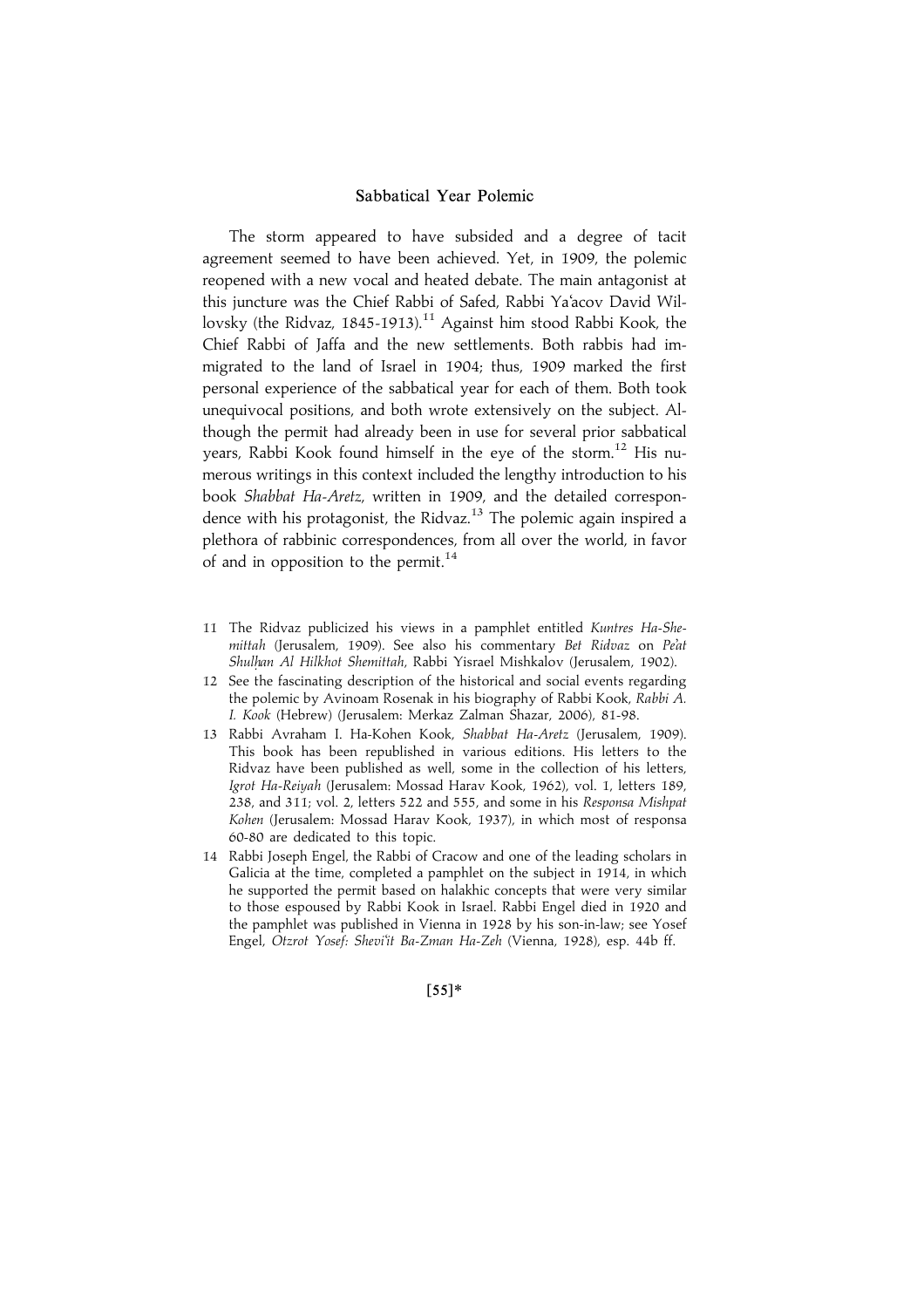Three decades later, with the advent of the 1937-38 (5698) sabbatical year, Rabbi Avraham Yeshayahu Karelitz (the Hazon Ish, 1878-1953) led a new opposition to the permit. In addition to expressing uncompromising views on this subject, the Hazon Ish enlisted a group of ''sabbatical-year observant'' settlers who would conduct their agricultural enterprises according to his guidelines. The Hazon Ish reorganized the arguments against the permit, and adjudicated the laws of the sabbatical year anew in order to determine the permitted and the forbidden in the sabbatical year in contemporary times.<sup>15</sup> His goal in this approach was to find alternative ways to ease the distress of farmers who were interested in observing the sabbatical year laws without relying on the permit. Like Rabbi Kook before him, but completely disregarding the former's positions and compositions, the Hazon Ish created a comprehensive and systematic corpus on the subject.

15 The Hazon Ish became rabbi and spiritual leader of the settlers of the haredi Po'alei Agudat Yisra'el movement. See Benjamin Brown, ''From Political Isolation to Cultural Entrenchment: Hazon Ish and the Path of Israel's Haredi Society (1939-1954)" (Hebrew), in On Both Sides of the Bridge: Religion and the State in the Early Years of Israel, eds. Mordechai Bar-On and Zvi Zameret (Jerusalem: Yad Izhak Ben-Zvi, 2002), 364-413. For an analysis of the positions of the Hazon Ish on the sabbatical year, see Kalman Kahane, ''Torat Ha-Aretz Shel Maran ZT''L,'' in his book Shenat Ha-Sheva, supra note 1, at 144; Benjamin Brown, "The Sanctity of the land of Israel in Light of the Shemittah Controversy" (Hebrew), in The land of Israel in  $20^{th}$ Century Jewish Thought, ed. Aviezer Ravitsky (Jerusalem: Yad Izhak Ben-Zvi, 2005), 71-103; idem, "The Hazon Ish: Halakhic Philosophy, Theology and Social Policy As Expressed in His Prominent Later Rulings'' (Hebrew) (PhD diss., Hebrew University, 2003). Rabbi Kook and the Hazon Ish did not debate one another face to face. The Hazon Ish immigrated to Israel in 1933, shortly before the death of Rabbi Kook in 1935, and only became involved in the sabbatical year polemic after Rabbi Kook's death. Nevertheless, both dealt with the subject in their writings in great breadth and depth, organized and developed the arguments for and against, and as such created the most important literature on the issue. Beyond their intellectual and academic efforts, both invested immense personal energy in advancing their ideas on this topic, and created two distinct communities, one that relied of the permit of sale and one that refrained from doing so.

 $[56]*$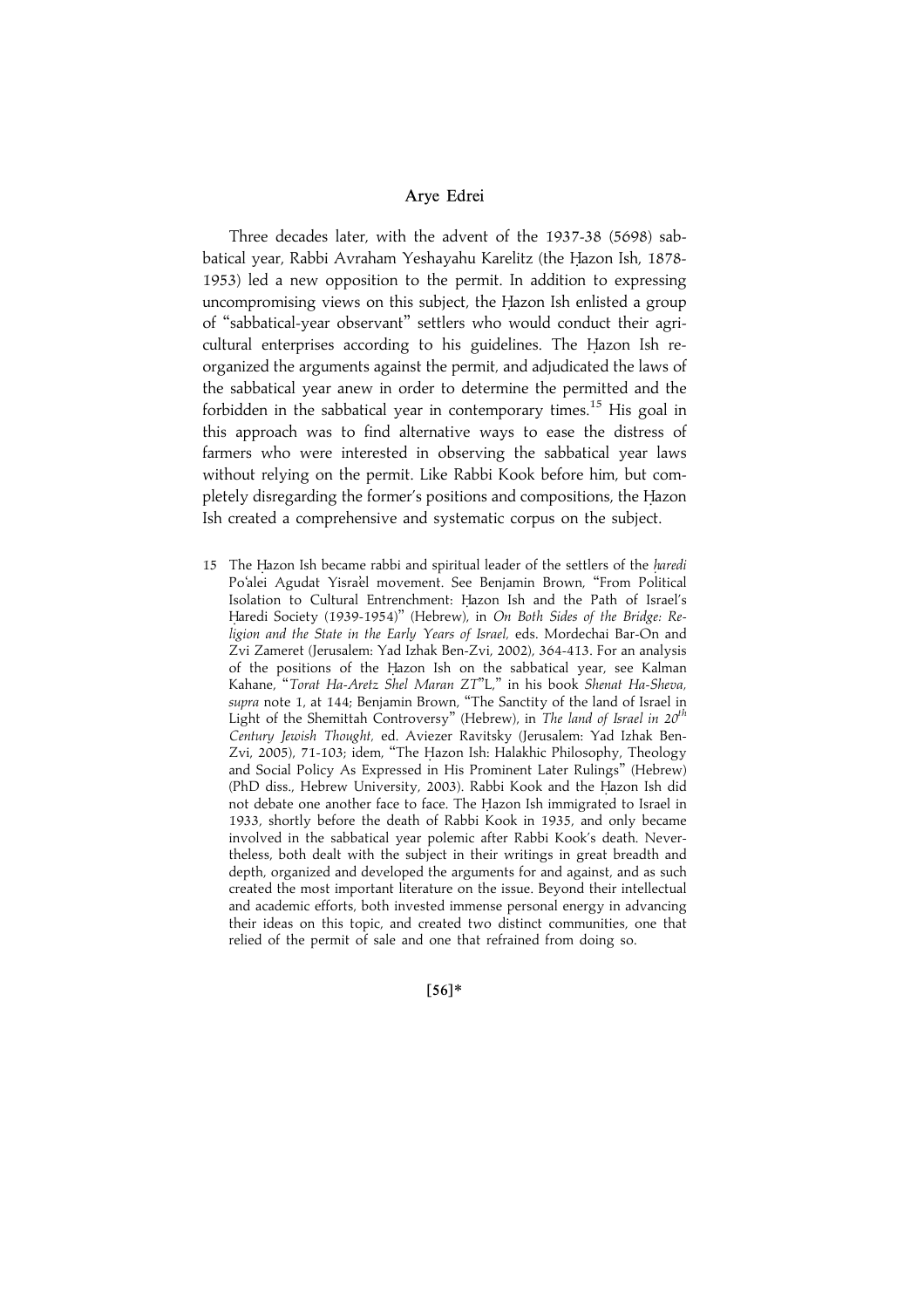Our study of the controversy between Rabbi Kook and the Ridvaz, and the new arguments advanced by the Hazon Ish later, will enable us to sharpen our understanding of the innovations of Rabbi Kook, the nature of his halakhic thinking, and the central arguments that underlay his support of the permit. The Hazon Ish's utter disregard for Rabbi Kook and his writings reflects, in my opinion, a deep understanding that Rabbi Kook's approach represented a new method for adjudicating halakhic issues from which the Hazon Ish wished to be fully disassociated.<sup>16</sup>

16 In his prolific writings on the sabbatical year, the Hazon Ish responded to each of Rabbi Kook's arguments, and offered alternative interpretations and rulings. However, he never mentioned Rabbi Kook or his book by name, contravening the accepted practice in halakhic deliberations, including earlier rounds of this particular polemic. In this manner, the Hazon Ish paved the way for the delegitimization of Rabbi Kook, and subsequently the Religious Zionist authorities in general, as participants in the halakhic corpus. Friedman (supra n. 1) views the sabbatical year polemic as an important landmark in the schism of Orthodox Judaism. To this observation, we might add the disregard of Rabbi Kook by the Hazon Ish in the halakhic deliberation. The issue stands out particularly because Rabbi Kook was the author of the corpus to which the Hazon Ish was reacting in his discussion. Rabbi Kook and those who followed him were thus not considered legitimate participants in the halakhic discourse. This fact had farreaching implications for the schism within Orthodoxy. It seems to me that the person who sensed this and tried to confront this affront to Rabbi Kook was Rabbi Menachem Mendel Kasher (author of Torah Shelemah). In a detailed article on the permit of sale that he published in 1958, he expresses unequivocal support for the permit. He does not refer to the Hazon Ish by name, but refers to him as follows: ''In 1939, one of the great scholars of Israel went out to oppose the permit, and based on his objection, the sabbatical year was observed in the Po'alei Agudat Yisra'el settlements according to the letter of the law without reliance on the permit, and so there were always a number of individuals who observed the sabbatical year according to the letter of the law" (Kasher, supra n. 1, at 168). The Hazon Ish raised the argument, among other claims, that the sale is not valid because it is done by means of an agent and ''there is no agency to execute a transgression.'' In other words, the sale that was permitted by Rabbi Kook was non-existent in his eyes, and was even viewed as a transgression that invalidated the transaction. One can see the beginning of this line of thinking in the words of the Ridvaz, who claimed

 $[57]*$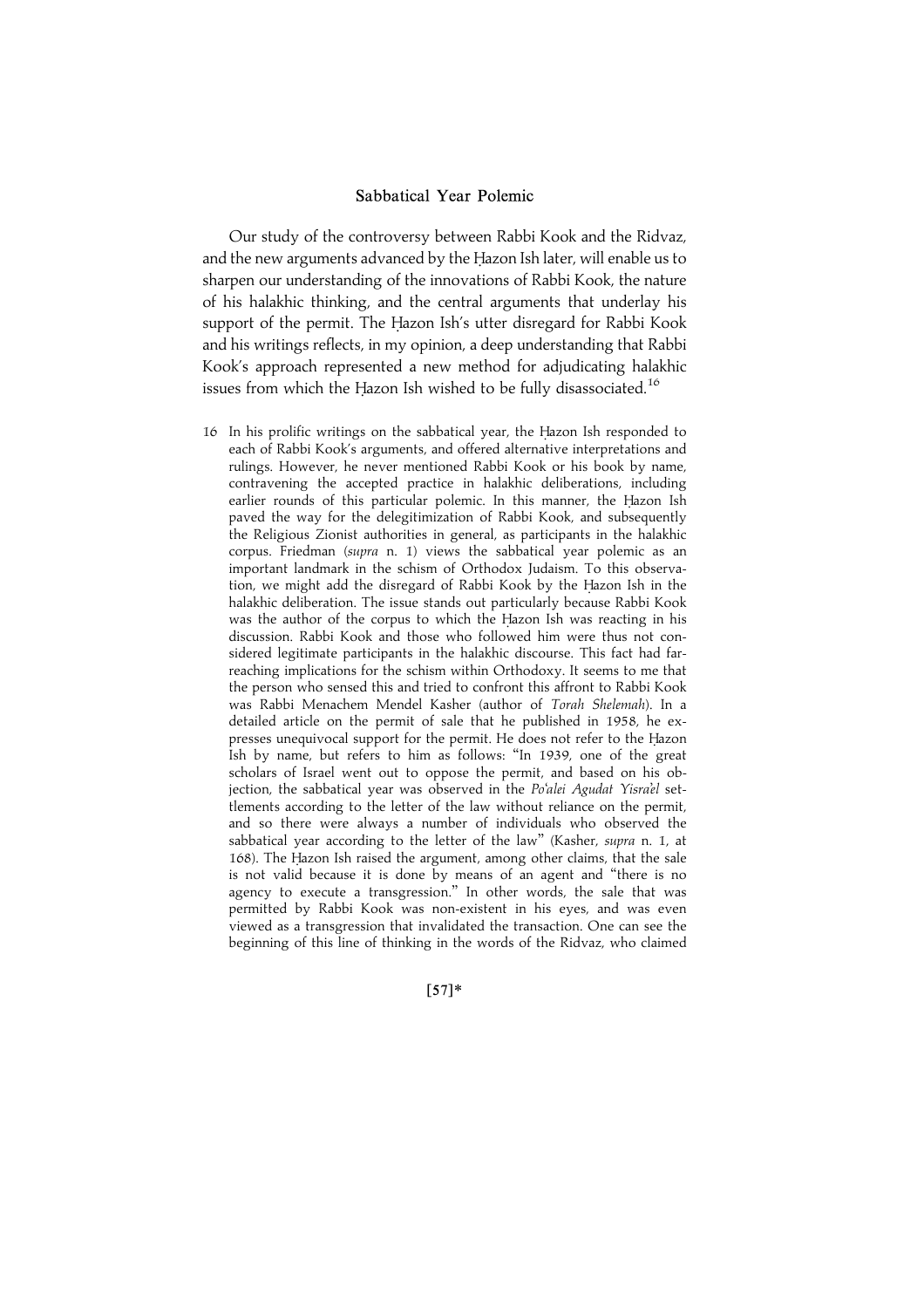#### 2. The Ideological Backdrop: Halakhah in Modern Times

Two fundamental issues shaped Orthodox halakhic trends in the modern period. One is the attitude toward changes and innovations in halakhah, and the other is the attitude toward Jews who have abrogated observance of Jewish law. I will demonstrate in this article that Rabbi Kook, consciously and candidly, chose to diverge on these two matters from the accepted approach of Orthodoxy in Western and Central Europe and proposed alternative principles for the reality, as he saw it, in the new settlement in the land of Israel.

The first issue, the attitude toward halakhic innovation, traces back to the motto of the Hatam Sofer (Rabbi Moshe Sofer 1762-1839), considered the founding father of Orthodoxy: ''Innovation is prohibited by the Torah."<sup>17</sup> Rabbi Kook consciously and explicitly deviated from this principle, declaring that he was introducing an innovation to halakhah. He believed that it fell within his purview, and indeed that it constituted an obligation, to introduce a new model of halakhic analysis. Rabbi Kook was not willing to take cover beneath conservative

that Rabbi Kook's permit brought destruction to the colonies, perceiving in this the hand of God in history: ''In the year immediately after the sabbatical year, God sent a plague of locusts and grasshoppers that destroyed all of the produce of the land of Israel, creating a worthless year. Subsequently, in the second year, God sent a greater punishment  $-$  a bad illness  $\ldots$  Listen to what the non-Jewish Arabs are saying  $-$  that from the day that the Jews entered Israel to work the land, the blessing ceased and a curse was cast, and the land stopped giving fruit to the degree that it had produced up until now. It is very simple - the non-Jews are not commanded to fulfill the agricultural laws related to the land of Israel, and are therefore not punished ...'' (introduction to the pamphlet of the Ridvaz on the sabbatical year, 1909). Rabbi Kook responded: ''...God forbid that one should think that because the holy people are following the ruling of scholars, that God would be angry at his people'' (Mishpat Kohen 43).

17 Moshe Samet, Chapters in the History of Orthodoxy (Hebrew), (Jerusalem: Dinur Center for Jewish History, The Hebrew University, 2005); Jacob Katz, Halacha in Straits: Obstacles to Orthodoxy at its Inception (Hebrew) (Jerusalem: Magnes Press, 1992).

 $[58]*$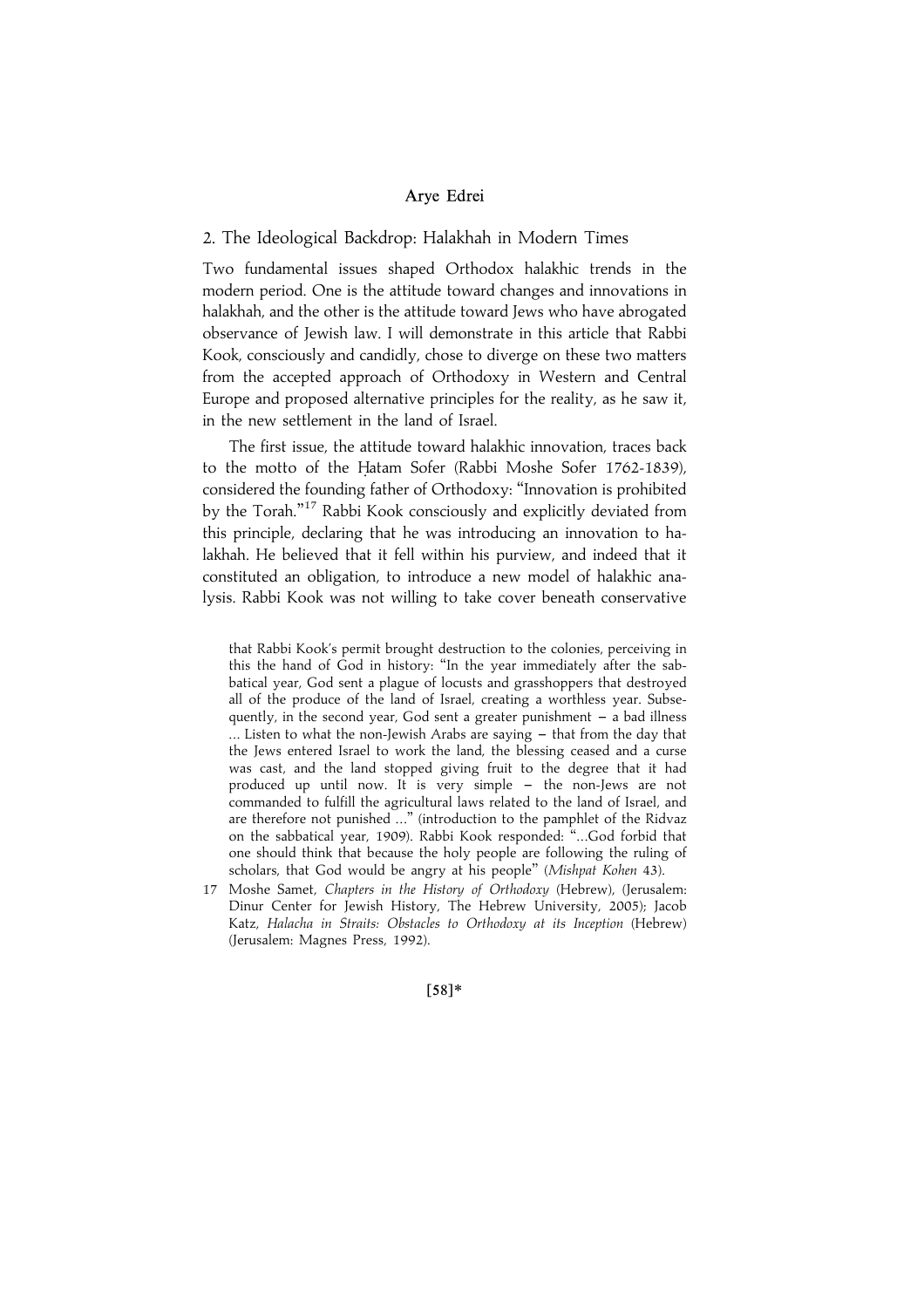rhetoric that disguises innovative measures as something old and authentic; rather, he openly reflected upon his authority and obligation to innovate. He referred to the permit as a new permit, and insisted on the right of a halakhic authority to innovate in a changing reality. He based this authority on historical precedents, primarily relating to the sabbatical year, although his historical hermeneutic led to an interpretation of the sources that differed from accepted understandings. Rabbi Kook's approach, I will demonstrate, was adopted in conscious opposition to the principle, "innovation is prohibited by the Torah," itself an innovation of modernity.<sup>18</sup>

The second issue, the attitude toward Jews who do not observe halakhah, is more complex, and will be discussed toward the end of this article. The essential question on this subject, both in halakhic literature and in scholarly writings, is how to conceptualize the halakhic status of such individuals in the context of various religious practices. The following questions, among many others, perplexed halakhic scholars: Is the testimony of a non-observant Jew valid? Is his wine, like that of a non-Jew, prohibited? Can he be counted in a quorum of ten for prayer? I am not interested, however, in examining this issue in these standard manifestations; rather, I will focus on a different way this issue has appeared, albeit in a concealed fashion, that has received little scholarly attention. The question is whether the target population that a halakhic authority considers in his rulings should include those who have abrogated halakhah, or whether this population need not be considered. In our case, the question could be formulated as follows: Must the solution to the issue of the sabbatical year be one that is tenable for both the observant and non-observant settlers (even if the latter are not interested in, and would not follow, such a solution), or can a halakhic authority find a solution that speaks only to the religious settlements? Clearly, these two approaches to defining the parameters of the community would yield two highly different rulings. I will show that a

<sup>18</sup> See Rosenak, "Between Prophetic Halakhah and Reality," supra n. 2, at 228-31.

 $[59]*$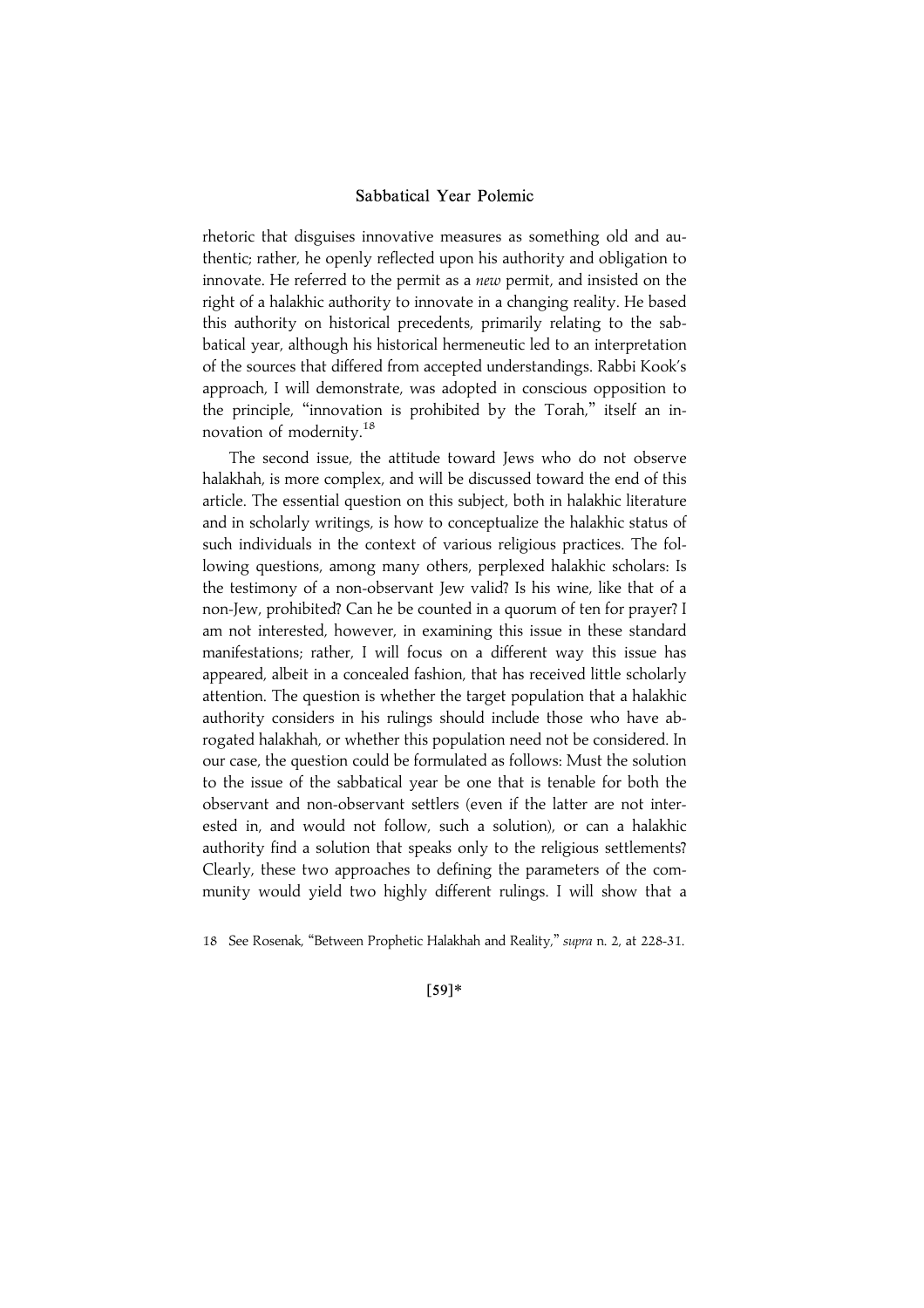significant number of Orthodox leaders excluded non-observant Jews from the target population for halakhic rulings, asserting that ''they are not our responsibility.'' As such, in issuing a ruling, they did not take the entire Jewish community into account and did not consider the impact of the ruling on the non-observant Jews. Rabbi Kook, by contrast, explicitly rejected this approach. In his writings on the sabbatical year permit, he defined the parameters of the community so as to include those who were committed to the Jewish people, even if they were not committed to halakhah. This reflects an aspect of Rabbi Kook's legal-halakhic philosophy that has received little attention: the responsibility to maintain halakhah as a functional normative system for all Jews.<sup>19</sup> Since it was impossible for the entire Jewish community to observe the sabbatical laws, it was the responsibility of the halakhic authorities, according to Rabbi Kook, to re-design the law in such a way that it could address all Jews living in Israel without regard for their subjective commitments to halakhah.

## B. Rabbi Kook and Halakhic Innovation

Halakhic literature at the beginning of the twentieth century reflects the tensions about change or innovation in halakhah. The demands of the Reform movement for changes, and the inflexible Orthodox reaction, resulted in this issue becoming the line of separation between the two movements. Changes in halakhah based on changing circumstances that

19 This is in contrast with aspects of Rabbi Kook's philosophy that have received a great deal of scholarly attention, such as his sense of responsibility for the individual and the community and his commitment to the success of the Zionist settlement. Rabbi Kook expressed his support for the settlement as a factor in issuing the permit: ''Know that if the settlement of the land requires using it [the permit], then it is completely correct according to the faithful principles. God forbid that we should leave our beloved land because of this'' (introduction to Shabbat Ha-Aretz). See also Malkhiel, supra n. 2, who dealt with this at length.

 $[60]*$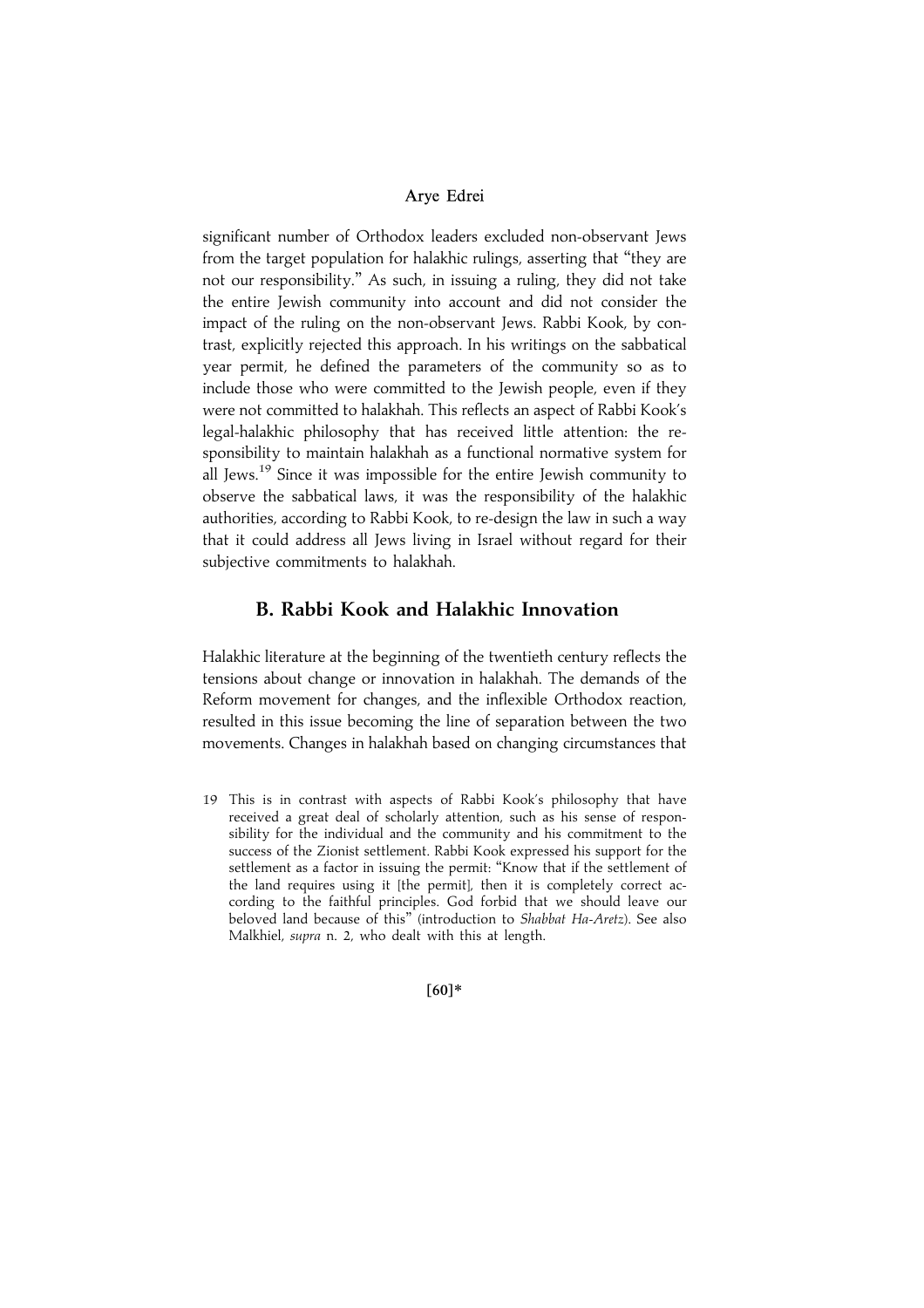had been acceptable in previous generations became illegitimate. Rabbi Kook dealt with this challenge explicitly:

The sabbatical dispensation by a permit of sale on which we rely was never used and does not appear to have been relied upon by the early sages, of blessed memory, at the time of the Second Temple, in all the days of the sages of the Jerusalem Talmud, nor when the population continued to live in the land of Israel afterwards, in the days of the early authorities. This is not surprising, and there are three reasons for this. [...] In the early generations, the need was not so pressing, and so they did not enter into the use of a permit based on evasion, but subsequently, when the necessity intensified, they began to issue such permits, and directed the congregation accordingly; this is exceedingly common. We find this with regard to [the sale of] hamets [on Passover]. [...] Whenever there was no pressing need, the sages of that generation did not want to publicize dispensations based on legal fiction, following the maxim, "It is the glory of God to conceal a matter" (Prov. 25:2). [...] But when it became necessary to do so due to exigent circumstances, then it was surely meritorious to instruct them [to act] thus, on these and similar matters, in order to remove the stumbling block that the unsteady are facing, and to ease the great pressure of the hour.<sup>20</sup>

The invention of legal fictions, even in later stages in the history of halakhah, is a phenomenon that cannot be disputed. The sale of *hamets* is just one of the examples that Rabbi Kook mentions. The possibility of using legal fiction was clear to the sages, even in earlier generations, but they tried in principle to refrain from using legal fictions as much as possible (''It is the glory of God to conceal a matter''). The necessity resulting from the new conditions (''exigent circumstances''), however, led the sages to acknowledge the need for a new permit and to bring it from potential to practice. This case was analogous, for Rabbi Kook, to the matter of the sabbatical year permit:

20 Introduction to Shabbat Ha-Aretz, pp. 59-61.

 $[61]*$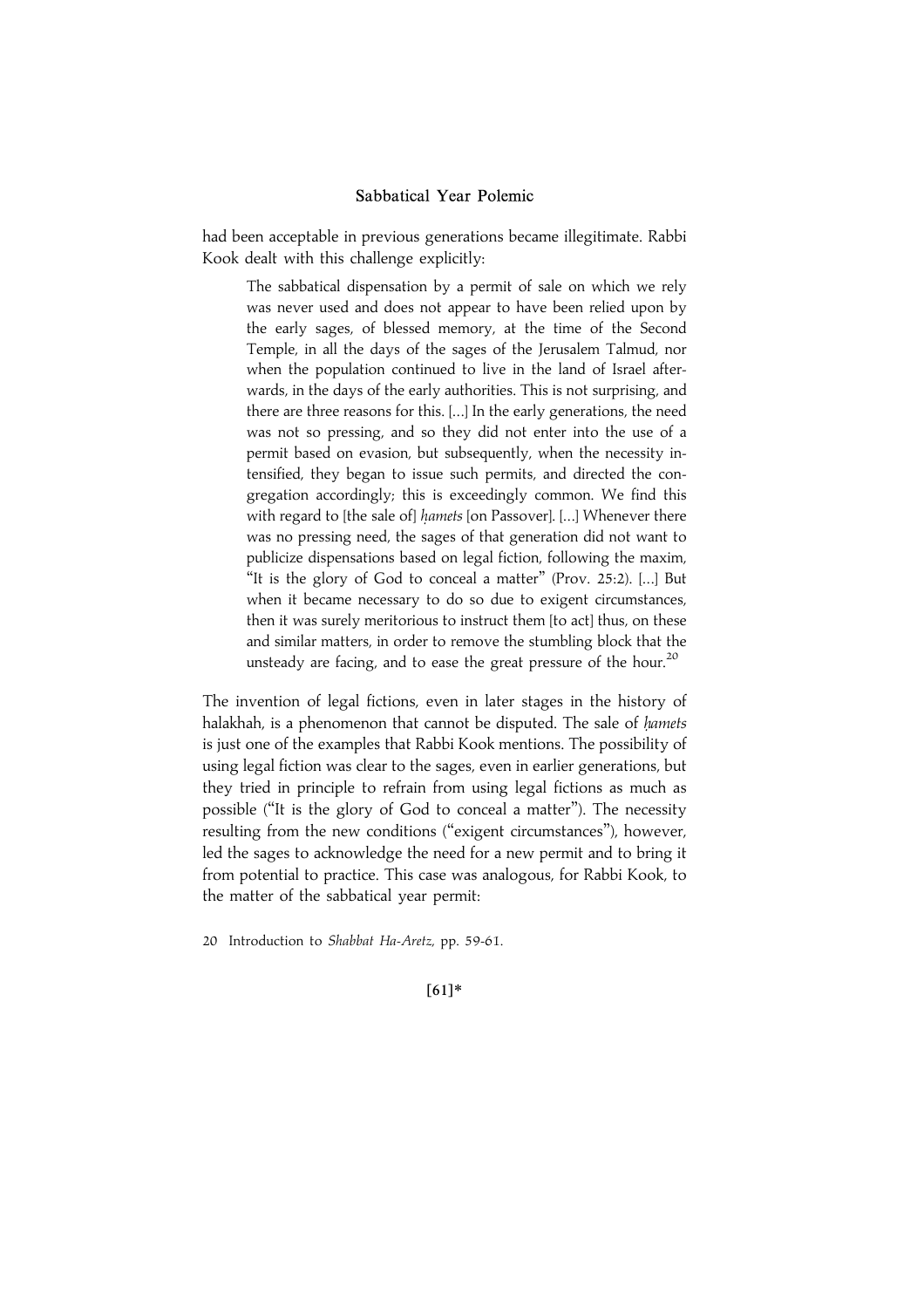And so too concerning our matter: in the early days, when the Jewish population lived primarily from working the land for sustenance, it was possible to observe the sanctity of the sabbatical year according to the details of the law, without any dispensation [...] But in our days, when the existence of the community depends on commerce in the produce and crops of the agricultural settlements, and the effect of preventing commerce would also lead to the destruction of future stability – under these circumstances, it is certainly our obligation to introduce the dispensation by way of sale [of the land]. $21$ 

The halakhic authority is granted broad discretion to determine when halakhic change is required, and accordingly, when it is necessary, in this case, to approve a new permit.<sup>22</sup> Rabbi Kook describes this process as highlighting or making explicit a legal option that is hidden within the text, yet because it is not valid until activated by halakhic authorities, it is considered an innovation from a legal perspective.

Interestingly, in 1900 before emigrating to the land of Israel, Rabbi Kook, while serving as the Rabbi of Boyesk, wrote a responsum supporting the permit, with no reference to any necessity for innovation in this context:

Why was this legal fiction not utilized in the times of the sages? Because in their days it was hard to find a non-Jew who was not considered an idolater. In that case, the sale is a Torah prohibition. [...] But in our times, when it is common among the nations [not to

 $[62]*$ 

<sup>21</sup> Ibid.

<sup>22</sup> See Meir Dan-Cohen, ''Decision Rules and Conduct Rules: On Acoustic Separation in Criminal Law," Harvard Law Review 97 (1983): 625. Dan-Cohen distinguishes between laws that are addressed to judges and laws that are addressed to the general population, and emphasizes the acoustic separation between laws that are addressed to different populations that are not aware of each other. He discusses the manner in which this phenomenon helps the law to bridge between competing values and needs.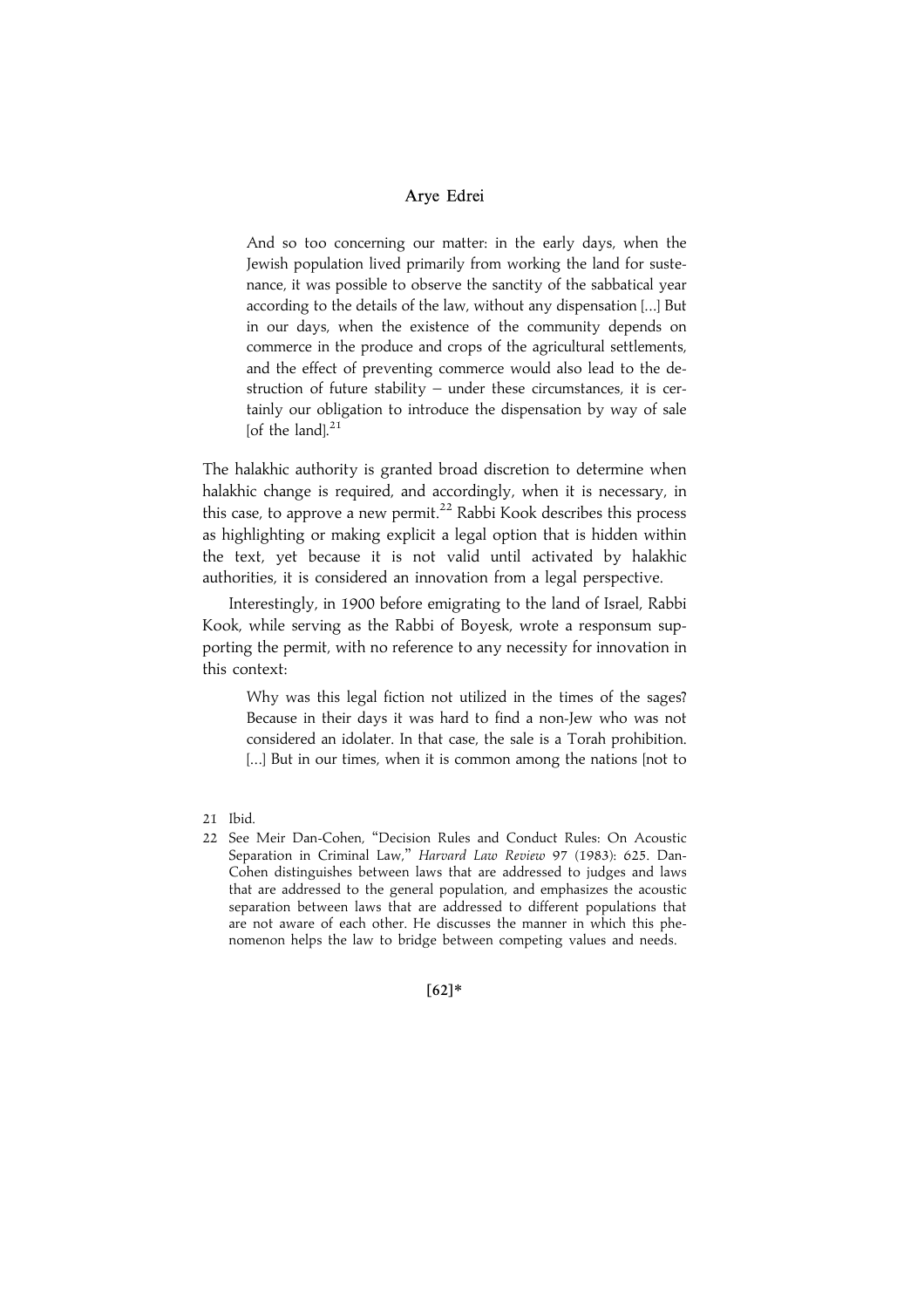worship idols], there is no concern [for the implementation of the sale]. $^{23}$ 

In this comment, Rabbi Kook makes the standard legally conservative argumentation of presenting an innovation, while simultaneously claiming that it is no innovation at all. He alludes to a change in reality that now makes possible the implementation of a permit that was allowed, in theory, already in talmudic times, but could not be implemented because of an external obstacle. The fact that non-Jews at that time were considered idolaters was the reason for prohibiting selling them land in Israel, according to the principle of lo tehonnem ("do not give them [idolaters] a foothold''). Following the approach of Maimonides, who argued that Muslims are not considered idolaters, Rabbi Kook held that, in modern times, the Arabs living in the land of Israel are also not considered idolaters. Accordingly, it is permissible to sell them land without violating the prohibition.

The essential difference between Rabbi Kook's legal discussion of the permit before emigrating to the land of Israel and his later discussion in 1909 lends support to our claim that when he was in Israel, he understood that the reality of the new Jewish settlement required the halakhah to adjust itself, a process that needed to be the topic of serious deliberation. Rabbi Kook therefore changed the terms of the discussion from technical legal possibilities to a fundamental discourse, and abandoned the standard halakhic rhetoric that he had utilized in the above mentioned responsum that he had written in Boyesk. $^{24}$ 

In his discussion of the innovative nature of the permit and its legitimacy, Rabbi Kook cites two historical cases relating to the sabbatical year. One case involves permits issued by R. Yehudah Ha-Nasi at the end of the second century, and the second involves the sixteenth-

## $[63]*$

<sup>23</sup> Responsa Mishpat Kohen, 58.

<sup>24</sup> On the change in his attitude to secularists when he immigrated to Israel, see Aviezer Ravitsky, Messianism, Zionism, and Jewish Religious Radicalism (Chicago & London: The University of Chicago Press, 1996), 97-117.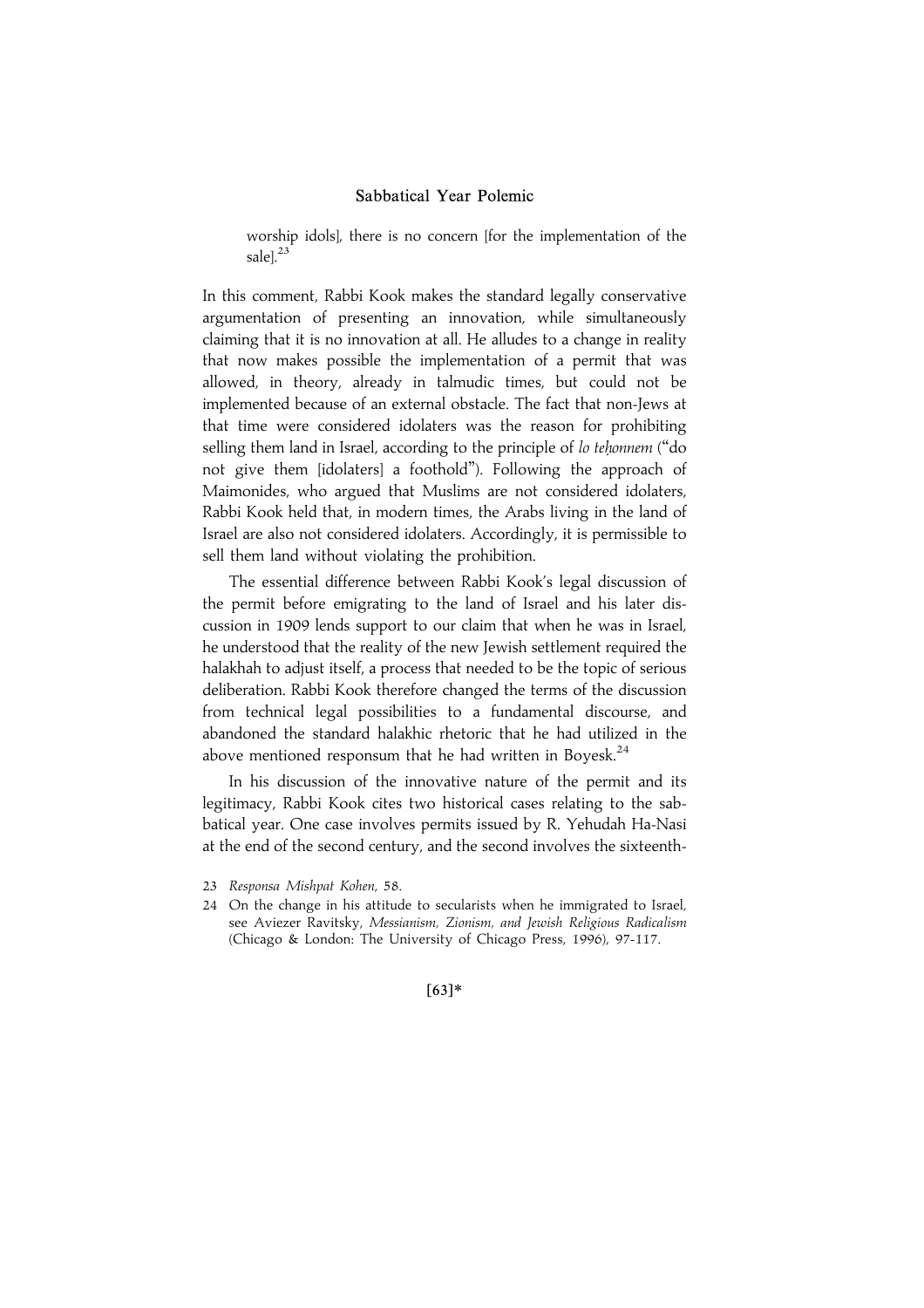century ruling of R. Yosef Karo, the author of the Shulhan Arukh, that the produce of non-Jews during the sabbatical year does not have the sanctity of the sabbatical year. Both cases have broad significance beyond serving as examples of halakhic change.

The validity of Rabbi Karo's position regarding the halakhic status of the produce of non-Jews in the sabbatical year is a prerequisite for arguments in favor of the contemporary permit, a matter that will be discussed in more detail further on. At this point, it is important to note that Rabbi Kook viewed Rabbi Karo's ruling as a deviation, justified by a change of historical circumstances, from the halakhic approach that had been accepted for generations.

In fact, the small number of our ancestors who came to the land of Israel in olden days only desired to fulfill the precepts that are attached to the land. [...] And even though they meticulously granted sanctity to the sabbatical year produce of non-Jews, it was not hard for them since there was not much commerce in the land of Israel at that time, and to observe the sanctity of the sabbatical year for the produce that they bought for their own consumption was not difficult. Afterwards, in later years, after the Spanish expulsion, when they came in larger numbers to the land of Israel, even though it was not yet the beginning of the redemption so that people began to work the land, it nevertheless became more difficult for them to be careful with the produce of non-Jews, and they voted in Safed in the time of the Beit Yosef [Rabbi Karo] and strongly agreed and accepted that the produce of non-Jews does not have the sanctity of the sabbatical year. Certainly, because of the necessity and urgency of current times, it is appropriate to rely on the permit of sale.<sup>25</sup>

Rabbi Kook's argument is that the ruling of Rabbi Karo constituted an innovation and a transformation of previously accepted practice, and that it was a consequence of changing historical circumstances, in this case the expansion of Jewish settlement in the land of Israel following

25 Introduction to Shabbat Ha-Aretz, p. 44.

 $[64]*$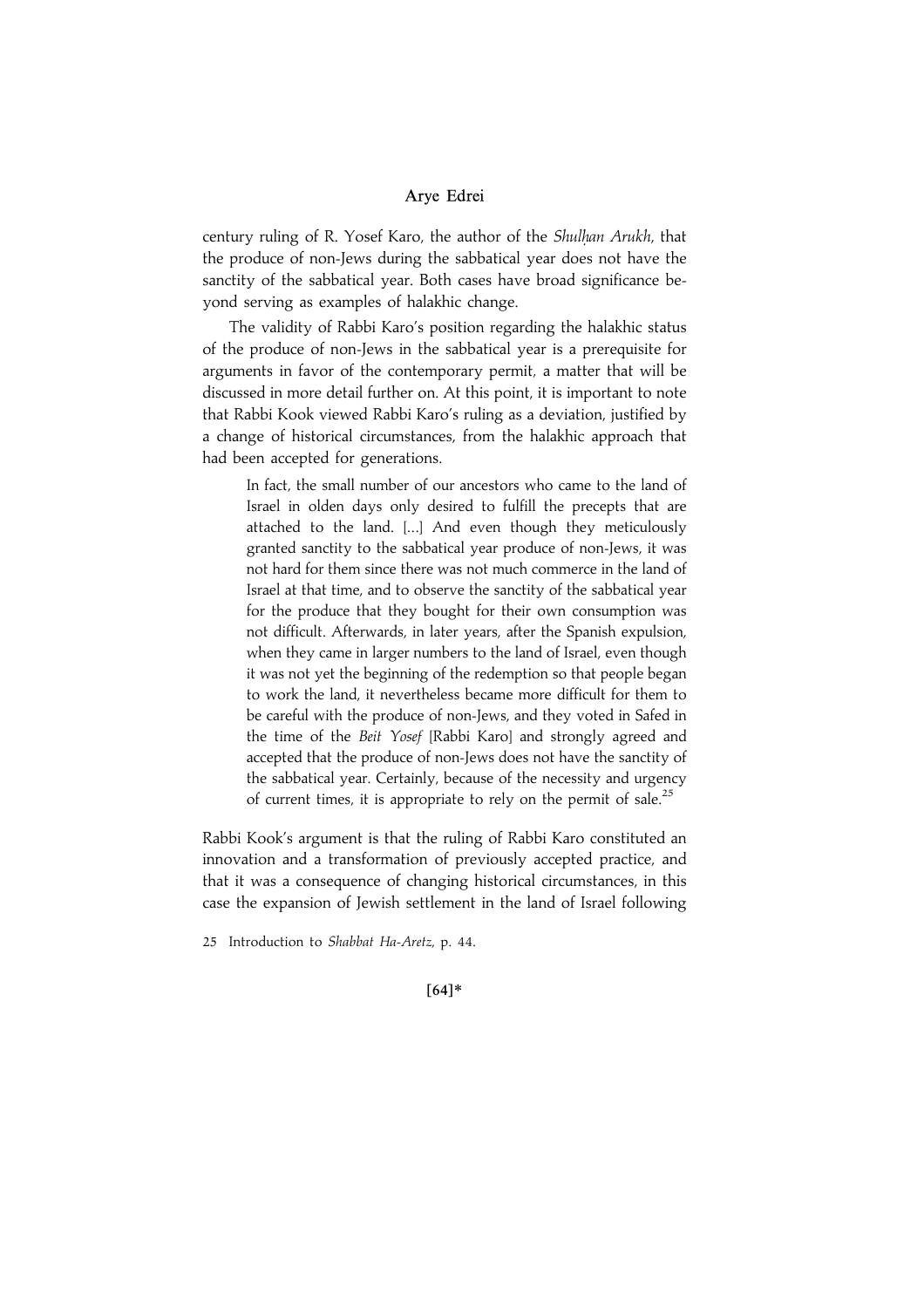the Spanish expulsion. This historical reading of Rabbi Karo's ruling is certainly plausible, but by no means necessary. It is not based on anything written by Rabbi Karo, and to the best of my knowledge, it was never suggested by any other halakhic scholar.<sup>26</sup> Nevertheless, this interpretation enabled Rabbi Kook to bolster his own argument by claiming the authority of a valid precedent for his own innovation based on historical circumstances. In Karo's sixteenth century, in contrast to Rabbi Kook's twentieth century, Jews in the land of Israel did not engage in agriculture (''it was not the beginning of the redemption so that people began to work the land''), and there had thus been no need for the permit that became indispensable in contemporary times.

The first historical precedent brought by Rabbi Kook, the secondcentury ruling of R. Yehudah Ha-Nasi regarding the sabbatical year, is more significant and foundational. The Talmud attributes to R. Yehudah Ha-Nasi the position that the sabbatical year is only a rabbinic prohibition in post-biblical times, in addition to a number of other leniencies regarding the sabbatical year.<sup>27</sup> These statements of R. Yehudah Ha-Nasi occupy a significant place in the writings of Rabbi Kook on this subject. Rabbi Kook implies that R. Yehudah Ha-Nasi's lenient positions arose out of a sensitivity to and understanding of the needs of his time and place. Let us examine some of the sources that Rabbi Kook employed in his discussion of the rulings of R. Yehudah Ha-Nasi. In the Jerusalem Talmud, there is a discussion as to whether the prayer for rain should be recited in the sabbatical year:

- 26 Furthermore, it appears, at least from Rabbi Karo's statement, that the one who wanted to change the prevailing custom was the Mabit, the adversary of Rabbi Karo; see Yosef Karo, Responsa Avkat Rokhel, at the beginning and end of section 24.
- 27 On R. Yehudah Ha-Nasi and the sabbatical year, see Shmuel Safrai, In Times of Temple and Mishnah: Studies in Jewish History (Hebrew) (Jerusalem: Magnes Press, 1994), vol. 2, 421-66, esp. 446-57; and more recently, Aharon Oppenheimer, Rabbi Judah Ha-Nasi (Hebrew) (Jerusalem: Merkaz Zalman Shazar, 2007), 74-83.

 $[65]*$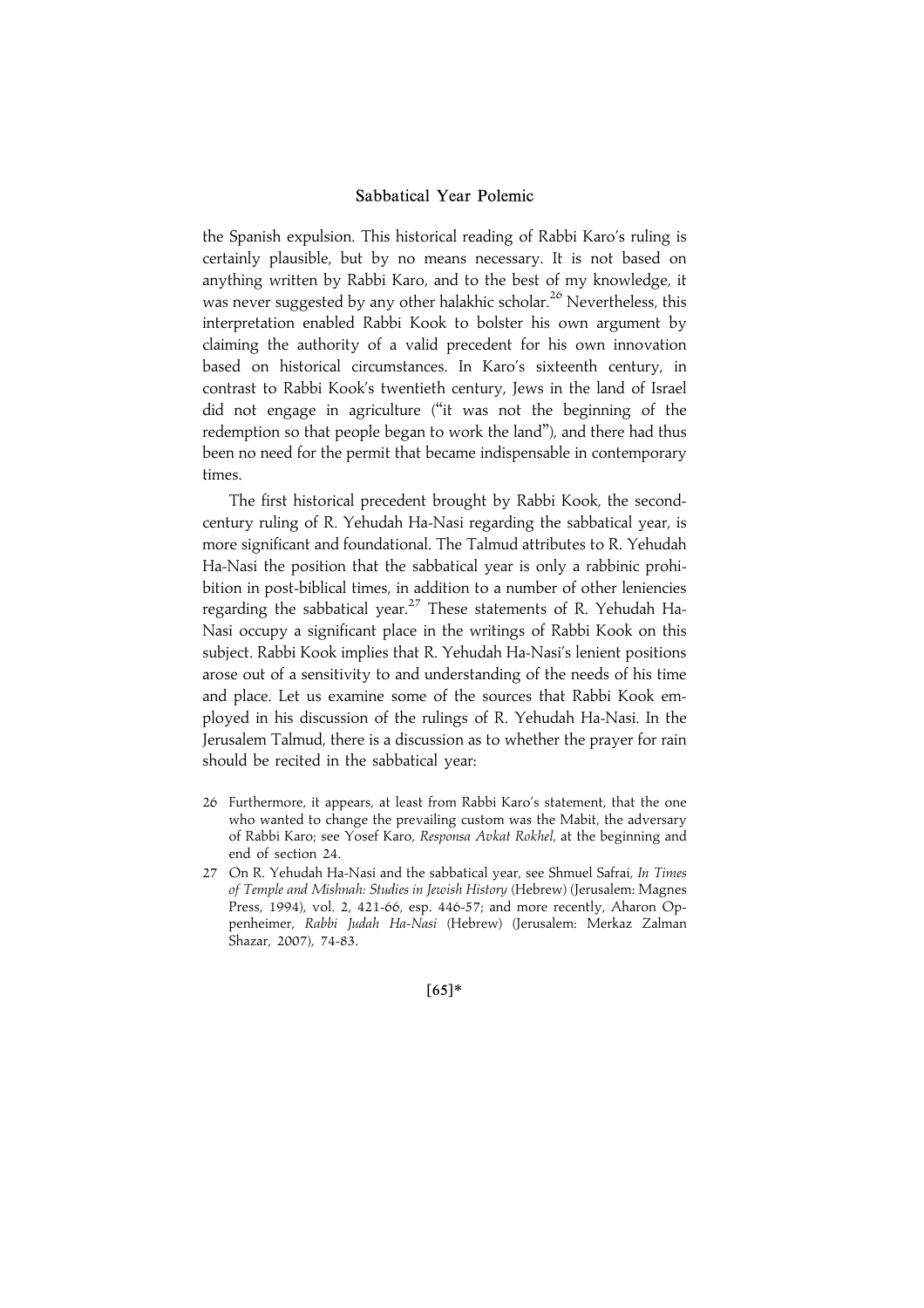We learned: As the alarm [prayer for rain] is sounded in every other [non-sabbatical] year, so it is sounded in the sabbatical year out of consideration for the livelihood of others. Now what does ''out of consideration for the livelihood of others'' mean? The sages said for the livelihood of Gentiles. R. Ze'ora said for the livelihood of those suspected of transgressing the laws of the sabbatical year.

R. Ze'ora rules in accordance with the view of R. Yehudah Ha-Nasi, and the sages [rule] in accordance with R. Pinhas b. Yair. [Support to establish] that R. Ze'ora rules in accordance with R. Yehudah Ha-Nasi: A barber was suspected regarding sabbatical year produce. He was brought before R. Yehudah Ha-Nasi. R. Yehudah Ha-Nasi said to them: ''And what can the poor man do? He did it for the sake of his life." And that the sages held like R. Pinhas b. Yair: Rabbi [Yehudah Ha-Nasi] wished to permit the sabbatical prohibition. R. Pinhas b. Yair went to him and [opposed him] [...] R. Yehudah Ha-Nasi knew that he did not have support for his position.<sup>28</sup>

R. Yehudah Ha-Nasi wanted to issue a general permit for sabbatical year prohibitions, but refrained because of the opposition of R. Pinhas b. Yair.<sup>29</sup> Nevertheless, he ruled that one should pray for rain in the sabbatical year for the sake of transgressors who had planted crops. In the actual case narrated here, he refrained from condemning a person who had transgressed the sabbatical year on the grounds that ''he did it for the sake of his life.'' Elsewhere in the Talmud, other lenient enactments issued by R. Yehudah Ha-Nasi appear regarding the sabbatical year. Rabbi Kook associates himself with the positions of Rabbi Yehudah Ha-Nasi in this context; there are thus compelling reasons to compare their approaches.<sup>30</sup>

- 28 y.Ta'an. 3:1 (66b-c).
- 29 See also y.Demai 1:3 (22a).
- 30 Elsewhere, Rabbi Kook states more explicitly that he sees the image of R. Yehudah Ha-Nasi before his eyes: ''And with regard to rulings: whenever there is an urgent need to be lenient, then it is a mitsvah and the counsel of God is to be lenient. Yet, when it is possible, even in urgent circumstances,

 $[66]*$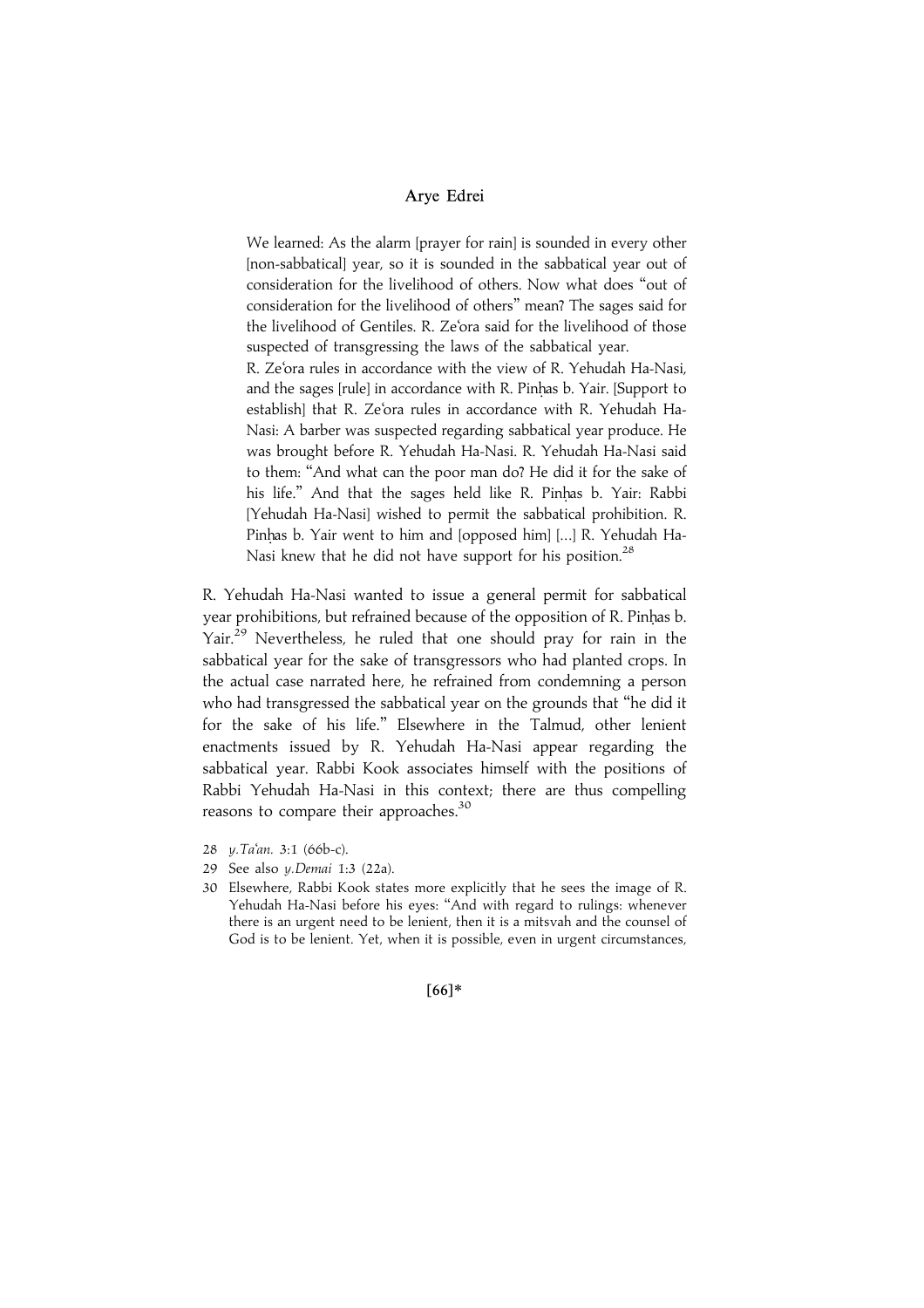But for Rabbi [Yehudah Ha-Nasi], it was all one matter. Since he held that it would have been appropriate to permit [planting in the sabbatical year] because of extenuating needs, he defended the transgressors because of the urgent situation, and required people to pray on their behalf that they succeed in finding sustenance, even though they did so through a prohibition.<sup>31</sup>

Thus, R. Yehudah Ha-Nasi included the transgressors in his consideration. He understood their situation and the pressures that they faced, and tried to find a way to ease their plight. He even established that one should pray for their livelihood. Like R. Yehudah Ha-Nasi before him, Rabbi Kook sought to suspend the sabbatical year, not only because of the extenuating historical circumstances, but also in order to redeem those suspected of violating it. Rabbi Kook's use of these talmudic texts, which had not been mentioned in deliberations on the sabbatical year throughout the Middle Ages, is not coincidental. The precedent set by R. Yehudah Ha-Nasi served the purposes of Rabbi Kook not only in supporting his halakhic position on this particular issue, but also in incorporating the permit within his broader philosophical worldview regarding the halakhic status of ''the transgressors'' in the contemporary reality of the renewal of Jewish settlement in the land of Israel. This will be discussed in detail in the conclusion of this article. $32$ 

to proceed without contrivance, it is certainly incumbent upon all of us to make every effort to follow the path of restraint. ... Nevertheless, we find several times in the rulings of the sages that they did not refrain from issuing new permits when the need was great, such as the case of Rabbi (Igrot Ha-Reiyah, supra n. 13, vol. 2, §198).

- 31 Introduction to Shabbat Ha-Aretz, p. 9.
- 32 Indeed, Rabbi Kook's historical perspective as revealed in his comments quoted above, in which he acknowledges creating a new permit, raises difficulties with regard to his own philosophy. The permit constitutes a retreat from the ideal performance of the commandment in its entirety, which seems to be in conflict with his worldview that the historical process is one of continued advancement toward a more ideal situation, and his

 $[67]*$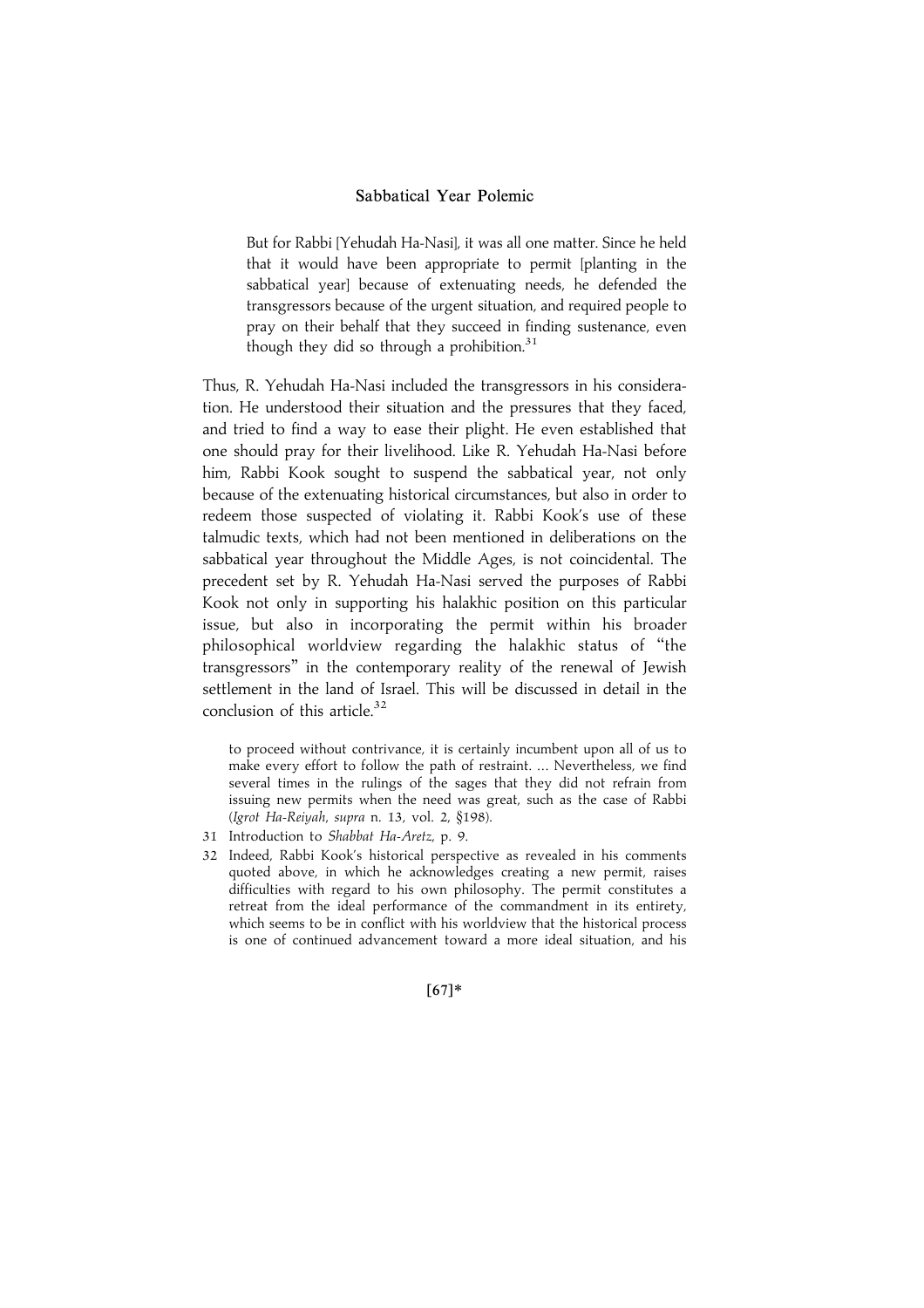## C. Halakhah and Ideology: The Sabbatical Year Polemic

The halakhic discourse on the permit of sale for the sabbatical year rests on four main questions: (1) Whether the sabbatical year is a rabbinic prohibition (rather than a biblical prohibition) in contemporary times; (2) Whether non-Jewish acquisition of land in the land of Israel suspends its sanctity; (3) Whether it is in fact permissible to sell land in the land of Israel to a non-Jew; and (4) Whether such a fictional sale has enough validity to actually effect the suspension of the sanctity of the land. The latter two questions only become relevant once the first two have been answered in the affirmative. The rabbinic nature of the prohibition and the suspension of the sanctity of the land when owned by non-Jews make possible a consideration of initiating the transfer of ownership of the land to a non-Jew for the duration of the sabbatical year in order to release it from the sabbatical year sanctity. This possibility is raised in the latter two questions. In this section we will explore each of these questions in detail. These questions, already present in the deliberations that preceded the 1888-89 sabbatical year, were sharpened in the writings of Rabbi Kook and in the reaction of the Hazon Ish, in which the ideological elements of the discussion very clearly rose to the surface.

view of Zionism as part of that progress. Yet, Rabbi Kook turns this difficulty into an asset. He repeatedly points out that the ideal reality to which we aspire is to observe the sabbatical year in its entirety. It is that very aspiration that necessitates the temporary leniency regarding the commandment. Eliezer Malkhiel has dealt with this point in his research and his comments are accurate. The progress of history places a responsibility upon man to foster the process, an obligation to help bring the ideal into reality. The permit is a manifestation of this responsibility. Providing help and support to the settlers in the land of Israel advances the current reality toward its ideal goal, which certainly justifies the permit. See Malkhiel, supra n. 2, at 178-81.

 $[68]*$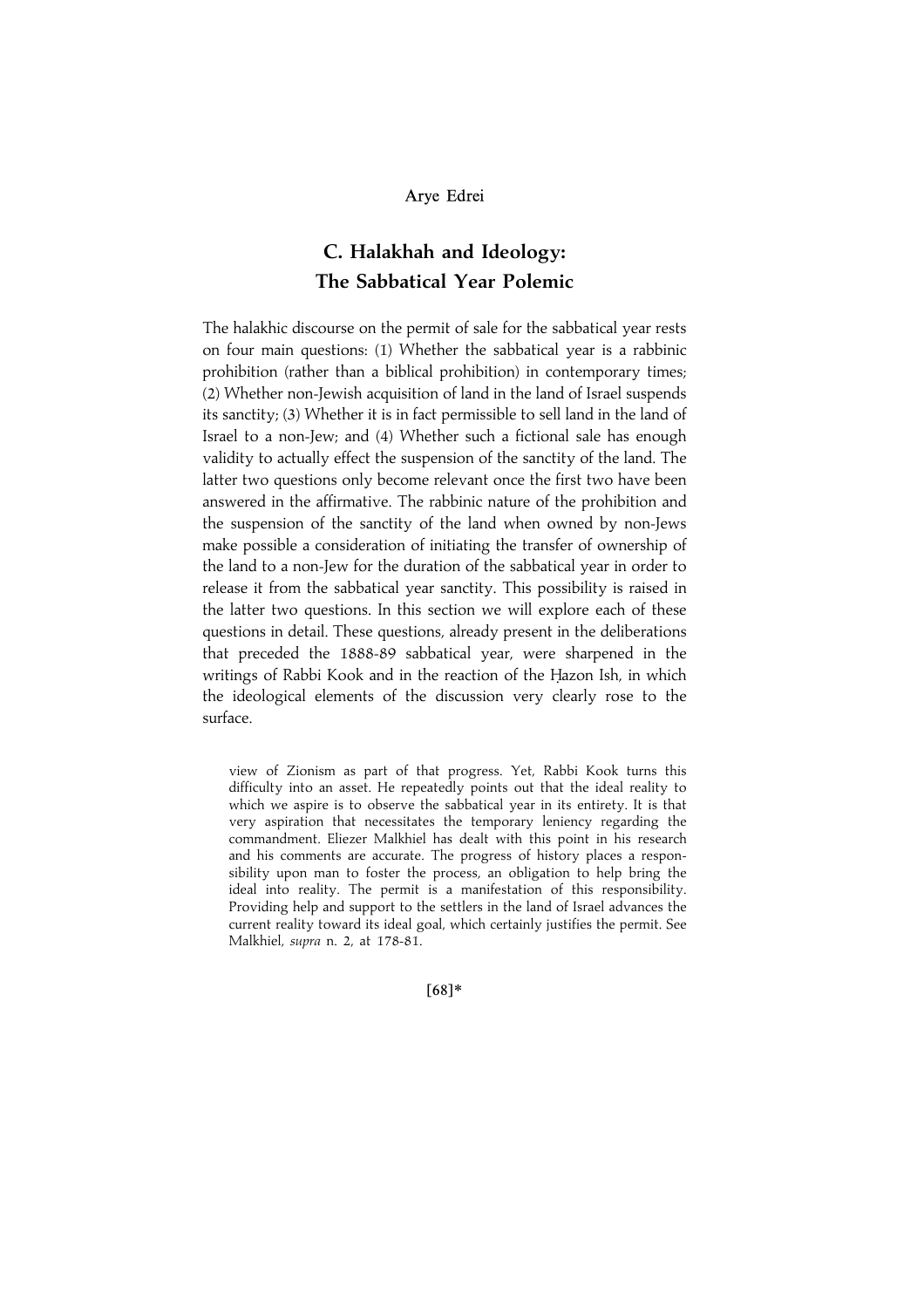#### 1. Is the Prohibition Valid in Our Days?

Rabbi Kook dedicated a significant portion of the introduction to Shabbat Ha-Aretz to the question of whether the sabbatical year is considered biblical or rabbinic in contemporary times. It is evident that the validity of the permit depends on his position that the sabbatical year is currently only a rabbinic prohibition.<sup>33</sup> Rabbi Kook's lengthy and complex excursus on this subject emerges from the surprising fact that there is great ambiguity on this question in the Talmud as well as in the positions of Maimonides and Rabbi Karo. Although most halakhic authorities among the Rishonim (medieval) and the Aharonim (early modern and modern) have held that the sabbatical year in contemporary times is a rabbinic prohibition, claiming that this is reflected in the rulings of the Talmud, Maimonides, and Rabbi Karo, Rabbi Kook did not want to simply rely on these opinions. He preferred to analyze the sources and to comprehensively clarify the subject. I contend that this approach was motivated by a number of factors. First, the lack of clarity in the Talmud relates to the position of R. Yehudah Ha-Nasi, and, as we have seen, Rabbi Kook attributed great importance to his opinions on the matter. Second, Maimonides is seen as the most important halakhic authority on issues related to the land of Israel, and

33 It is not necessary to examine the halakhic arguments as to why the sabbatical year is not a biblical commandment in our times. We can briefly explain that two reasons are put forth in halakhic literature. One, attributed by the Talmud to R. Yehudah Ha-Nasi, is that the sabbatical year is integrally connected to the law of the jubilee year, which is no longer observed. The second, a broader argument, is that agricultural laws connected to the land of Israel are not in force in the absence of the Temple, or when a majority of the Jewish people are not living in the land of Israel. On this issue, see discussions in the sources listed in n. 1. On the significance of the distinction between biblical and rabbinic prohibitions in the prophetic-halakhic approach of Rabbi Kook, see Rosenak, ''Between Prophetic Halakhah and Reality," supra n. 2, at 602. On the significance of the distinction between biblical and rabbinic prohibitions in the prophetichalakhic approach of Rabbi Kook, see Rosenak, ''Between Prophetic Halakhah and Reality,'' supra n. 2, at 602.

 $[69]*$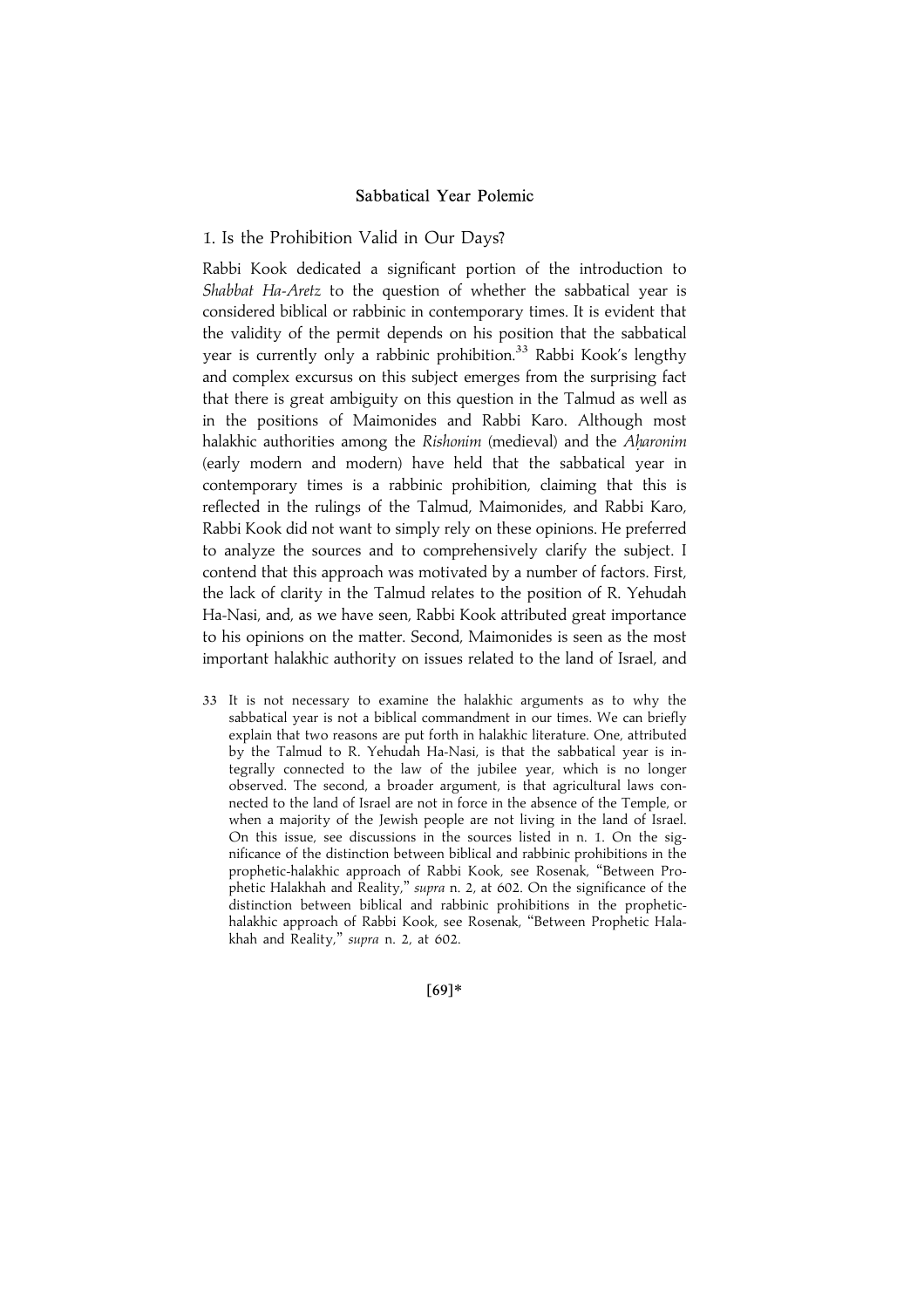it would thus be essential for Rabbi Kook to explicate his position. Third, Rabbi Yosef Dov Soloveitchik (Beit Halevi), and even more so Rabbi Naftali Zvi Yehudah Berlin (Neziv), the head of the Volozhin Yeshiva and the most esteemed mentor of Rabbi Kook, both deviated from the standard view and considered the sabbatical year to have biblical force.<sup>34</sup>

In the history of halakhic explication of this subject, three primary stances have been taken. Some have held that the sabbatical year in

- 34 For the positions of Rabbi Soloveitchik and the Neziv, see supra n. 8. Rabbi Kook dedicated the first nine chapters of his lengthy introduction to Shabbat Ha-Aretz to the normative status of the sabbatical year. In contrast, this issue was not raised in his correspondence with the Ridvaz.
- 35 Rabbi Karo held that this was the position of Maimonides. The following is written in the published writings of Maimonides: ''...And the sabbatical year and the cancellation of loans is in any case rabbinic, as we have explained" (Hil. Shemittah Ve-Yovel 10:9). Rabbi Karo interpreted that only the cancellation of loans is rabbinic, but that the sabbatical year is a biblical law. This interpretation of Maimonides' words is difficult since it assumes that R. Yehudah Ha-Nasi, who established that the sabbatical year in our times is rabbinic  $(b.Mo'ed Qat.$  2b;  $b.Git$  36a-b;  $y.\check{Se}b.$  10:1 [39c]), was speaking only about the cancellation of loans, and not the cessation of work on the land. This interpretation of R' Yehudah Ha-Nasi's words in the Talmud is very difficult. Indeed, this law appears as follows in manuscripts of Maimonides: ''And the sabbatical year in Israel is rabbinic and so too, the cancellation of loans is in any case rabbinic, as we have explained.'' See Yitzhak Shilat, Rambam Ha-Meduyak (Ma'aleh Adumim: Ma'aliyot Publishers, 2004), who comments that the word "mi-divreihem" (rabbinic) appears twice in that law and was therefore omitted by the publisher. Indeed, Tur YD 331 wrote explicitly that the sabbatical year in our times is rabbinic, and Rabbi Karo wrote in the Beit Yosef as follows: ''And such are the words of Maimonides in Hilkhot Shemittah 9:10,'' and, as was observed by Rabbi Y. Mishkalov in his Pe'at Ha-Shulhan (Jerusalem, 1912), §29, it appears that these words express Rabbi Karo's retraction of the position that he took in the Kesef Mishneh. See also Nahmanides, Sefer Ha-Zekhut on b.Git. 18b (in the pages of the Rif); but see his commentary on b.Mak. 3b, where he wrote that the sabbatical year in contemporary times is a rabbinic prohibition. Similarly, see his commentary on Lev. 25:7. It is possible that his comment in Sefer Ha-Zekhut was only stated as part of his sharp polemic with the Ravad. As stated in the previous note, there were some scholars

 $[70]*$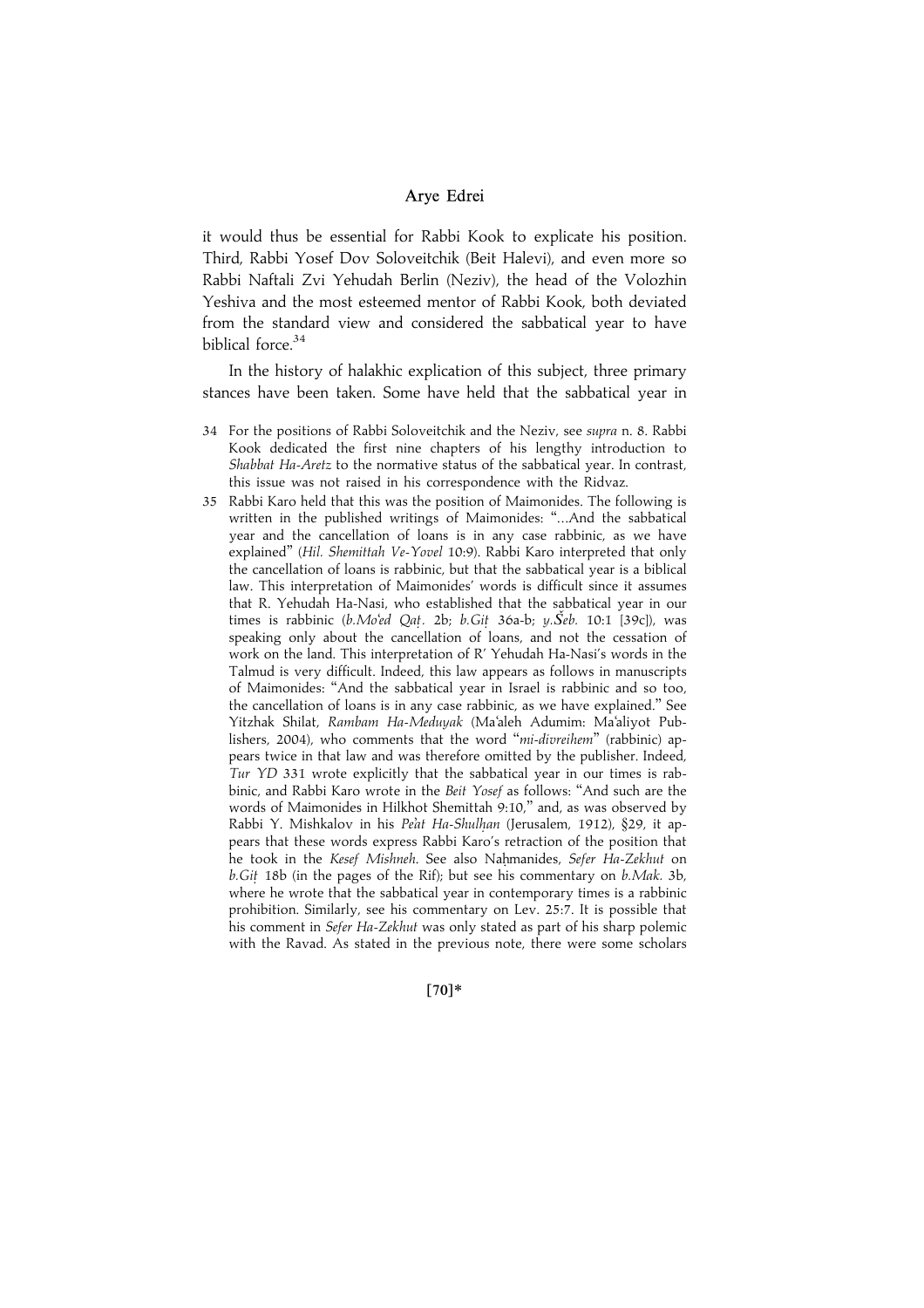contemporary times is a biblical prohibition; $35$  a majority have held that it is a rabbinic prohibition;<sup>36</sup> and a small group of Rishonim from Provence, most prominently Rabbi Zerahyah Ha-Levi (Razah) and R. Avraham b. David (Ravad), held that it is not even a rabbinic prohibition, but rather in the category of middat hassidut (an extra-legal standard of piety).<sup>37</sup> We will not investigate here in detail how Rabbi

among the *Aharonim* who held that the sabbatical year is a biblical prohibition in contemporary times, among them Rabbi Yosef Dov Soloveitchik and the Neziv. One of the interesting arguments of Rabbi Soloveitchik was that observance of the sabbatical year is part of the oaths that those who returned to Zion in the time of Nehemiah took upon themselves, as mentioned in Neh. 10: ''We entered into a curse, and into an oath, to walk in God's law, ... and do all the commandments of the Lord our God, and His ordinances and His statutes; ... and that we would forego the seventh year, and the exaction of every debt.'' Rabbi Kook refuted this argument of Rabbi Soloveitchik by claiming that the oath related only to the time when the Temple existed, and that an oath cannot be binding on future generations. In spite of the positions of Rabbi Soloveitchik and the Neziv, Rabbi Shlomo Zalman Auerbach, like other well-respected halakhic authorities, regarded the sabbatical year as obviously a rabbinic prohibition in contemporary times.

- 36 See Tur YD 331; Responsa of the Rashba, vol. I, 875; Sefer Mitsvot Gadol, Positive Commandments, 148; Sefer Mitsvot Qatan, 259; Sefer Ha-Hinnukh, Precept 84 and the end of Precept 477; and many others.
- 37 The interconnectedness of the sabbatical year and the jubilee year negates the force of the sabbatical year in our times (see n. 33). Therefore, Rabbi Zerahyah argues that since the jubilee is not in force today even on a rabbinic level, the sabbatical year is also not in force even on a rabbinic level. The opinion of Razah is cited by Sefer Ha-Terumot, 55:4; Meiri, Sefer Magen Avot, 15. Rabbi Shlomo b. Shimon b. Tsemah. Duran (=Rashbash) wrote that this is also the opinion of the Halakhot Gedolot, R. Yehudah of Barcelona, R. Yehudah b. Yakar, and the Ittur; see Responsa of the Rashbash, ed. Moshe Sobol (Jerusalem: Makhon Yerushalayim, 1998), §258, p. 190. For a discussion of the comments of the Rashbash and his sources, see Kasher, supra n. 1, at 177-84. Nahmanides in his commentary to b.Git. 36ab cites this as the original position of the Ravad that he subsequently retracted; See Commentary on the Treatise of Abodah Zarah by R. Abraham Ben David Of Posquieres (1125-1198), ed. Abraham Schreiber (New York, 1960) 9a, and the comments of Ravad on the Rif, b.Git. 19a (in the pagination of the Rif).

 $[71]*$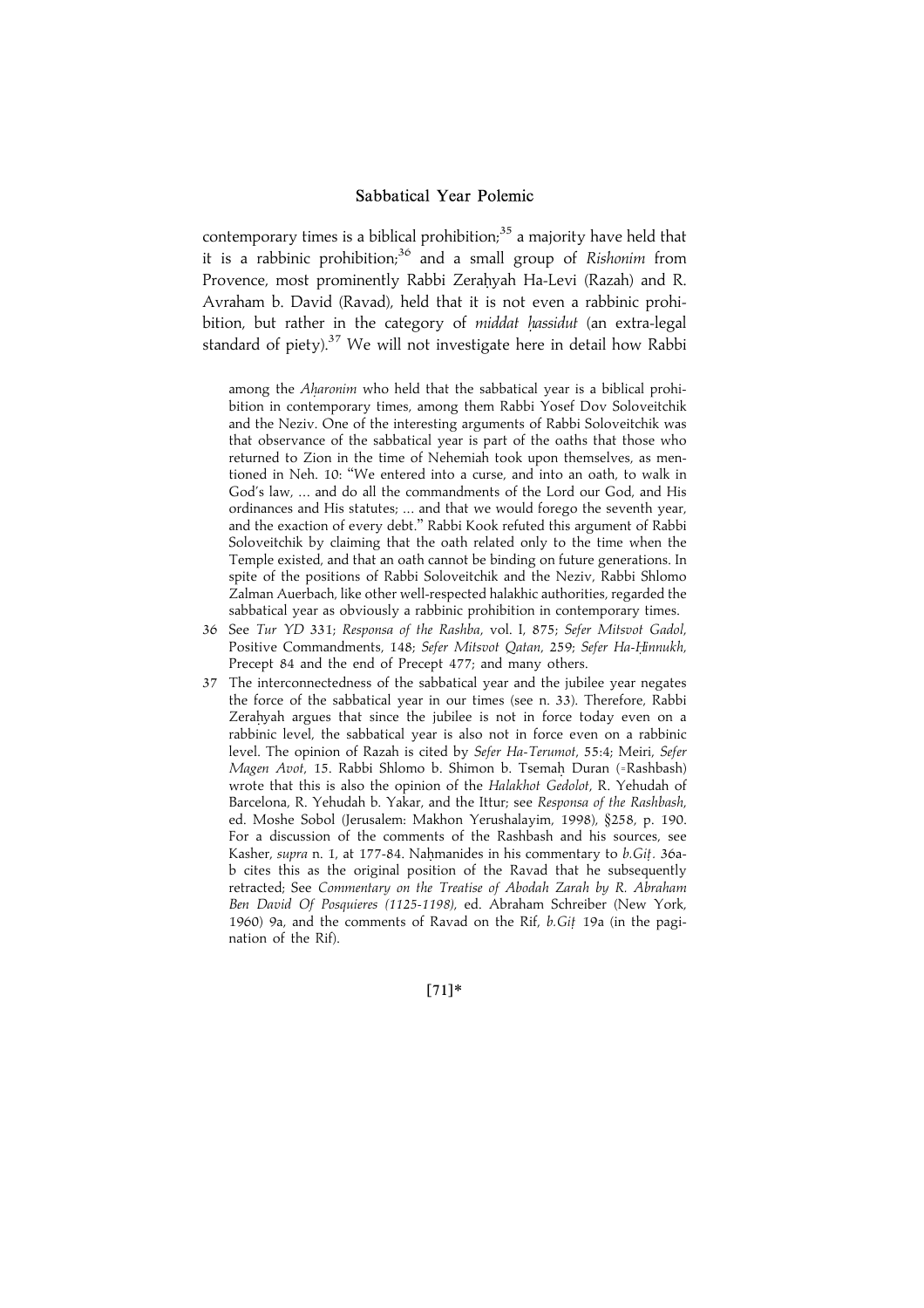Kook came to his conclusion that the prohibition is rabbinic, primarily because those who opposed the sabbatical year permit, including the Hazon Ish, agreed with him on this point.<sup>38</sup>

Yet, although the conclusions of Rabbi Kook and the Hazon Ish with respect to this first question are identical, there is great significance to the differences in their deliberations on this point. While the rabbinic nature of the prohibition led Rabbi Kook to support the permit, it led the Hazon Ish to strengthen his opposition. One of the central arguments of the Hazon Ish against the permit was that the sale of land in the land of Israel to a non-Jew is a biblical prohibition. As such, it defies logic to violate a biblical prohibition (in this case the sale of the land to a non-Jew) in order to find a way to evade a rabbinic prohibition (the sabbatical year).<sup>39</sup> Rabbi Kook also discussed the balance between biblical and rabbinic precepts, but from his perspective, the biblical precept that had to be considered was the commandment to settle the land of Israel, which, in the words of the sages, is ''equal in weight to the entire Torah.'' <sup>40</sup> It was thus clear to Rabbi Kook that the biblical precept (settlement of Israel) takes precedence over the rabbinic prohibition (sabbatical year), when the latter is likely to impede the fulfillment of the former, "...and to cause by means of this stringency a terrible leniency and reduced fulfillment of the settlement of the land of Israel, which is equal in weight to all of the commandments."<sup>41</sup>

- 38 Hazon Ish, Shevi'it 3:7. See also Brown, "Hazon Ish," supra n. 15, at 67.
- 39 See our discussion on the prohibition of selling land in the land of Israel to non-Jews (lo tehonnem) in section 3 of this article. His argument was raised earlier by the Neziv: "In truth, the great rabbi [that supports the permit] fled from the wolf and was attacked by a lion. By trying to flee from the prohibition of the sabbatical year which is, according to most authorities, a rabbinic prohibition, they were attacked by the prohibition of selling the land to idol worshippers, which is a biblical prohibition in everyone's opinion (Responsa Meishiv Davar, supra n. 8, ''Ve-Ra'iti Le-Ga'on'').
- 40 Sifre Deut. (ed. Finkelstein) §80, p. 146.
- 41 Shabbat Ha-Aretz, Introduction, p. 44. For the statement that the settlement of the land of Israel is equal in weight to the entire Torah, see Sifre Deut. (ed. Finkelstein), §80, p. 146; b.Ketub. 110b-111a.

#### $[72]*$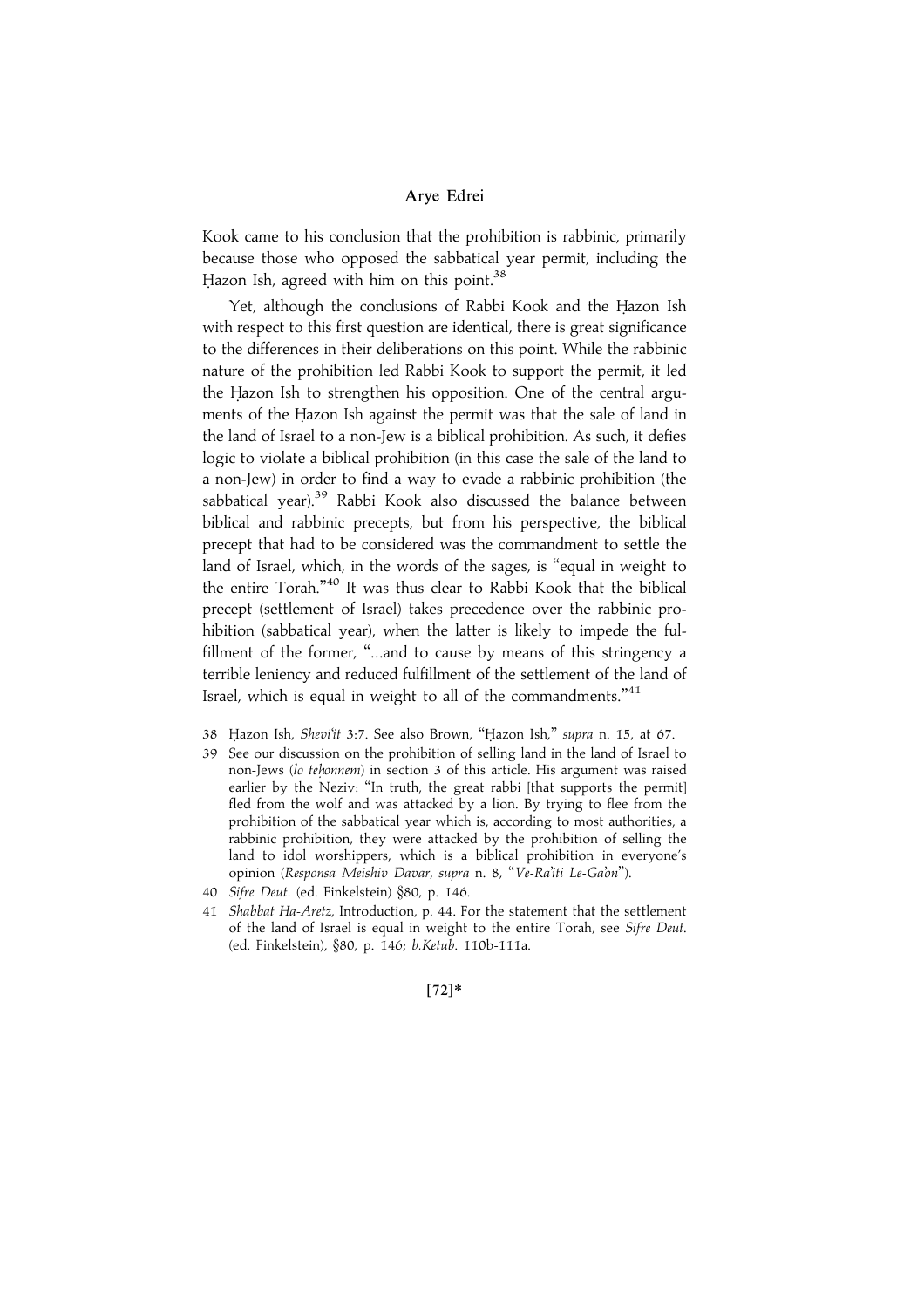Interestingly, Rabbi Kook's and the Hazon Ish's respective arguments agreed, formally, on the primacy of biblical commandments over rabbinic ones, but differed in the choice of which biblical commandment should serve as the focal point of the argument. The question of how Rabbi Kook approached the prohibition of selling land in Israel to non-Jews (the commandment that the Hazon Ish emphasized) and conversely the question of how the Hazon Ish dealt with the commandment to settle the land of Israel (Rabbi Kook's focal point) are critical to understanding the respective approaches of these rabbis. We will discuss these questions further on.

\*\*\*\*\*

Rabbi Kook's conclusion that the sabbatical year is a rabbinic prohibition in contemporary times prompts one of the most fascinating innovations in his long treatise on the sabbatical year. He questions why the rabbis instituted a prohibition altogether if the biblical law of the sabbatical year was no longer valid. In response, he suggests that the enactment is part of the educational enterprise of the sages designed for remembrance and preservation of the commandments: ''Its performance is primarily as a remembrance."<sup>42</sup> When a particular precept is not in force due to conditions of time and place, it should nevertheless be observed in order to achieve the educational effect of the precept, as well as to express the aspiration for the renewal of the

42 Shabbat Ha-Aretz, Introduction, p. 59. This idea is based on the well-known midrash in Sifre Deut. which posits that the reason for the fulfillment of the commandments in the exile is for the purpose of ''setting for yourself road markers,'' that is, to remember the commandments so that they not be forgotten and can be observed when we merit returning to Israel; see Sifre Deut. (ed. Finkelstein) §43, p. 102. This idea was developed by Nahmanides in his Torah commentary to Lev. 18:25 and Deut. 11:18. See also Responsum Beit Ha-Levi, vol. 3, §1:7; Aviezer Ravitsky, '''Waymarks to Zion': The History of an Idea'' (Hebrew), in The land of Israel in Medieval Jewish Thought, eds. Moshe Halamish and Aviezer Ravitsky (Jerusalem: Yad Izhak Ben-Zvi, 1991), 1-39.

 $[73]*$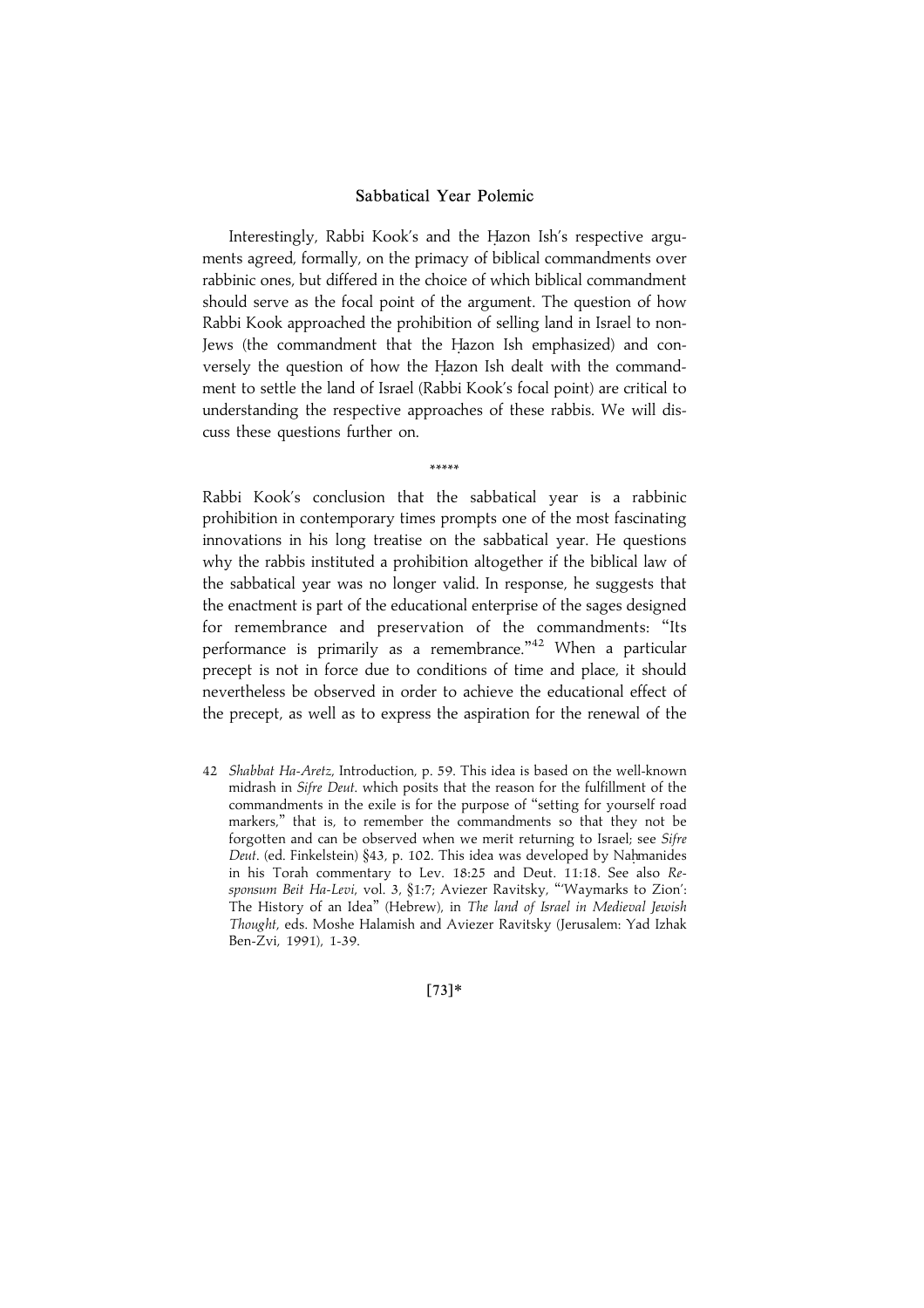times in which the commandment can be observed in its ideal form. Rabbi Kook argues, in a fascinating innovation, that these goals of remembrance and aspiration can be achieved by means other than the full observance of the precept. Paradoxically, these goals can be achieved even through circumvention of the commandment; for circumventing the commandment  $-$  legal fiction in halakhic terms  $$ is also a form of remembering. Selling the land every sabbatical cycle, a gesture that demonstrates remembrance of the biblical precept, would thus be transformed from a legal fiction to a fulfillment of the rabbinic ordinance, whose goal is remembrance of the biblical precept.

In the precept that we are discussing here, the primary reason for its observance being to commemorate it, legal fiction is certainly permissible. Since the evasion is carried out according to the prescriptions of the law, it constitutes a commemoration of the precept. ... so that the sabbatical laws will not be forgotten, in order that when the time comes for them to again be observed as a biblical law, all the laws will be known. We thus have to say that even if the precept is set aside by means of some permissible legal fiction, there is, even in this evasive act itself, remembrance of the precept... . And when we are lenient in times of urgency by utilizing a legal fiction, we remind [the people] that we do not currently have the ability to observe the commandment in its completeness, and all that we are able to do is to remember it, in order to make its complete fulfillment dear to us.  $43$ 

The sale of the land, Rabbi Kook argues, is itself a reminder of the precept. In essence, this act expresses commitment to and longing for the ideal and complete performance of the commandment of the sabbatical year. This claim may explain why Rabbi Kook, somewhat surprisingly, did not adopt the position of Rabbi Zerahyah Ha-Levi and the Ravad mentioned above, that the sabbatical year is not in force in our times even as a rabbinic prohibition, and that its observance is an

43 Shabbat Ha-Aretz, Introduction, p. 59.

 $[74]*$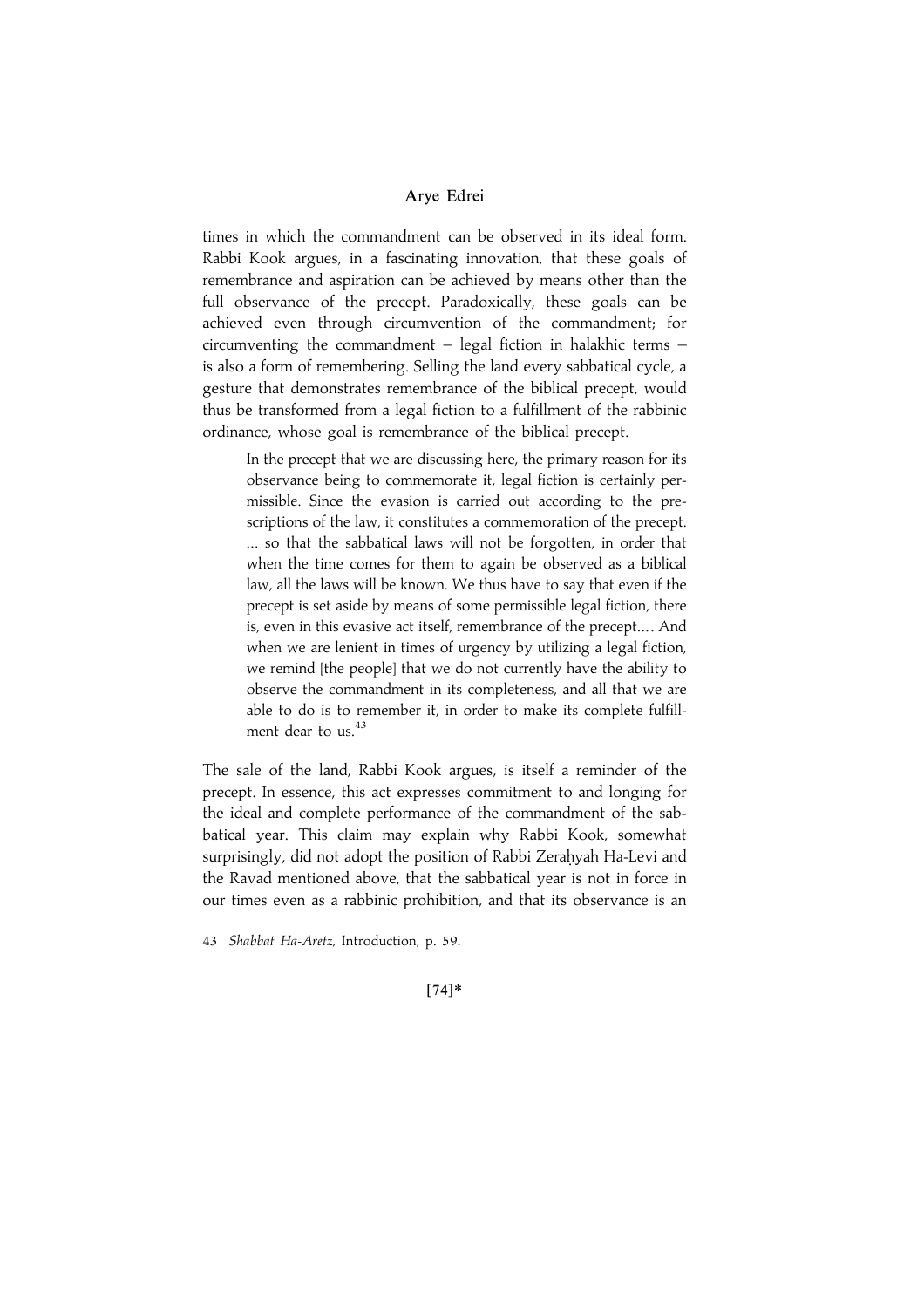extra-legal act of piety. It is surprising that Rabbi Kook didn't follow this position, because one of the fundamental pillars of his halakhic approach is that in extenuating circumstances, one may rule in accordance with the refuted minority opinion, such as, in this case, the opinion of Rabbi Zerahyah and Ravad. This principle arises repeatedly with regard to all of the halakhic issues upon which the permit is based. But Rabbi Kook did not think it was appropriate to rely on a minority opinion that nullified the sabbatical year altogether, because he believed that it is always preferable to perform a precept than to nullify it through reliance on a minority opinion, and as we have seen, he viewed the permit as means of fulfillment of the precept.

Indeed now, when there is a permissible way to remove the prohibition by means of sale of the land, it is not considered a state of urgency at all, and it would be a travesty to abandon something permitted and eat something that is forbidden and transgress a prohibition [by adopting the position that there is no prohibition in our timel.<sup>44</sup>

Rabbi Kook's view of the permit as a remembrance of the sabbatical year commandment sets the stage for understanding the basic principles that persist throughout his polemic, principles that are strongly and fundamentally opposed by his antagonists. Rabbi Kook viewed the Zionist enterprise as the beginning of an ongoing, developing process, and believed that it would ultimately lead to the development of a society that would live according to halakhah. This fact leads to two conclusions. First, that it is important to ''remember'' the sabbatical year, to yearn for it, and to aspire to observe it in its ideal sense. The ''remembrance'' is justified as part of this broader process. Second, it is acceptable to forego partial adherence (i.e., adherence on the rabbinic level) at this point, for this concession will ultimately lead to the possibility of observance in the full sense (i.e., on the higher level as a biblical commandment). On this point, Rabbi Kook differs fundamentally

44 Shabbat Ha-Aretz, Introduction, p. 44.

 $[75]*$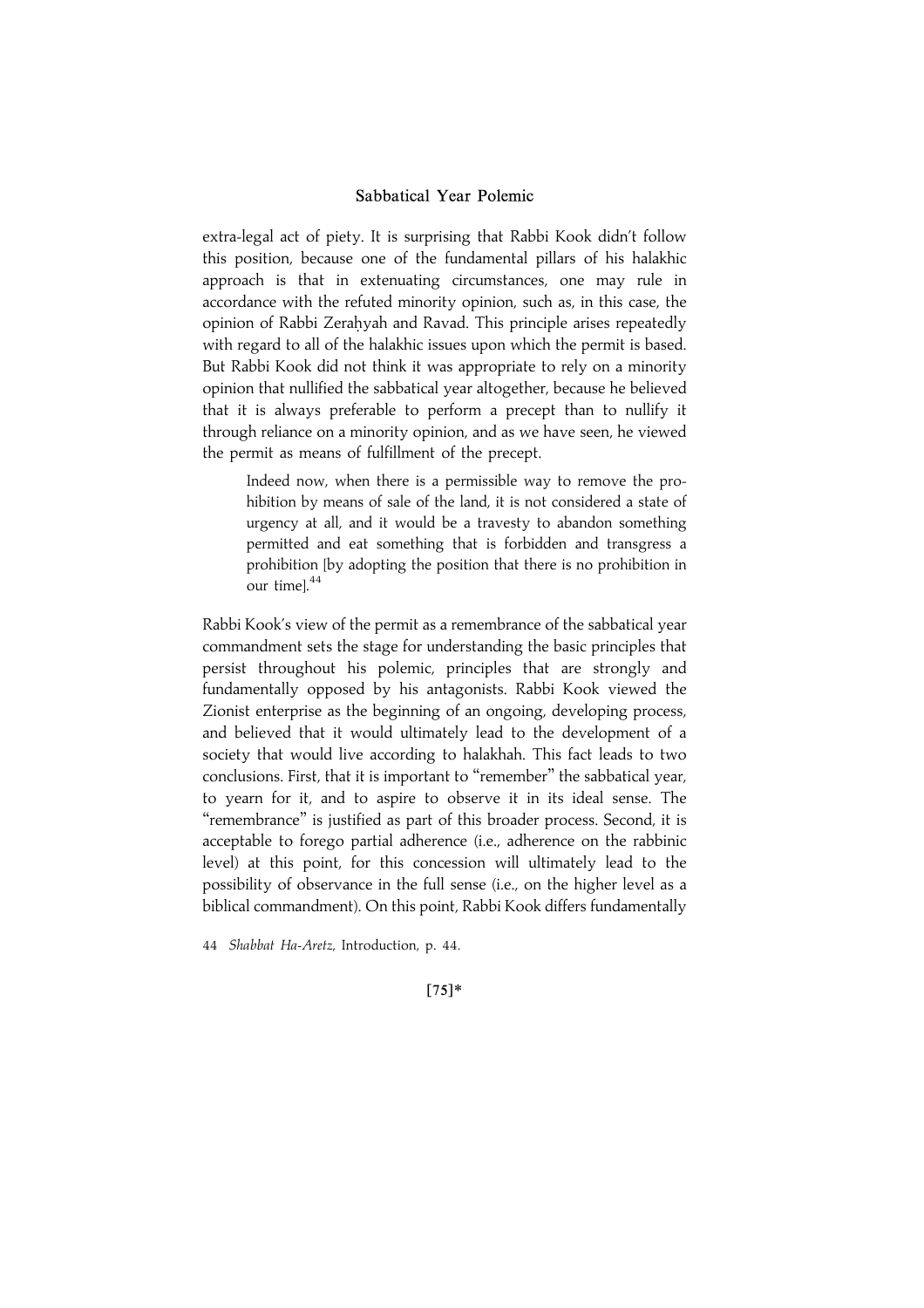not only from his opponents, but also from some of the other supporters of the permit. For example, Rabbi Ya'akov Engel and Rabbi Avraham Borenstein, and subsequently Rabbi Shlomo Zalman Auerbach, discussed the permit utilizing the standard halakhic concepts of emergency legislation, such as danger to life, the loss of sustenance, and extreme financial loss – all of which were relevant to the discussion. These authorities, unlike Rabbi Kook, sufficed with the use of these concepts and ignored the ideological context of the Zionist settlement of the land of Israel.

## 2. Can the Sanctity of the Land be Suspended?

Does the sale of the land to a non-Jew actually liberate it from the sabbatical year prohibitions? Without an affirmative response to this question, no further discussion of a permit based on the sale of the land would be possible. This question was the source of a heated debate between Rabbi Yosef Karo and Rabbi Moshe De-Trani (Mabit) in Safed in the sixteenth century.<sup>45</sup> The debate then was not about the sale of land prior to the sabbatical year, but about the use of produce grown by non-Jews in the sabbatical year. Rabbi Karo contended that the talmudic concept, ''the acquisition of the land by a non-Jew does not suspend its sanctity," applied only to a situation in which a Jew subsequently reacquired the land or a Jew gathered the produce. He contended that in any other instance, the acquisition of the land by a non-Jew suspended its sanctity. In reality, Rabbi Karo established that the sanctity of the land that derives from the agricultural laws related to the land of Israel is not an objective concept, but rather a normative concept. It is, therefore, as with all other precepts, obligatory only to Jews.

 $[76]*$ 

<sup>45</sup> Rabbi Karo and the Mabit debated this issue between the years 1532-1574. See Rabbi Karo, Responsa Avkat Rokhel, §§22-25. On this debate, see David Tamar, "Ha-Mahaloket Bi-Tsefat Be-Inyanei Shemittah U-Ma'asrot," Ha-Ma'ayan 35 (1995): 29; Ya'akov Navon, ''Pulmus Ha-Bet Yosef Ve-ha-Mabit Be-Peirot Nokhrim Ba-Shevi'it,'' HaMa'ayan 35 (1995): 12.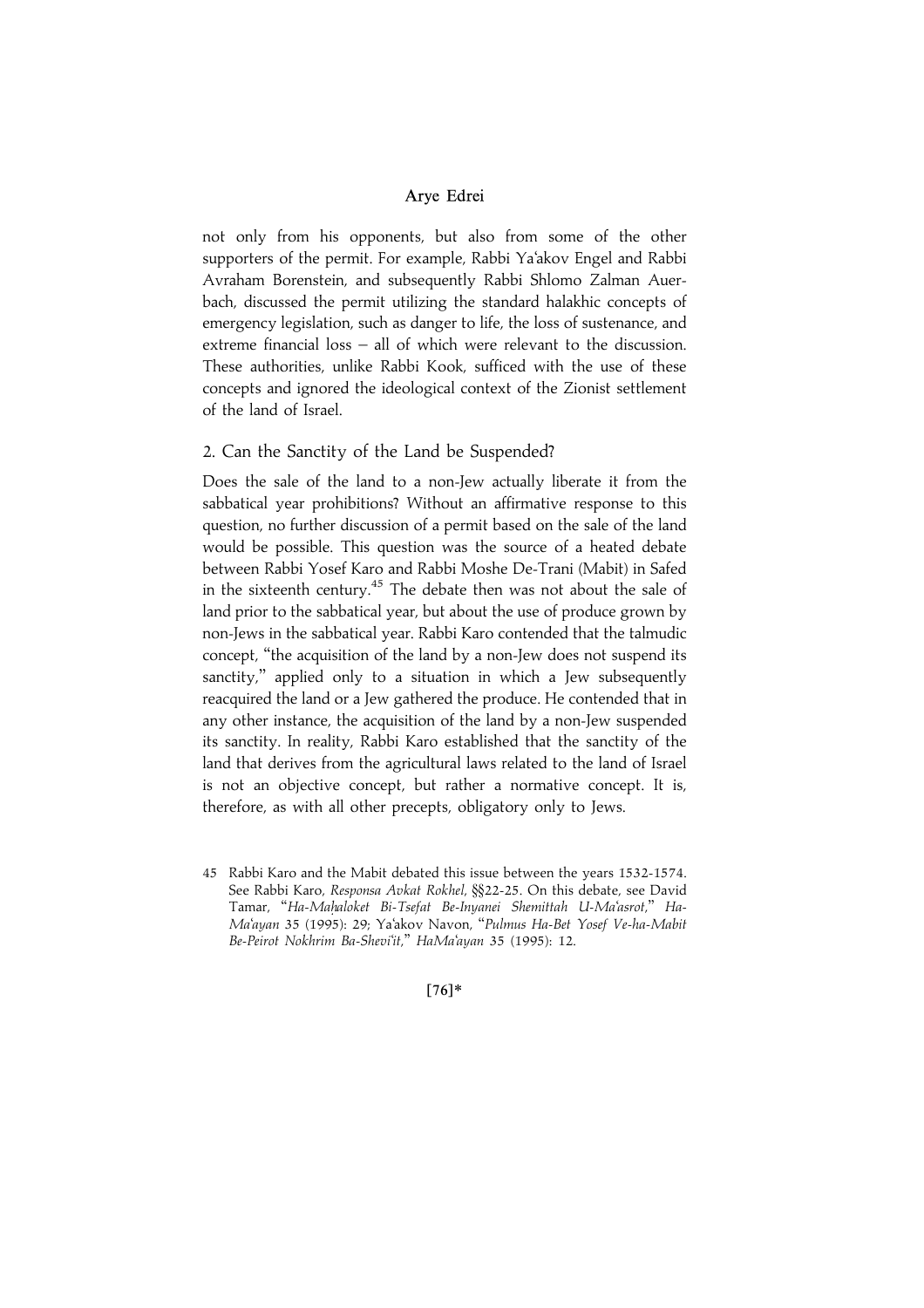Rabbi Kook followed Rabbi Karo, but went even further by claiming that the concept applies only to biblical precepts, not to rabbinic enactments. In other words, Rabbi Kook held that with regard to rabbinic enactments, such as the sabbatical laws in our times, the halakhah is that the acquisition of the land by a non-Jew suspends its sanctity. As such, the sabbatical year sanctity in modern times would be suspended by the sale of the land to a non-Jew.<sup>46</sup> This line of argument enabled Rabbi Kook to refute all of the talmudic proofs marshaled by the Mabit in his debate with Rabbi Karo to support the claim that the produce of a non-Jew has the sanctity of the sabbatical year. Rabbi Kook claimed that the Mabit's sources predated the destruction of the Temple, and thus emerged from a context in which the sabbatical year was a biblical prohibition.

It is thus clear that the permit operates through the following principle: The sale of the land to a non-Jew in advance of the sabbatical year suspends its rabbinic sanctity. There is a conspicuous paradox in this approach, noted by the Ridvaz in his treatise attacking Rabbi Kook. An ideological commitment to the settlement of the land of Israel and its sanctity leads Rabbi Kook to encourage the removal of that sanctity by means of a sale. Rabbi Kook was aware of this apparent inconsistency, and it was with an eye toward this difficulty that he established one of his most important and fundamental innovations.

Even though for other things, such as the portion given to the priests and tithes [...] the acquisition of the land by a non-Jew does not suspend its sanctity, nevertheless, regarding the sanctity of the sabbatical year, the acquisition of the land by a non-Jew suspends its sanctity, since its sanctity is on a rabbinic level. And it is not correct to say that it is impossible for the suspension of sanctity to be

 $[77]*$ 

<sup>46</sup> Introduction to Shabbat Ha-Aretz, beginning of ch. 11. With this statement, Rabbi Kook follows the opinion of Rabbi Baruch of Worms, author of Sefer Ha-Terumah, Hil. Eretz Yisrael, p. 63; the Vilna Gaon in his comments on Shulhan Arukh YD 331:28; and the commentary Beit Yisrael on Pe'at Ha-Shulhan, supra n. 29, at 16:40.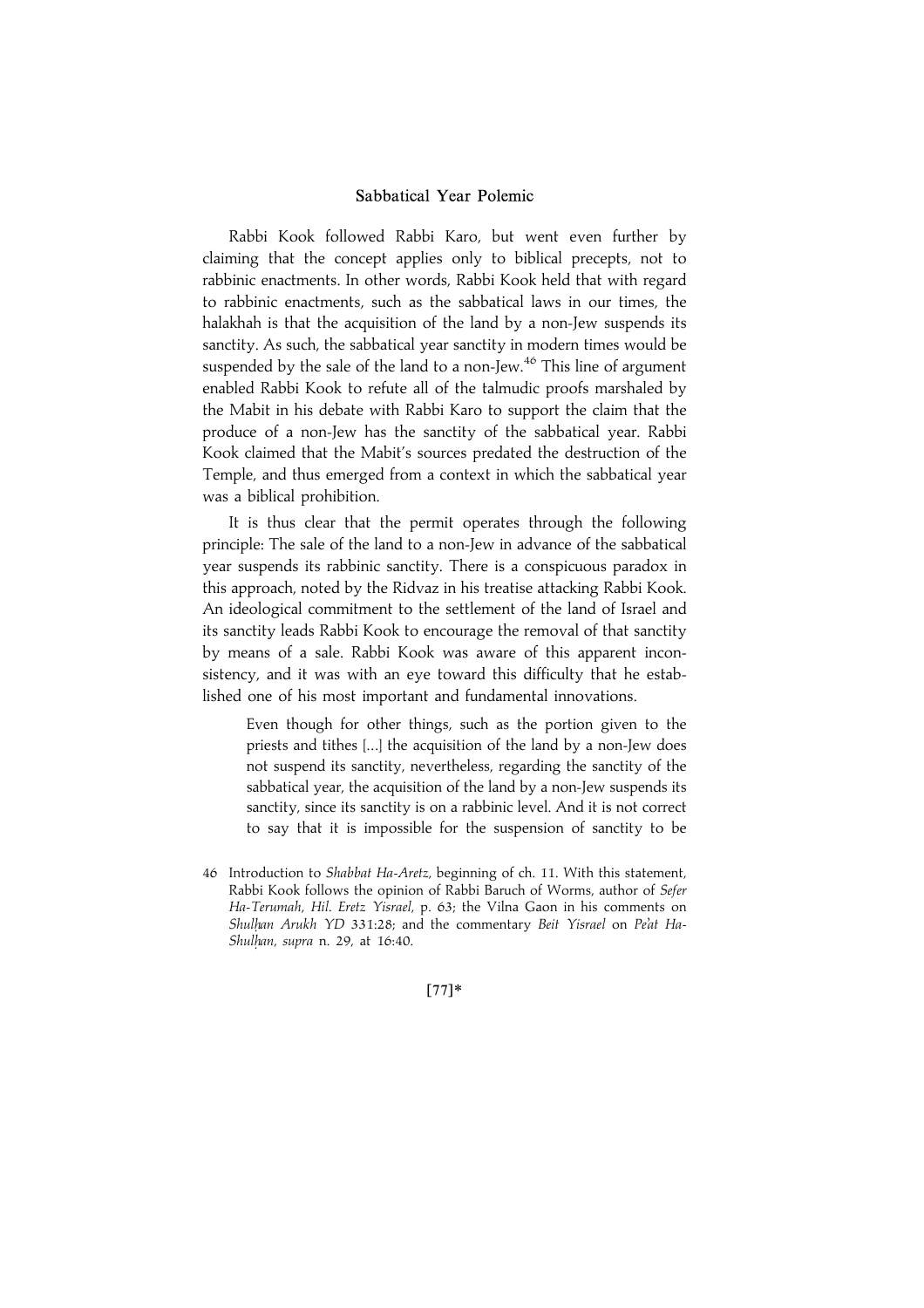variable, for this is the measure: in a situation where the biblical level of sanctity remains, the acquisition of the land by a non-Jew does not suspend its sanctity, but when the level is rabbinic, the acquisition of the land by a non-Jew suspends its sanctity. $47$ 

It seems that ''the sanctity of the land'' in Rabbi Kook's approach is a modular or variable concept. There is a sanctity that relates to commandments and a ''general'' sanctity; put differently, there is a normative sanctity and a "real," ontological sanctity. While the ontological sanctity remains constant, the normative sanctity changes from commandment to commandment. Each commandment is associated with the level of sanctity that is parallel to the level of its legal force. The sanctity of the land with regard to tithes, which is a biblical precept, is unlike the sanctity of the land associated with the sabbatical year, which is a rabbinic precept in our times. As such, the acquisition of the land by a non-Jew suspends the sanctity of the land as it relates to the sabbatical year commandment, but not as it relates to the obligation to tithe.

In addition, Rabbi Kook established that the general ontological sanctity of the land is inherently different from the normative sanctity. As he writes in Mishpat Kohen:

For the sanctity of the land and the sanctity of the commandments are two separate things, and even if the sanctity of the commandments is suspended by [sale to] a non-Jew, the settlement of the land of Israel is nevertheless a very important precept because of its inherent sanctity.48

The significance of this point for Rabbi Kook is emphasized by the fact that he dedicated the final chapter of his introduction to it:

Because the settlement of the land of Israel is in itself equal to all of the other commandments of the Torah [...] and is not only a means for performing the commandments. [...] The sanctity of the land of

47 Shabbat Ha-Aretz, Introduction, p. 45.

48 Mishpat Kohen 63, p. 129.

|78~\*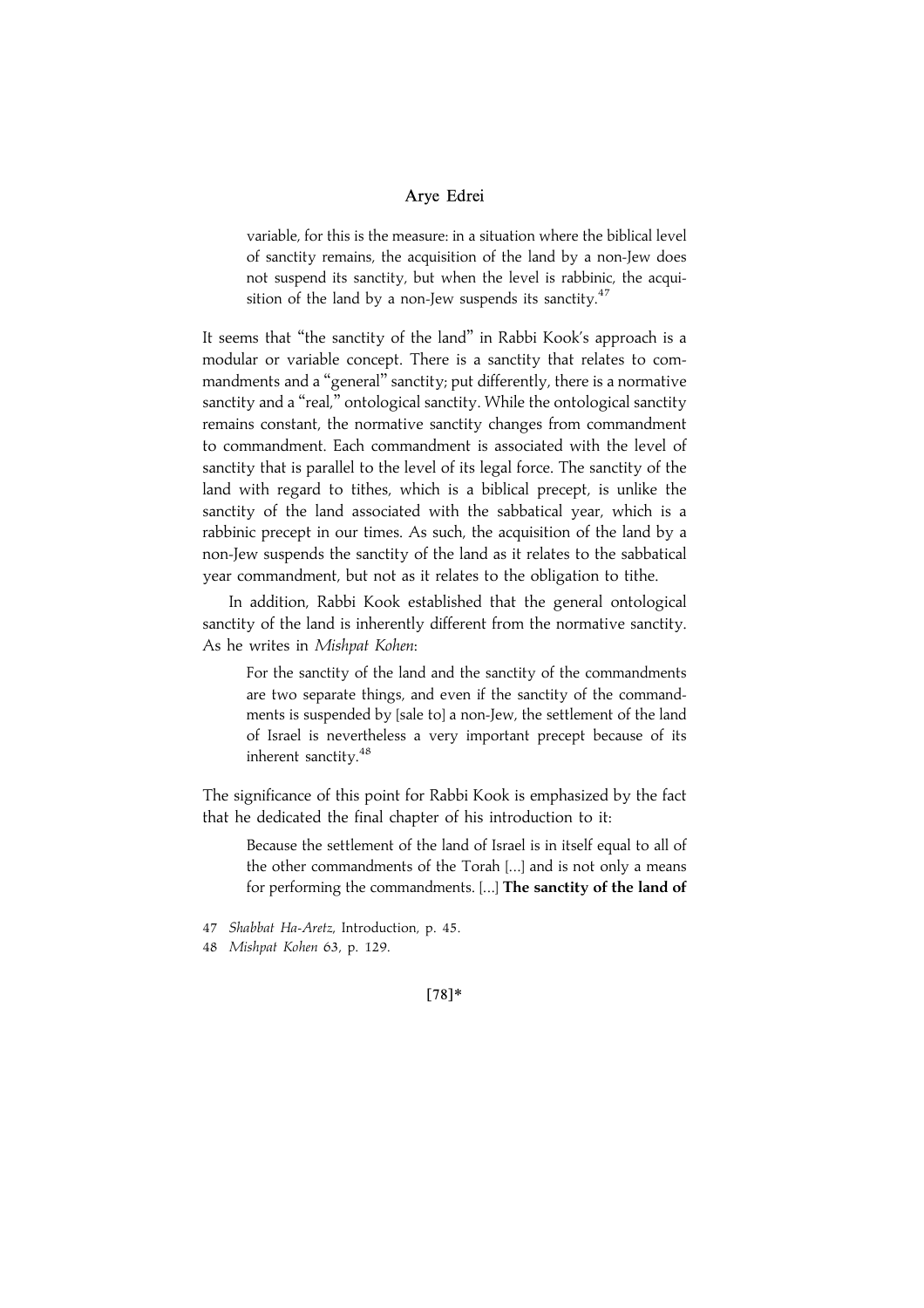## Israel is a value unto itself, separate from the sanctity of the agricultural commandments relating to the land of Israel. $^{49}$

Rabbi Kook thus suspended the normative sanctity of the sabbatical year, while still advancing the fulfillment and realization of the real sanctity of the land of Israel. There is also an important normative significance to the "real" sanctity of the land, according to Rabbi Kook, which foregrounds the obligations to rebuild its ruins, to settle the land, and to reinstate it to its prior perfection; to enable all Jews, as individuals and as a collective, to draw from its spiritual and existential sanctity. Rabbi Kook created harmony between the halakhic and aggadic sources that exalt the land of Israel and its settlement, and the halakhic sources which indicate that the sabbatical year in our times is only a rabbinic precept:

... [The sages] said: ''Settling in the land of Israel is equal to all of the other commandments of the Torah.'' This means that settling there in itself is the [manifestation of the] primary sanctity of the land of Israel. The merit of the agricultural commandments relating to the land are drawn along with it as a result. Yet even when they [the precepts relating to the land] are suspended due to an urgent situation, it [the primary sanctity] remains intact. And it is incumbent upon the heart and soul of every Jew to yearn to come and hold onto the precious land. [...] And there should be no weakening of the desire of the Jew for the land of Israel, whether because of the necessities of the deteriorated situation after the destruction of the Temple, the maliciousness of the nations, or economic pressures, that they should misleadingly cause the suspension of any commandment.<sup>50</sup>

The distinction between categories of sanctity has significance in Rabbi Kook's worldview far beyond the provision of a solution to the particular halakhic issue of the sabbatical year. By means of this

49 Shabbat Ha-Aretz, Introduction, pp. 62-63. 50 Ibid.

[79]\*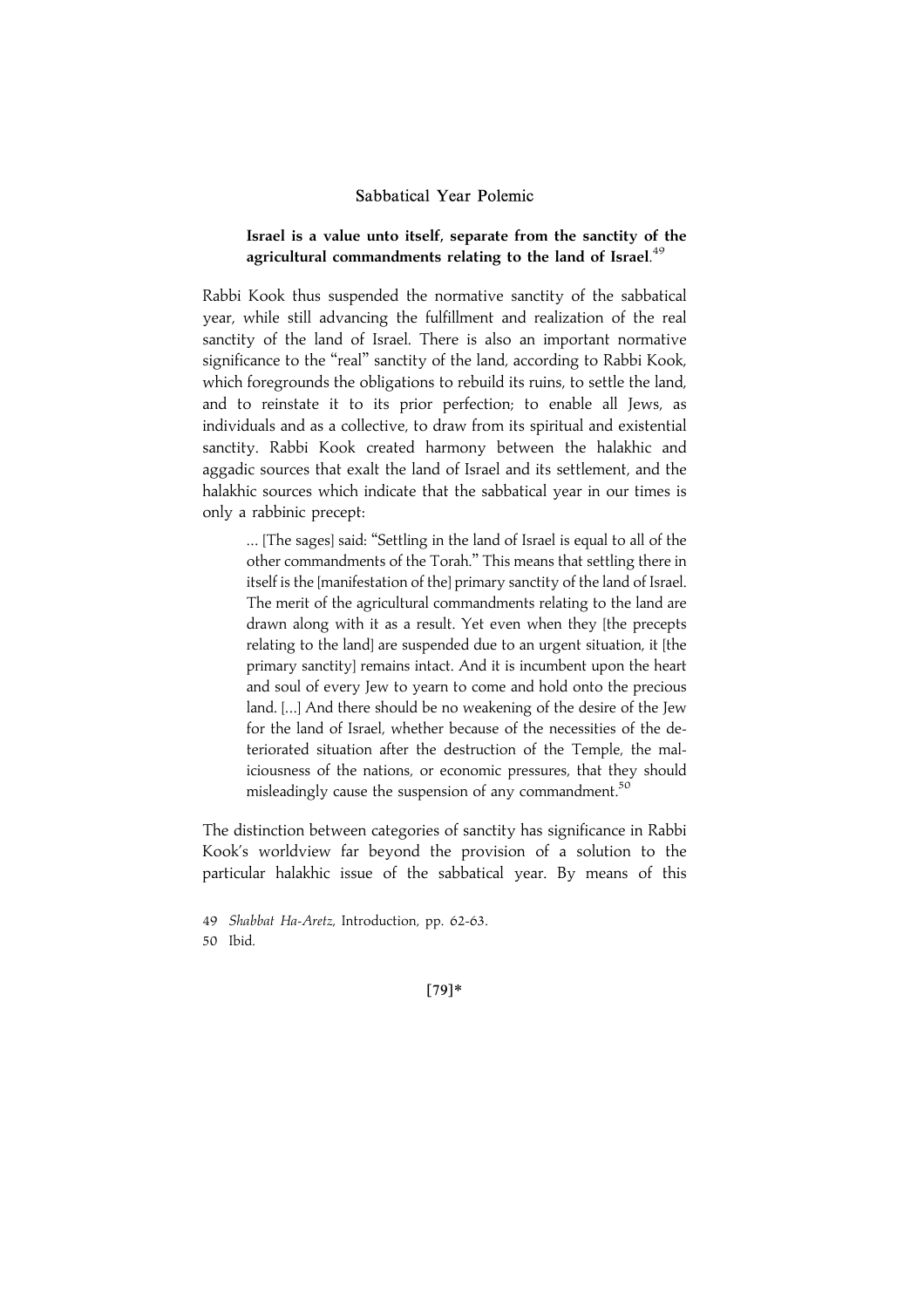distinction, he gave normative, halakhic force to the otherwise seemingly homiletic or aggadic talmudic dictum that settling in the land of Israel is equal to all of the other biblical commandments. The settlement of the land of Israel actualizes its sanctity, which is distinct from the sanctity connected to the agricultural precepts relating to the land. In the calculus of interests, the balance of gains and losses incurred by fulfilling or suspending certain commandments, the settlement of the land of Israel, equal to all of the other biblical commandments, rests on one side of the scale opposite the rabbinic sabbatical year precepts that are associated with a rabbinic level of sanctity. It is clear that the greater sanctity, associated with the ontological sanctity of the land, tips the scales. Rabbi Kook's argument here is consistent with the importance and religious significance he attributed to settlement of the land, even if the settlers were not fulfilling the agricultural commandments relating to the land. This immigration to the land advances and improves the status of its sanctity. The commandments are connected to the land, but the sanctity of the land is not dependant on the sanctity of those particular commandments. $51$ 

51 See Brown, "Sanctity of the land of Israel," supra n. 15, at 71. The Hazon Ish did not recognize sanctity other than the sanctity connected to the commandments, and thus the meaning of the sabbatical year as a rabbinic enactment is that the rabbis established sanctity with regard to the sabbatical year. Furthermore, the Hazon Ish held, in opposition to the distinction of Rabbi Kook, that when the rabbis enacted the sabbatical year sanctity in our times, they gave it the same status as if it were from the Torah. As a result, in his opinion, acquisition by a non-Jew does not suspend the sanctity of the land even on the rabbinic level. The essence of the rabbinic enactments is to return the situation to its original status as prescribed in the Torah, and there is therefore no reason to believe that they would have established a ''lower'' level of sanctity than that prescribed by the Torah. (See Hazon Ish Al Shevi'it, §20, "Din Shevi'it Be-Sedot Nokhrim'') Indeed, the land in Syria never had sanctity, so when the sages enacted it, they established that it would be limited and could be undermined by sale of the land to a non-Jew. Thus, Rabbi Kook held that the concept of ''rabbinic sanctity of the land,'' which by its very nature pertains only to the sanctity related to commandments, is a uniform concept that in

|80~\*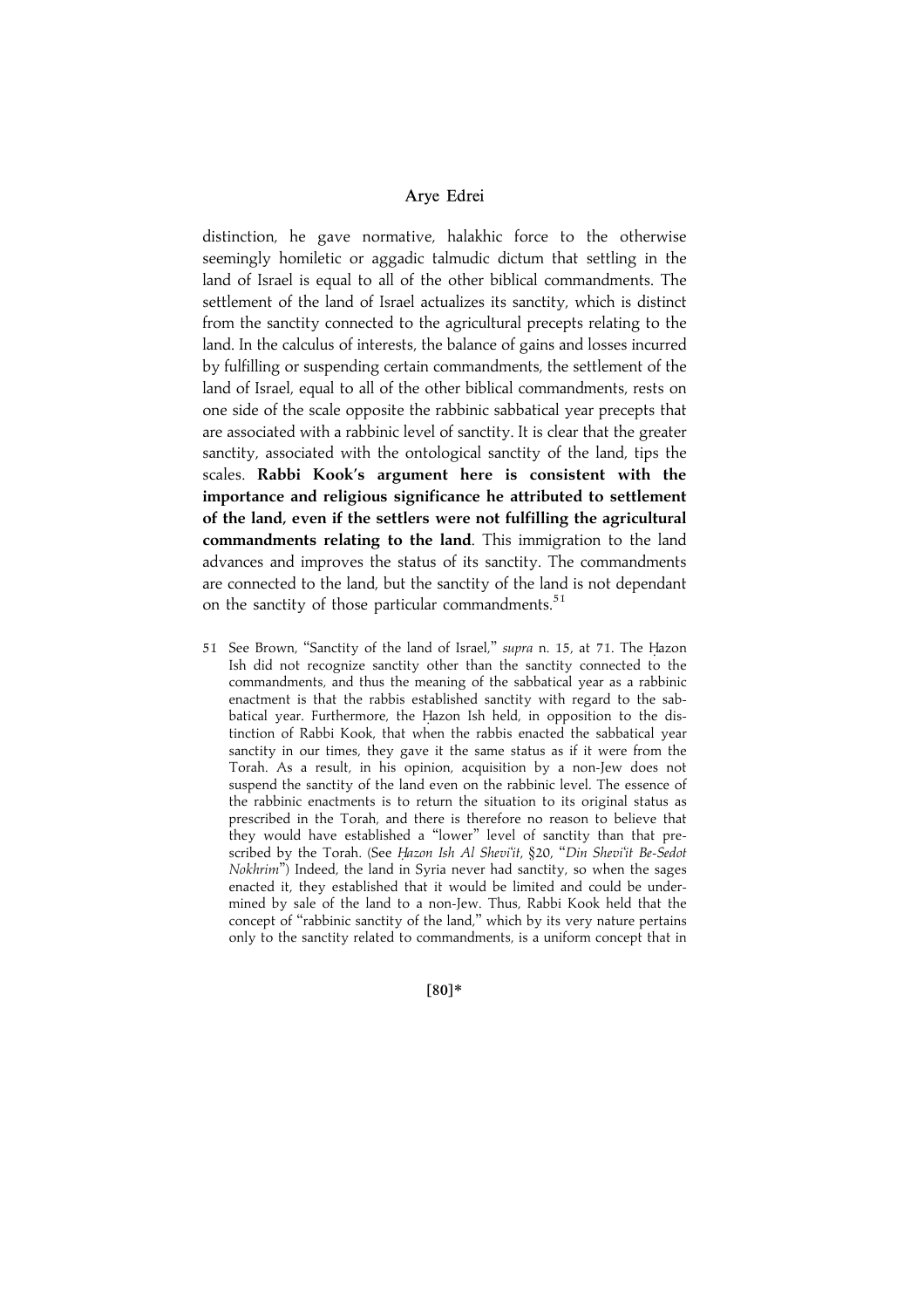The controversy between Rabbi Karo and the Mabit was never officially resolved. Yet, of profound interest is the practice that prevailed between the time of that debate and the commencement of the Zionist settlement activity a number of centuries later. One of the important sources from that intermediate period is the testimony of Rabbi Yisrael Mishkalov, one of the students of the Vilna Gaon who immigrated to the land of Israel in the nineteenth century. In his book, Pe'at Ha-Shulhan, he writes that the practice in the land of Israel in his time was in accordance with the position of Rabbi Karo. Despite challenges to this testimony, it seems that the proofs in its favor are conclusive.<sup>52</sup> It is thus no wonder that Rabbi Kook adopted the position of Rabbi Karo.

all instances indicates that the force of the commandment is on the rabbinic level, including both the sabbatical year in our times and the status of the land in Syria, while the Hazon Ish held that the concept of "the sanctity of the land'' in relation to the sabbatical year is a uniform concept whether referring to a rabbinic or biblical commandment. Benjamin Brown points in this context that ''from a classical rabbinic perspective, the position of the Hazon Ish has a better internal logic, because the biblical status is understood as complete, all-encompassing and absolute, while the rabbinic level status can be limited, divided, or conditional'' (Brown, ''Sanctity of the Land,'' 92-93). However, this is difficult to accept. Rabbi Kook relates directly to the normative source of the precept from which the sanctity derives. The normative source of the sabbatical year in our times, as well as the obligation to tithe the produce of Syria, is rabbinic. Also, it seems from the section of the Talmud in Gittin mentioned above, that the Talmud does not mention different levels of sanctity as suggested by the Hazon Ish, but about sanctity from two different normative sources - biblical or rabbinic.

52 For the testimony of Rabbi Mishkalov, see Pe'at Ha-Shulhan, supra n. 29, §23:12. In a later responsum, the Maharit claimed that Rabbi Karo retracted his position in his later years; see Responsa Ha-Maharit, vol. I, beginning of §43) Yet, this testimony seems very problematic since in a responsum from 1573, the last sabbatical year in his life, Rabbi Karo still debated the Mabit (see Responsa Avkat Rokhel 25, "Amar Yosef"). The Hazon Ish preferred the approach of the Mabit, and even adopted the testimony of the Maharit that Rabbi Karo retracted (See Hazon Ish, Zera'im, Section 20; and the discussion by Brown in his dissertation, supra n. 15, at 397). This affair is summarized by Navon, supra n. 36. He implies that the testimony tends to

|81~\*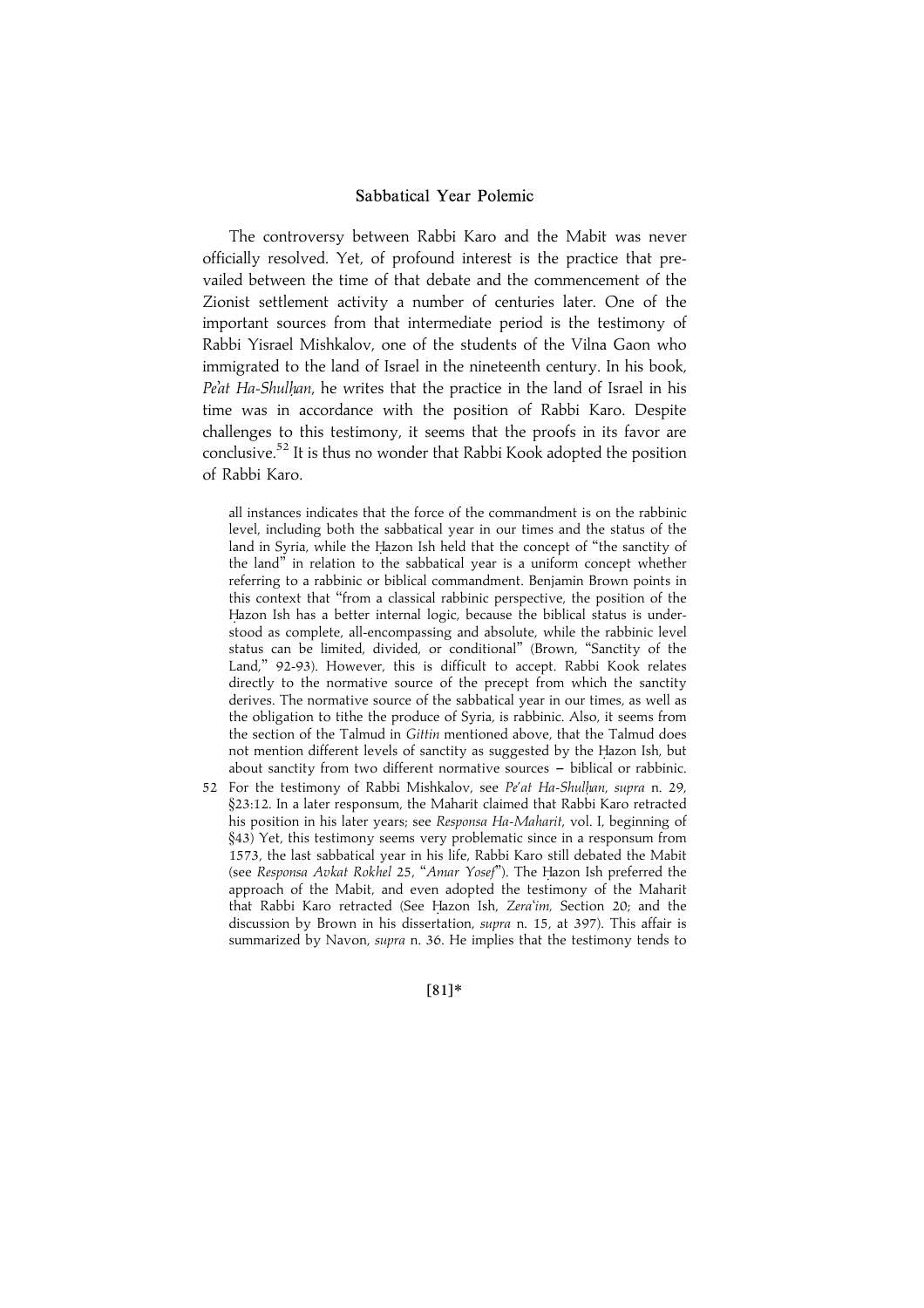The Safed debate centered around the question of the sanctity of land owned by a non-Jew, but not necessarily land that was sold to a non-Jew for the specific purpose of circumventing the sabbatical year commandments. Thus, it serves as essential but preliminary background to our discussion. Even according to the position of Rabbi Karo, adopted by Rabbi Kook, it remained an open question whether it was permissible to initiate a sale of the land for this purpose. This question rests on two larger concerns: first, whether it is permissible at all to sell land in Israel to non-Jews, and second, whether it is acceptable to initiate a fictitious sale intended solely to circumvent the law. These two questions were at the heart of the controversy between Rabbi Kook and the Hazon Ish. These issues will be examined below.

# 3. Is it Permissible to Sell Land in the Land of Israel?

The biblical prohibition known as "lo tehonnem" was spliced by the sages into three different prohibitions, one of them being to sell land in Israel to a non-Jew: "lo tehonnem  $-$  do not give them [non-Jews] a foothold in the land."<sup>53</sup> This prohibition, prima facie, constitutes a serious impediment to adopting the permit. As discussed above, one of the powerful arguments against the permit was that avoiding the rabbinic prohibitions of the sabbatical year in this manner required transgressing the biblical prohibition of selling land to a non-Jew.<sup>54</sup>

clearly support the thesis that in the land of Israel, the prevailing practice was in accordance with the position of Rabbi Karo, that the sabbatical year sanctity does not apply to the produce of non-Jews.

- 53 Deut. 7:1-2. The midrash is cited in b.'Abod. Zar. 20a. The other interpretations are: "lo tehonnem  $-$  do not give them favor; lo tehonnem  $-$  do not give them a free gift.'' It appears that the simple meaning of the verse deals with granting amnesty. This law is also included explicitly in m.'Abod. Zar. 1:8 as the opinion of Rabbi Yose, which is the accepted opinion. See b.'Abod. Zar. 21a; Maimonides, MT, Hil. Avodat Kokhavim 10:3; Shulhan Arukh, YD 151.
- 54 See the comments of the Neziv, supra n. 33.

#### $[82]*$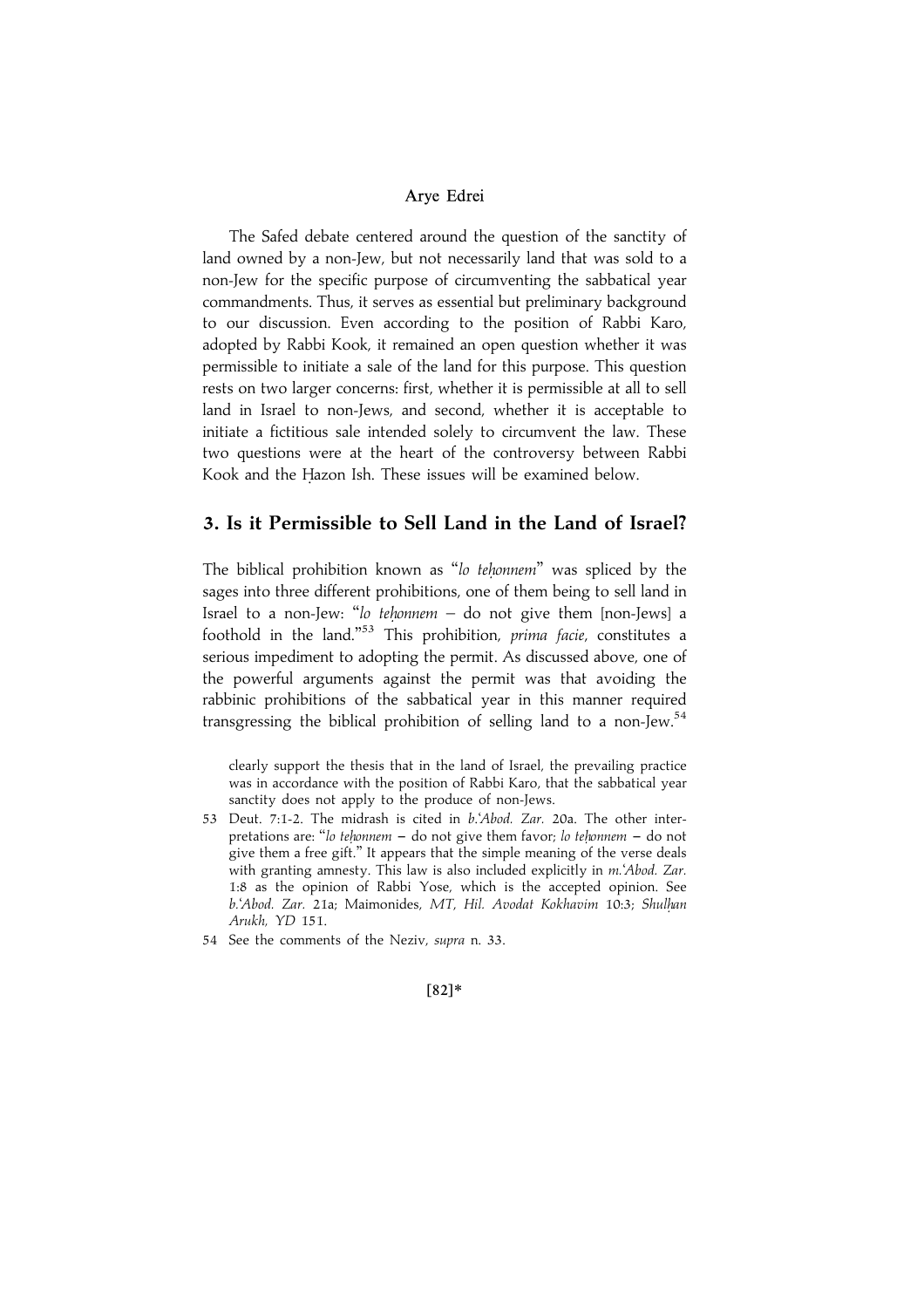Rabbi Kook suggested several ways of deflecting this challenge. In his discussion in Shabbat Ha-Aretz, he gives prominent attention to the suggestion of his contemporary colleague, Rabbi Zalman Shach, a judge in the rabbinical court of Jaffa. Rabbi Shach claimed that the prohibition of giving ''a foothold in the land'' could only be transgressed by selling land to a non-Jew who did not already have ''a foothold,'' i.e., did not own land in Israel prior to the sale. There remained only a rabbinic prohibition against selling land to a non-Jew who already had land, since this changed the degree of their ownership but not the fact of ownership. Rabbi Shach's argument was expressed by Rabbi Kook as follows:

An increase in degree of this nature is only rabbinic. And if it is only rabbinic, one could claim that since this [the sale of the land] is needed to promote the settlement of the land of Israel [which is a biblical injunction] ... [the prohibition of selling land to non-Jews] was not enacted under these circumstances.<sup>55</sup>

The emphasis of the prohibition against selling land to non-Jews, according to this interpretation, is not about the act of selling per se, but rather about giving ''a foothold.'' Elsewhere, Rabbi Kook argued that this sale does not constitute ''giving a foothold'' for another reason: because it is for a specified, limited period of time.<sup>56</sup>

The meticulous, almost pedantic close readings of the concept of hanaya (giving a foothold) seem to constitute a legal formalistic approach in Rabbi Kook's interpretation. This is a classic example, however, of a facially formalistic analysis that serves in reality as a tool for the actualization of the spirit of the law, when the implementation

 $[83]*$ 

<sup>55</sup> Shabbat Ha-Aretz, 54.

<sup>56</sup> Responsa Mishpat Kohen 68. The Hazon Ish differed categorically with these ideas. In his opinion, adding to the foothold constitutes a transgression too. He thought that it is logical and does not need a source, but he also cited a talmudic source that prohibits even the sale of a palm tree to a non-Jew, and Rashi explains that the reason is the prohibition of lo tehonnem (b.'Abod. Zar. 14b, Rashi: "Ein Mokhrin Lahen Be-Mehubbar La-Karka").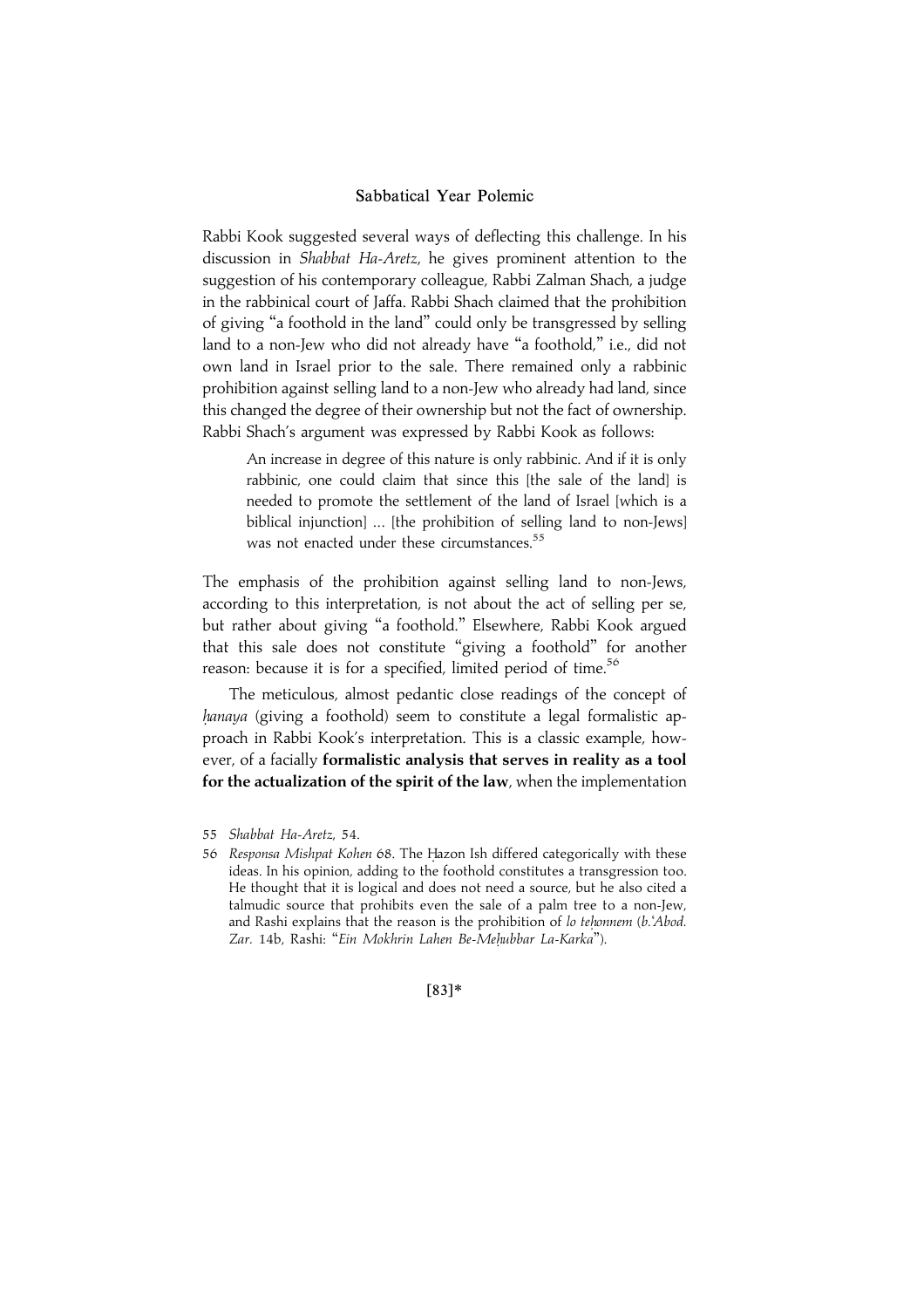of the letter of the law, without this formalism, would undermine its broader purpose. Rabbi Kook held that the purpose of this law is to preserve the Jewish possession of the land of Israel, and that prohibiting the sale of land for the sabbatical year would result, ironically, in the land falling into the hands of non-Jews. $57$  Before emigrating to the land of Israel, Rabbi Kook implied in a responsum that the sabbatical year permit endeavors to achieve the exact same goal as the prohibition against selling the land. He claims that the prohibition applies only when the sale will benefit non-Jews, but not when it is in the interest of the Jews: $58$ 

The prohibition of not giving them a place to settle on the land does not apply to this type of sale [...] which is for our benefit, so that the Jews will become strengthened in the land. [...] And the matter is logical that the Torah would not forbid it since it is fundamentally for the benefit of the Jews, particularly since it is known that the land will not remain in the possession of the non-Jews, in that after the seventh year, the one who bought it from him will re-sell it to a Jew.<sup>59</sup>

- 57 Regarding ''values'' as opposed to ''formalistic'' considerations as a characteristic of Rabbi Kook's "prophetic halakhah," see Rosenak, supra n. 2, at 506. In addition, Rabbi Kook wrote: ''they only made a decree ... when making a real sale that will endure to place it in the hands of the non-Jew. However, when he sells it in order to suspend the prohibition, they did not make a decree'' (Shabbat Ha-Aretz, Introduction, 54). The sale of the land for the sabbatical year is not a real sale, but solely a formalistic sale to suspend the prohibition, and is therefore not considered a sale that fundamentally transgresses the prohibition of lo tehonnem. It appears that with this argument, Rabbi Kook puts himself in a difficult position, by claiming that the sale is not a sale. Later in the section on legal fiction, we will discuss how Rabbi Kook dealt with the fictitious foundations of legal fiction.
- 58 See Ra"n on b.Git. 38b (page 20b in the pagination of the Rif), "Kol." Ra"n discusses another prohibition derived from lo tehonnem: "do not give them a free gift,'' indicating that the prohibition applies only when the gift benefits the non-Jew. This point was relied upon already by Rabbi Yehoshua of Kutna (Responsa Yeshu'ot Malko, YD 55), and by Rabbi Kook's father-in-law, the Aderet (Adar Ha-Yakar 9, p. 87).
- 59 Mishpat Kohen 58.

 $[84]*$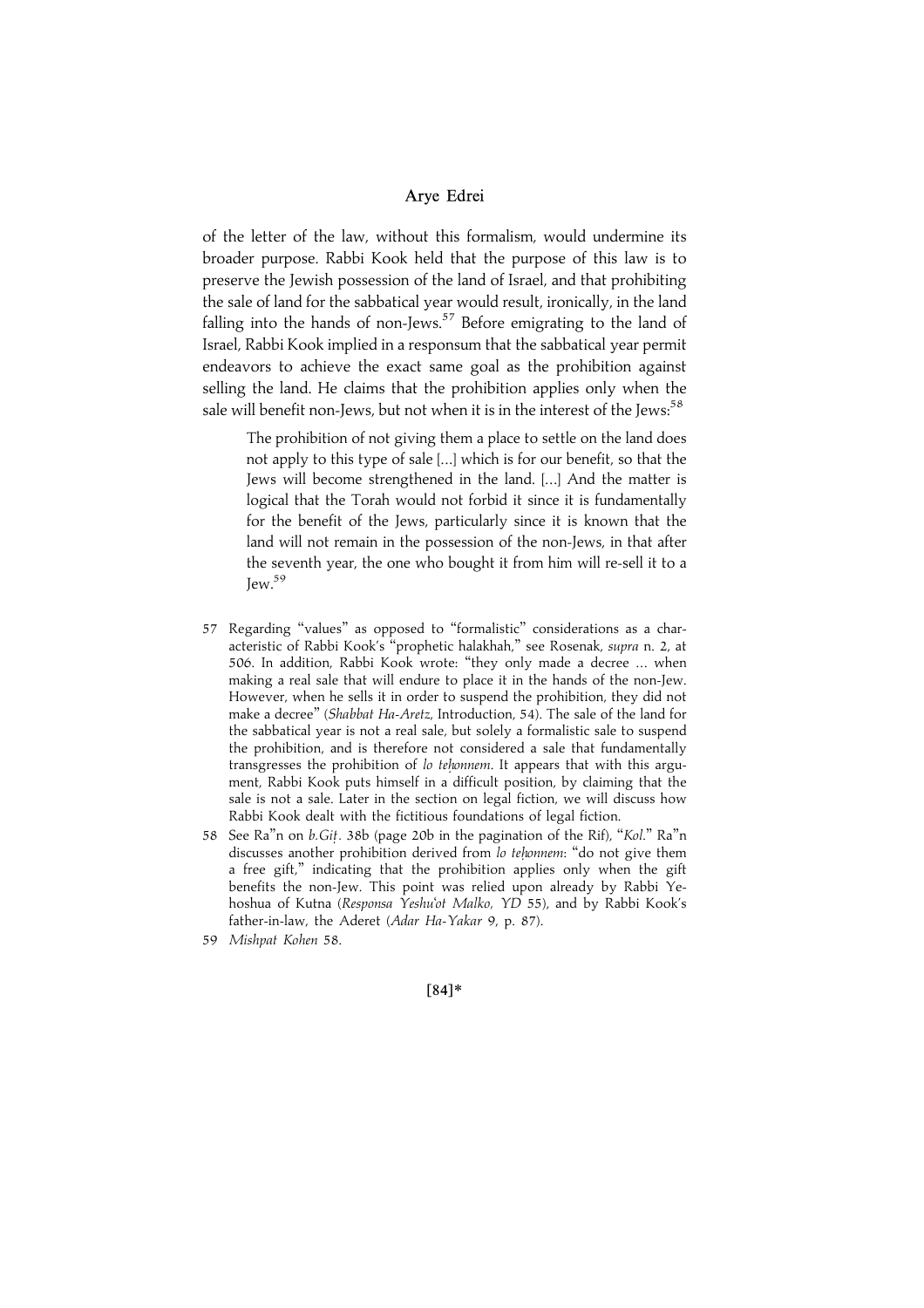This example provides additional support for our contention that after immigrating to the land of Israel, Rabbi Kook was more open to transparently and courageously innovative interpretations, designed to achieve the values inherent in the law. Another solution suggested by Rabbi Kook in that responsum relates to the distinction between non-Jews who are idolaters and those who are either monotheists or resident aliens. It is well known that Rabbi Menahem Ha-Me'iri (the Me'iri, 1249-1315) claimed that monotheistic religions are not considered idolatry. $60$ A halakhic thinker who was unwilling to go as far as the Me'iri could still adopt the position of Maimonides that Islam is not idolatry. Similarly, one could rely on Ravad, who believed that any non-Jew who fulfilled the seven Noahide laws – most non-Jews in the modern period – has the status of a resident alien; it was thus permitted to sell him land.<sup>61</sup> On this point, Rabbi Kook stated: ''We can simply say that it is helpful with anyone who is clearly not in this category [of idolatry], particularly entire nations that are so by virtue of their religion."<sup>62</sup> In fact, contrary to Maimonides, Rabbi Karo ruled that Muslims are legally considered to be idolaters.<sup>63</sup> Nevertheless, Rabbi Kook argued:

In any place that there is someone on whom to rely in an extremely urgent situation such as this – it is obligatory to rely on it in order to be lenient.<sup>64</sup>

- 60 Beit Ha-Behirah, Abod. Zar., p. 46. See Jacob Katz, Halakhah and Kabbalah (Hebrew) (Jerusalem: Magnes Press, 1986), 291.
- 61 Furthermore, Rabbi Karo, in Kesef Mishneh, minimized the controversy between Maimonides and Ravad until they were practically in agreement on this point. See Maimonides, MT, Avodah Zarah 10:6, as well as Ravad and Kesef Mishneh there.
- 62 Mishpat Kohen 58, p. 122.
- 63 Beit Yosef on Tur, HM 249.
- 64 Mishpat Kohen 63, p. 128. This approach is categorically rejected by the Hazon Ish. In his opinion, Maimonides should be understood in the literal sense, indicating that only an explicit acceptance of the seven Noahide laws before a court grants the status of resident alien. Similarly, the position of Ravad should be understood in a limited sense that recognizes only acceptance of the seven Noahide laws that derived from faith, and not

 $[85]*$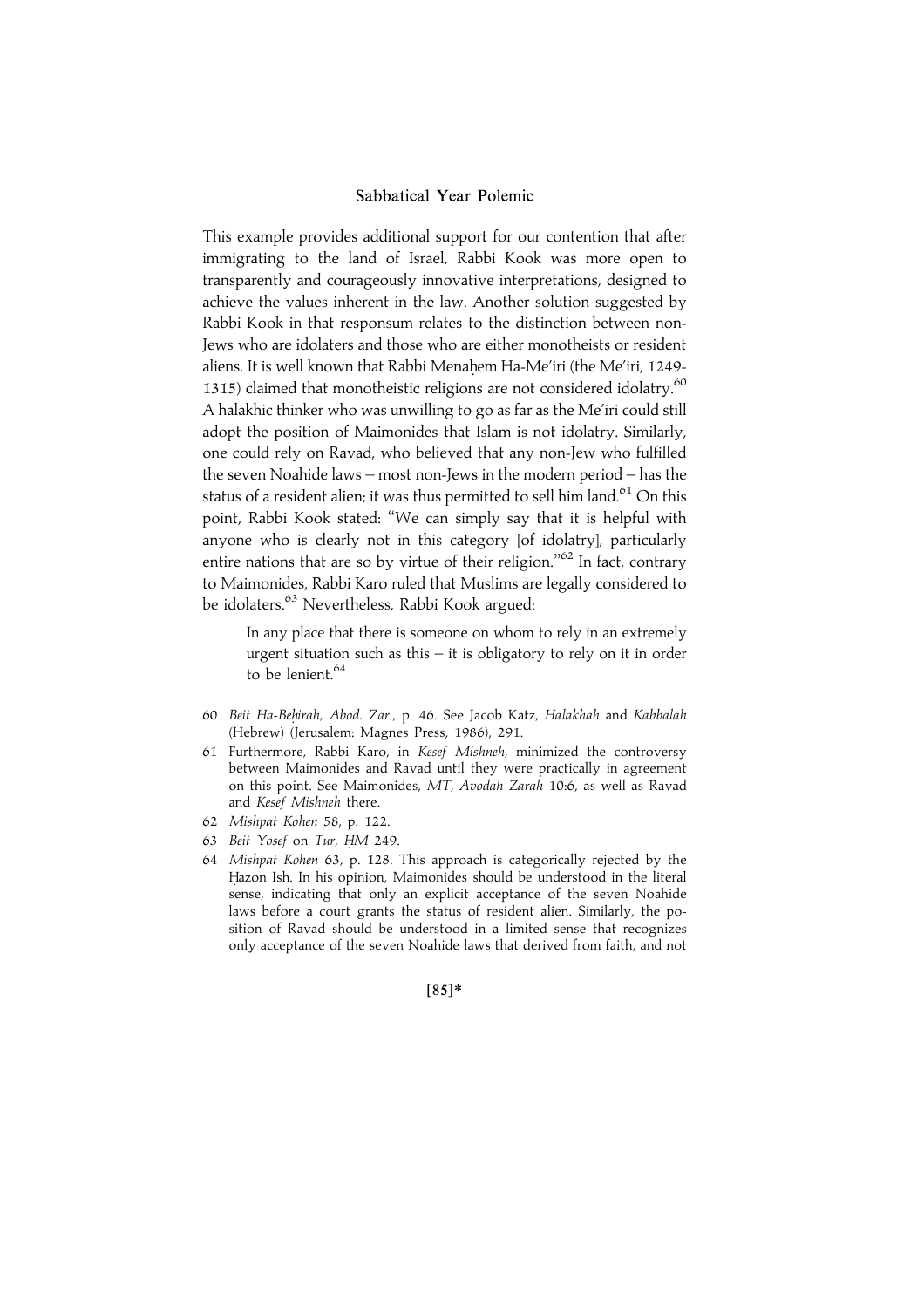It is evident that Rabbi Kook openly made every effort to give legal teeth to the permit, and was prepared to build his arguments upon multiple layers of minority opinions. The essence of his argument regarding whether it is permissible to sell land to non-Jews, facially prohibited under the rubric of lo tehonnem, is in fact permitted for the sabbatical year permit. After all, the ultimate purpose of the prohibition of lo tehonnem, the prevention of the transfer of the land of Israel to non-Jews and the preservation of Jewish ownership of the land, is best served, according to Rabbi Kook, by sale of the land in the sabbatical year. Rabbi Kook was thus prepared to interpret the halakhah in a most radical manner; since the classic understanding of this particular halakhah would have an opposite effect from the intended outcome, it was necessary to find a way to circumvent it.  $65$ 

out of a sense of the ethical value that they embody. In Mishpat Kohen 60, Rabbi Kook brings more arguments to support his position.

65 According to the Hazon Ish, the purpose of the  $\ell$  tehonnem prohibition is not related to the sanctity of the land, but is rather designed to distance idolatry from the land of Israel: "That the land be settled by Jews and that idolaters not live there. And it is the 'land of Israel' even during our exile" (Hazon Ish Al Ha-Shevi'it 24:1). As such, the prohibition is in all situations a biblical prohibition. The reason that this prohibition applies only in the land of Israel is not related to the sanctity of the land, but rather to the fact that only there is it our land that we are permitted to govern and where we are required to fight idolatry. The commandment to rid the land of idolatry is a perpetual precept that is unrelated to its sanctity or lack thereof, and thus the prohibition of lo tehonnem applies on a biblical level in our time. See Brown, "Hazon Ish," supra n. 15, at 392-401. In conclusion, we see that Rabbi Kook distinguished between two types of sanctity related to the land, while the Hazon Ish proposed that the prohibition is unrelated to the sanctity of the land. In the final analysis, there is a proximity between the "real," ontological sanctity of the land proposed by Rabbi Kook, and the prohibition against idolatry of the Hazon Ish. However, the approach of each serves his ideological needs and the resulting goals. For Rabbi Kook, the sanctity of the land requires action on behalf of the Zionist settlement, while for the Hazon Ish, the definition of the prohibition as a law relating to idolatry allows him to attack the permit of Rabbi Kook.

 $[86]*$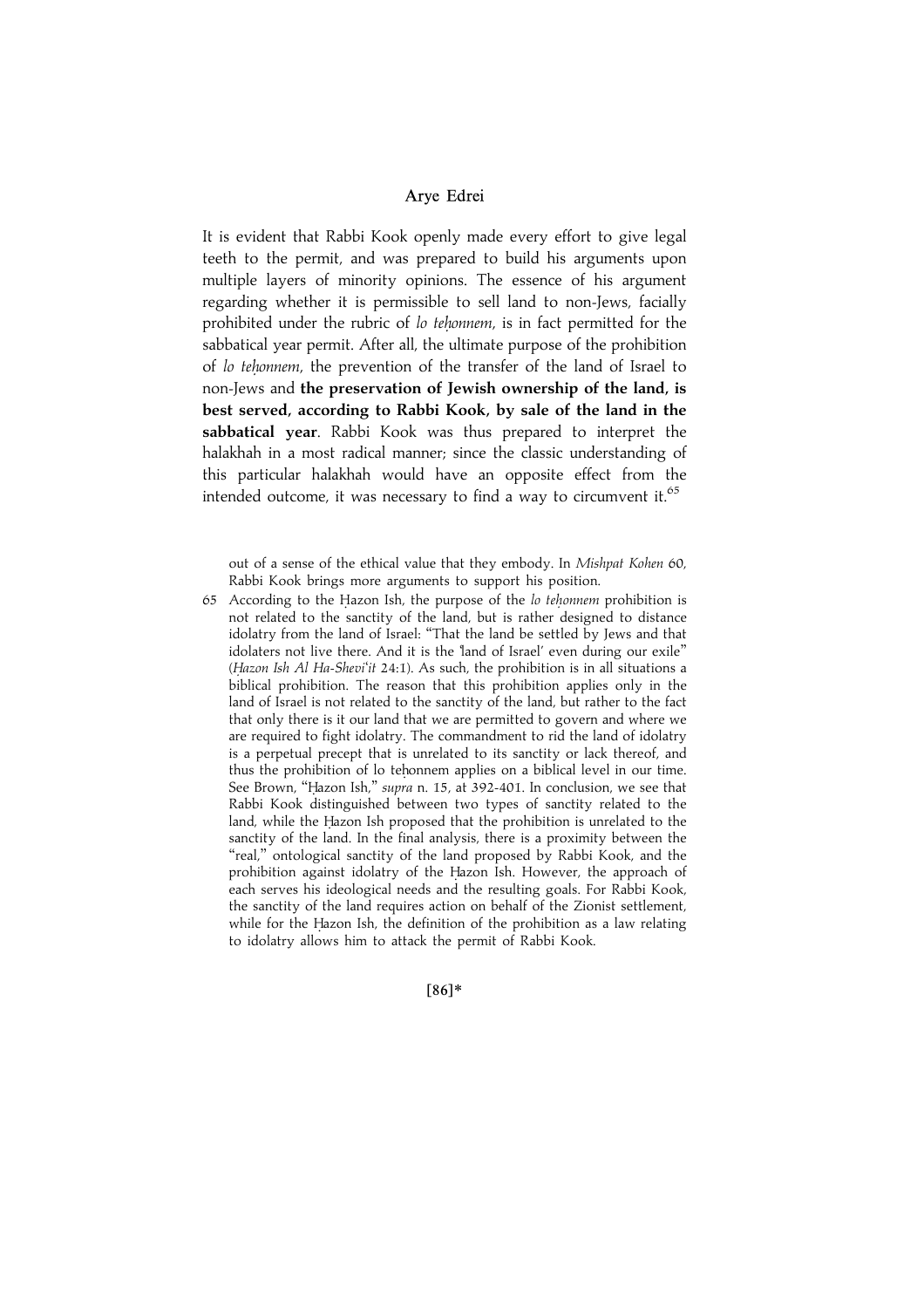# 4. Are Legal Fictions Acceptable?

Given that the sale of the land to a non-Jew for the sabbatical year is permitted, the question remains whether such a sale, which involves a legal fiction, is actually legally valid. This question troubled Rabbi Kook immensely as evidenced by his extensive discussion on the subject. There are two underlying questions: Are legal fictions permitted in general, according to Jewish law? And, if so, how can the fictitious sale be formulated in such a way that it has legal validity? Generally, by its nature, legal fiction involves exploiting a loophole in the law that allows its circumvention, i.e., acting contrary to the spirit of the law without formally violating it. In rabbinic literature, there is ambivalence about the legitimacy of legal fiction. In some contexts, the sages viewed legal fiction positively as a means of solving difficulties, or even attaining desirable and positive goals. On the other hand, many instances of legal fiction in rabbinic literature are viewed as attempts to evade the obligations of the commandment.<sup>66</sup> After examining several precedents, Rabbi Kook ruled as follows:

And it seems, therefore, that we cannot deduce from one case to another, and it is proper to judge each case independently, in accordance with how vital a matter it is. The Jerusalem Talmud states that to be merciful with the property of Israel, it is permissible to evade [the law]. $67$  And where there is great necessity, as seems to be the case regarding the question of the sabbatical laws, in view of the current situation, it is proper, according to this [principle], to rule leniently.<sup>68</sup>

- 66 Ephraim E. Urbach, The Halakhah: Its Sources and Development, trans. R. Posner (Jerusalem: Massada, 1984), 233-59; Moshe Silberg, Talmudic Law and Modern State, trans. B. Z. Bokser (New York: Burning Bush Press, 1973), 22-44.
- 67 See y.Besah 3:2 (62a).
- 68 Shabbat Ha-Aretz, Introduction, p. 57.

 $[87]*$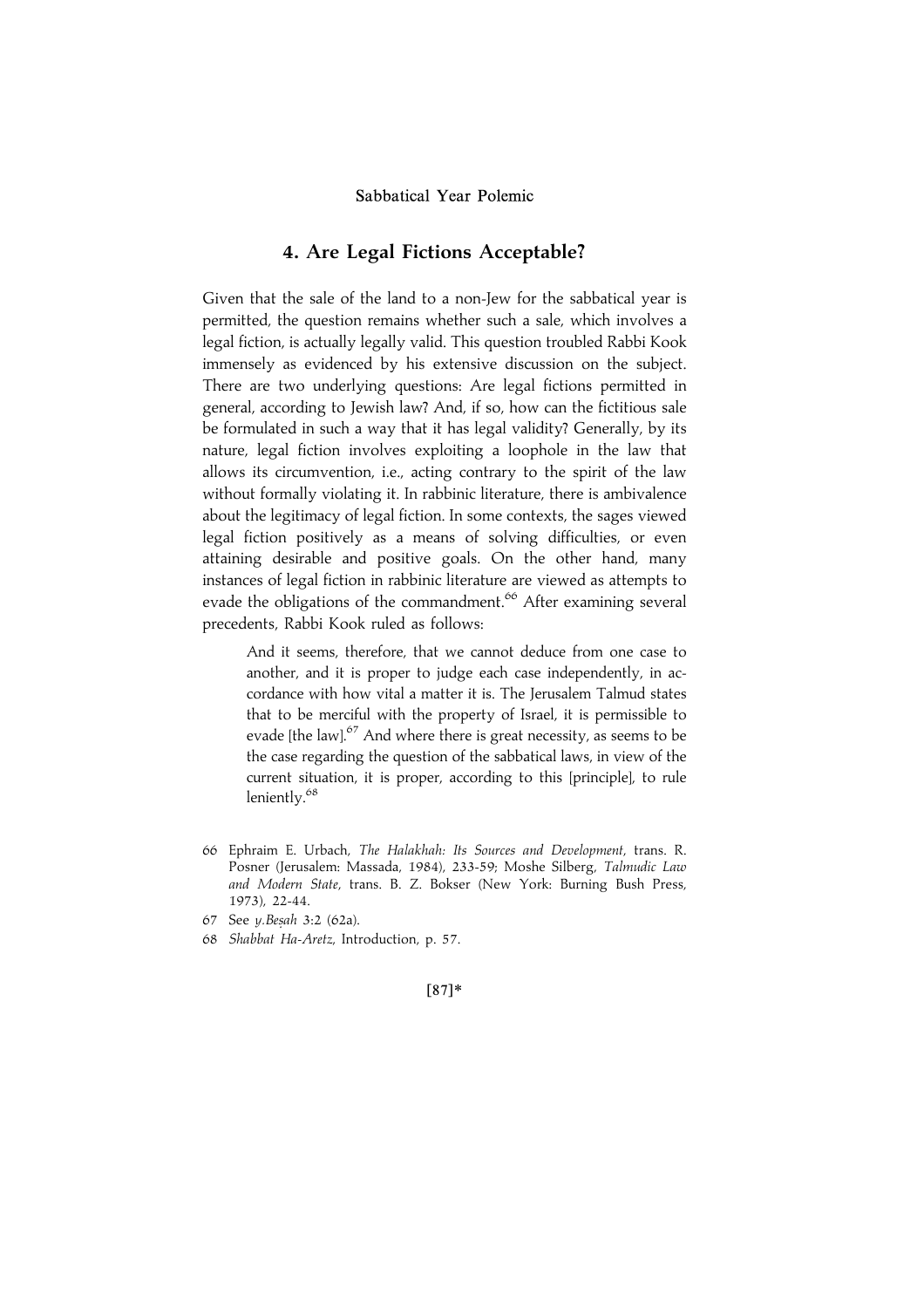These comments, however, only provide an answer to the general question of whether legal fiction is permissible, but do not address our specific question of the validity of a fictitious sale that does not actually include full intent to transfer ownership, which is required in such a transaction. There are two halakhic precedents indicating that a fictitious sale has legal validity: the sale of leavened products on Passover and the sale of a firstborn animal. Both examples involve biblical prohibitions that are circumvented by fictitious sales to non-Jews. In both cases there is no intention of full transfer of ownership; the leavened products sold prior to Passover will return to the ownership of the Jew after Passover, while the firstborn offspring of an animal effectively remain in the ownership of the Jew. Rabbi Kook explains how these can nonetheless be understood as valid transactions:

We must certainly say that in a transaction for the purpose of making a business deal, the primary intent is the fulfillment of the deal ... but when the essence of the transaction is to suspend a prohibition, and both the seller and the buyer have the intent to sell and buy, this intent is enough. ... For the fact that he buys it so it will be considered his for the purpose of suspending the laws of the sabbatical year, on this they definitely have intent and it is of benefit to the Jew to sell it and to the non-Jew to buy it. $69$ 

Through his ingenuity, Rabbi Kook turned the primary difficulty of the permit – the fictitious nature of the sale – into an asset. Although the transaction does not constitute a "real" sale, it is a sale for the singular purpose of suspending the sanctity of the land. Thus, the sale is actually only about transferring ownership rights to such a degree as to suspend that sanctity. This does not entail a complete sale of all of the rights with all of the legal implications associated with ownership; rather, the sale affects only one facet of ownership – the suspension of sanctity. Indeed, a collateral result is that this also solves the issue of selling land in the land of Israel to a non-Jew.

69 Shabbat Ha-Aretz, Introduction, p. 58.

|88~\*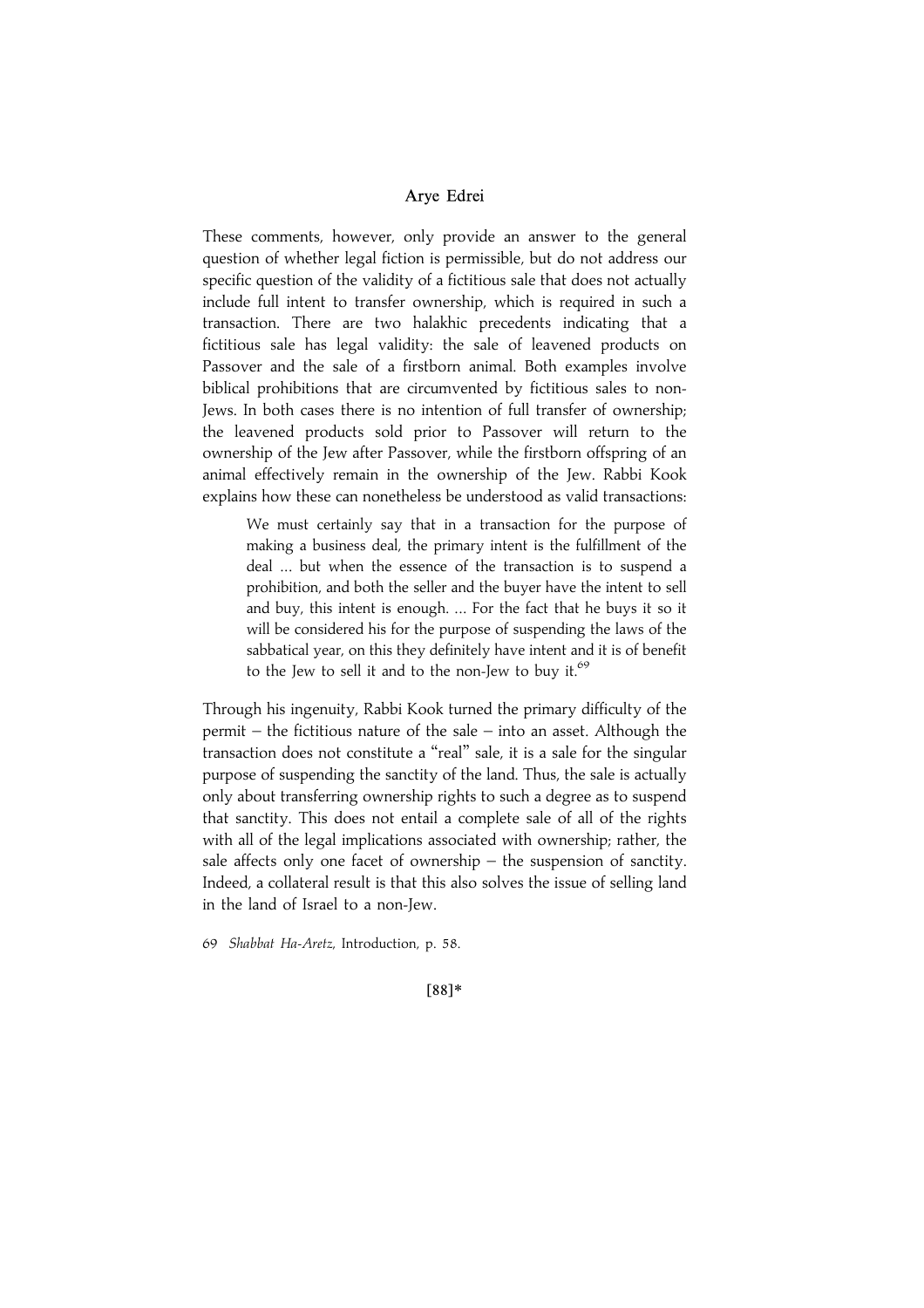Rabbi Kook's stance on legal fiction generated vigorous opposition and was used by detractors to attack his positions. The Ridvaz wrote:

If the Rabbi of Jaffa wrote on a piece of paper a deed of sale to the barefoot Arab that all of the land of Israel owned by the Jews belongs to him, did the Arab actually acquire the land and suspend the sanctity of the land of Israel?<sup>70</sup>

The Hazon Ish, by contrast, acknowleding that legal fiction is an accepted halakhic instrument, did not attack Rabbi Kook on this issue. Nevertheless, he claimed that the intent in this case cannot be considered sufficient for legal purposes. He compared the intent in the sale of the land with that of the sale of *hamets* on Passover, arguing that there is intent in the latter case but not in the former:

In the sale of leavened products on Passover, which is in order to avoid transgressing the prohibition of seeing and possessing [leavened products on Passover], he has the intent to sell. But in this case, in order to circumvent the law of the sabbatical year, he would not sell all of the land of Israel to a non-Jew. On the contrary, it is more palatable for us to observe the sabbatical year than to sell all of the land of Israel to a non-Jew.71

The Hazon Ish's claim can be challenged. The statement that he makes with regard to Passover could also be made with regard to the sabbatical year, given the striking similarities between them. In both cases there is a desire to circumvent a prohibition by means of the same legal fiction of sale to a non-Jew. In fact, the Passover legal fiction seems more problematic than the sabbatical year one, since leavened products on

|89~\*

<sup>70</sup> Kuntres Ha-Shemittah, Introduction.

<sup>71</sup> Hazon Ish, Shevi'it, 27:7. Two additional points arise in the writings of Hazon Ish: 1) that the sale is not registered in the government registry, which would invalidate the sale according to the law of the state; and 2) that the sale is effected by an agent, and, being forbidden, would be invalid based on the principle that there is no agency for transgressions.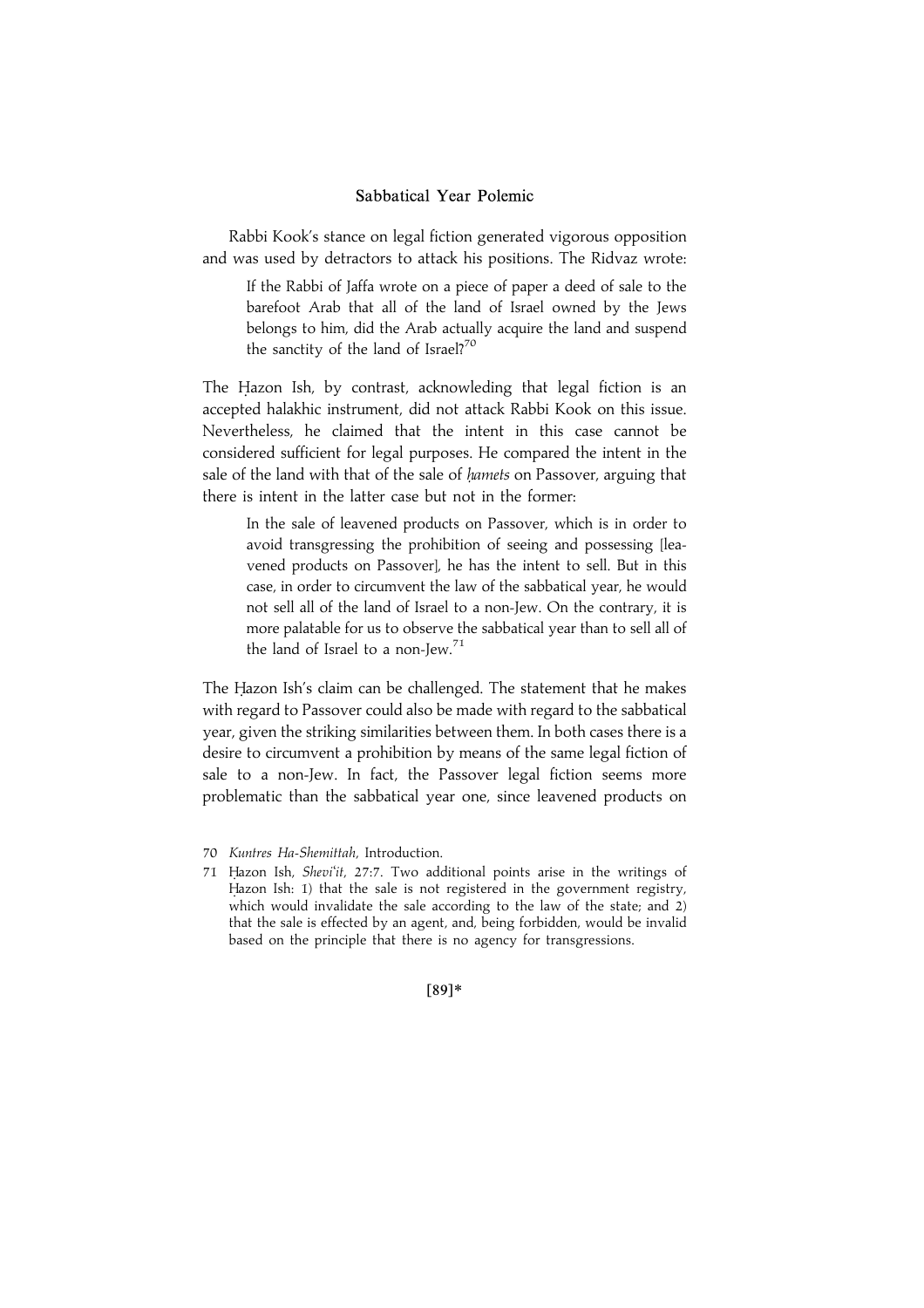Passover are biblically prohibited, while, as we saw above, the sabbatical year is only a rabbinic prohibition. It seems, then, that the controversy between the Hazon Ish and Rabbi Kook is not over the essential legitimacy of the legal fiction as such, but rather over the broader overarching values and principles that justify the use of legal **fiction.** This point will be further explicated in the article's conclusion.<sup>72</sup>

# D. Signposts of the Creation of a New Stream in Halakhah

This section explores Rabbi Kook's halakhic worldview and the overarching principles that guided his legal interpretation in the case of the sabbatical year. Rabbi Kook's vision will be contrasted with his opponents' approaches to halakhah. I argue that the sabbatical year controversy centered on a fundamental disagreement about which target population should be favored when less rigid understandings of halakhah are adopted under extenuating circumstances. Rabbi Kook's attitude to this question, I argue, reflects the innovative ways in which he, as a Zionist religious authority, parted company with the Hazon Ish, the paradigmatic *haredi* religious authority. Before addressing the debate about target populations, it is important to understand the discretionary power of a halakhic authority and the methods available to him when issuing rulings in ''hard cases.'' We turn now to a brief discussion of the tools at his disposal and the parameters of what constitutes a hard case, or a time of pressing need.

72 Brown brought sources for the claim that the Hazon Ish distinguishes between the desire to circumvent a commandment and the desire to avoid a transgression (Brown, "Hazon Ish," supra n. 15, at 401-406). With regard to Passover, a Jew wants to avoid the transgression, and he therefore has full intent, but with regard to the sabbatical year, he is circumventing a precept, and it is therefore difficult to ascribe to him full intent. It is difficult, however, to accept this distinction if we consider the other example of the firstborn animal, in which case he also circumvents a precept.

|90~\*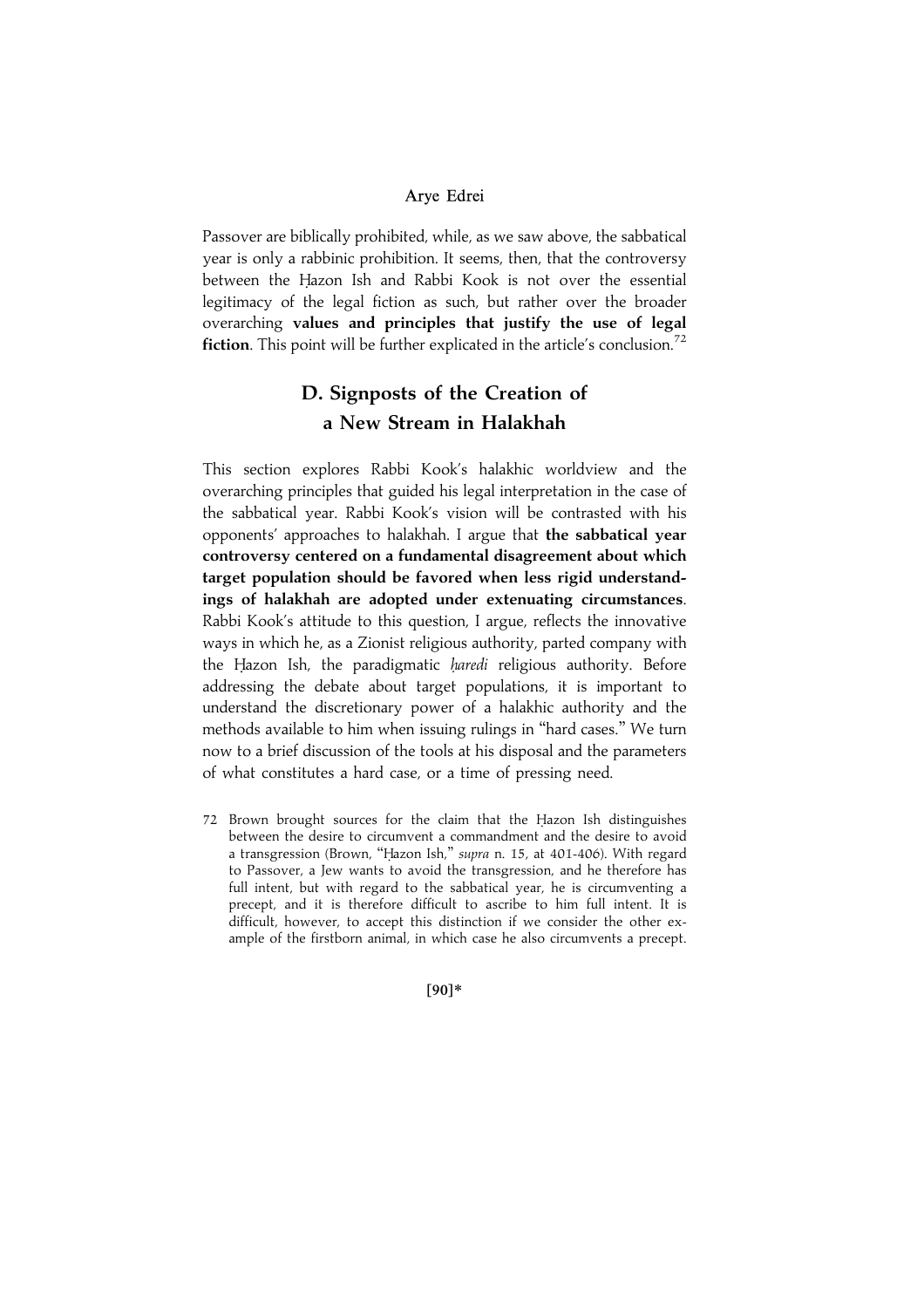1. Dissenting Opinions as a Tool Available to Halakhic Authorities

As we have seen, Rabbi Kook openly relied on existing minority opinions in his deliberations on each halakhic question relevant to the sabbatical year permit.<sup>73</sup> He expressed this reliance as a principle of legal interpretation in extenuating circumstances: ''Anytime there is an opinion on which to rely in such a situation of severe need, it is required to rely on it to rule leniently'' (Mishpat Kohen 63). This principle, which is rooted in the Talmud, grants discretionary power to halakhic authorities in difficult cases, according to Rabbi Kook. It is well known that halakhah preserves a range of opinions on halakhic questions, even when there is one opinion that is considered normative.<sup>74</sup> Rabbi Kook's approach to halakhic interpretation treats these minority opinions as ''decision rules,'' as opposed to "conduct rules."<sup>75</sup> These opinions are not preserved for intellectual or spiritual posterity, but to enable the halakhic authority to appeal to them in times of urgency, at his discretion.

Rabbi Kook thought that the use of minority opinions was particularly necessary in cases when such opinions enabled the goal or spirit of the law to be achieved more effectively than the majority opinion. More radically, he believed minority opinions should be relied on when halakhic authorities with discretionary power deemed it necessary to suspend the law in favor of other overarching values. These justifications for using minority opinions constituted a divergence from standard practices and functions of halakhic interpretation, granting a great deal of discretion to the halakhic authority in determining the

- 73 On this issue, see Yitzhak Shilat, "Semikhah Al Da'at Yahid Be-Sha'at Ha-Dehak (Le-Berur Mahaloket Ha-Rav Kook Veha-Hazon Ish)," in Berurim Be-Hilkhot Ha-Reiyah, eds. Moshe Z. Neriyah and Aryeh Stern (Jerusalem: Bet Harav Publishing, 1992), 451; Malkiel, supra n. 2, at 194.
- 74 See Hanina Ben-Menahem, Neil S. Hecht, and Shai Wosner, eds., Controversy and Dialogue in Halakhic Sources (Hebrew) (Jerusalem: The Hebrew University in Jerusalem Institute for Research in Jewish Law, 2002), vol. 2; Avi Sagi, Elu Va-Elu: A Study on the Meaning of Halakhic Discourse (Hebrew) (Tel-Aviv: Hakibbutz Hameuchad, 1996).
- 75 See Meir Dan-Cohen, supra n. 20.

|91~\*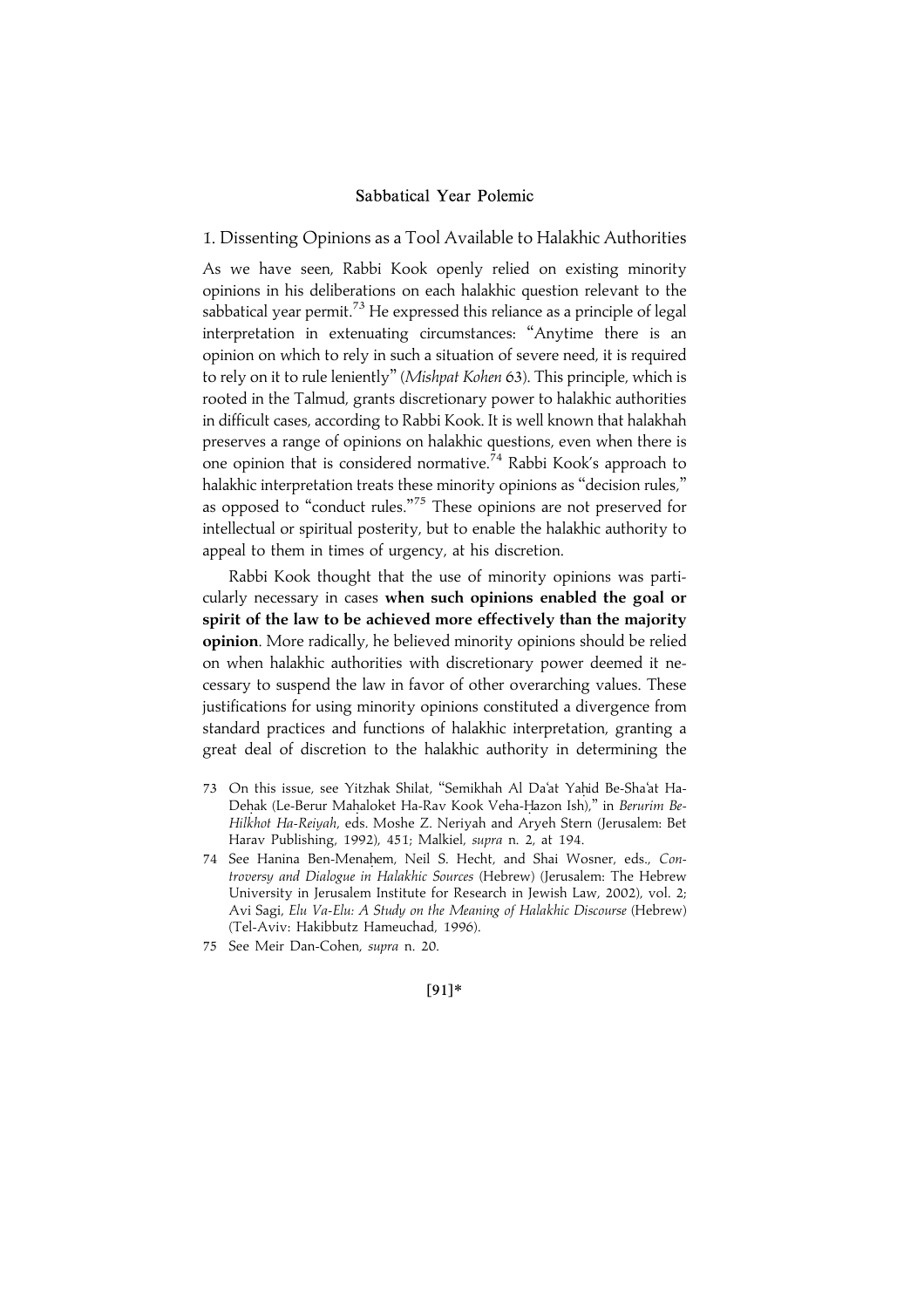balance between conflicting halakhic values. The halakhah, he believed, grants the halakhic authority the ability to withdraw to a ''second defense line,'' to an opinion that exists in the halakhic corpus but is not the conduct rule.

At a time of extreme urgency, such as the situation of the settlement, it is acceptable, even if we rely on a lone opinion instead of the majority opinion. And we find similar rulings in several matters where they relied on a lone opinion when the need was pressing, and the rabbis did not prevent them, which was appropriate and respectable. And they did so even regarding biblical prohibitions, as was practiced in a number of matters.<sup>76</sup>

The refuted opinion cannot be selected by an ordinary person, of his own accord, to determine his own course of conduct, but it is incumbent on the halakhic authority to utilize it in extenuating circumstances. Yet, it is the halakhic authority himself who determines what is considered a valid extenuating circumstance. The halakhic authority is equipped with an equitable tool for situations in which the accepted law would lead, in his opinion, to a problematic and undesirable result that is inconsistent with the values of the law.

The principle that minority opinions could be relied upon in extenuating circumstances subject to the discretion of the halakhic authority, found in the Talmud,<sup>77</sup> was accepted by the Hazon Ish and other opponents of the permit. The Hazon Ish differed from Rabbi Kook, however, concerning the application of this principle. He radically curbed the potential discretionary power latent in this principle by

 $[92]*$ 

<sup>76</sup> Mishpat Kohen 63.

<sup>77</sup> See b. Nid. 9b. The basic idea appears already in the Mishnah; See m. Ed. 1:5: "And why do we mention an individual opinion along with the majority, though the halakhah follows the majority? That a court may approve an individual view and rely on him; for a court cannot contradict a decision of its fellow court unless it is greater in wisdom and number. If it was greater in wisdom but not in number, in number but not in wisdom  $-$  it cannot contradict its decision, only if it exceeds it in wisdom and number.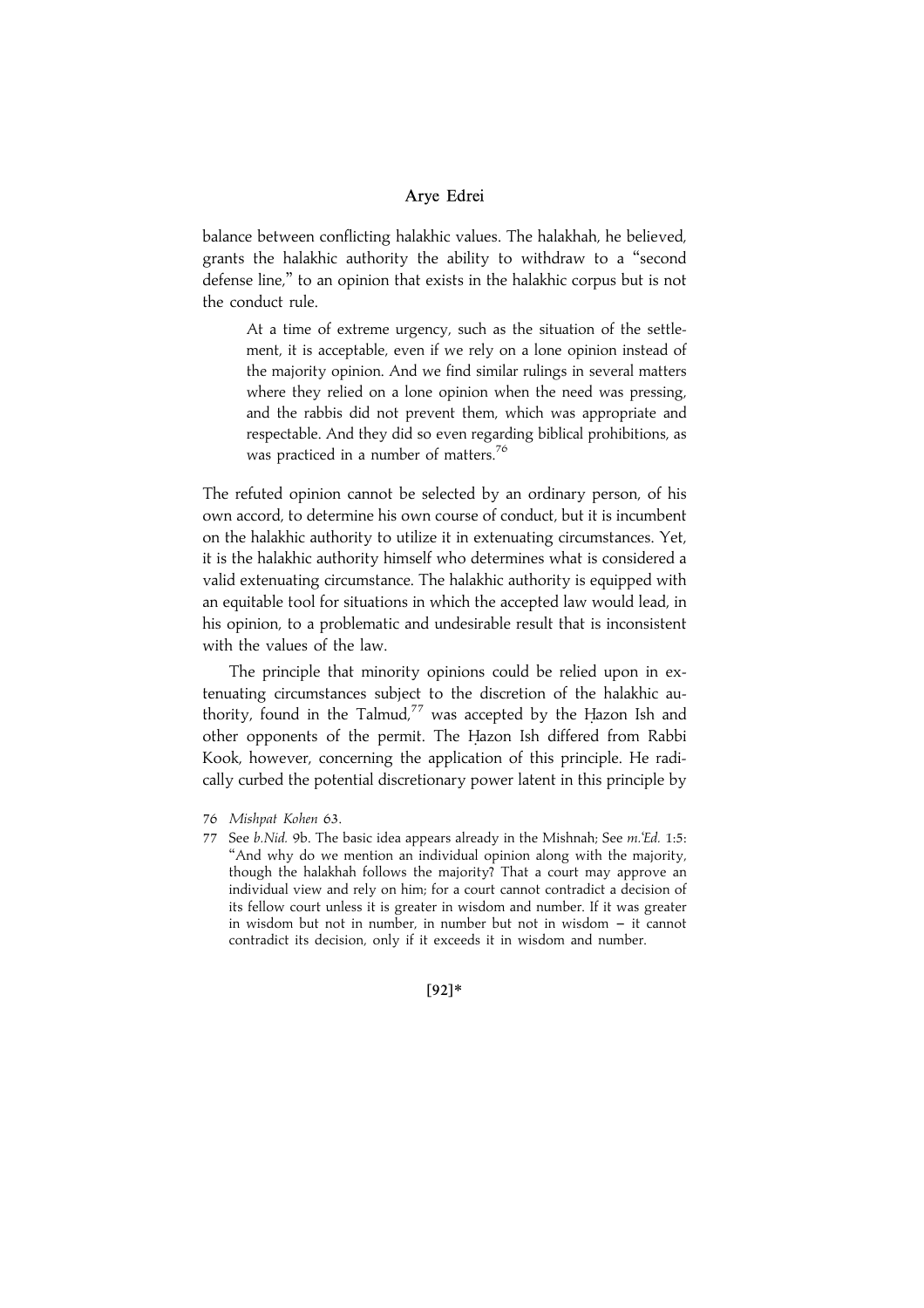ruling that it does not apply to laws that have already been ruled upon in the halakhic codices, or even when there is a recognized precedent. It seems that he was driven by an overarching concern to limit this principle as much as possible.

The Hazon Ish's minimalist reading of this principle accords with general methods for responding to issues of change and innovation in Orthodox jurisprudence. An Orthodox halakhic authority, from his defensive posture, would prefer to respond to changing circumstances through creative exegesis rather than conscious and explicit reference to a need for change. Reliance on a refuted opinion is an explicit deviation from an accepted halakhic ruling, even though it is formally within the halakhic framework. Even the most radical exegesis, by contrast, does not project itself as an innovation or a change. Its novelty is concealed by the fact that it is based on a reading of an accepted text, an interpretation of an existing law. The Hazon Ish endeavored to close the door on demands for halakhic change motivated by the realities of changing times. The ironic result is that in the case of the sabbatical year permit, Rabbi Kook, who was explicit about the need for change, made use of a recognized halakhic principle, while the Hazon Ish, who denied the need for change, departed in significant ways from classic interpretations, through innovative readings of the talmudic sources regarding minority opinions.

The Hazon Ish did, in fact, issue lenient rulings, but they preferred that they only be based on innovative and creative interpretations of accepted classical sources. In fact, he is considered by some scholars to have been quite responsive to the need for change in halakhic matters relating to agriculture in the land of Israel in general, and the sabbatical year in particular.<sup>78</sup>

78 Brown, "Hazon Ish," supra n. 15, at 408 ff. Thus, for example, it is permitted to irrigate an orchard [in the sabbatical year] in order to prevent long-term damage: ''That if it will not be irrigated, the earth will become salty and all of the trees will die" (Maimonides, Hil. Shemittah Ve-Yovel 1:10; see Shabbat Ha-Aretz, Hil. Shemittah 1:5; Mishpat Kohen 79). The

|93~\*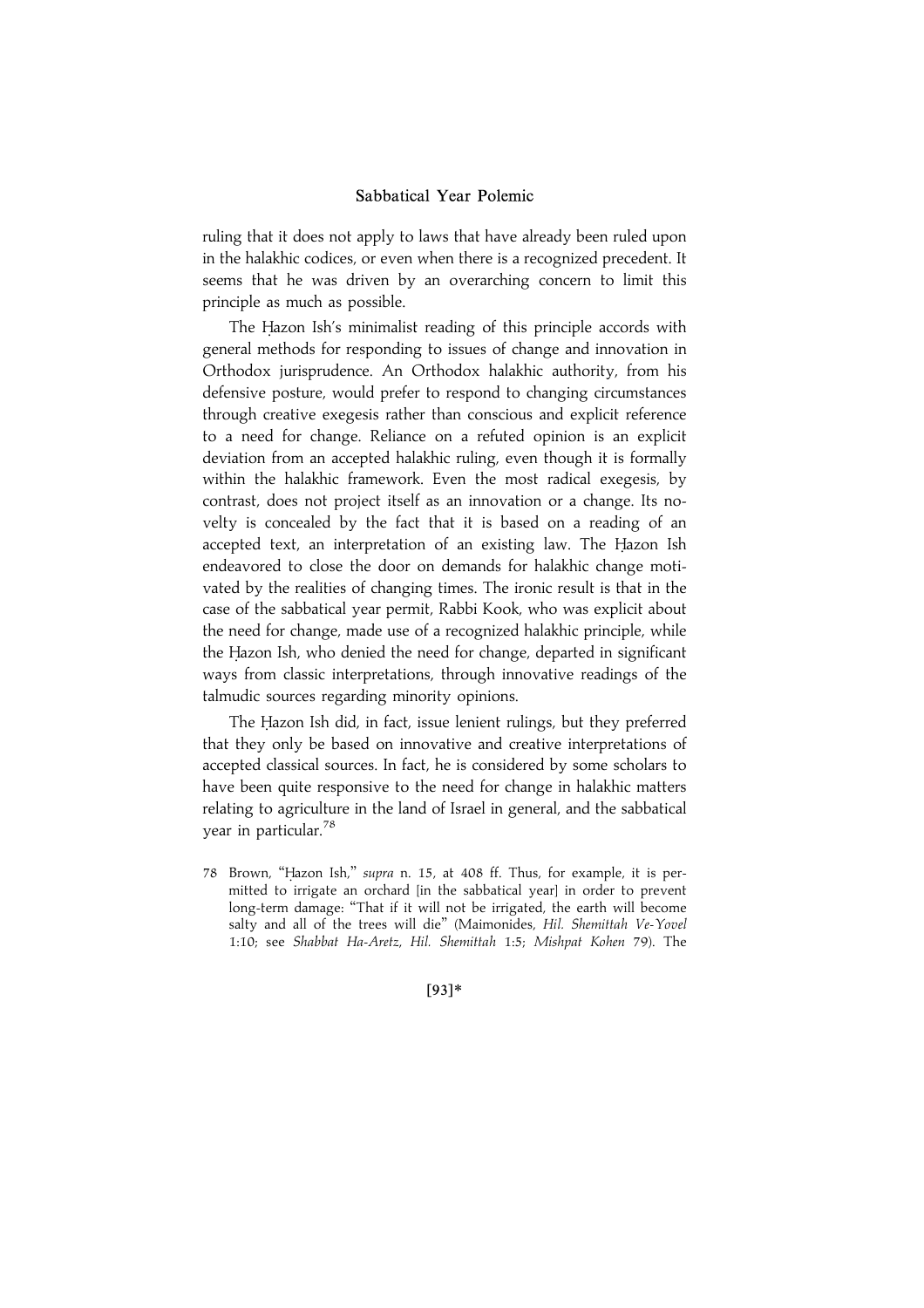Having clarified that the interpretive principle of relying on refuted opinions was traditional, it is important to reiterate that Rabbi Kook applied this principle in an innovative manner. The principle grants discretionary power in situations of great urgency, as noted above. The question, then, is what constitutes a situation of great urgency? What are the values that would justify divergence from an accepted halakhic ruling through reliance on a minority opinion in order to preserve them? In the lexicon of halakhic authorities, values such as the preservation of life and the prevention of extreme financial loss have classically been defined as such. Rabbi Kook, however, added new values to this list, a fact that may shed light on the strong resistance of the Hazon Ish to this method of interpretation. The Hazon Ish was wary of the winds of change in the twentieth century, and he feared the potential of unbridled and dangerous innovation latent in the possibility of adding new fundamental values to the lexicon.

[94]\*

Hazon Ish, however, interprets these words differently: "It appears that what our teacher wrote that the earth would become salty did not refer to the possibility that the trees will never give fruit, but that it will die and not bear fruit in this year ... even if there is no loss in the coming year'' (Hazon Ish, Shevi'it, 21:14). Hazon Ish adds to his innovation: "Therefore, in a situation of loss, that the tree will die or that it will lose all of its fruit, there is a basis for leniency, i.e., one does not have to consider every single activity if there is concern that the tree might die. The only thing that is forbidden is something that will generate growth, e.g., if one application would suffice, two applications are forbidden. Similarly, one is obligated to fertilize and to weed before Rosh Hashanah 5712 so that it need not be done during the sabbatical year, even if it will last for the entire year  $-$  he must reduce prohibited activities as much as possible (Hazon Ish, Al Ha-Shevi'it, 21:14-17). As scholars have already indicated, this interpretation of the Hazon Ish is quite innovative. It should be noted, however, that the Hazon Ish placed a great deal of responsibility on the farmer to continuously determine the level of basic sustenance, while Rabbi Kook issued more of a blanket permit. This point is very important when considering the target population of each halakhic authority.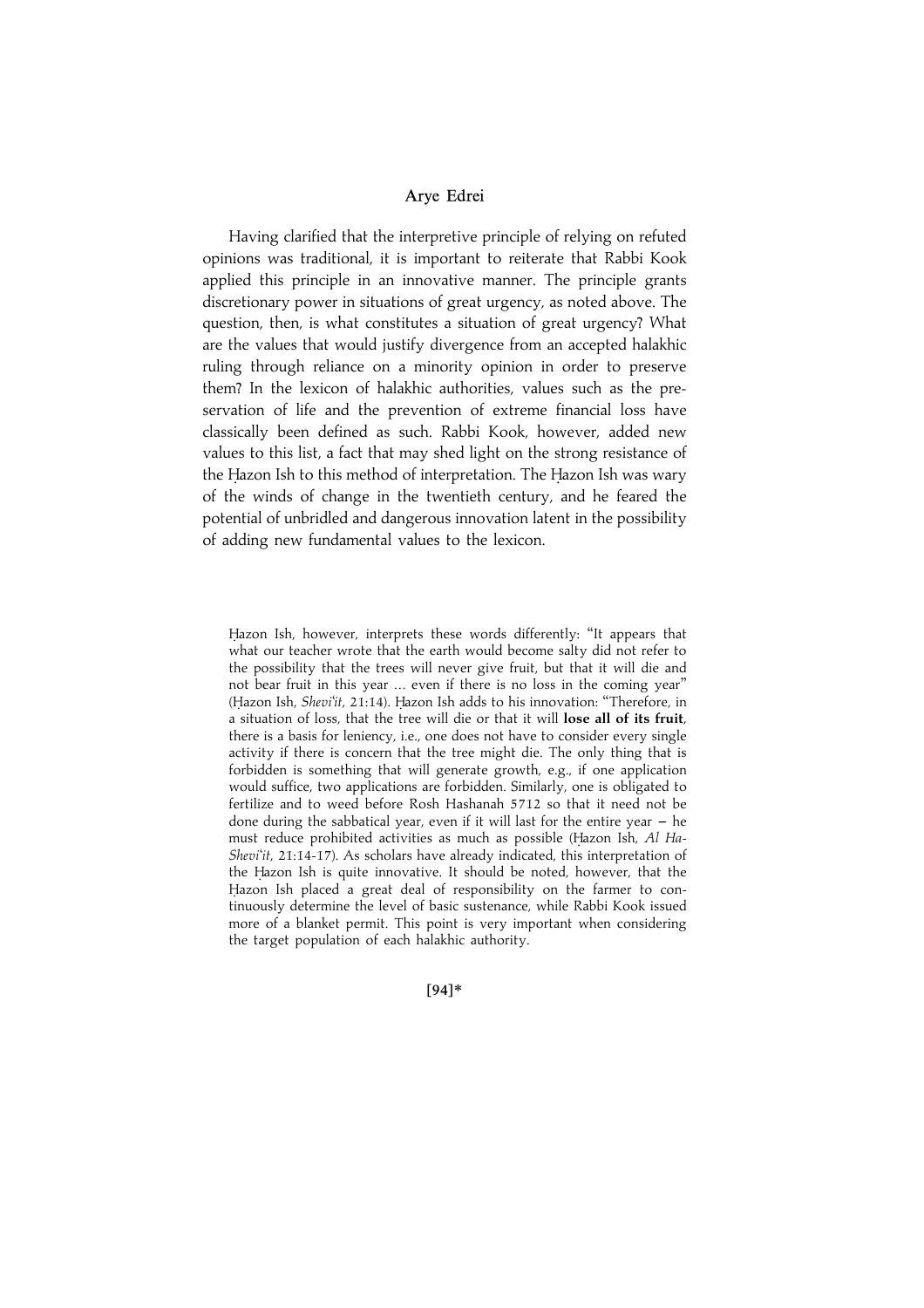#### 2. Protected Values

The permit of sale was first issued in 1888-89, as discussed above, in order to "save hundreds of lives."<sup>79</sup> Although the expression "saving lives" relates to the law of *pikuah nefesh*, the saving of physical, sentient life, it is clear that in this context, it actually refers to saving people from major financial loss. The implicit justification for the ruling was the concern for the future viability of the settlement in Israel. Rabbi Kook departed from the other supporters of the permit by making this justification explicit. He proclaimed his obligation as a halakhic authority to support the Zionist settlement enterprise and to hasten the redemption by removing halakhic obstacles. Rabbi Kook thus added to the lexicon of overriding halakhic values the concept of preventing "the demise of the settlement and the desolation of the Holy Land."80 For him, the set of extenuating circumstances that granted him halakhic discretion was not the need to save lives, but the need to promote the settlement.

This all [reliance on a minority opinion] related to a state of urgency of an individual. If so, what would we say in a situation that affects the nation as a whole in reference to the settlement of the Jews in their land? Would not everyone certainly agree that it is permissible to rely on a lone opinion in matters that are rabbinic by nature? $81$ 

Rabbi Kook's maximalist halakhic interpretation is motivated not by of the needs of an individual or a group, but rather by the needs of the nation – the aspiration to expand Jewish control of the land of Israel. The commandment to settle in the land of Israel is ''equal in weight to all of the other commandments,'' and therefore tips the scales in favor of the permit over the commandment of the sabbatical year. Elsewhere,

81 Ibid., 63.

 $[95]*$ 

<sup>79</sup> In the words of Rabbi Yitzhak Elhanan Spector in a letter supporting the permit, and also in the language of the permit itself. See n. 7 above.

<sup>80</sup> Kook, Mishpat Kohen 58.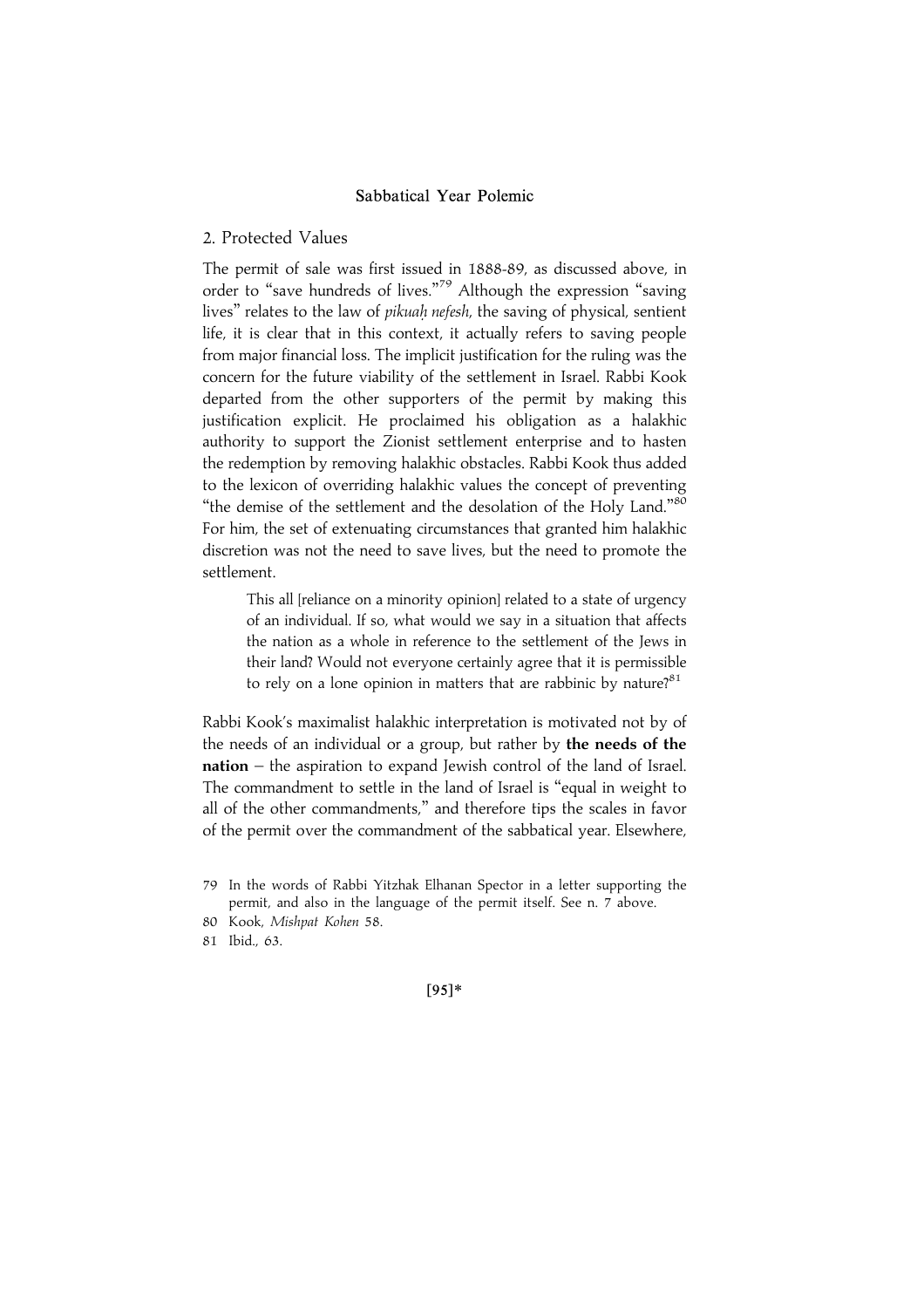Rabbi Kook clarifies the underlying ideology in this approach to halakhic interpretation:

Therefore, anyone who acts to expand the boundaries of Israel, so that they serve as a catalyst for advancing the ingathering of the Jews to the land of Israel, is a catalyst for hastening the redemption since it has been established that the ingathering of the exiles precedes the advent of the messiah.<sup>82</sup>

Rabbi Kook's great innovation in the sabbatical year debates thus lay not in the use of minority opinions per se, but rather in his definition of ''a time of pressing need.''

For it is clear that the redemption depends on an increase in the number of our brethren, the holy people, in the Holy Land, when we will merit in any case to fulfill all [of the commandments]. And it is similar to "violating one Sabbath [in order to save a person] so that he will be able to observe many Sabbaths.'' And even though God can hasten the redemption through wonders without an active initiative on our part, nevertheless, He in his wisdom decreed that we should initiate the beginning of the redemption. [...] And since stringency regarding the sabbatical year will impede the settlement, many will be deterred from acquiring land [...] but when they are informed that there are permits based on the urgency of the situation [...] because we rely on minority opinions, then many will want to come, and the increased settlement of the redeemed will increase the heavenly blessing to actualize the redemption. $83$ 

In these comments, Rabbi Kook raises an additional ideologically-based argument in support of the sabbatical year permit: Strict observance of the sabbatical year would cause halakhically observant individuals to fear emigrating to Israel, since they would understand the financial impossibilities imposed by the sabbatical year. Rabbi Kook was

 $[96]*$ 

<sup>82</sup> Rabbi Kook, Igrot Ha-Reiyah, supra n. 13, vol. 2, §555.

<sup>83</sup> Kook, Mishpat Kohen, 63.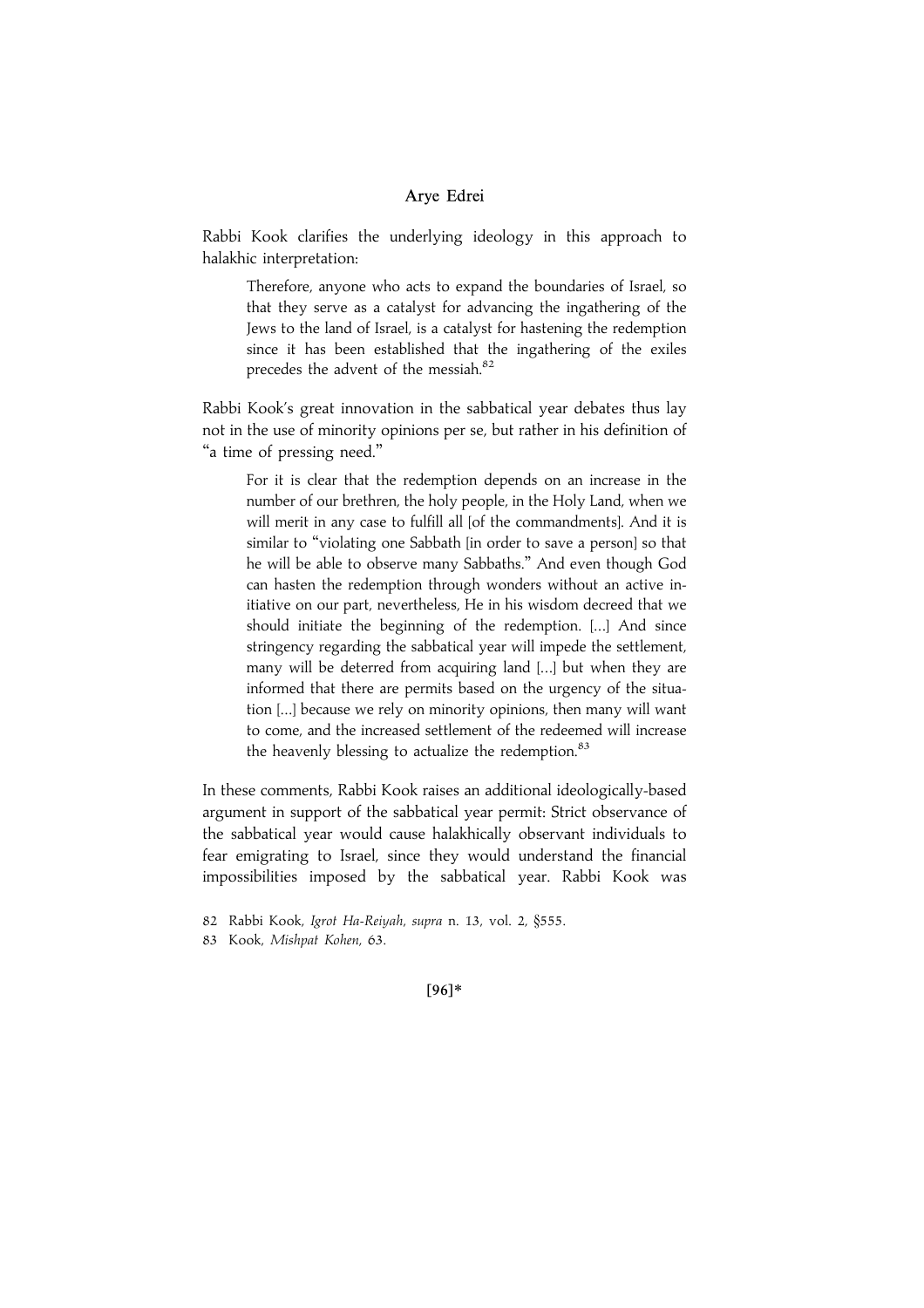concerned that the settlement enterprise would thus become completely secular.<sup>84</sup> This concern – that future redemption, hastened by the settlement of the commandment-observing Jews in the land of Israel, should not be impeded – also features in his determination of what constitutes a state of urgency.<sup>85</sup> For Rabbi Kook, the reality in which observant people were afraid to emigrate because of halakhic roadblocks attested to the fact that in the case of the sabbatical year, strict observance of halakhah as it was classically understood would lead to a general undermining of the possibility of observing that very halakhah.

The novel position of Rabbi Kook in defining the future status of the settlement as "a state of urgency" was not acceptable to the Hazon Ish. He took into account only the present reality, and determined whether it was possible to survive it while fully observing the sabbatical year laws. In his opinion, although the sabbatical year would pose challenges to farmers, they would realistically be able to endure it. He believed that arguments to the contrary emerged out of a less-thanideal respect for the Torah:

And all of the murmurings that this is a situation of danger that demands life-saving measures derives only from cold hearted-ness

84 See Igrot Ha-Reiyah, supra n. 13, vol. 2, §555, pp. 184-85, 197: ''I know that this causes a decrease in expansion of the settlement in the Holy Land, and in particular it distances those who are completely God-fearing from settling the land of Israel. And, on the contrary, all of our efforts to attract God-fearing people to the Holy Land should increase.'' See also ibid., vol. 1, §311: ''If they do not export their produce abroad the wine, oranges, almonds, and so forth the country will be utterly desolate, heaven forbid, and the new community will be destroyed. And perforce, the old community will, heaven forbid, be destroyed along with it, for as anyone who looks at it insightfully will see, the two are interdependent. And spiritual harm, since publication of the prohibition will bring it about that entry into the land of Israel will be barred to all who would build it up by means of planting trees and sowing [fields], and marketing the produce barred to all among Israel whose faith is complete. And were that to come about, only those who reject religion out of hand would come.''

|97~\*

<sup>85</sup> Malkhiel, supra n. 2, at 196.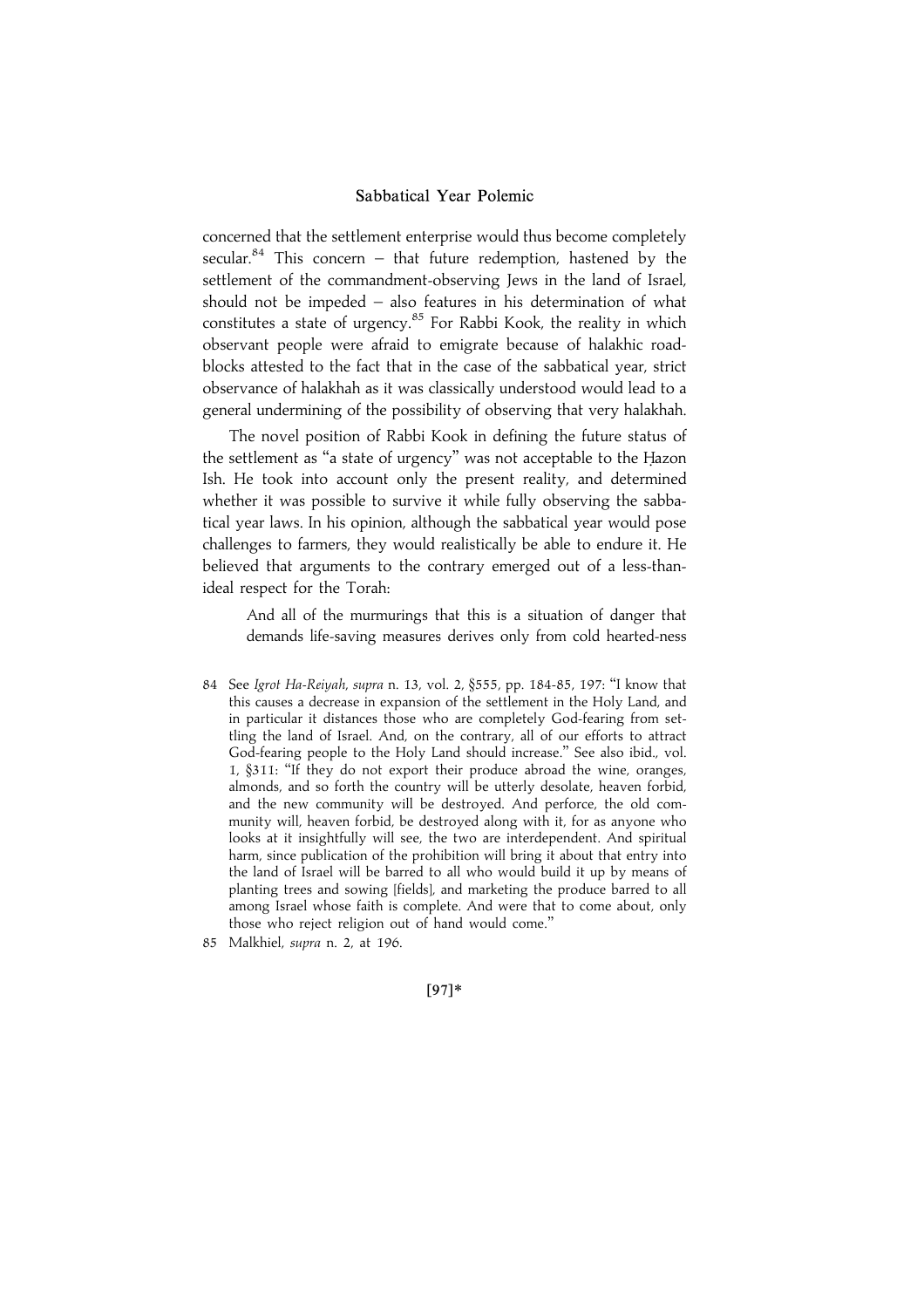and a lack of the respect that is due to performance of the Torah and its precepts.<sup>86</sup>

The Hazon Ish thus disagreed with a fundamental premise of Rabbi Kook's argument that the sabbatical year requirements were impossible to observe. For the Hazon Ish, the real question was whether individuals who were prepared to sacrifice for the sake of observing the commandments, as the Torah demands, would succeed. The Hazon Ish expressed this view through a fictional letter he composed, through the persona of a farmer in the land of Israel:

I am a farmer [...] The thought stole into my heart that I ought to observe the sabbatical laws obstinately. I was alone and by myself, ridiculed by all my neighbors. How can you do such a thing? Not to sow and not to gather! You cannot fight reality. [...] In spite of all these [negative responses], half the year has gone by and reality has nurtured me lovingly. I sowed everything before the New Year, in the sixth year, and rested in the seventh. I did not plow and did not sow, and with regard to the yield of the sixth year that came up in the sabbatical year, acted in accordance with the sanctity of the sabbatical year... And now I would like to extend a request to those who permit work during the sabbatical year that they forgive me for disobeying their directives. And may they be so kind as to study this issue once more. Perhaps this time the brain in their head will understand that the Torah will never be replaced, and the observance of the sabbatical year laws depends only on good will. $87$ 

The Hazon Ish certainly recognized the difficulties associated with observance of the sabbatical year, but his response to these challenges differed strongly from that of Rabbi Kook. He did not view settlement of the land as a religiously significant enterprise unless the commandments

#### |98~\*

<sup>86</sup> Igrot Hazon Ish (Collection of the Letters of the Hazon Ish) (Hebrew) (Bnai Brak, 1990), vol. 3, 85.

<sup>87</sup> Ibid., vol. 2, 69. See Brown, "Hazon Ish," supra n. 15, at 407-408.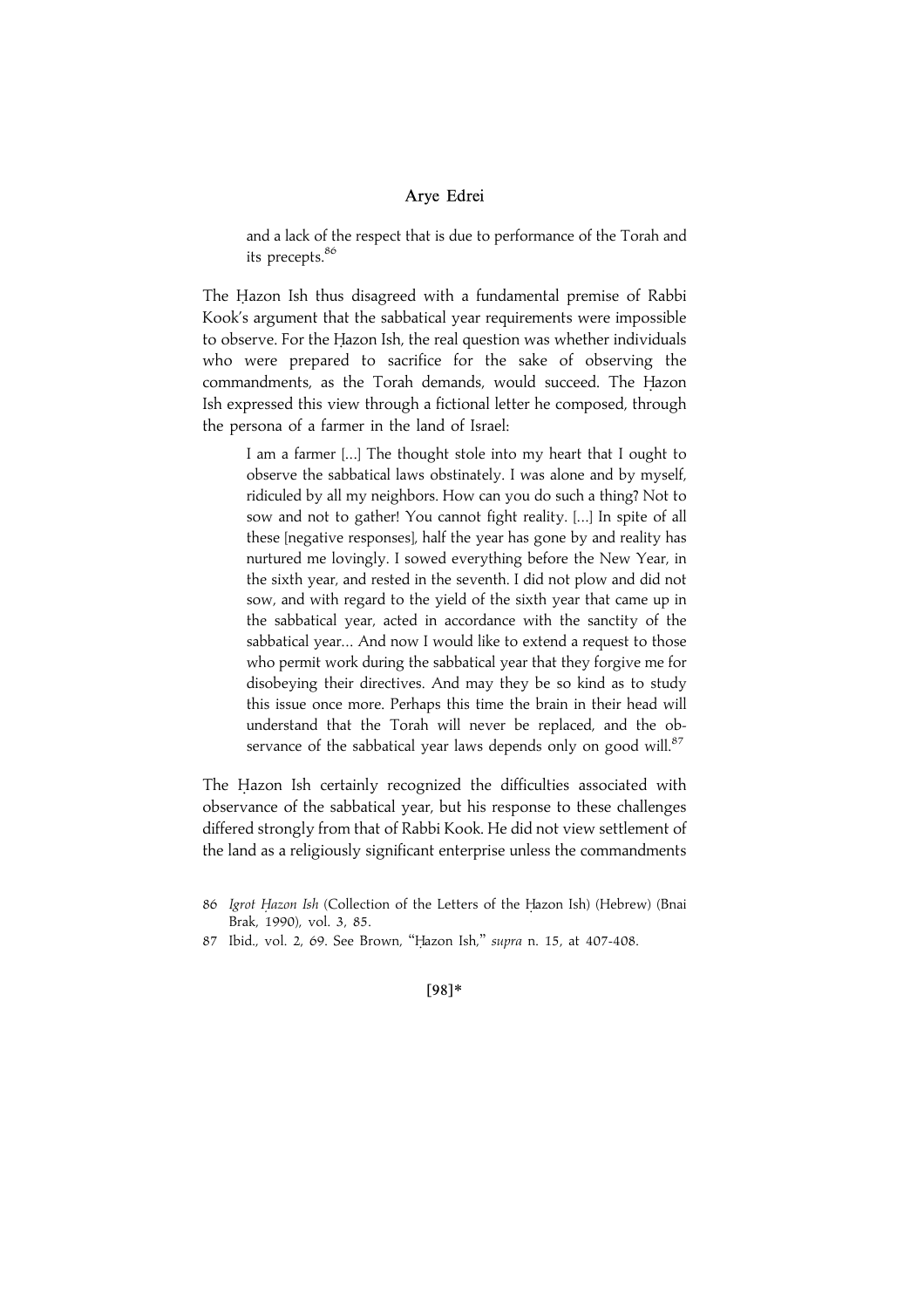were observed; nor did he think that love of the land of Israel devoid of readiness to sacrifice for the observance of the commandments was religiously meaningful. Yet, while he took a stringent approach with regard to the observance of the sabbatical year in general, he nevertheless took a lenient position regarding the observance of particular laws of the sabbatical year, as demonstrated previously.<sup>88</sup>

Rabbi Kook, I contend, would not have disagreed with the sentiments expressed in the letter cited above. He too would have thought that the ''obstinate farmer'' should observe the requirements of the sabbatical year. Nonetheless, a solution for a few singular ''obstinate farmers'' was not sufficient for Rabbi Kook, who sought a solution that would be useful for his entire target population. We now turn to the crux of the controversy between these two halakhic authorities, the question of what constitutes the target population of the halakhic decision-making process.

## 3. The Target Population of the Halakhic Authority

Rabbi Kook saw the entire settlement as the target population of his rulings, while the Hazon Ish viewed only the religious farmers as his target population. I argue in this section that this difference lies at the heart of Rabbi Kook's deviation from traditional approaches to legal decision in Orthodox halakhic jurisprudence. We will discuss the underlying motivations for Rabbi Kook's view on this matter, as well as its centrality in his systematic thinking about halakhah. We will also probe, from a historical perspective, the degree to which Rabbi Kook's understanding of what constituted the target population was innovative.

88 See Shlomo Cohen, Pe'er Ha-Dor: The Life of Hazon Ish (Hebrew) (Bnai Brak, 1969), vol. 3, 245-52. The Hazon Ish once granted a permit to plow fields during the sabbatical year in the haredi agricultural settlement ("Mahaneh Yisrael''). This lenient ruling was based on the existence of a threat that the Arabs from the adjoining village would take control of the unattended fields. This ruling was based on the statement of Rabbi Yannai: ''Go out and sow in the sabbatical year because of the arnona [Roman tax]'' (b.Sanh. 26a).

|99~\*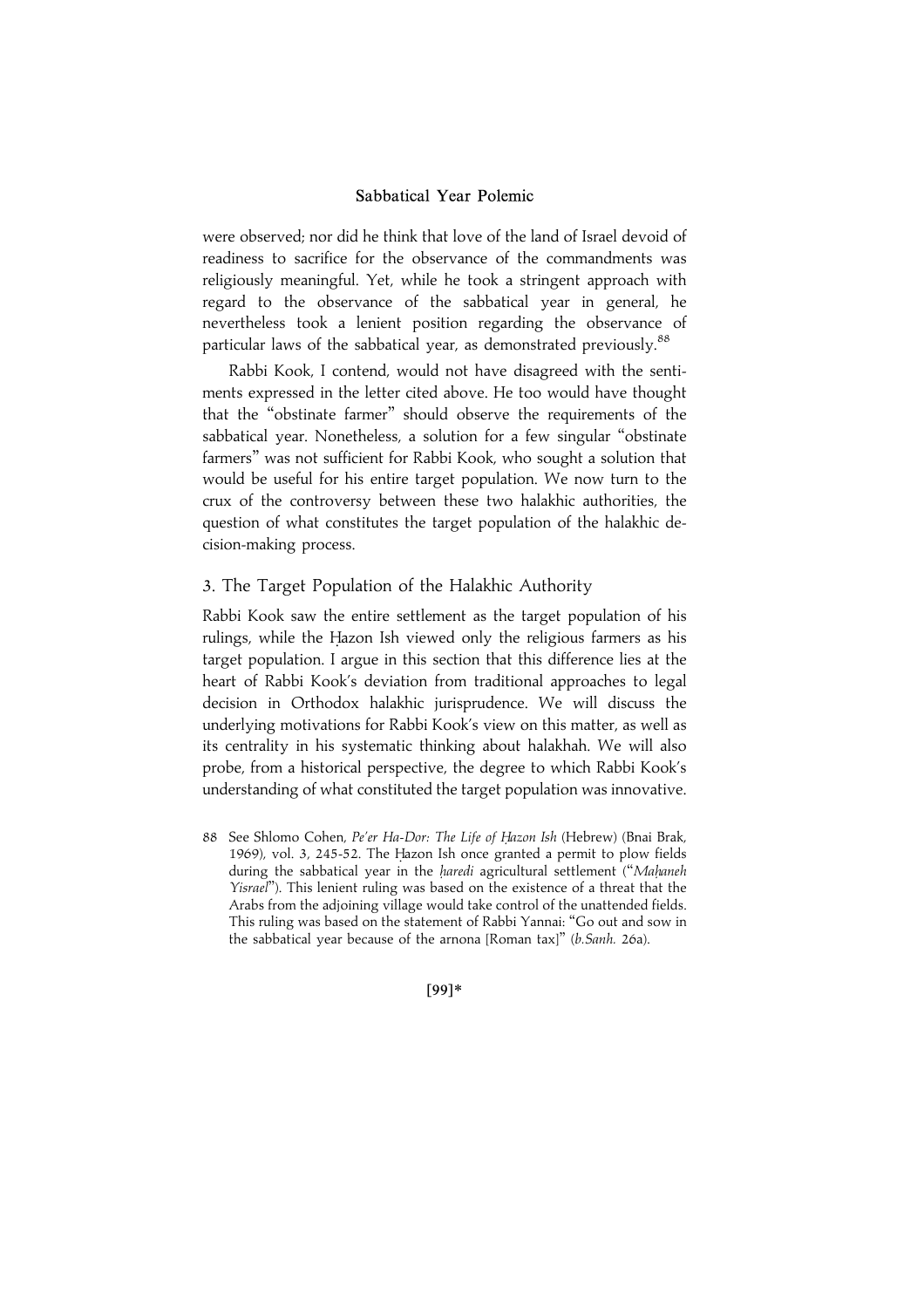In advance of the 1909-10 sabbatical year, the Ridvaz suggested to Rabbi Kook that they travel to Europe together in order to raise money for the settlers who wished to observe the sabbatical year according to the law without relying on the permit. Rabbi Kook responded as follows:

And all of our efforts [in the trip to Europe to collect donations] will only have a limited effect, perhaps enabling us to provide help to the owners of fields, vegetable gardens, and olive trees, and individuals who own vineyards and orchards who have the fear of God in their hearts and wish to observe the sabbatical year with self-sacrifice. But this is currently not possible for the general population. 89

Indeed, as the Hazon Ish had written, God-fearing individuals who wanted to observe the sabbatical year could manage without the permit. Rabbi Kook, however, was concerned about ''the general population.'' He was willing to partner with the Ridvaz in fundraising efforts, but demanded, as a precondition for his participation, that the Ridvaz express his support for the permit prior to their departure:

...Under current circumstances, it is impossible for them to observe the laws of the sabbatical year, like the vineyards and orange orchards that transact millions, and those engaged in the business rely on this after the sabbatical year. [...] Heaven forbid that we should ignore this and leave Israel to transgress the sabbatical year without a permit. [...] As such, the solution of the sale must be implemented, and after that we can travel...<sup>90</sup>

According to Rabbi Kook, raising funds could solve the problem for the handful of farmers committed to observance, but this solution was severely limited in scope. Rabbi Kook was not willing to close his eyes and ears to the plight of the remaining farmers, and to advocate a

89 Igrot Ha-Reiyah, supra n. 13, vol. 1, §190. 90 Ibid.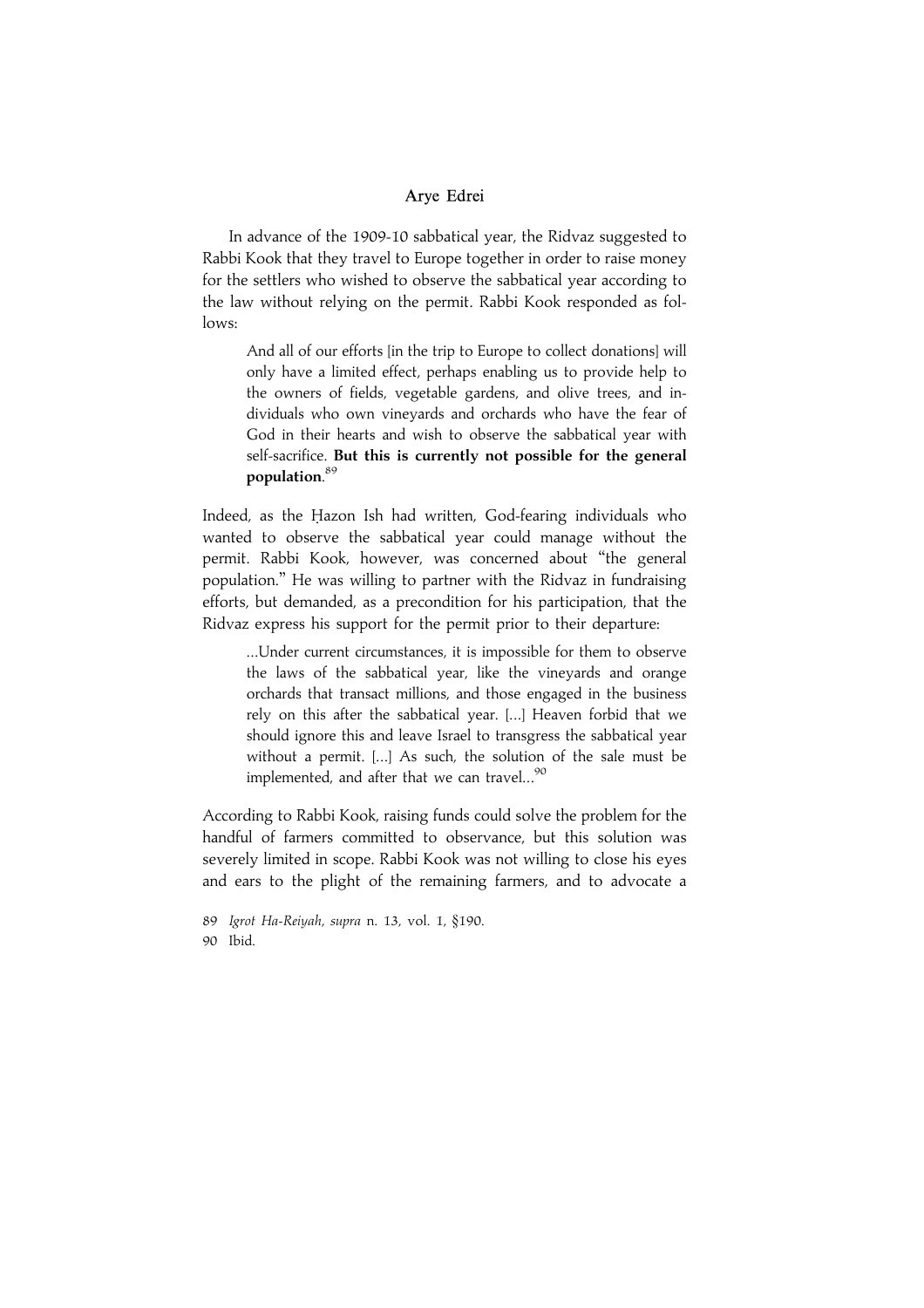solution only for those who wished to observe the sabbatical year. From his perspective, there needed to be a halakhic solution that was feasible for everyone, and he was not prepared to seek a solution exclusively for halakhah-observant Jews.

In a letter to the Rabbi of Rosh Pinah, written prior to the 1909-10 sabbatical year, Rabbi Kook wrote:

To the degree that we have the ability to support people who observe the sabbatical year without any suspension [of sanctity], I will not withhold the good [...] but from all those who are unable to do so – and certainly it is impossible for the majority of the population to fulfill it without the permit – we must enact a suspension [of sanctity] by means of sale. $91$ 

Rabbi Kook expressed here his belief that it was feasible for religiouslycommitted farmers to observe the sabbatical year, but he was also concerned with what would become of the general population. The question thus arises: Why did he not believe that everyone could fulfill this commandment? Why did he think it was justified to label this situation as an extenuating circumstance? Clearly, for Rabbi Kook, the issue revolved around the fact that not everybody was capable of the requisite self-sacrifice. He believed that a halakhic ruling could not merely target the elite who are prepared to sacrifice for the performance of the commandments, but should take into account the realistic inclinations of the entire community.

Moreover, Rabbi Kook was aware that, of necessity, some agricultural activities would have to continue in the sabbatical year. A handful of religious farmers could indeed observe the sabbatical year, but only by relying on the fact that a majority of the farmers were working. For example, the problem the sabbatical year would pose for international trade was a serious concern for Rabbi Kook, which he focused on in his writings prior to the 1909-10 sabbatical year:

91 Kook, Mishpat Kohen 64.

 $[101]*$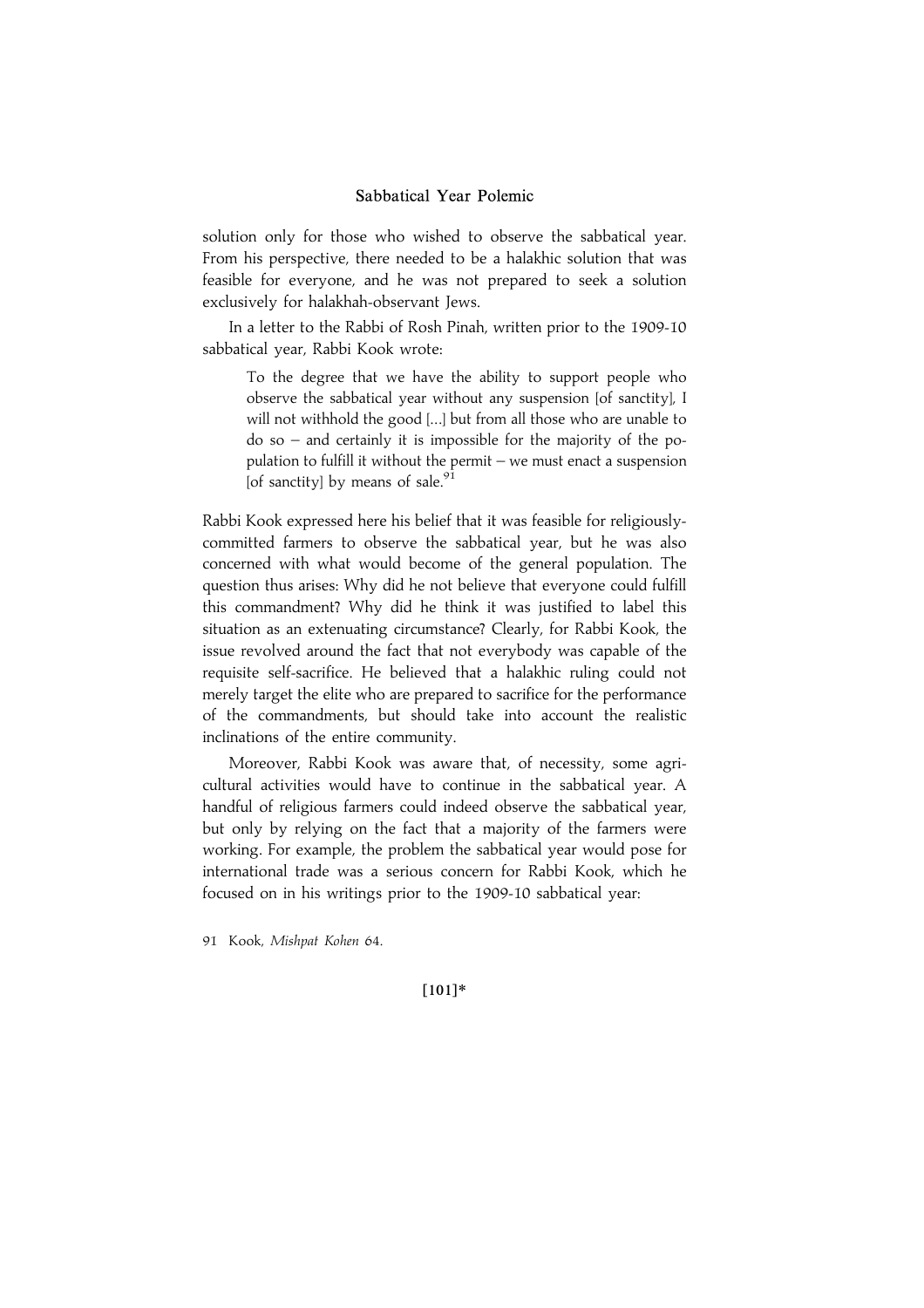I know well that in this situation, it is impossible not to issue a permit [...] primarily for commerce of wine and oranges that make in the millions. Not only would they lose a large amount in the sabbatical year, but commerce would terminate because the commercial institutions in the Diaspora would not deal with suppliers who periodically do not provide the product, and it would lead to a tremendous crisis.92

The Hazon Ish, by contrast, did not refer to exports because his target population, the small minority of halakhically-observant farmers, would not have had a significant impact on exports if they did not produce during the sabbatical year. $^{93}$ 

\*\*\*\*

- 92 Kook, Igrot Ha-Reiyah, supra n. 13, vol. 1, §245. The issue of export is very central in Rabbi Kook's arguments and thus it is mentioned in many places. See, for example, ibid., §§177, 190, 197, and 311.
- 93 In light of this analysis, it would be interesting to examine the positions of various rabbis regarding the permit of sale. This is, of course, beyond the scope of this article. Nevertheless, I will cite one ruling that will demonstrate the phenomenon. The position of Rabbi Tzvi Pesach Frank (1873- 1960), who became the Chief Rabbi of Jerusalem in 1936, serves to clarify the position of the Hazon Ish and its implications. The following is an excerpt of his writings in anticipation of the 1937-38 (5698): "Already at the beginning of the new settlement, the initiation of the building of agricultural settlements in the land of Israel, the issue of the sabbatical year surfaced on the agenda of the great sages of Israel, at their head Rabbi Yitzhak Elhanan Spector of Kovno, of blessed memory, and Rabbi Yehoshua of Kutna, of blessed memory. They came to the conclusion that it was impossible for all of the settlements in the land of Israel to observe the sabbatical year as prescribed, for reasons that were known to them but not known to anyone who does not understand the nature of the land in terms of time and place. They therefore voted and concluded that in advance of the sabbatical year, they would arrange the sale of the land to a non-Jew with specific details and conditions, in a manner that would suspend the sabbatical year requirements for the sold land, and they would not transgress by working the land in the sabbatical year.'' Nevertheless he added: "Everyone agrees that the sale is only to "avert evil" so that they

 $[102]*$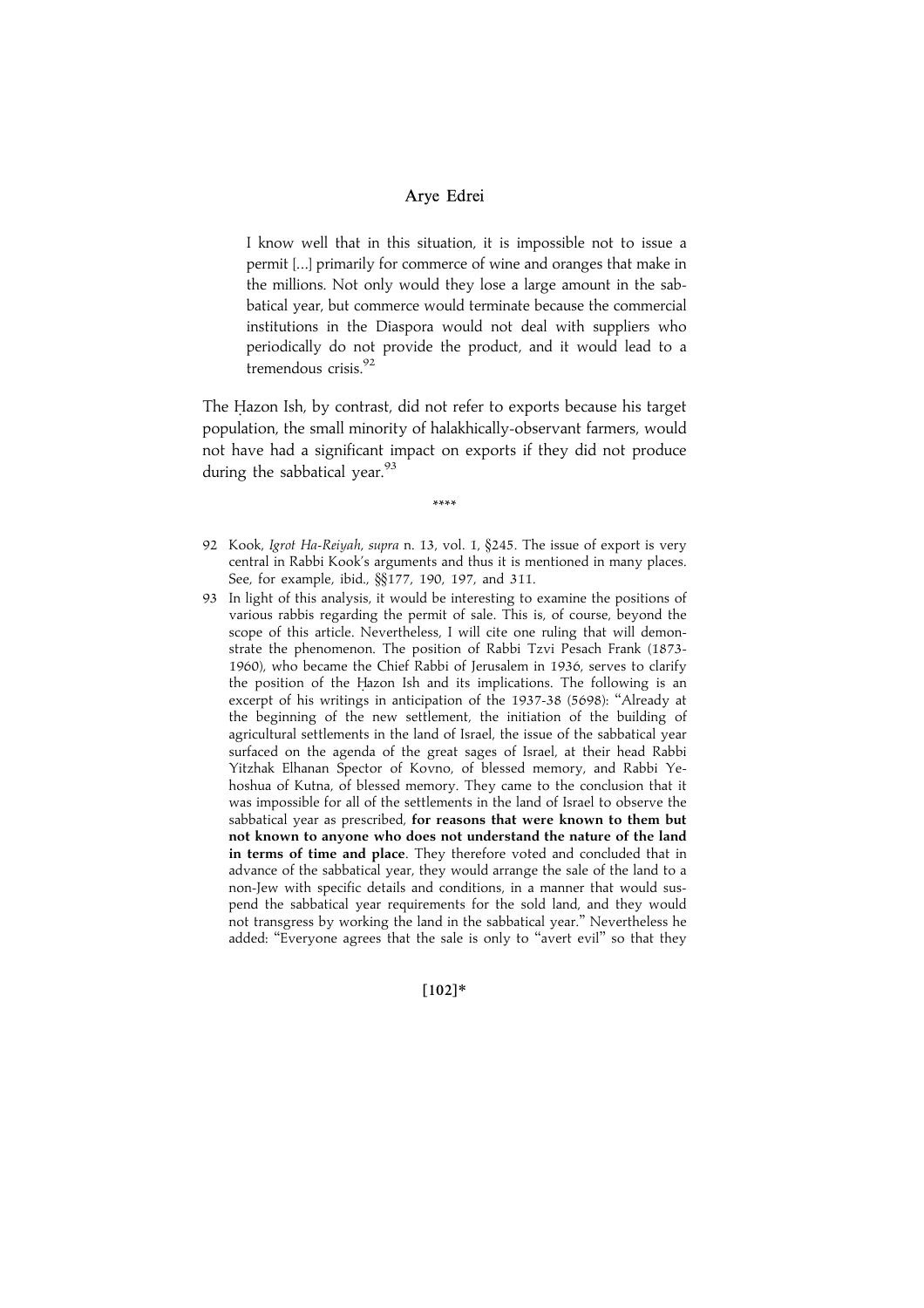With all of this background in mind, we are now ready to turn to the question of what motivated Rabbi Kook to circumvent, and in fact annul, the sabbatical year for the secular settlers? Two distinct answers to this question appear in his writings. The first reason is the

could work without transgressing, but that it did not achieve the level of "do good," for they are losing the opportunity to fulfill a great precept that is learned in a complete section of Leviticus. How wonderful and how beautiful is the tiding that there are whole collective farms that are prepared to fulfill this beloved precept, and have accepted upon themselves to refrain from working the land in the seventh year as prescribed in the Torah. I now turn to all who cherish the Torah, that they contribute to this great thing, to give financial support to something of substance, to aid those who take upon themselves to refrain from working the land'' ... (This letter was published in the introduction to Rabbi Frank's book Hadrat Ha-Aretz [Jerusalem, 2007]. The book contains a collection of Rabbi Frank's writings on the sabbatical year, and includes a photo-copy of this letter.) The difference between the approach of Rabbi Frank and that of the Hazon Ish is clear and important. Rabbi Frank did not indicate that the permit lacked validity, nor did he denigrate it in any way. On the contrary, he stressed that it is in the category of ''averting evil,'' and that those who utilize it are saved from transgression. Furthermore, he also established that anyone who understand the nature of the land knows that it would be impossible for all of the settlements to observe the sabbatical year, and for that reason, the initiators of the permit'' came to the conclusion that it was impossible for all of the settlements in the land of Israel to observe the sabbatical year as prescribed ...''. Nevertheless, he added that there is a higher level of "doing good," and urged financial support for collective farms that desire to observe the sabbatical year without reliance on the permit. It seems to me that in spite of the fact that Rabbi Frank here supported the initiative of the Hazon Ish to raise money for the Po'alei Agudat Yisra'el agricultural settlements, on the level of principles, he was closer to the position of Rabbi Kook. He established that anyone who relies on the permit has not transgressed the sabbatical year prohibitions. In addition, and of primary significance, he agreed that the permit is justified by the fact that anyone who knows the nature of the land, understands that it is impossible for all of the settlements to observe the sabbatical year. In other words, although he supported the settlements that wish to observe the sabbatical year, and saw this as the higher level, he understood the responsibility of halakhah to those who cannot take on this observance, a responsibility that is manifested in his acceptance of the permit.

#### $[103]*$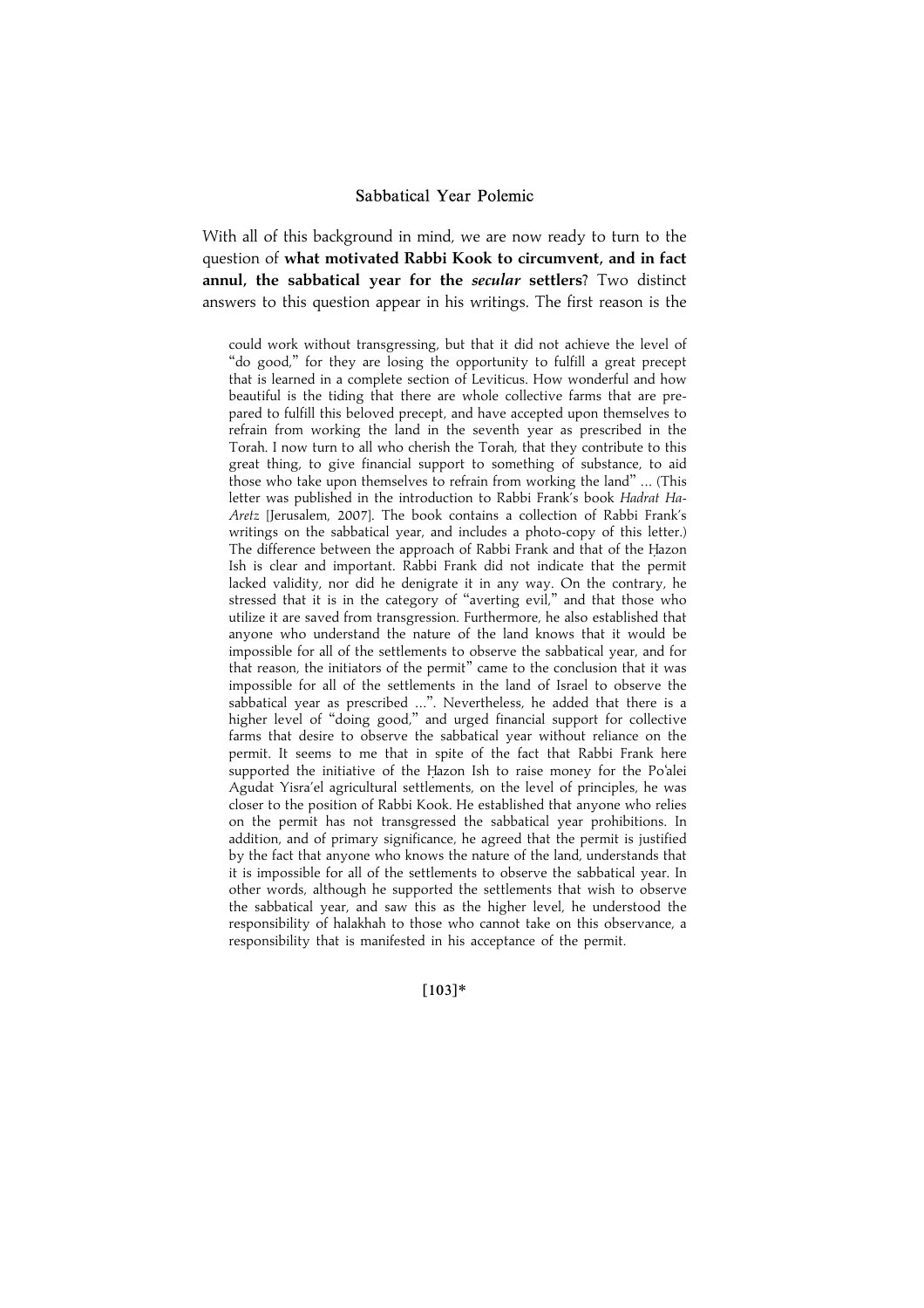well-known and oft-discussed desire of Rabbi Kook to draw these settlers closer to the Torah. This is a conservative understanding of Rabbi Kook's motivations for his halakhic innovations regarding the sabbatical year. Rabbi Kook described at length his love for the pioneers and their noble qualities. He felt that it was his task to gather their holy sparks, and to draw them near. There is no question that his approach to the sabbatical year was part of that broader project.

I abhor the wickedness of the evil people, and I value their good side, and love it because it is part of divinity. One who merits to truly taste the flavor of the mysteries of the Torah knows that all perfect worship is built upon this: to bring distant ones near and to gather holy sparks from every place that they have been scattered. With regard to beliefs, we should study their sources in depth with the zeal of Torah study for its own sake. [...] With all of this – that I see good qualities even in these empty people, a certain ethic and truth, or even a pleasant conversation with good manners – I draw them near because of this. And I always hope that through this, they will return to good, be it the masses or a minority.<sup>94</sup>

In addition to drawing the secular Jews closer, Rabbi Kook believed that halakhic leniency would reduce the antagonism within the settlement, and would help the faithful of Israel to participate in the immigration enterprise.

The Hazon Ish disagreed, fundamentally, with some of these claims. In his mind, as discussed above, immigration to Israel that was devoid of Torah observance lacked value and significance, and included no ''holy sparks.'' He found Rabbi Kook's claim that Torah-observant Jews should learn from the ethics of the pioneers (''With regard to beliefs, we should study their sources in depth with the zeal of Torah study'') to be unacceptable. The heroes of the Hazon Ish, by contrast, were, in the words of the sages, ''Powerful men who fulfill their word – these are the

94 Kook, Igrot Ha-Reiyah, supra n. 13, vol. 2, §522.

#### $[104]*$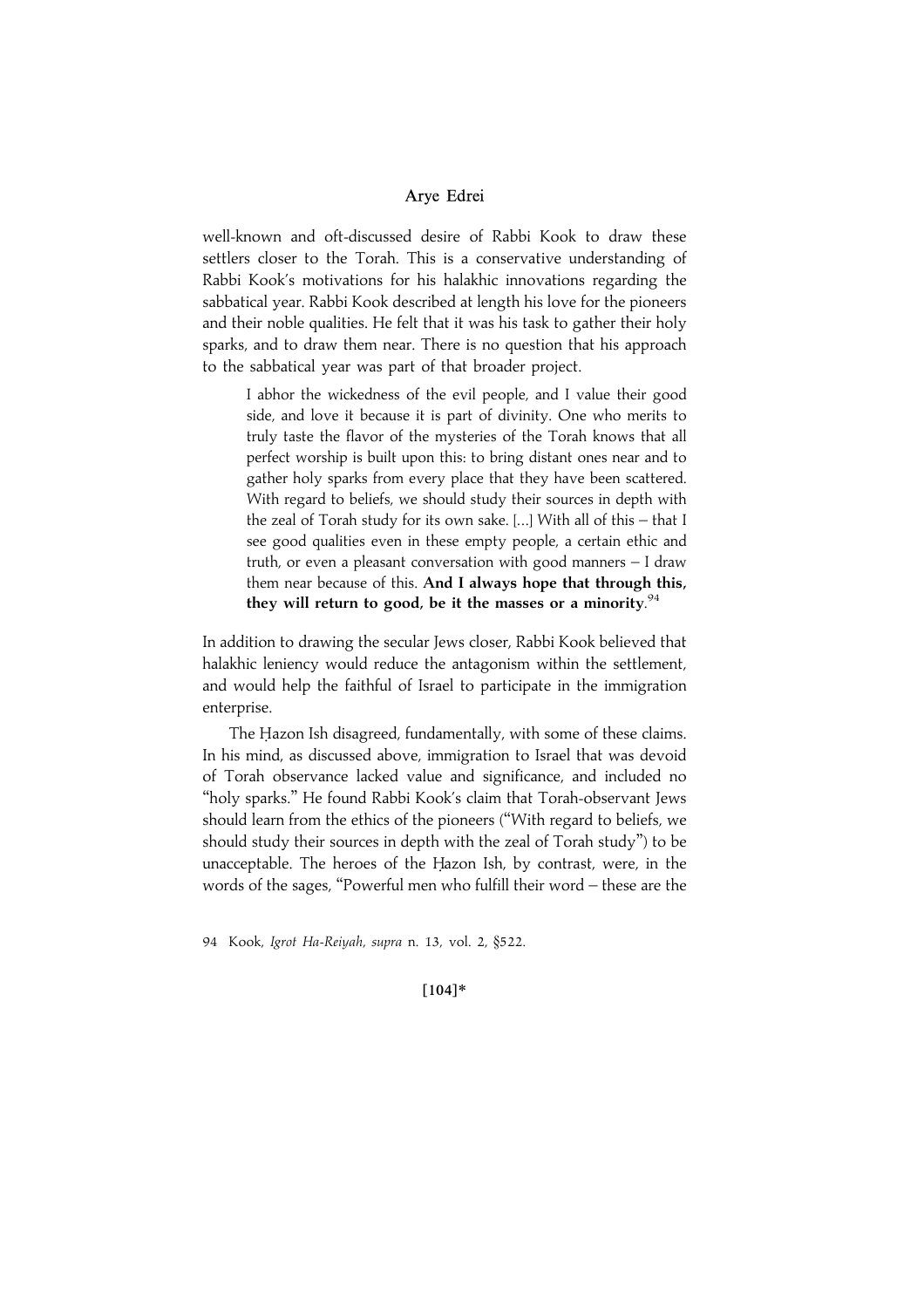men who observe the sabbatical year."<sup>95</sup> For the Hazon Ish, one who wished to observe the sabbatical year could and must do so, and those were not interested should not be considered by the halakhic authority.

Yet, I argue that there is a second, less studied motivation for Rabbi Kook's aspiration to shape the halakhah in a manner that would make it inclusive of all Jews that is much more important and innovative. In his letter to the Ridvaz in 1913, shortly after the 1909-10 sabbatical year and its polemics, Rabbi Kook responded to his interlocutor's claim that the permit draws closer the transgressors who should be kept at a distance. From context, it appears that the Ridvaz had referred to the malshinim who are denounced in the Eighteen Benedictions prayer. The term literally means slanderers; but the sages understood it to correspond to all Jews who had cast off the yoke of the commandments. Maimonides described the historical impetus for the creation of this prayer: ''In the days of Rabban Gamliel, the number of heretics increased in Israel, and they would cause the Jews distress and entice them to stop following God.... And he and his court stood up and enacted a benediction that asked God to destroy the heretics ..."<sup>96</sup> The Ridvaz challenged Rabbi Kook by implying that the latter was undermining the very purpose of that prayer by making concessions to heretics.

This disagreement epitomizes the developing schism between the Orthodox world and the Jewish secular world that progressed over the course of the nineteenth century. Feelings of distance and disassociation were transplanted from Europe to Israel and perpetuated by the leadership of the "old settlement" (Yishuv Ha-Yashan) as new settlers arrived. Rabbi Kook sought to problematize and complicate these prejudices by distinguishing between those who had "cast off the yoke" and abandoned Judaism, on the one hand, and secular settlers in the land of Israel, who, although not observant of halakhah, were clearly devoted to the Jewish people and the land of Israel.

- 95 See Lev. Rab. 1:1; Friedman, supra n. 1, at 470-72; Brown, "Hazon Ish," supra n. 15, at 407-15.
- 96 Maimonides, MT, Hil. Tefillah 2:1. See also b.Ber. 28.

#### $[105]*$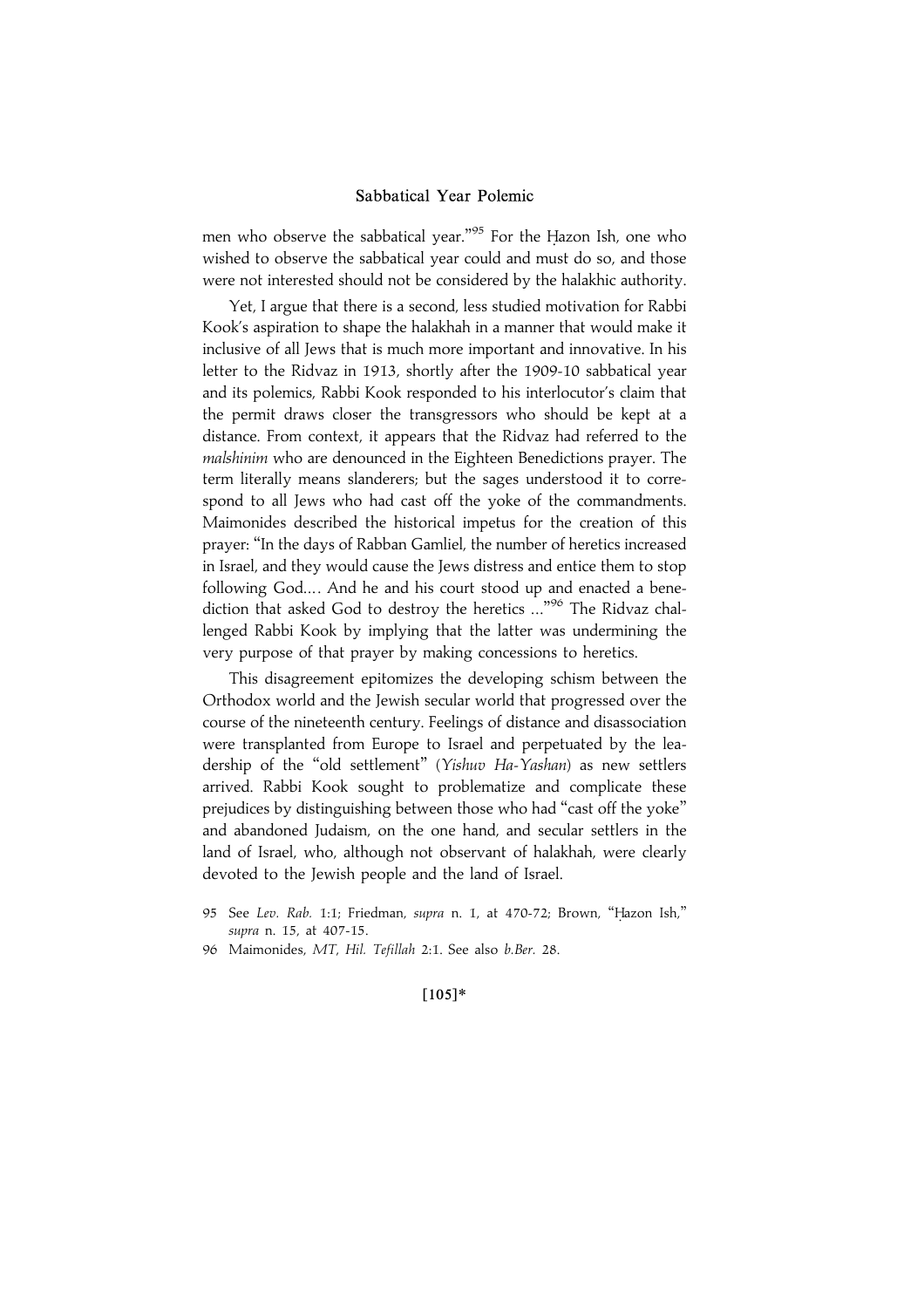Regarding your bewilderment over my befriending everyone, even the transgressors of Israel in order to return them to Judaism, [...] you find that this contradicts the prayer against apostates and slanderers in which we pray for their uprooting and destruction. [...] You should know that there are two main elements that together create the holiness of Israel and the Divine connection with them. The first element is *segullah* (treasure), that is to say the nature of the holiness that is in the soul of Israel as a legacy from the patriarchs [...] The second element is the aspect of free will, which is dependent on good deeds and Torah study. The aspect of segullah is incomparably greater and holier than the aspect that depends on free will. [...] Indeed, at times the darkness becomes so strong that it stops the revelation of the segullah. This, however, is possible only when a person has reached the point that he is, heaven forbid, a hater of Israel, wishing to cause them harm and perpetrating it, as the minim who, as Maimonides explains in the laws of prayer, used to oppress Israel. [...] In our generation, there are many souls who, although lowly with regard to the exercise of free choice, and therefore infected with many evil acts and thoughts – may God protect us – but are still enlightened by the light of segullah and therefore deeply love the community of Israel and have a passion for the land of Israel  $\ldots$ <sup>97</sup>

The distancing of uncommitted Jews as expressed in the prayer against the slanderers, according to Rabbi Kook, is relevant only to Jews who cut themselves off from segullat yisra'el and have abandoned all ties to fellow Jews. This did not apply to the settlers whose immigration to the land of Israel attested to the fact that segullat yisra'el burned within them. Since they viewed themselves as Jews, and worked for the benefit and the future of the nation,  $98$  it was inappropriate to distance them; rather,

 $[106]*$ 

<sup>97</sup> Kook, Igrot Ha-Reiyah, supra n. 13, vol. 2, §555, pp. 186-88.

<sup>98</sup> It is important to keep in mind that at the time of the second aliyah (wave of immigration to Israel), the gates of America were open to Jewish immigrants. Thus, the factor that would bring a Jew to Israel rather than to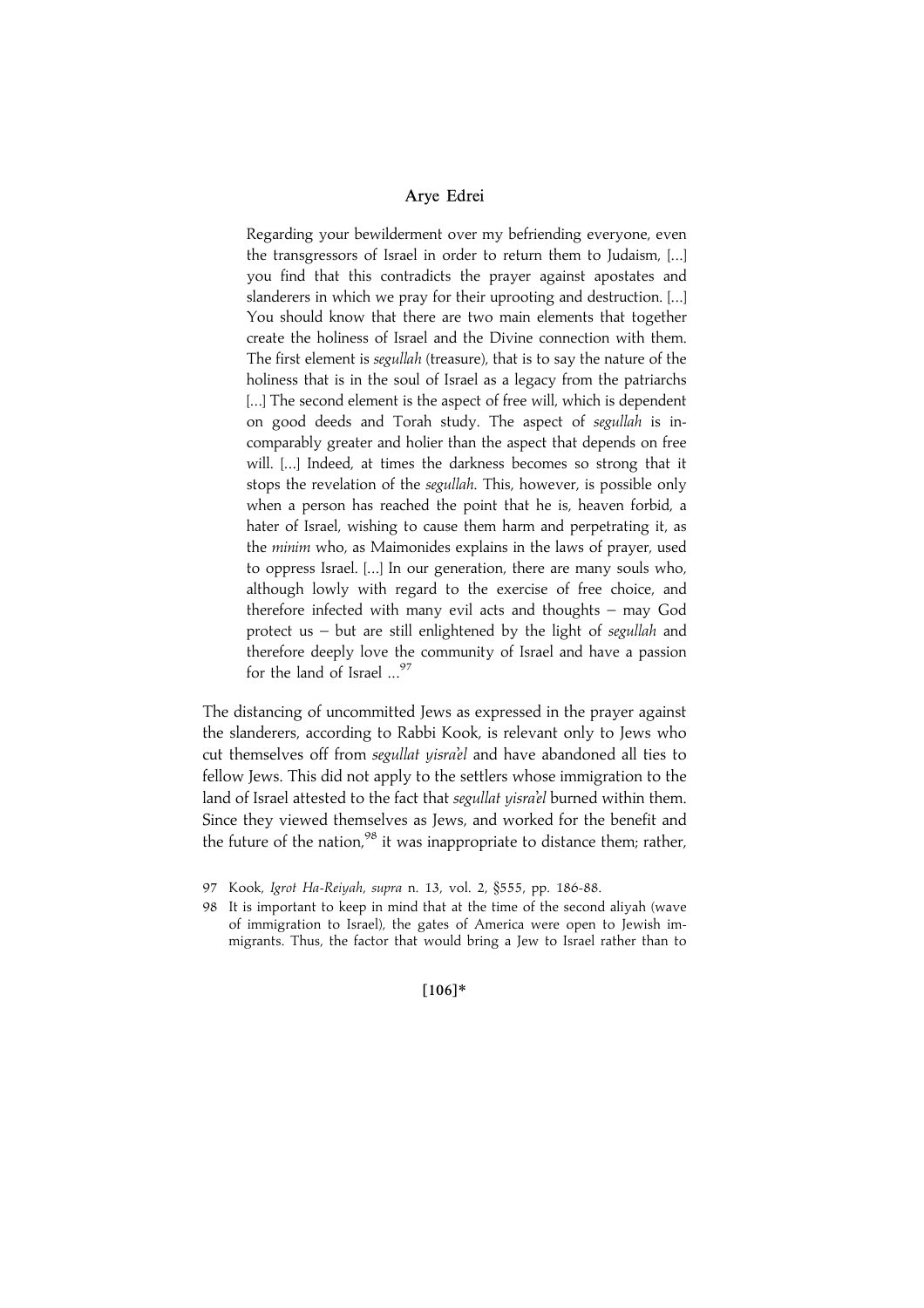argued Rabbi Kook, it was incumbent upon observant Jews to draw them near.

Rabbi Kook's words here constitute a dramatic divergence from mainstream Orthodox jurisprudence, and they are, in my opinion, the key to understanding the unique position of Rabbi Kook that takes Jews who have abandoned observance into account when making halakhic decisions. He saw the new settlers as Jews who ''deeply love the community of Israel and have a passion for the land of Israel.'' He thus understood it to be incumbent upon the halakhic authorities to draw them near, by means of halakhic rulings that took them and their realities into consideration. Rabbi Kook understood this task to have the status of an obligation or commandment. The phenomenon of nonobservant Jews participating in rebuilding the land of Israel famously had deep religious and messianic significance for Rabbi Kook; it is less well known that he attributed to the phenomenon normative, halakhic significance.

In reality, we can see in the words of Rabbi Kook cited above an acknowledgment of a national-secular Jewish identity, or at least an attempt to reconcile to it. This recognition was not merely an awareness of an existing reality on the ground; rather, Rabbi Kook valued the national-secular identity to the extent that he was willing to interpret halakhah in ways that would support this identity.

The ironic and problematic aspect of this approach lay in the fact that the very people for whom he was pushing innovative positions in halakhah did not ask for halakhah to change in order to accommodate them, and in fact had no interest in halakhah. This irony raises the question whether Rabbi Kook essentially accepted national-secular Jewish identity, or whether, to the contrary, his attempt to justify national-secular behavior within a halakhic context indicates that he

#### $[107]*$

America was Jewish identity. It was therefore clear to Rabbi Kook that such a Jew was part of the target population of the halakhic authority. From his standpoint, this reflected a deep process that could not be ignored.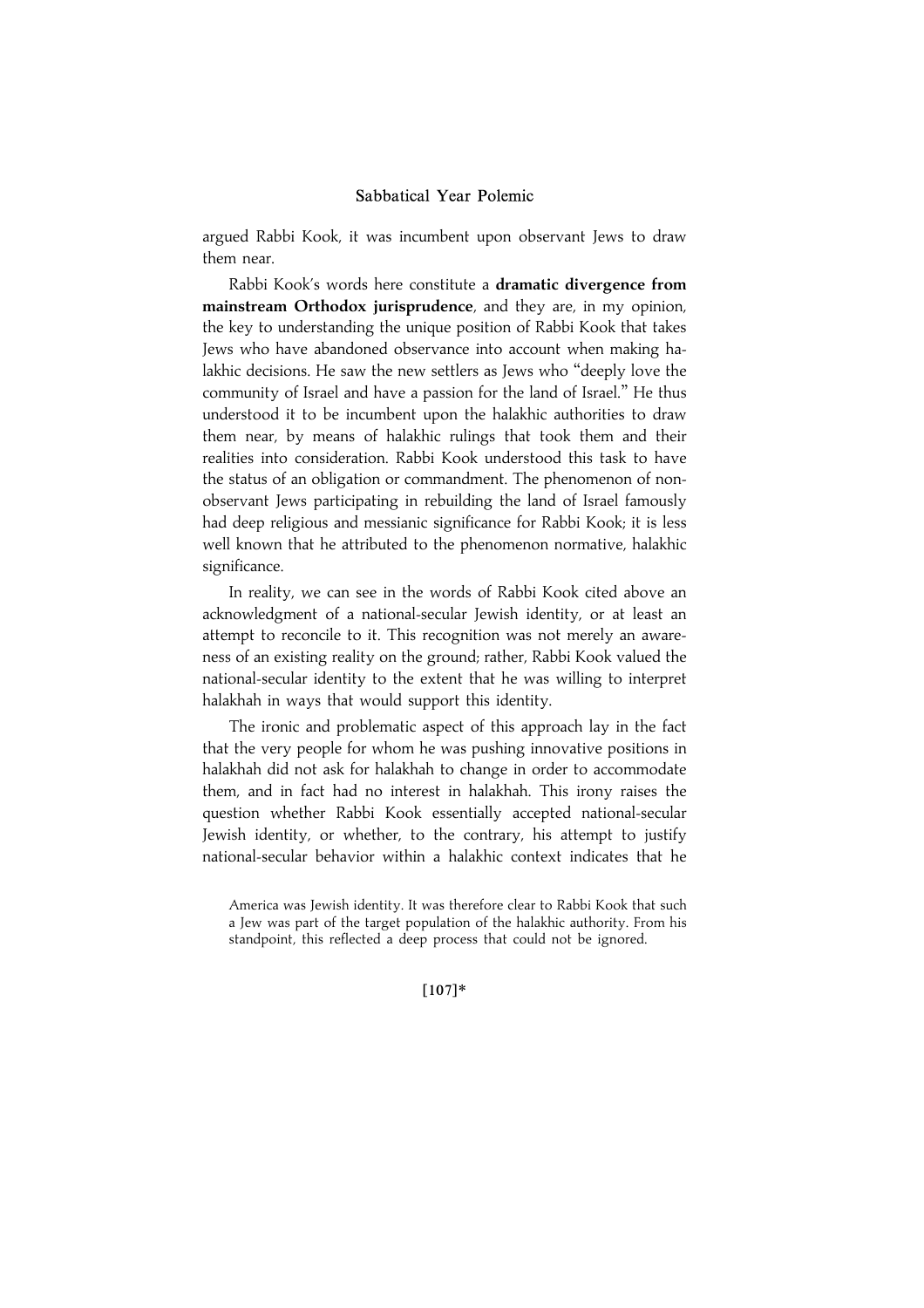actually rejected it? It is a fascinating paradox that while accepting the phenomenon of secular Zionism, Rabbi Kook sought to reduce the gap between halakhah and non-observant Jews. Drawing on the halakhic concept that all Jews are responsible for the halakhic observance of other Jews, he interpreted halakhah in a manner that improved their halakhic status by limiting their degree of transgression. By making room within halakhah for the behavior of secular nationalists, Rabbi Kook may have actually been defining the secular-nationalist identity as, in fact, a religious identity:

For my desire and approach is only to grant merit to Israel, and predominantly on the holy people who dwell in the courtyard of God [...] that they not slander them as evil people and transgressors.<sup>99</sup>

The primary responsibility, according to Rabbi Kook, is to ensure that other Jews not engage in sin. This responsibility primarily consists in drawing non-observant Jews closer to Torah through education. Most of Rabbi Kook's peers, including the Hazon Ish, would have fully agreed with this articulation of the responsibility. Yet, Rabbi Kook went further, endeavoring not only to educate non-observant Jews, but to "educate" the halakhah and its interpreters to have more flexibility so as to limit the degree of their transgression.

Flexibility of halakhah to accommodate non-insiders was important for Rabbi Kook, but he felt that it was not sufficient for the needs of the times. Between the lines of the passage cited above, Rabbi Kook expresses a sentiment that halakhah in its current form was not capable of sustaining a comprehensive society such as the Zionist settlement that included a modern economy and a flourishing international trade. He felt, therefore, that it was incumbent upon the halakhah to reconcile itself to the new reality so that everyone could observe it. Rabbi Kook's approach might be expressed as ''the pioneering of the halakhah toward

99 Kook, Igrot Ha-Reiyah, supra n. 13, vol. 1, §311, p. 349.

#### $[108]*$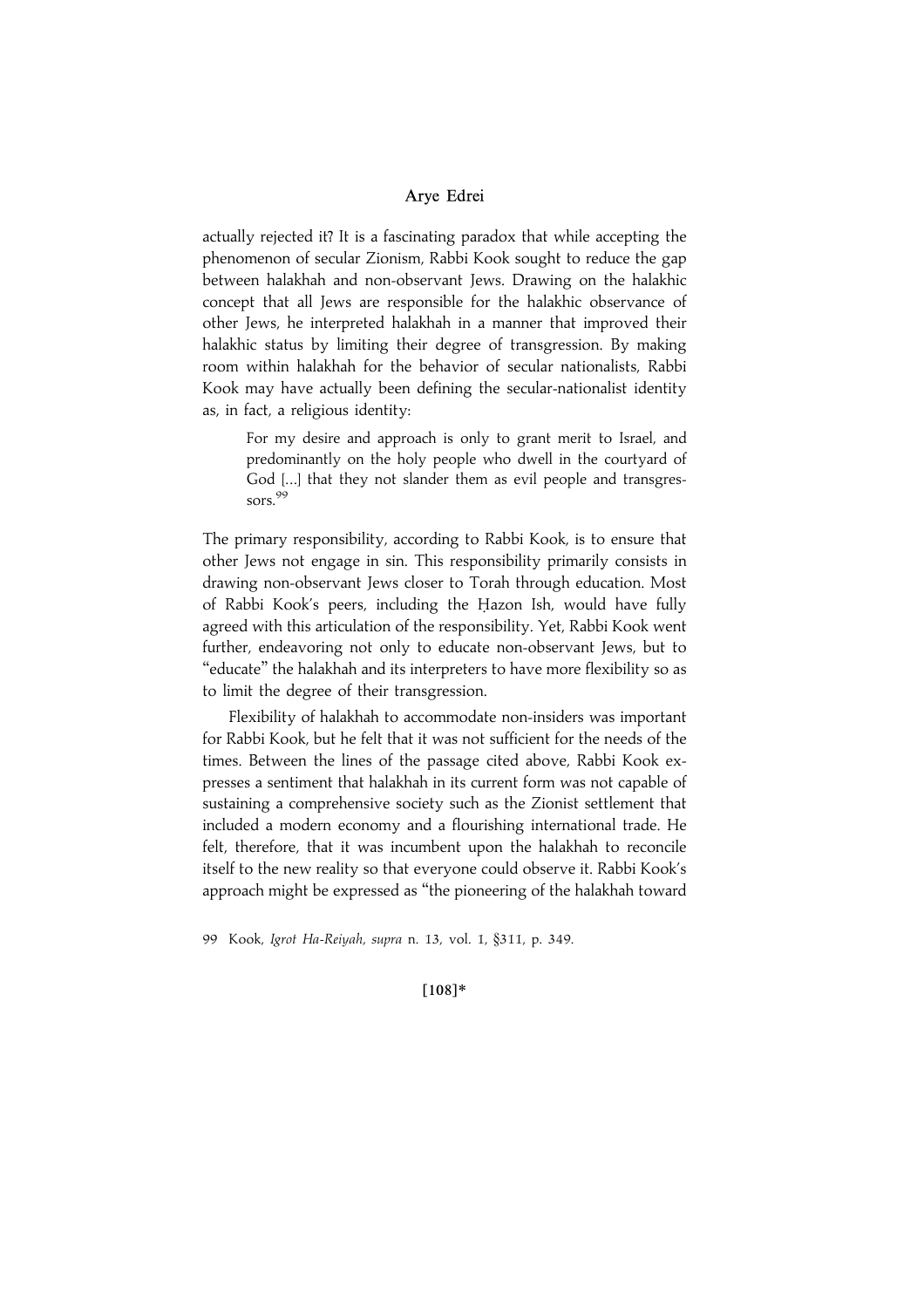the redemption'' – the self-corrective process of the halakhah in order to prepare itself for the time of redemption when it would have to function within and govern an all-inclusive society.<sup>100</sup> The more localized, ad hoc solutions proposed by the Hazon Ish were designed exclusively to satisfy the needs of his small community, while the majority of the settlers were "not his responsibility."<sup>101</sup>

Rabbi Kook's arguments, and his focus on examples such as international trade, describe a reality in which society would essentially fall apart if the halakhah were observed by all. As such, the problem was with the halakhah, and not with the settlers. As a normative system, the halakhah was exposed to have significant lacunae; it required a refashioning in such a way that people could actually live by its standards. Rabbi Kook believed that it needed to be possible for every Jew living in the land of Israel to live by the halakhah, regardless of his subjective commitment to observance or intention to observe.

- 100 In fact, other Religious Zionist leaders raised this claim without association to the concept of redemption, their argument being that the halakhah has to be appropriate for a comprehensive society. See the collected articles of Yeshayahu Leibowitz on this issue in Torah U-Mitzvot Ba-Zman Ha-Zeh (Tel Aviv: Massada, 1954). See also Asher Cohen, The Tallit and the Flag: Religious Zionism and the Concept of a Torah State, 1947-1953 (Hebrew) (Jerusalem: Yad Izhak Ben-Zvi, 1998). See also my article on Rabbi Goren in this context: ''War, Halakhah, and Redemption: The Military and Warfare in the Halakhic Thought of Rabbi Shlomo Goren,'' Cathedra Quarterly 125 (2007): 120-48.
- 101 This fact is evident in the comparison that the Hazon Ish made between the sale of hamets and the permit of sale which was cited above. His comments appear to be somewhat surprising. He explains that the sale of hamets is valid because its goal is "not to transgress the prohibition of possessing hamets." In this way, by legitimizing the motivation for the sale, he justified the use of legal fiction. Yet, this was not the case with regard to the permit of sale. In the latter case, the settlers did not request a method that would enable them to avoid a transgression. Rather, it was Rabbi Kook who sought to prevent their transgression. The position of the Hazon Ish in such an instance was not to intervene. In his opinion, the role of the halakhic authority is to come to the aid of an innocent Jew who is in need of a leniency in certain circumstances, and no more.

 $[109]*$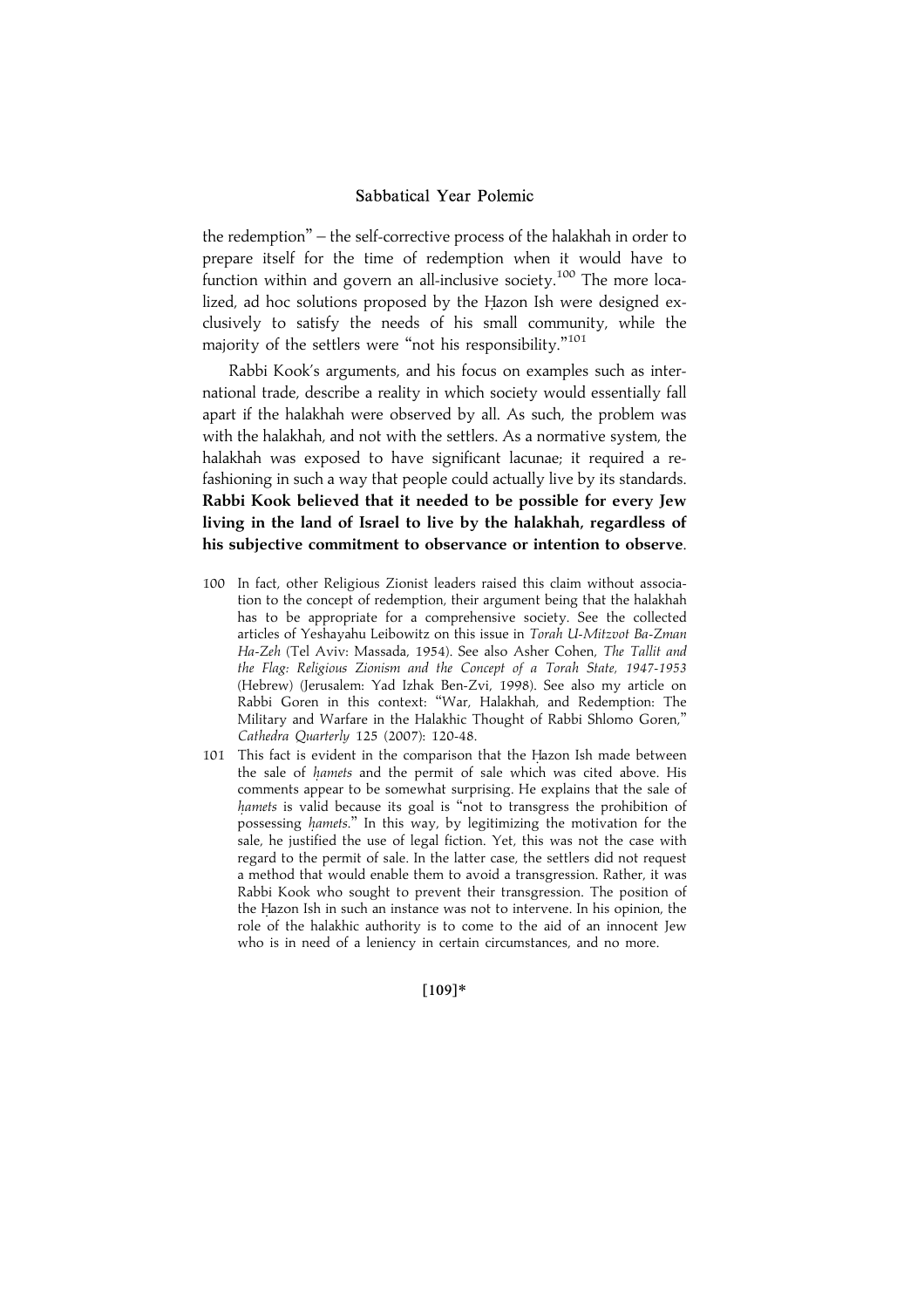The Hazon Ish, by contrast, held that the halakhah had to be capable of satisfying the needs of any Jew who wished to observe it, but not to address theoretical situations. When all of the Jews would observe the halakhah, and only then, might there be a need to respond to insufficiencies in halakhah by seeking new solutions.

From this perspective, the sabbatical year polemic essentially foreshadowed the major split that would ultimately divide these two primary groups of Orthodox Jews in Israel. The schism emerged from two fundamentally different attitudes toward the relationship between halakhah and the state: One group would demand that the State of Israel bend in order to allow it to live according to its own halakhic standards, while the other group would demand that the halakhah bend in order to make it realistically possible for the state to live according to halakhah. In the next section, I historically contextualize these arguments in order to identify the ideological sources of the Hazon Ish's position, and the reasons that Rabbi Kook chose to deviate from his approach. I will argue that Rabbi Kook's deviation from the mainstream Orthodox approach was conscious, transparent, and based on the reasons discussed in the preceding sections.

# E. Shaping Communal Parameters: The Secular Jews in Modern Halakhic Thought

The academic study of the history of Orthodox Judaism was for many years primarily engaged with Orthodox opposition to innovation and halakhic change. In recent years, however, scholarly interest has shifted to the attitude of Orthodoxy toward non-observant Jews. The most significant transition in modern Jewish history in this context is the fact that observance of halakhah ceased to be the exclusive sign of Jewish identification. Thus, the attitude toward non-observant Jews became a critical issue within Orthodox discourse, representing the perennial modern struggle with communal identity and the problematic of

#### $[110]*$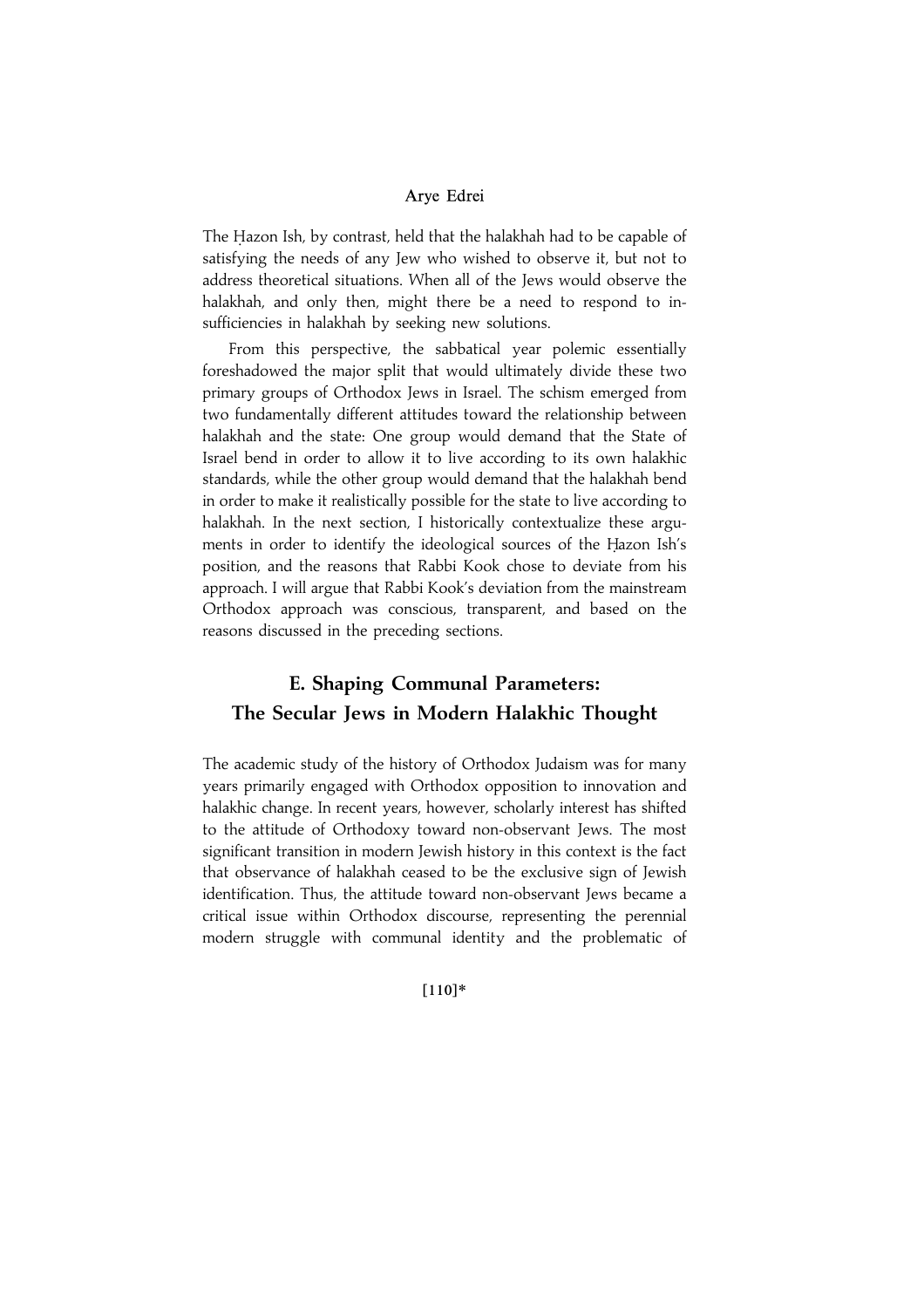defining the parameters and scope of a community. The status of those "who have cast off the yoke of the commandments" is a recurring topic in halakhic literature from talmudic times throughout the Middle Ages. Nevertheless, this discourse fundamentally changed shape in the modern period. Two major historical changes lay the foundations for the new direction of this discourse. First, the Jewish community lost the coercive power of enforcement that it possessed in the Middle Ages. Second, whereas in the Middle Ages there were only cases of isolated individual Jews abandoning halakhic observance, in the modern period large groups of Jews ''cast off the yoke'' for ideological reasons, and in some places they quickly became the majority. Jews in the Middle Ages who repudiated halakhah did so, primarily, in order to leave the community entirely and join a different faith community. In the modern period, however, many who ''cast off the yoke'' saw themselves as Jewish reformers; they broke away, but wished to remain part of the Jewish community and to change its way of life. These modern phenomena demanded a measured and careful rabbinic strategy and reaction. How should halakhah relate to Jews who repudiate it or try to reform it, who view their actions as beneficial to the community or even to halakhah itself? It was difficult to find an appropriate response, especially since there was little guidance to be found in history and tradition. The historical precedents at the rabbis' disposal, such as the Sadducees of the Second Temple period and the Karaites of the Middle Ages, were historically distant and fundamentally different. The rapid nature of the changes that began in the modern period further contributed to the difficulty of formulating a moderate response.

Sociologists have established that every group requires at least a minimal normative system that unites it and constitutes a component of its identity, creating a line that defines legitimacy. Scholars have characterized the methods by which societies define group boundaries and exclude deviants; the role that exclusion plays in fashioning and fostering the coalescence of the group has been well documented. In recent years, several important studies have emerged applying these

#### |111~\*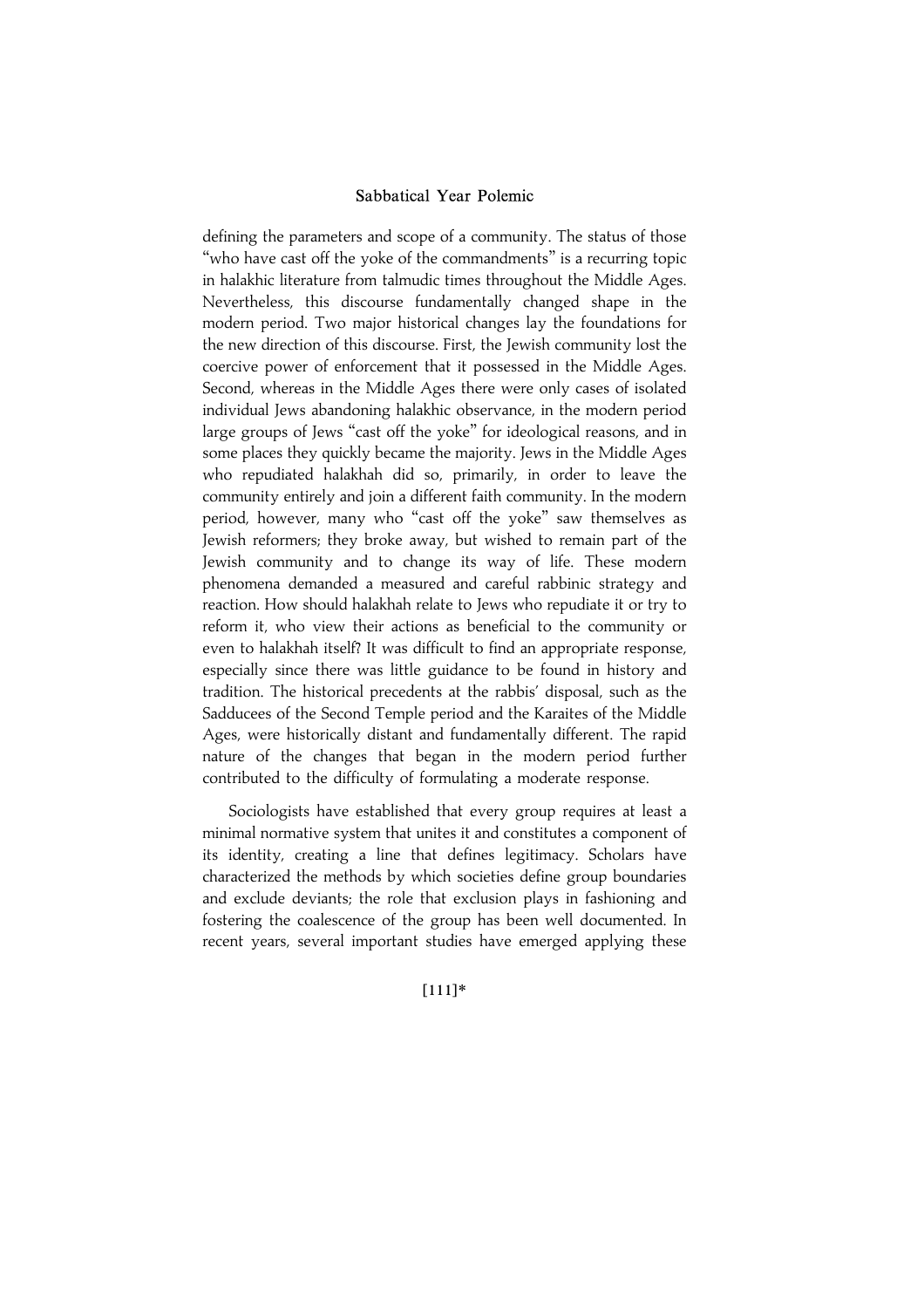models toward understanding the struggle of Orthodoxy in the nineteenth century.<sup>102</sup> Orthodox rabbinic leaders sought to avoid rigid insider-outsider exclusionary boundaries; they instead created multiple circles of Jewishness, so as to exclude the repudiators of halakhah from one circle while including them in another broader circle. In other words, the mechanism for exclusion in Orthodox Judaism in the modern period was the creation of a wide Jewish circle that would include the repudiators while maintaining a smaller internal circle that included only Jews who were true to their ancestral tradition.

Defining Jewish boundaries in terms of multiple circles dovetailed nicely with the traditional halakhic principle, and the corresponding Jewish ethos, that it is impossible to abandon the Jewish fold: ''A Jew who has sinned, even though he has sinned, is still a Jew."<sup>103</sup> It allowed for the acceptance of a broader Jewish communal structure, while still creating room for exclusion, as a means of dealing with the new reality. This double model of simultaneous exclusion and inclusion led Adam Ferziger, scholar of Orthodoxy in modernity, to deem Mary Douglas's hierarchical model as the most appropriate model for understanding the attitude of the Orthodox community to divergence.<sup>104</sup> German and Hungarian Orthodoxy both formed an internal Jewish hierarchy, including a small inner community protected by virtual walls that were shaped by a variety of halakhic rulings, viewing anyone outside of that inner circle as having diverged from the correct path of Judaism. It viewed itself as the elite community of believers, while viewing Jews outside of its community as lesser Jews in the hierarchy of those dedicated to Judaism.

- 102 See Adam S. Ferziger, Exclusion and Hierarchy: Orthodoxy, Nonobservance, and the Emergence of Modern Jewish Identity (Philadelphia: University of Pennsylvania Press, 2005); Donniel Hartman ''Deviance and the Limits of Tolerance in Orthodox Halakhah in the Modern Era'' (PhD diss., Hebrew University, 2003); Brown, "Hazon Ish," supra n. 15, at 361.
- 103 b.Sanh. 44a. See also Jacob Katz, ''Though He Sinned, He Remains an Israelite'' (Hebrew), Tarbiz 27 (1958): 203.
- 104 Ferziger, Exclusion and Hierarchy, supra n. 102, at 1-17.

#### $[112]*$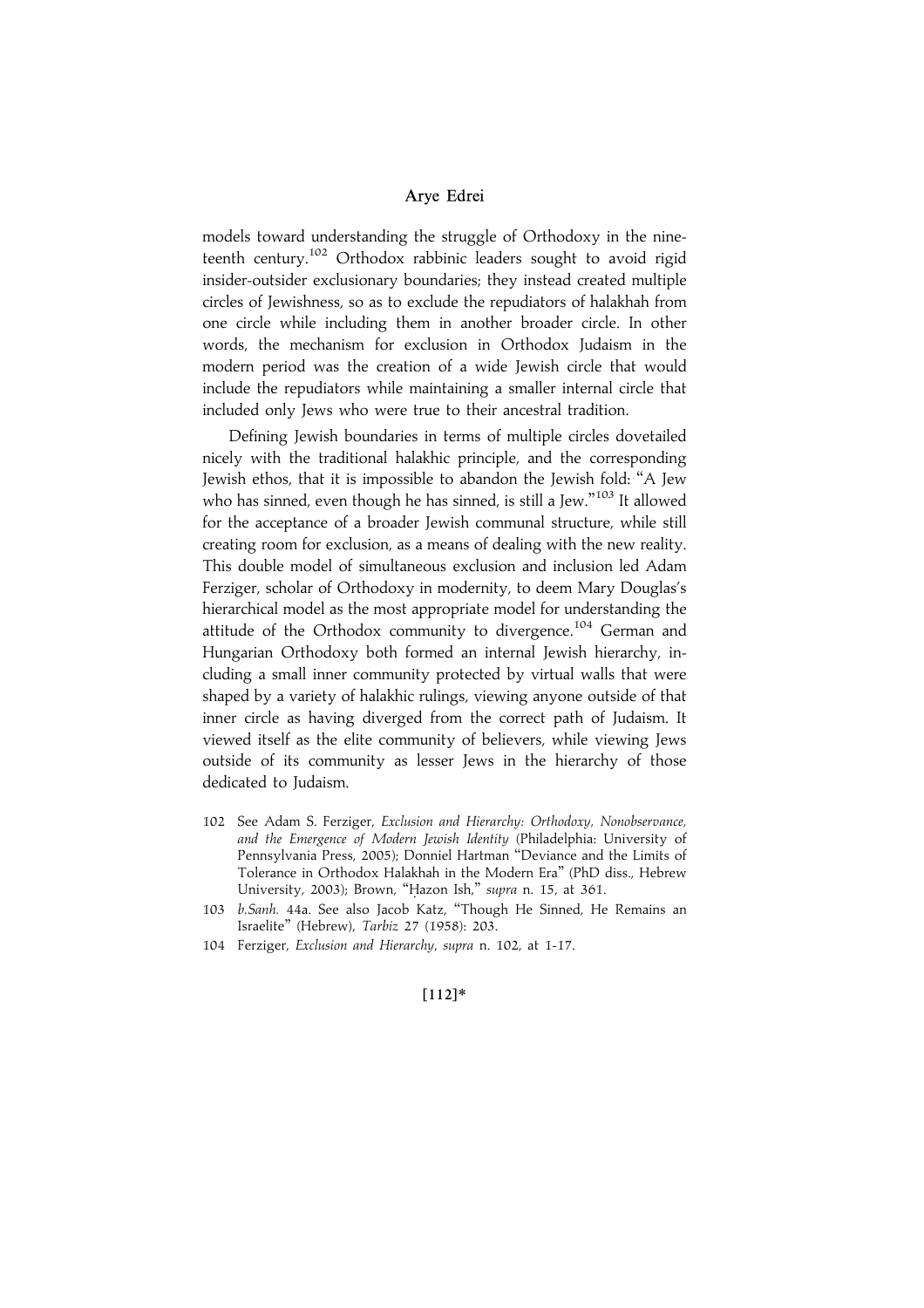This issue caused a storm in the Jewish world and generated sharp controversies over the definition of divergence and the status of those who diverge. It is thus an oversimplification to speak of a singular rabbinic response. The Hatam Sofer laid the foundations for the debate by taking a radical position. He demonstrated a strong intolerance toward ''ideological'' repudiators, but was relatively tolerant toward ''traditional'' repudiators, transgressors like those in previous generations who did not belong to an ideological group. This distinction reflects an awareness of the new reality, that the ideological repudiator is fundamentally different from the transgressor of previous generations. The Hatam Sofer issued unequivocal statements that it was necessary to distinguish between Jews who are faithful to halakhah and those who are not and for observant Jews to separate themselves in every way from Reform Jews. The strength of his words has echoed for decades:

One who desecrates the Sabbath [...] is separate from the congregation of Israel, and is judged as one who has left the religion, and is neither a Jew, nor a Christian, nor a Turk [Muslim]. It is therefore forbidden for any Jew to eat in his house, and meat that he has slaughtered is forbidden to us [...] as if his name has been erased from Israel, until he returns to God and He has mercy on him.

The consequence of this is that it is forbidden for anyone called a Jew to open his store, sell his wares, or load and unload his wagon on Sabbath or the Festivals. And if he does not obey, and it is impossible to force him through the agency of the government officials, then he must be separated and excluded from the congregation of Israel, and he has no religion, and he is invalid to serve as a witness or for an oath or any other matter, and the meat that he slaughters is forbidden, and all of his food and drink must be considered forbidden because he has forfeited his trustworthiness.<sup>105</sup>

105 Responsa Hatam Sofer, vol. 5, 195 (at the beginning of the responsum and the section commencing "Ha-Yotze").

#### |113~\*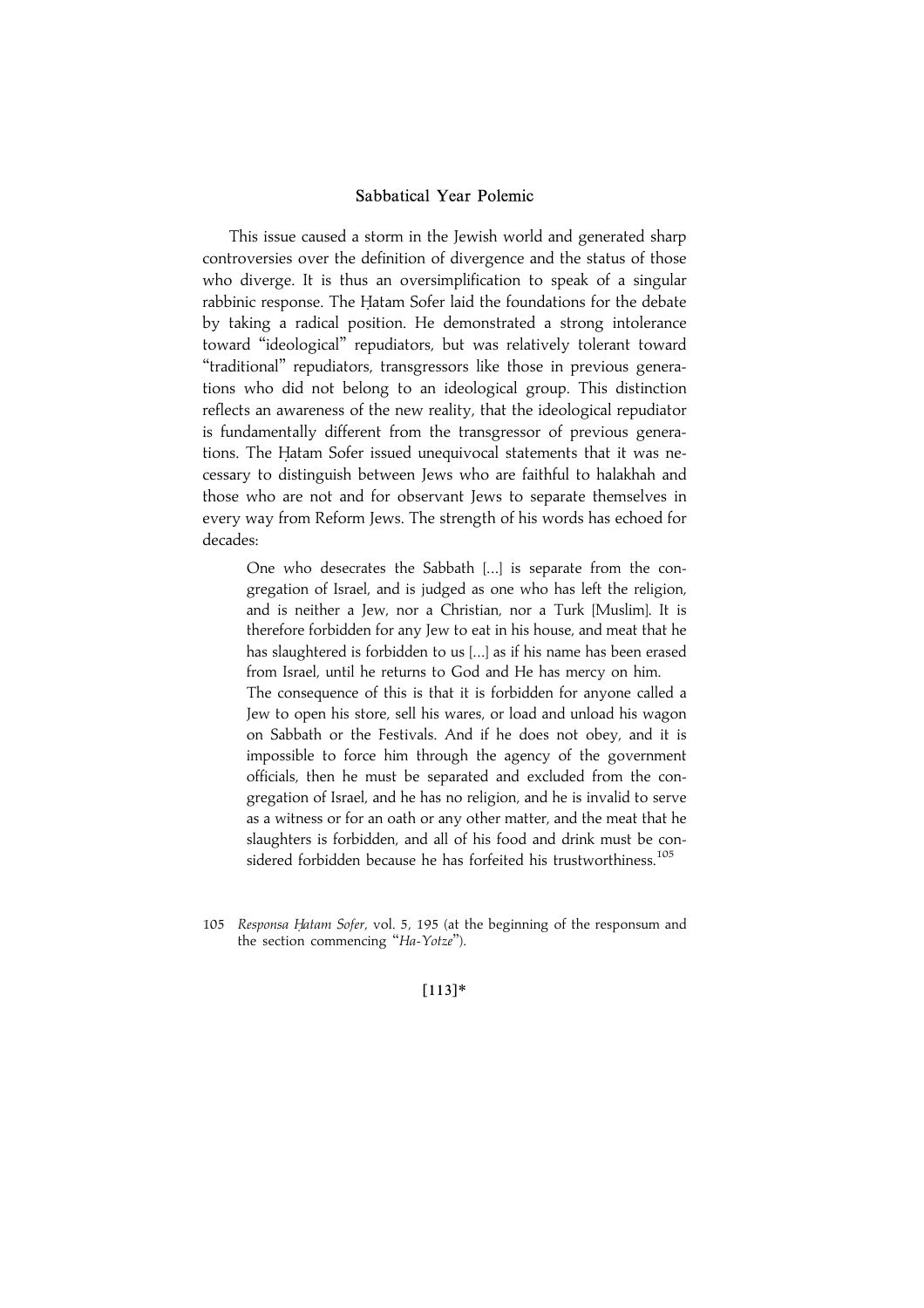At the close of his famous responsum on the establishment of the Reform synagogue in Hamburg in 1818, the Hatam Sofer wrote:

And nonsense he said: How can we allow individuals, who have separated from Israel without the advice of the scholars, build synagogues (lit. ''altars'' forbidden outside of the confines of the temple) of their own for fear that they will build altars to themselves? This in itself is the building of the altar that we have feared. Lest you say that we must fear that they may leave the religion, know that our sages were not concerned about that. Rather, they feared that they might remain within the Jewish faith and build altars and draw other Jews after them, like Tsadok and Baitos at the time of the Second Temple and Anan and Sha'ul during the time of the Ge'onim. We are not responsible for them.<sup>106</sup>

Beyond the sharp and unequivocal declaration that Reform Jews are "separate from the congregation of Israel," the Hatam Sofer took measures toward and implementation of their exclusion. He issued a variety of halakhic rulings that gave them an inferior social and halakhic status. He implemented many of the prohibitions associated with idolaters; he prohibited eating their food, purchasing their merchandise, and relying on their slaughtering of meat. Reform Jews also had inferior status in the Jewish courts and other institutions; their testimony and oaths were declared invalid. In addition, he stated that it was preferable in his eyes to lose them completely to Judaism and that they change their religion than to compromise and blur the borders between them and the ''faithful'' community. Ironically, between the lines he seems to

106 Responsa Hatam Sofer, vol. 6; Likutei She'elot U-Teshuvot Hatam Sofer, 86. See also his comments there in §89: ''And if the law was in our hands, my opinion would be to drive them from our borders, and not to let our daughters marry their sons or our sons their daughters, so that they not draw others after them, and their congregation be like the congregation of Tsadok, Baitos, Anan, and Sha'ul. They will be in their place and we in ours. All of this appears to me to be the halakhah, but not in practice without the permission of the government.''

 $[114]*$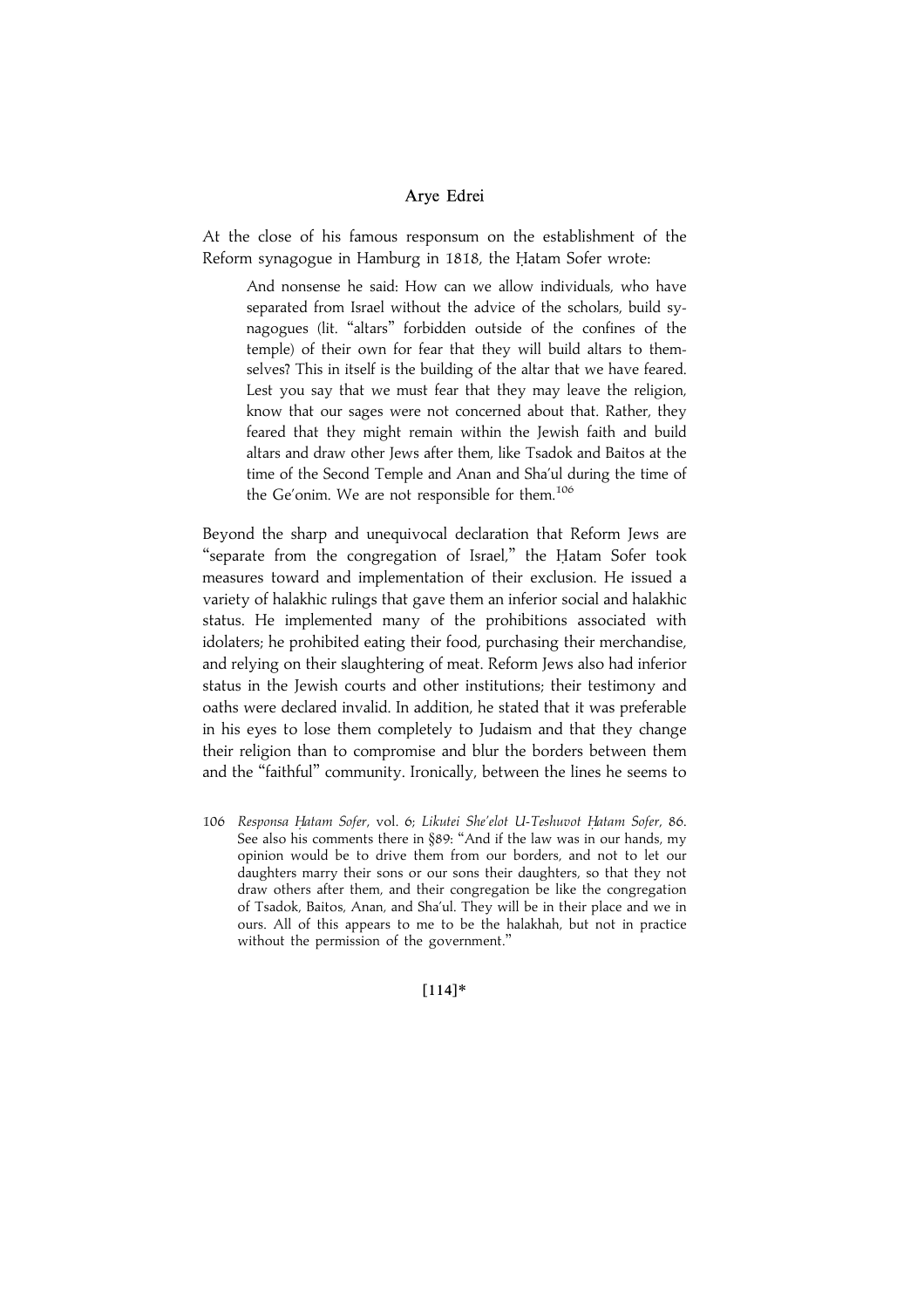support the building of the Reform temple because it sharpens the borders of the community and frees him from responsibility for them.

The Hatam Sofer's radical position was not adopted by everyone. Ferziger demonstrates that Rabbi Akiva Eger, the father-in-law of the Hatam Sofer who was acknowledged to be among the greatest scholars of the generation, had a more measured response than his son-in-law to this issue. In a well-known responsum, Rabbi Eger permitted a *mohel* (person trained in circumcision) who profaned the Sabbath to continue to perform circumcisions in his community. An examination of his reasoning can shed light on the different approaches to this issue from halakhic, historical, and social perspectives. Rabbi Eger's dispensation to the errant *mohel* hinged on the question of whether it is possible to prove that he was a transgressor. Since he typically associated with people like himself who profaned the Sabbath, there were not enough valid witnesses to attest to his character and invalidate him. It was impossible to declare someone a transgressor without valid witnesses testifying to the transgression. Rabbi Eger's argument seems to involve circular logic: He validates the transgressor as a mohel by invalidating him and his friends as witnesses. I suggest that in this halakhic argument, Rabbi Eger was consciously speaking in two voices, with two messages addressed to two different target populations. To the Reform Jews of Germany he sent a conciliatory message by ruling that the mohel was not disqualified from performing circumcisions. To his own community of believers, however, he made it clear that this was a radically circumscribed dispensation toward Reform Jews, since they were disqualified from testimony. Those who would read his scholarly argument – his own community – would understand his negative attitude toward transgressors; those who would only hear about the conclusion of the argument regarding the mohel would be pleased. The dual nature of Rabbi Eger's position is affirmed by the following comments at the conclusion of the responsum:

[...] It is appropriate that a God-fearing person not honor this person by having him circumcise his son. However, one should not prevent

#### $[115]*$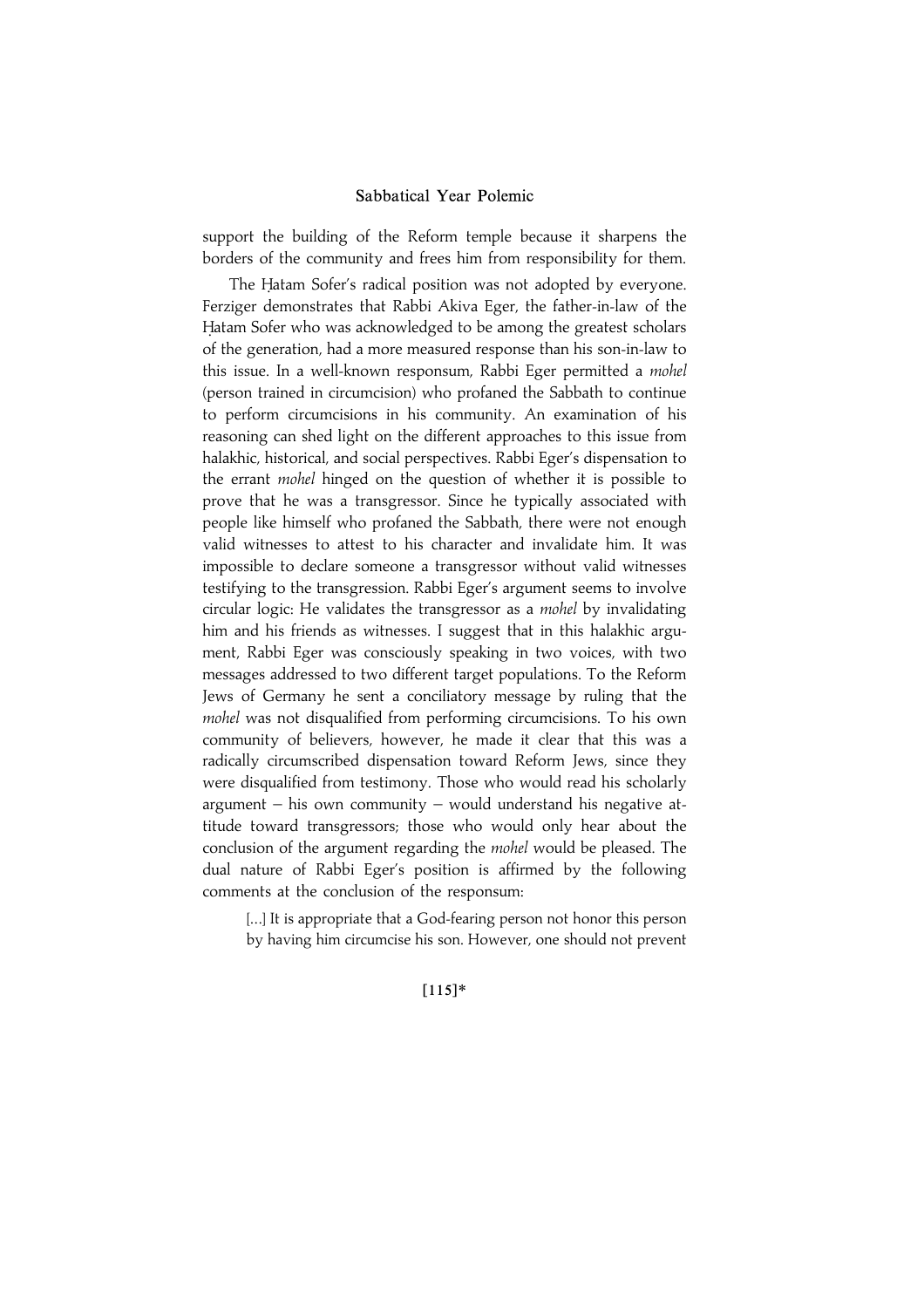him from circumcising if there is no other mohel in the city or if it is a case of extreme need, for as I have written above, in such a case even one who has converted from Judaism is qualified to perform a circumcision. Perhaps regarding [circumcisions by] those who profane the Sabbath publicly it is considered a case of extreme need, to not create conflict and quarrels. [...] But wisdom is with those who are unassuming.<sup>107</sup>

As Rabbi Eger emphasizes, a God-fearing person would know not to employ such a *mohel*. Nonetheless, it was preferable for Rabbi Eger to come to this conclusion in such a way that would avoid causing the ''conflict and quarrels'' that emerge from vociferous exclusion.

The difference between the approaches of Rabbi Akiva Eger and the Hatam Sofer is not merely tactical. The former refrained from unequivocal halakhic pronouncements and rulings that would create walls within the community, while the Hatam Sofer wanted to create clear boundaries. The Hatam Sofer believed that the distinction between the faithful Jews and the transgressors should be stated clearly and vociferously. Rabbi Eger, by contrast, wished to create a sense of separateness in the consciousness and lifestyle of his followers, while at the same time creating a sense of connectedness in the consciousness of the rest of the community. In essence, the Hatam Sofer tried to foster the creation of a schism within the community because he feared that otherwise the transgressors ''might remain within the Jewish faith and build altars and draw other Jews after them.'' Rabbi Eger, while valuing the separateness of his community, emphasized another value: ''not to create conflict and quarrels.'' He did not see a contradiction between

107 Prov. 11:2, cited in the notes of Rabbi Akiva Eger on Shulhan Arukh, YD 264:1 in relation to R. Moshe Isserles's statement that ''an apostate for the entire Torah, or an apostate regarding only the commandment of circumcision, is considered like a non-Jew (and cannot perform a circumcision).'' For Ferziger's discussion on this responsum, see his Exclusion and Hierarchy, supra n. 102, at 81-83.

 $[116]*$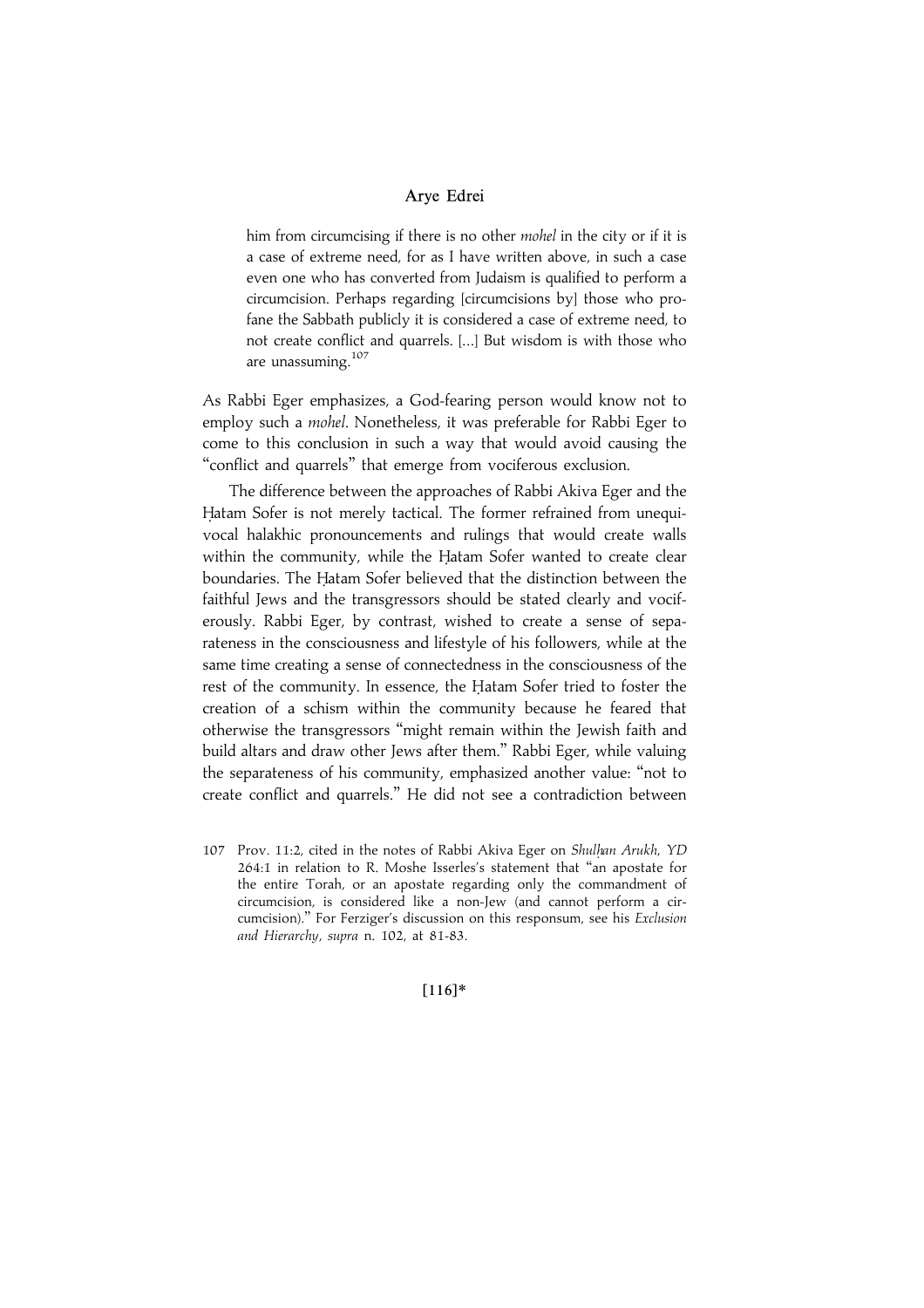these two values; he created a sense of elitism in his followers while simultaneously remaining open to a connection with other Jews.

Ferziger explains the difference between the positions of Rabbi Eger and the Hatam Sofer in accordance with their respective degrees of exposure to Reform Judaism. Since the Hatam Sofer had been away from Germany for many years, he understood neither the severity of the situation nor the dominance achieved by Reform Judaism. He therefore thought that a radical exclusionary approach could change the situation.<sup>108</sup> This explanation can be challenged, however, since these two approaches persisted in the next generation, when the situation was clear to all. Interestingly, Rabbi Shlomo Eger, the son of Rabbi Akiva Eger and the heir to his father's rabbinic position in Posen, argued a generation later that Reform Jews should ''not be considered as Jews in any way.'' His colleague Rabbi Jacob Ettlinger presented a more moderate position.<sup>109</sup>

The rabbinic world in Central and Western Europe was perplexed, yet in spite of the differences in approaches, rabbis were unified in their desire to create a hierarchy and some degree of separation between the observant and non-observant Jews. The differences between the various approaches did not necessarily emerge out of different levels of awareness of the reality, but rather from differences in personality, temperament, and ideology. It seems to me that a study of the writings of the Hatam Sofer reveals that he was well aware of the crisis and the fact that it was irreversible. It was his readiness to view the situation realistically that, in fact, led him to advocate radical separation.

\*\*\*\*

## $[117]*$

<sup>108</sup> Ferziger, Exclusion and Hierarchy, supra n. 102.

<sup>109</sup> Katz, Halacha in Straits, supra n. 17, at 70; Adam S. Ferziger, ''Orthodox Identity and the Status of Nonobservant Jews: A Reconsideration of the Approach of Rabbi Jacob Ettlinger'' (Hebrew), in Orthodox Judaism: New Perspectives, eds. Yosef Salmon, Aviezer Ravitsky, and Adam S. Ferziger (Jerusalem: Magnes Press, 2006), 179-210, esp. 187 and the sources in n. 29.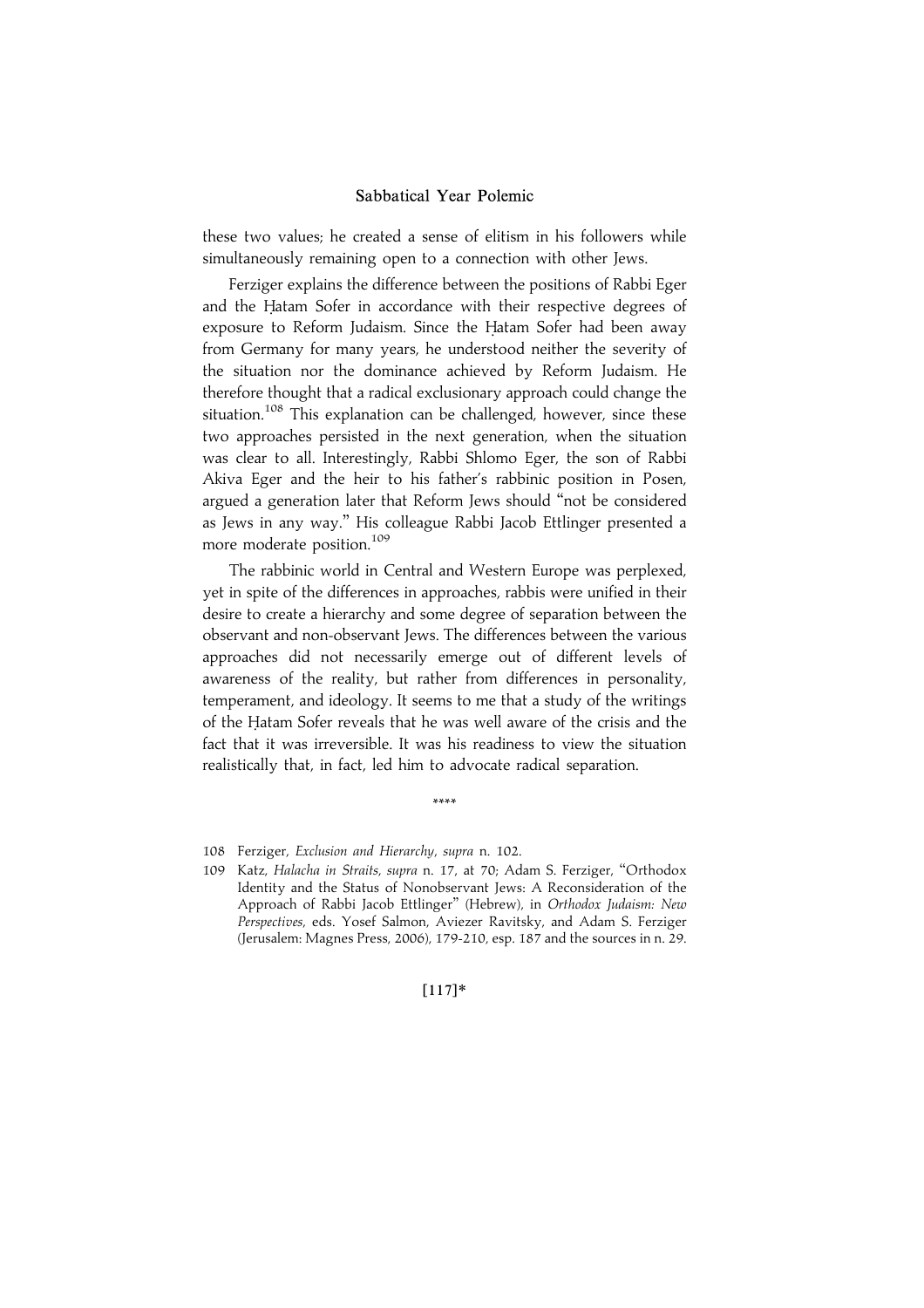As traditionalists increasingly saw themselves as a defensive minority, and as Reform and Orthodox Judaism both became increasingly radicalized, the Orthodox group finally sought formal communal separation, to be recognized by the national government. This difficult episode is described in detail by Jacob Katz in A House Divided.<sup>110</sup> The Orthodox leaders in Hungary and Germany argued that since they were a minority, they could no longer receive essential religious services from a centralized Jewish community that included all denominations. Reform Jews, by then constituting a majority of the community, were thus its primary spokesmen. Since they did not require basic Jewish ritual institutions necessary for living a traditional Jewish life, such as the mikveh (ritual bath), the beit midrash (institution of Torah study), and shehitah (ritual slaughtering), they could not guarantee these services for the Orthodox community.

The power to supervise religion given to the state by the Hungarian Emancipation Law of 1867 required the creation of central Jewish institutions. At the opening session of the preliminary conference preparing the Hungarian Jewish Congress in 1868, one of the speakers argued that it was no longer possible to speak of one Jewish religion, for in reality, there were now two distinct religions – the new Judaism and the old Judaism. He concluded that it was therefore impossible to have one umbrella organization; rather, it would be appropriate and necessary to establish two different organizations for members of the two religions.<sup>111</sup> The explicit reference to two religions, old and new, would reappear later in the writings of Rabbi Samson Raphael Hirsch (1808-1888) and his successors in Germany, Hungary, and ultimately, in Israel. The Congress of 1868, however, witnessed the first such reference, raised by a somewhat influential lay leader.

111 See ibid., 114.

 $[118]*$ 

<sup>110</sup> Jacob Katz, A House Divided: Orthodoxy and Schism in Nineteenth Century Central European Jewry (Boston: Brandeis University Press, 1998).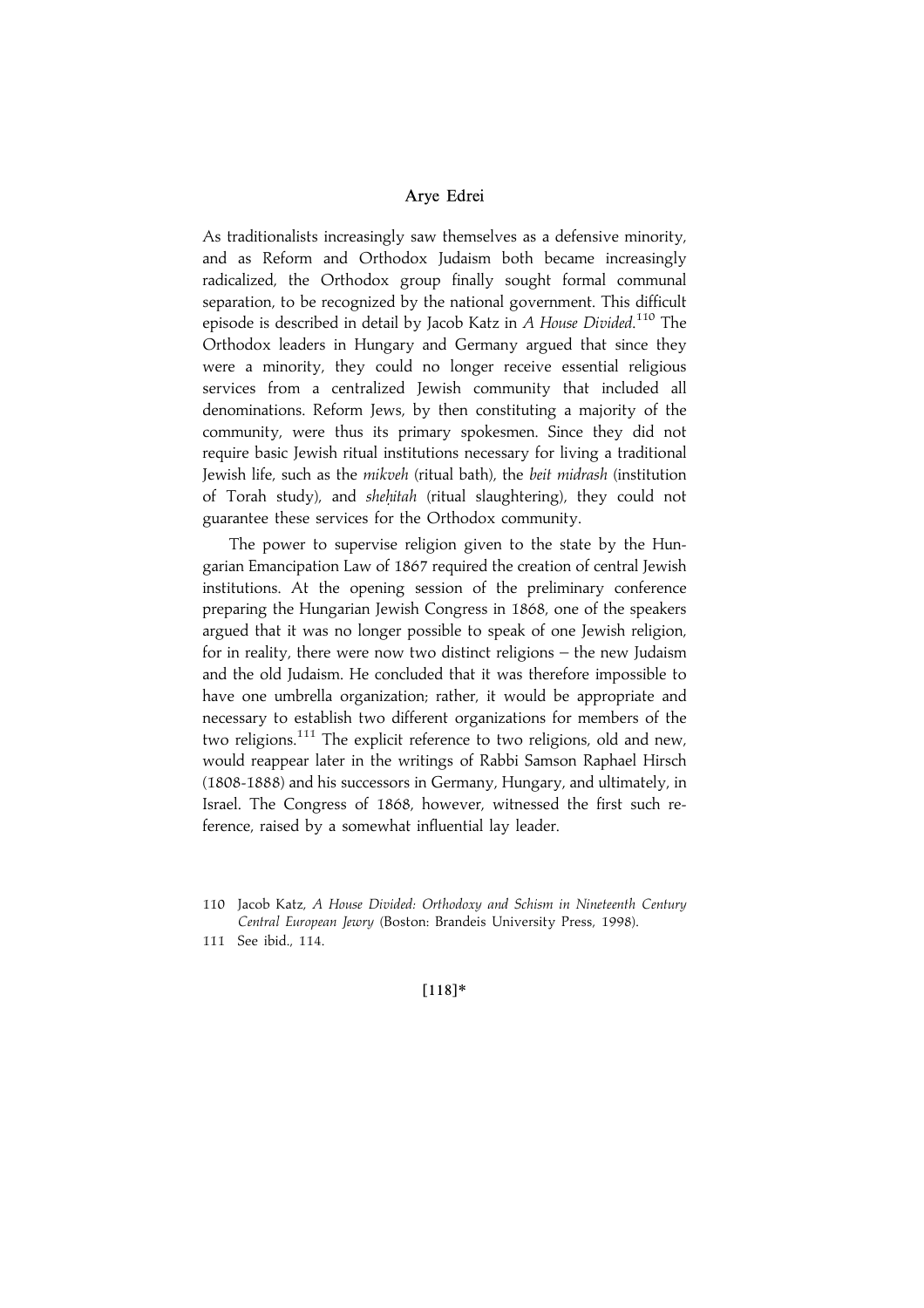In 1870, at the end of a long struggle waged by the Orthodox communities, the Hungarian parliament recognized their right to secede from the National Organization of Jewish Communities, essentially recognizing Orthodoxy as a separate religion.<sup>112</sup> Soon after the acceptance of the law, Rabbi Moshe Schick (Maharam Schick), an elite student of the Hatam Sofer who was considered one of the dominant halakhic figures of the time, wrote a responsum in which he declared it a religious obligation for Orthodox communities to join the separate Organization of Orthodox Communities. He anchored the obligation in halakhic sources and harshly disparaged anyone who considered abrogating this obligation.<sup>113</sup>

In Germany, the process of the separation of the Orthodox communities from the broader Jewish community was more emotionally charged. Rabbi Samson Raphael Hirsch led the struggle for government recognition of the right of the Orthodox communities to establish a separate organization. He demanded the cessation of the payment of fees to the broader community on the grounds that it funded activities that were objectionable and forbidden according to the halakhah. Hirsch's lobby gained momentum over the years until the Prussian parliament passed a law in 1876 recognizing Orthodox Judaism as a separate religious community. Hirsch ruled, like Maharam Schick in Hungary, that separation was an absolute halakhic and religious obligation incumbent upon all Orthodox Jews.

In light of the new Prussian law, the Frankfurt Community, which was controlled by a Reform majority, proposed a compromise in order to avoid separation. They offered to set up a two-tiered leadership

- 112 See Katz for a description of these events in great detail. The regulations of the Orthodox congress, which allowed membership only for communities that recognized the Shulhan Arukh as the basis of their by-laws, were passed in 1871 and became part of the laws of the state. See Katz, ibid., 214.
- 113 Responsa of Maharam Schick, vol. 1, OH. 307, ''Ve-Od Ba Shlishit'' (Muncocz, 1880). The responsum was written in 1872.

#### $[119]*$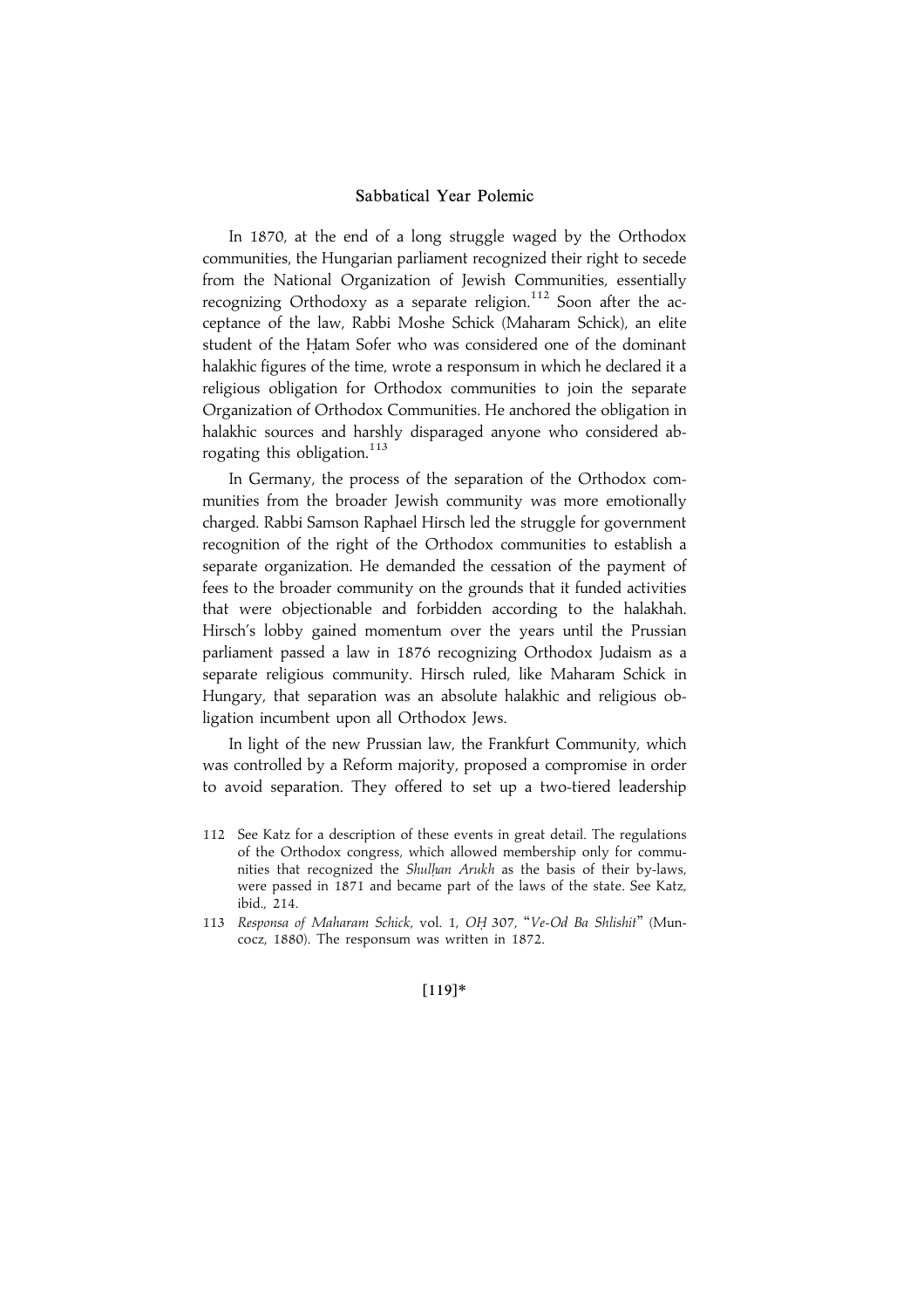schema, wherein the Orthodox communities would remain under the administrative aegis of the broader community, but would have all required religious services provided under separate, exclusive Orthodox supervision. The Orthodox communities would also be exempt from contributing to the funding of organizations that ran counter to their worldview. This proposed compromise had far-reaching implications from the perspective of the Reform community, as it essentially addressed and obviated all of Hirsch's halakhic arguments for the need for separation. Nevertheless, Hirsch strongly rejected the proposal, and insisted on a formal separation of the community into two distinct religious communities.114 Hirsch's refusal demonstrated that the real issue at stake was not the ability to observe a halakhic lifestyle, but rather, the aspiration toward a separate religious and communal identity for the Orthodox community. Hirsch argued that there could be no distinction between Jewish religious identity and communal identity. The claim that Judaism had become divided into two religions – new Judaism and old Judaism – now came to fruition. Rabbi Hirsch not only demanded that the state recognize this fact, but also obligated his followers, based on halakhic grounds, to actualize this declarative process.<sup>115</sup>

The conciliatory compromise proposed by the Reform majority led to a significant internal Orthodox controversy that will shed light on the positions of Rabbi Kook in the sabbatical year polemic. Rabbi Yitzchak Dov Bamberger of Wurzburg, one of the noted halakhic authorities of the time and an initial supporter of Rabbi Hirsch's demand for separation, was moved to change his position in response to the compromise. Bamberger argued that under the circumstances, there was

 $[120]*$ 

<sup>114</sup> Katz, A House Divided, supra n. 90, at 267.

<sup>115</sup> In contrast to his obstinacy in this matter, Hirsch demonstrates a great openness to modernity. Hirsch was the founder of the Torah Im Derekh Eretz (''Torah with Worldliness'') ideology which viewed positively the openness to western culture. These ideas found expression in many of his writings, such as Igrot Tzafon (Nineteen Letters on Judaism). See Jacob Katz, ''Rabbi Shamshon Rafael Hirsch: Ha-Meyamin Veha-Masmil,'' in idem, Halacha in Straits, supra n. 17, at 228-45.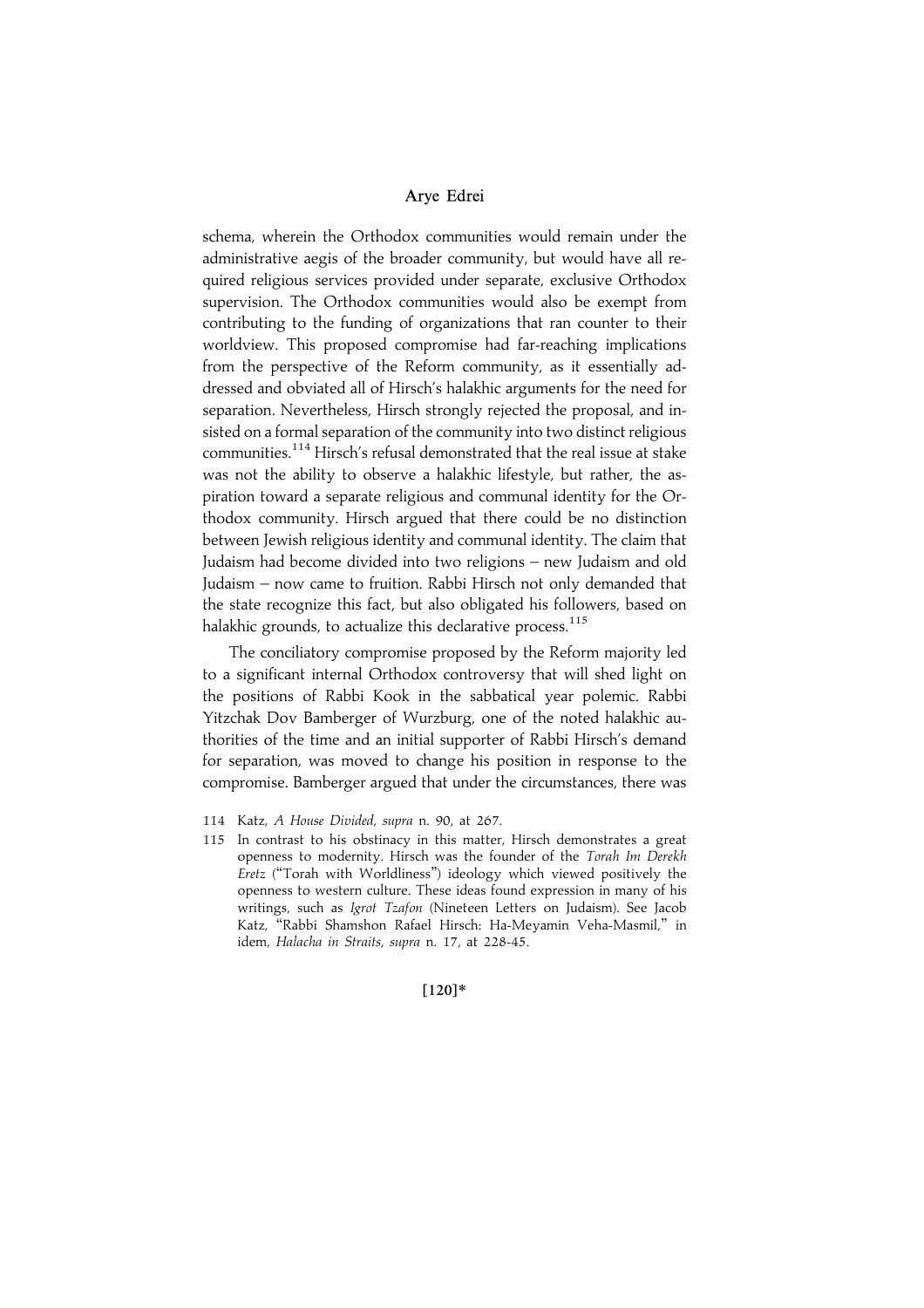no need to create a schism within the broader Jewish community.<sup>116</sup> Rabbi Hirsch and Maharam Schick attacked Bamberger sharply for his position. <sup>117</sup> In his correspondence with Bamberger, Hirsch referenced the comments of the Hatam Sofer regarding what he believed to be an analogous historical situation, the building of the Reform temple in Hamburg in 1818:

According to the circumstances then, the halakhic opinions dealt only with Reform itself and association with it, but there was no possibility of separation from the community and establishing an alternative structure, since the law of the state did not allow it. Perhaps from the sixth volume of the responsa of the Hatam Sofer that appeared now, one can learn about the opinion of the Grand Rabbi of the Diaspora of blessed memory regarding communal cooperation between observant Jews and the reformers.<sup>118</sup> [...] Behold, that because of the permission and acquiescence of the government, the legal possibility, has now been realized in the law of separation passed on July 28, 1876. Thus, the ruling of the Hatam Sofer, which at his time was only theoretical, has now become practical. As such, the decisive opinion of the greatest authority of our period tips the scales to the side of separation.<sup>119</sup>

To Hirsch and Maharam Schick, a distinct communal identity was of utmost importance. Rabbi Bamberger understood this position, but distanced himself from it. In the following letter to Rabbi Hirsch, he expressed his views on the importance of remaining part of the community:

- 116 The lengthy and one might say bitter correspondence between Hirsch and Bamberger was published in its original German, and later translated to Hebrew. See Meir Saidler, A Controversy That Endures: The Secession Controversy (1877) (Hebrew) (Ramat Gan: Faculty of Jewish Studies, Bar-Ilan University, 2005).
- 117 Responsa of Maharam Schick, supra n. 86, vol. 1, OH. 306.
- 118 See the responsum of Hatam Sofer, above in text adjacent to n. 79.
- 119 Saidler, A Controversy That Endures, supra n. 116.

## $[121]*$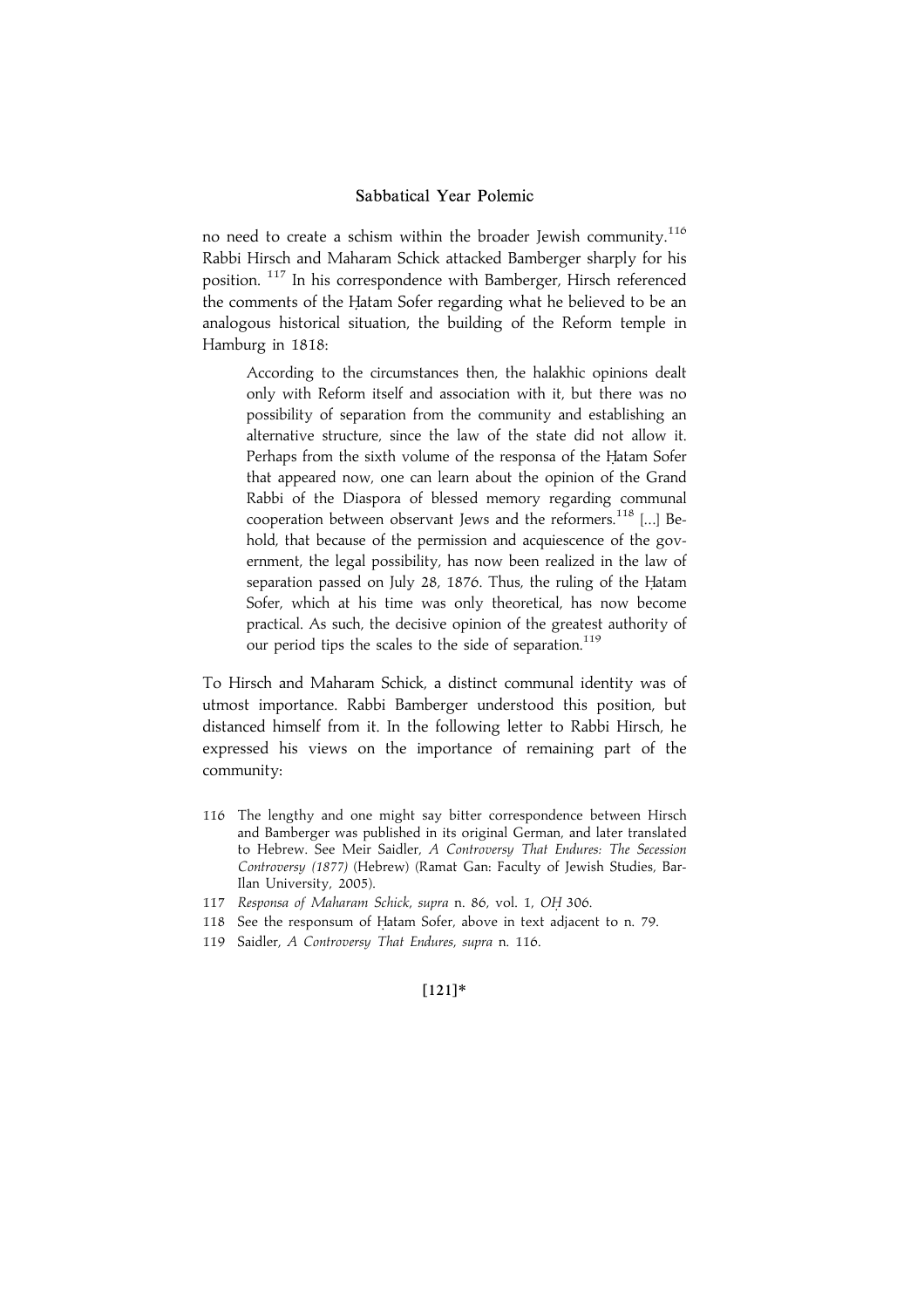[We] declare publicly: "We agree to remain part of the community together with you on condition that our legitimate and holy religious rights are guaranteed to the highest degree. Know that we are disgusted by the Reform doctrines and that we refute them with scorn. Nevertheless, we do not wish to break the bonds of friendship and reciprocity between us for this reason. We do not give up the hope that in the future, you will come to recognize and value the truth as we do."<sup>120</sup>

The reverberations of this controversy reached Eastern Europe, the nerve center of halakhic Judaism at that time, but the issues were less clearly discernible there, since the Jewish communal reality was significantly different from Western Europe. The Eastern European halakhic authorities, who were not exposed to an active Reform movement, did not fully understand the situation in the west. In a retrospective look decades later, in 1913, Rabbi Hayyim Ozer Grodzinski, the Rabbi of Vilna, responded to a question regarding the Hirsch-Bamberger controversy. He claimed that the controversy related to an unusual halakhic question that could not be answered simply by studying the books. Rather it required a thorough understanding of the reality in which the petitioner lived. As such, he claimed that he could not fully understand the problem, and therefore could not issue a decision.<sup>121</sup> Rabbi Grodzinski's comments

- 120 Ibid. at 60.
- 121 The letter of Rabbi Grodzinski was published in a memorial volume for Rabbi Jehiel Jacob Weinberg. In the continuation of his comments, Rabbi Grodzinski summarizes the lack of clarity, and the two sides of the issue: "That which they said: ... 'It is better for a friend to do a lesser prohibition than to do a greater prohibition.' ... There the weight of the prohibitions is known. ... But on the issue of joining forces with transgressors, the separatists see this as a great danger to Judaism because people will learn from their ways and will be influenced by a generation born into evil. It is understood that something which impacts upon the very foundations of Judaism is a serious prohibition. According to those who wish to draw them near, this is a great mitsvah  $-$  to not repel part

#### $[122]*$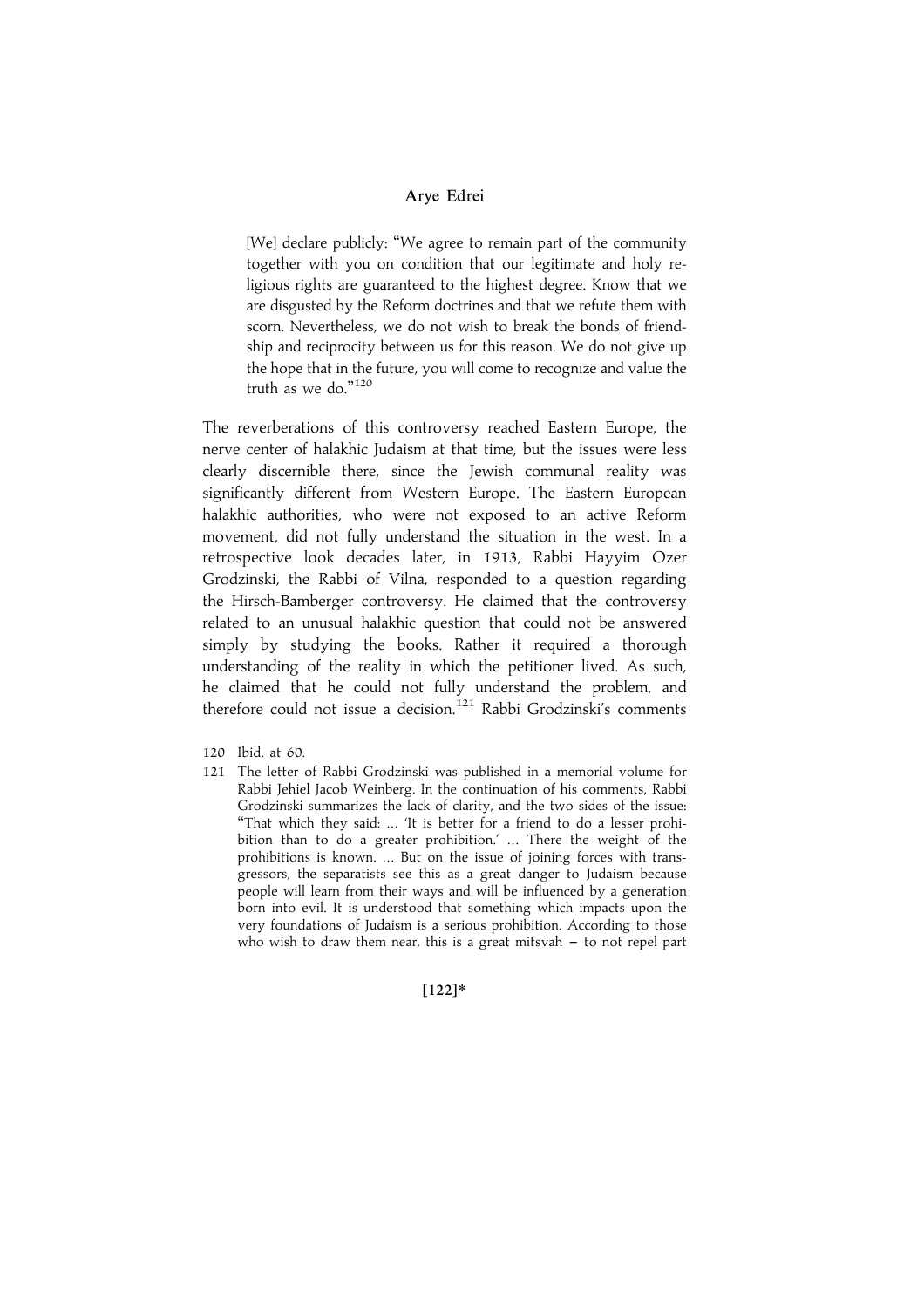must be understood against the backdrop of the founding convention of Agudat Yisrael in 1912. At that convention, the representatives of German Orthodoxy, Dr. Isaac Breuer and Rabbi Jacob Rosenheim, tried to market the position of Rabbi Hirsch and proposed that it be adopted by the entire rabbinic world. Rabbi Grodzinski, who was known for his moderate approach, politely evaded the question by claiming that the controversy was not relevant to Eastern Europe.

This controversy, despite its historically and geographically specific origins recognized by Rabbi Grodzinski, had a dramatic impact on the Jewish world in general because of the separatist influence that took hold in the land of Israel. The separatist tendencies in Israel certainly had a dramatic impact on the halakhic polemic that is the subject of this article. We now turn to Rabbi Kook's reaction to this issue from a historical perspective, and the relevance that he ascribed to it for his time and for his halakhic rulings.

# F. Rabbi Kook and the Division of the Communities

In his 1921 article, "Orot Ha-Tehiyah" ("Lights of Rebirth"), Rabbi Kook discussed the division of the Jewish communities in Germany and Hungary:

The controversy over how to guide the community: Whether in our times, because of the increase of the villains who vociferously raise the banner of anarchy, it is appropriate to divide the nation so that

of the people of Israel, and to give them the benefit [of having contact with the faithful]. They do not see any loss to the God-fearing community that is in any case separate for its religious functions. And this is not related to the maxim: 'Should we say to a person: sin in order to benefit your friend?' For according to those who wish to bring them near, there is no sin involved. On the contrary, it is only a merit for the public. Thus, that which the separatists see as a big transgression, those who wish to draw them near see as a great mitsvah. Accordingly, the question in this instance is essentially whether it is a mitsvah or a transgression.

 $[123]*$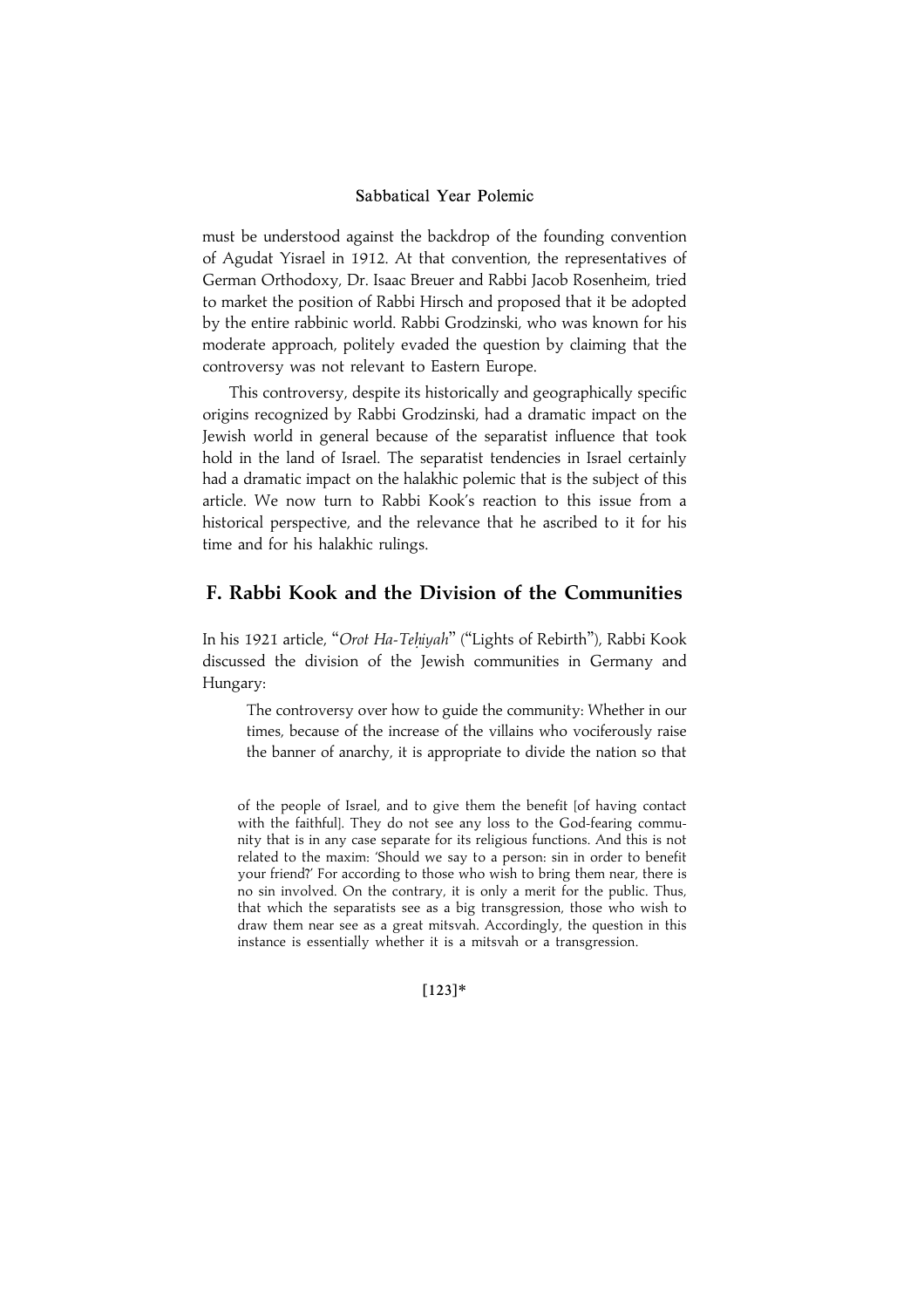the righteous who proclaim the name of God will have no relationship with the transgressors who have thrown off the yoke [of the commandments], or perhaps the power of peace within the community will determine everything [...] There is no end to the evil, both physical and spiritual, that will be caused by dividing the nation into different groups, even though the complete separation envisioned by the ''surgeons'' is impossible and will never occur. This is truly an idolatrous thought, for we are certain that it will never come to pass.<sup>122</sup>

In the continuation of these comments, Rabbi Kook compared this controversy with the famous judgment of King Solomon, and thus compared the separatists to the imposter mother who said to cut the child, while the real mother objected vociferously. Rabbi Kook described the judgment as follows: ''The Holy Spirit shouted: 'Give her the live child for she is his mother.<sup>"123</sup> These are very strong words, particularly given the clear fact that they cast judgment on some of the greatest Torah sages of the previous generation. In the biography of Rabbi Kook written by his disciple, Rabbi Yehuda Leib Fishman-Maimon (1875-1962), the author describes Rabbi Kook's visit in 1914 to Kissingen, Germany, where he stayed in the home of Rabbi Yitzchak Zakil Bamberger, the grandson of Rabbi Bamberger, mentioned above as the opponent of Rabbi Samson Raphael Hirsch with regard to separating the communities. During this visit, Rabbi Kook discovered the letters that Rabbi Bamberger had written to Rabbi Hirsch at the time. Maimon relates that ''[w]hile staying in the house of Rabbi Bamberger, our Rabbi found literary and Torah satisfaction in a matter that was close to his heart. He found in the manuscripts of Rabbi Yitzchak Dov Bamberger, of blessed memory, a legal responsum

 $[124]*$ 

<sup>122</sup> A.I. Kook, Orot, Orot Ha-Tehiyah (Jerusalem: Mossad Harav Kook, 1985), ch. 20, 76.

<sup>123</sup> Ibid.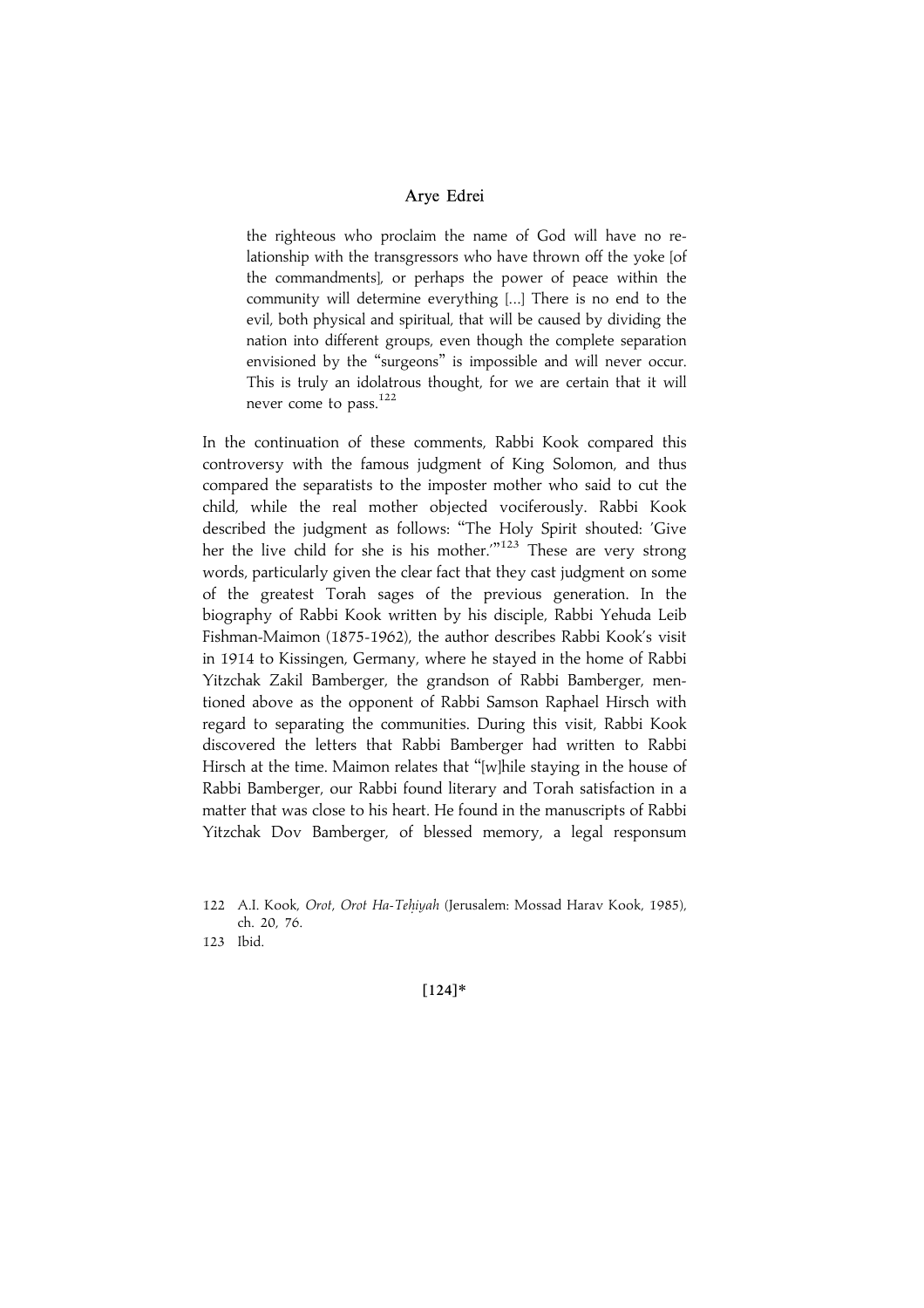relating to the question of the division of the communities that was raised at that time by Rabbi Samson Raphael Hirsch...'' 124

Rabbi Kook's position against dividing the community appeared as well in an entirely different and fascinating context. In 1922, a subgroup within the Jewish community of Klausenberg, Transylvania, decided to separate from the community and establish its own independent communal structure, because the broader community supported Zionism. The separatists issued a pamphlet with the support of a

124 Yehudah L. Maimon, Ha-Reiyah: Rabbi Avraham Yitzhak Ha-Kohen Kook (Jerusalem: Mossad Harav Kook, 1965), 123. Rabbi Kook came to Berlin for the convention of Agudat Yisra'el in 1914, but World War I broke out and he was not able to return to Israel. His son, Rabbi Tzvi Yehudah Kook, in an interview that appeared in Ha-Tzofeh, Friday, 27 Tevet 5733 (January 18, 1974) spoke more explicitly about this event: ''... Rabbi Samson Raphael Hirsch, of blessed memory, chose separation and caused a schism, with disregard for the opinions of Torah sages such as R. Ya'acov Ettlinger, R. Yitzchak Bamberger, and others, who vociferously attacked those who would divide the House of Israel into two. On my visit to Kissingen together with my father, of blessed memory, we stayed at the house of Rabbi Dr. Yitzchak Bamberger who was among the most important haredi rabbis in Germany at that time, and the grandson of the Gaon of Wurzburg. Among his many halakhic manuscripts, we found the responsum forbidding the establishment of two separate communities. The great Torah scholars in Germany - Rabbis Ettlinger and Bamberger - felt that instead of isolation, it was better to strengthen Judaism by establishing religious schools and yeshivot, and by spreading the light of Judaism throughout all parts of the community. But the separatists were strengthened in their opinion to split from the majority of the local Jews and worry only about themselves. As is known, there were not separate communities among the Jews of Russia, Poland, and Lithuania, which were under the influence of the great Torah sages. The Neziv of Volohzin wrote that separation from the whole is 'as serious as the destruction of the body of the nation and its existence.' This was also the opinion of Rabbi Yisrael Salanter. But, in Germany and Hungary, the approach of separation spread, and the radical members of the Agudah in Jerusalem continued on this path. They are now trying to foster it in the State of Israel as well.'' See also Tzvi Y. Kook, Le-Netivot Yisra'el: Kevutsat Ma'amarim Me-Et Ha-Rav Tzvi Yehudah Kook (Bet El: Me'avnei Hamakom, 2007), vol. 2, 82.

 $[125]*$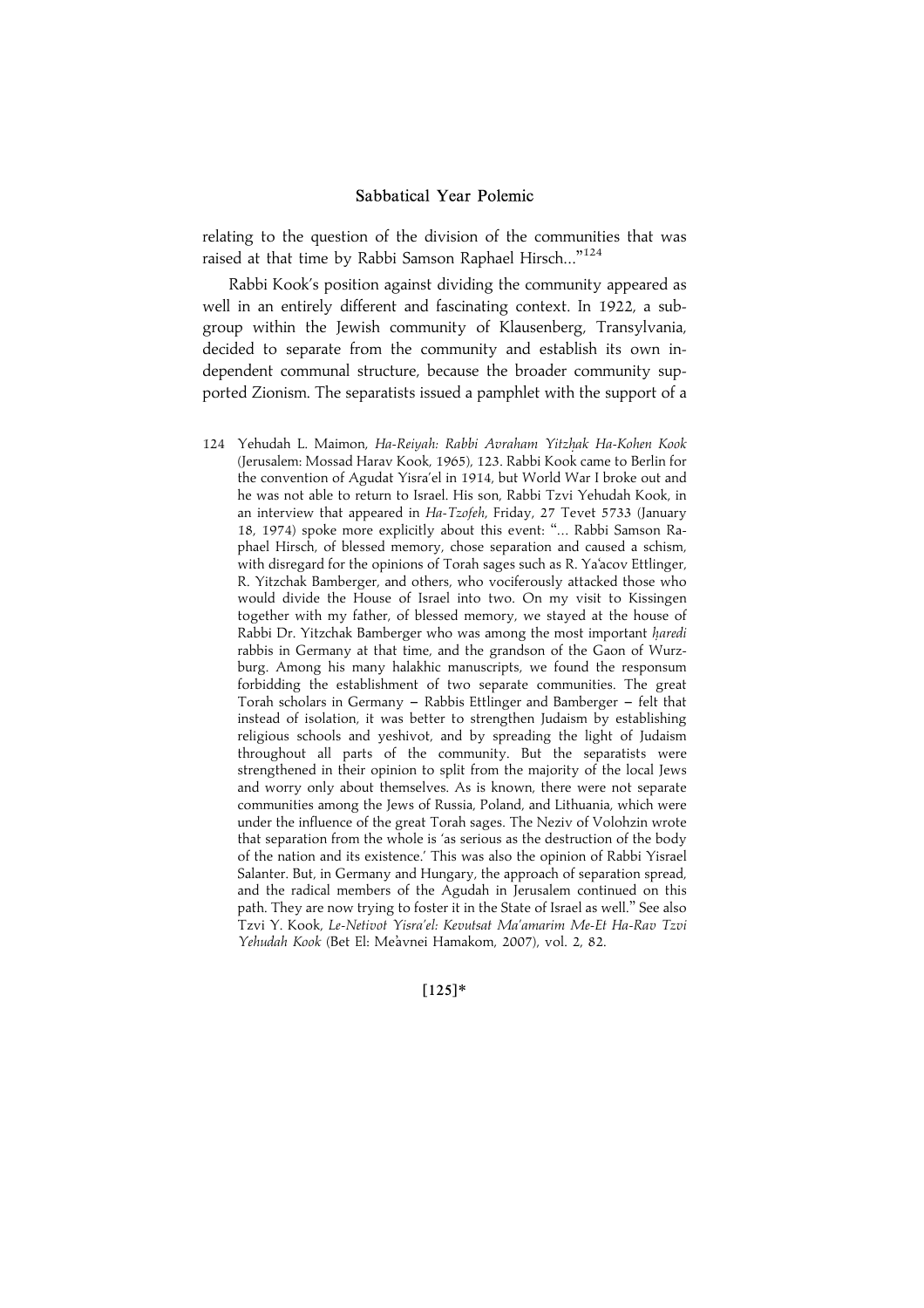group of rabbis in which they described the development of the issue, and justified the separatist position. Subsequently, the original Jewish community issued an opposing pamphlet negating the claims of the separatists, also with the support of noted rabbinic leaders from various parts of Eastern Europe who denounced the idea of dividing the community based on ideological grounds such as these.<sup>125</sup> One of the contributors to this pamphlet was the Chief Rabbi of the land of Israel at that time, Rabbi Kook, who had a staunchly negative view of the very idea of separation and bifurcation. He referred expansively in his article to the concept of Jewish unity based on the teachings of Judah Loew b. Bezalel (Maharal of Prague, 1520-1609). He wrote unequivocally that ''the very foundation of the idea to exclude transgressors from the community is invalid and a heresy."<sup>126</sup> In the continuation of his comments, Rabbi Kook related to the schisms in Hungary and Germany that were supported by some of the great Torah scholars of the generation, and tried to distinguish between separation from the reformers in Europe and separation from the Zionists. This distinction is important in our context. The separation from the Reform Jews could be justified because:

...the transgressors were cutting off the sprouts of Jewish unity, and wanted to actually destroy the nation from its foundations by creating their own special character in matters of religion, by erasing the names Zion and Jerusalem from the prayers, by adopting the ways of the non-Jews in building synagogues, by attacking rulings on ritual matters, etc. If so, the idea behind the separation promoted by those sages of blessed memory was designed to strengthen the unity of the nation as a whole. $127$ 

- 125 The pamphlet of the separatists was Mishpat Tzedek: Be-Divrei Ha-Rivot She-Bein Kehal Ha-Arta U-Bein Kehal Arta Sefard Poh Klausesh (Klausenberg, 1922). The opposing pamphlet was Yashuv Mishpat (Klausenberg, 1922).
- 126 Rabbi Kook's article in this pamphlet was republished. See Rabbi Avraham Y. Kook, "Perek Be-Hilkhot Tzibbur," in Ma'amare Ha-Rei'yah (Jerusalem: Goldah Katz Foundation, 1984), vol. 1, 55 (the quote is from page 58).
- 127 Ibid., 58.

## $[126]*$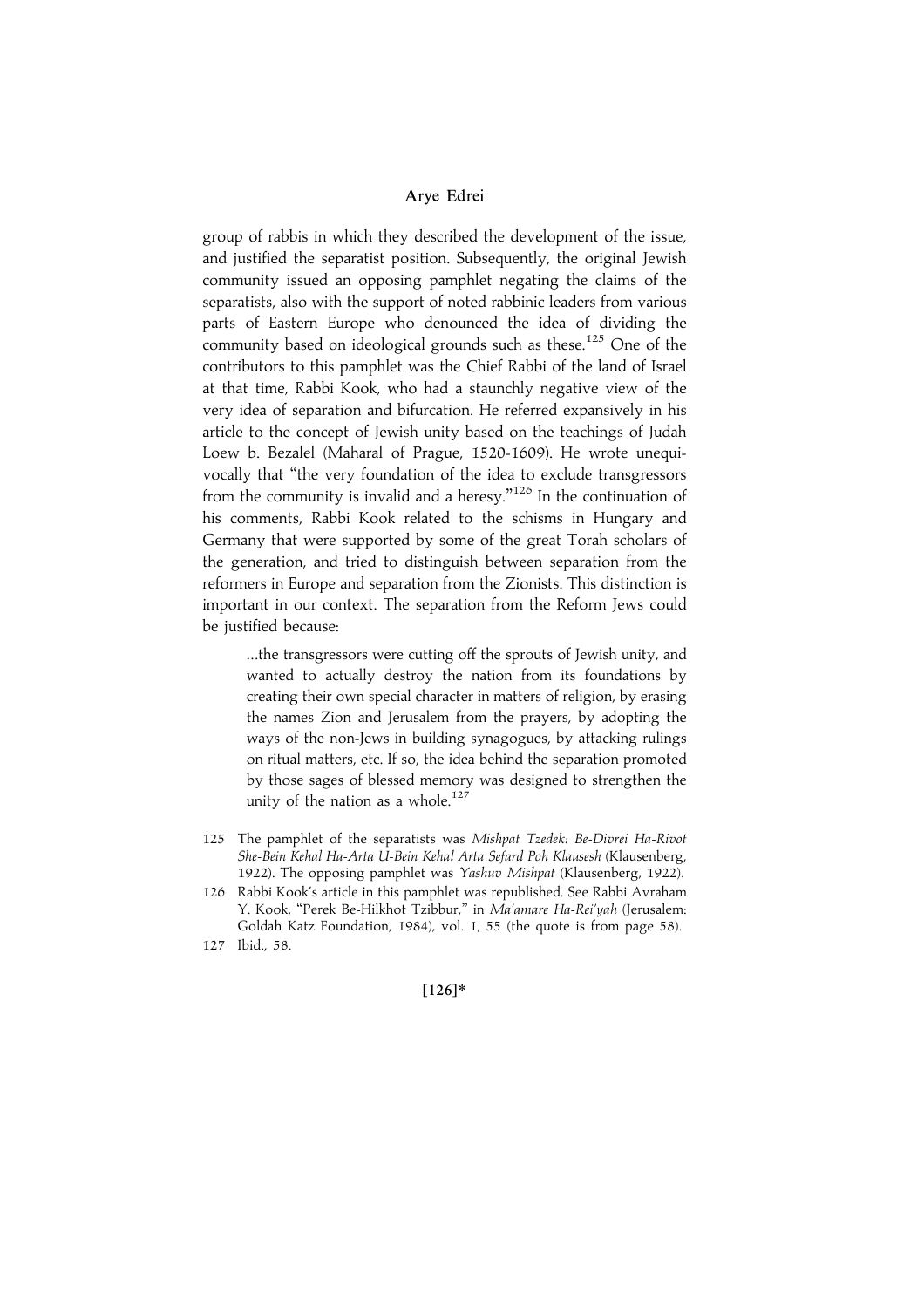Although Rabbi Kook had also expressed explicit opposition to the separationists in Hungary and Germany, as described above, he found them to have been somewhat justified when he compared them with those who would separate from the Zionists. In Hungary and Germany, the communities had been faced with Jews who wished to ''cut off the sprouts of unity," to imitate the non-Jews, to erase "the names Zion and Jerusalem from the prayers,'' and to blur the uniqueness and the exclusivity of the nation. But the Zionists were exactly the opposite:

But to say that there is a set position that transgressors who say that Israel is one nation and that they must retain the national character of the nation as unique and unified, even though they err at times on many things because of the oppression of the exile – to decide that they are outside of the people of Israel, and that the nation only includes the good and the righteous, is heresy.<sup>128</sup>

Preservation of the unity and exclusivity of the nation was the determining criterion for Rabbi Kook. He could not entertain the idea of viewing as outside of the parameters of the Jewish people those ''who say that Israel is one nation and that they must retain the national character of the nation as unique and unified.'' It must be kept in mind that the division proposed in Klausenberg was a split within the Orthodox community; the opponents of Zionism wished to separate from the rest of the community.

Rabbi Kook's distinction between the reformers and the Zionists had already appeared a year prior to the Klausenberg controversy, in the continuation of the section of "Orot Ha-Tehiyah" cited above. In that context, the issue was not the preservation of the unity of the Orthodox community, but rather the vision of a unified body of religious and secular Jews in the land of Israel. It is not coincidental that Rabbi Kook expressed his opposition to the bifurcation of the communities in "Orot Ha-Tehiyah," an article dedicated to the idea of

128 Ibid.

 $[127]*$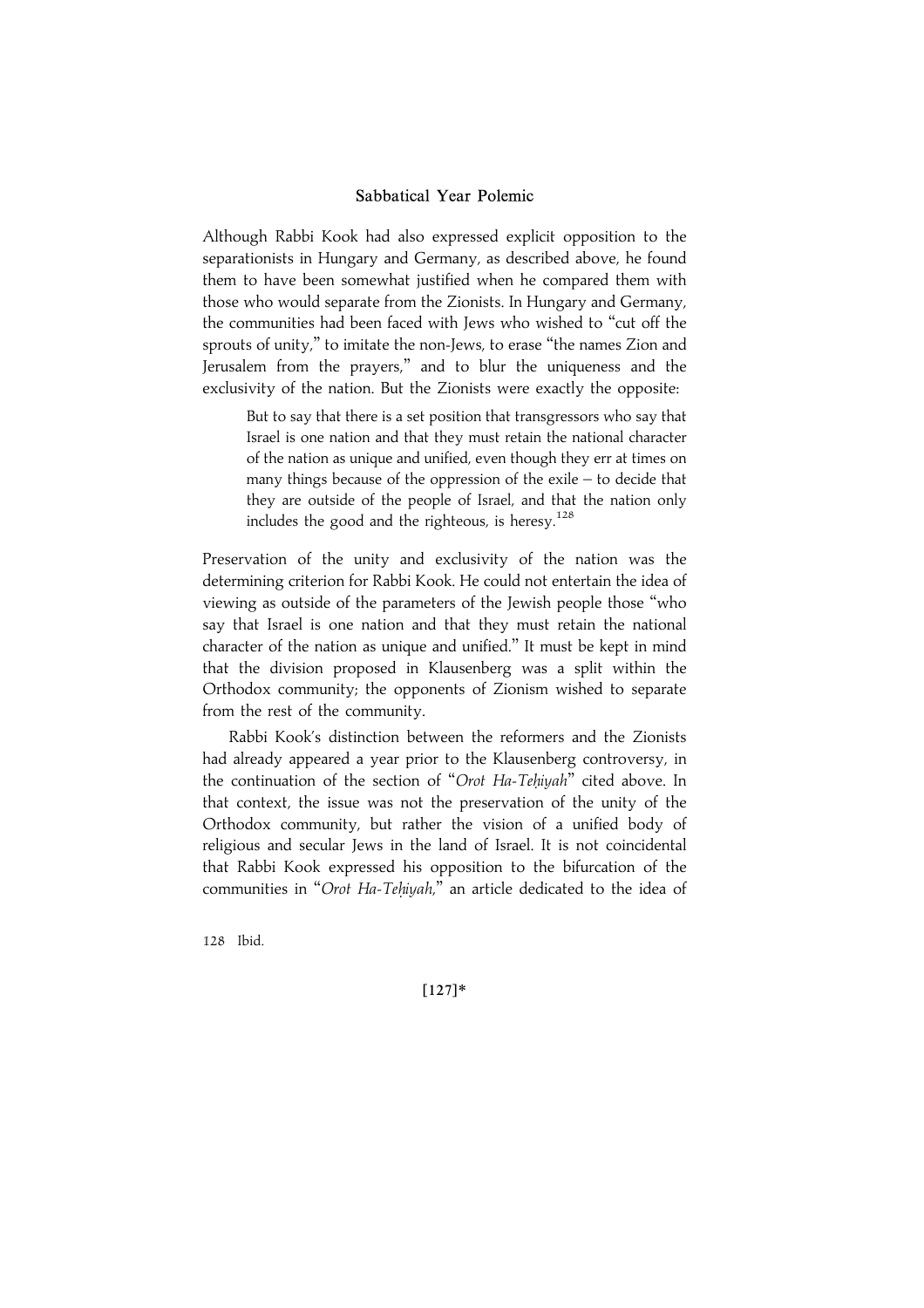redemption. In his view, division has the power to prevent the redemption, while unity is a prerequisite to it:

True Torah scholars increase peace in the world and foster peace between Israel and their father in heaven by realizing the potential holy light that is hidden in every individual in the nation, anyone called by the name Israel, and particularly anyone who raises the banner of hope for the nation and desires its vitality, who has the love of the land to which God casts his eyes and the love of Zion and Jerusalem etched on his heart in whatever form or understanding... $^{129}$ 

This quote appeared as a direct continuation of the comments cited above regarding the bifurcation of the communities, in which Rabbi Kook repeatedly emphasized the distinction between the reformers, the ''villains who vociferously raise the banner of anarchy'' and the secular Zionists ''who raise the banner of hope for the nation and desire its vitality.'' Nevertheless, while Rabbi Kook argued that peace with the latter was an obligation, he also opposed separation from the former, albeit in less unequivocal terms.

Years later, Rabbi Tzvi Yehudah Kook described his father's opposition to Hirsch's approach in Germany. His father had considered the dispute in Germany to be analogous to the debates between the Mizrahi movement and Agudat Yisrael: "Here [Mizrahi] the unity of Israel is at the very foundation, and there it [the agenda] is schism between Jew and Jew."<sup>130</sup> This fact can shed light on one of the

 $[128]*$ 

<sup>129</sup> Kook, Orot Ha-Tehiyah, supra n. 122, ch. 21, 74.

<sup>130</sup> In an interview with Ha-Tzofeh (supra n. 102), Rabbi Tzvi Yehudah Kook reacted to the haredi demand to divide the Chief Rabbinate after the appointments of Rabbis Shlomo Goren and Ovadiah Yosef as Chief Rabbis. Rabbi Sha'ar Yashuv Kohen, the son of the Nazir who was one of the confidants of Rabbi Kook, also wrote about Rabbi Kook's opposition to the bifurcation of the communities, particularly in the Israeli context, and indicated that this was characteristic of Religious Zionism, and an aspect of the approach of Rabbi Kook that distinguished him from the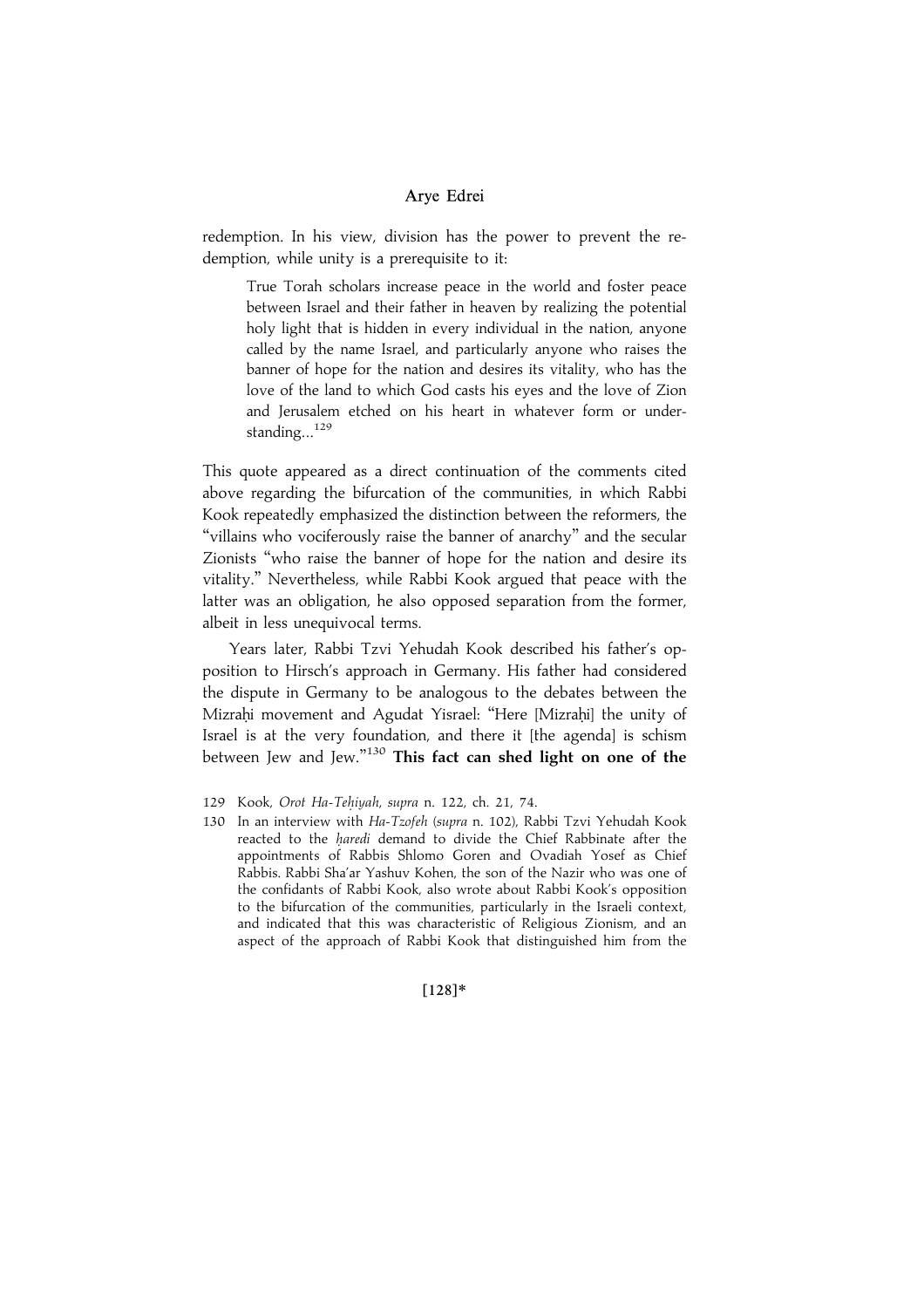fundamental reasons that Rabbi Kook fought for the permit of sale – his sense of responsibility for the entire Jewish community. Before returning to this point, we turn to an additional element of the compartmentalization and the stratification that was created in the Jewish world in the wake of the Reform movement – a schism in Jewish law. In contrast to the social schism discussed above, already a subject of much scholarly discussion, the related halakhic schism has hardly been addressed by scholars.

# G. ''We are Not Responsible for Them'': Social Division and Halakhic Division

Certainly, there is another corpus of halakhic rulings by Orthodox rabbis of the time that was not designed to create a stratified hierarchy, but nevertheless assumed the exclusionary aspect as self-evident and granted it a greater significance. I will bring two examples of such rulings that have been discussed by two well-known scholars of Orthodoxy, and will try to demonstrate the added significance that I see in these rulings.

The first issue we will consider was the raging controversy over the question of whether it was permissible for men to shave on the intermediate days of Jewish festivals (hol ha-mo'ed).<sup>131</sup> Rabbi Ezekiel Landau (the Noda bi-Yehudah, 1713-1793) issued a ruling in which he permitted shaving on hol ha-mo'ed despite the fact that it is a talmudic prohibition accepted and observed for generations. His ruling was based on a new interpretation of a rejected opinion of Rabbi Jacob b.

haredim. See Rabbi Sha'ar Yashuv Kohen, "Mishpat Shlomo," in Neshamah Shel Shabbat: Osef Ma'amarim Toraniyim Le-Zikhro Shel Ha-Rav Eliyahu Shlomo Ra'anan, ed. Menachem Arieli (Hebron, 1999), 393.

131 This issue was the subject of an in depth examination by Moshe Samet, supra n. 17, at 93-152; Meir Benayahu, Shaving on the Intermediary Days of the Festival (Hebrew) (Jerusalem: Yad Harav Nisim, 1995).

 $[129]*$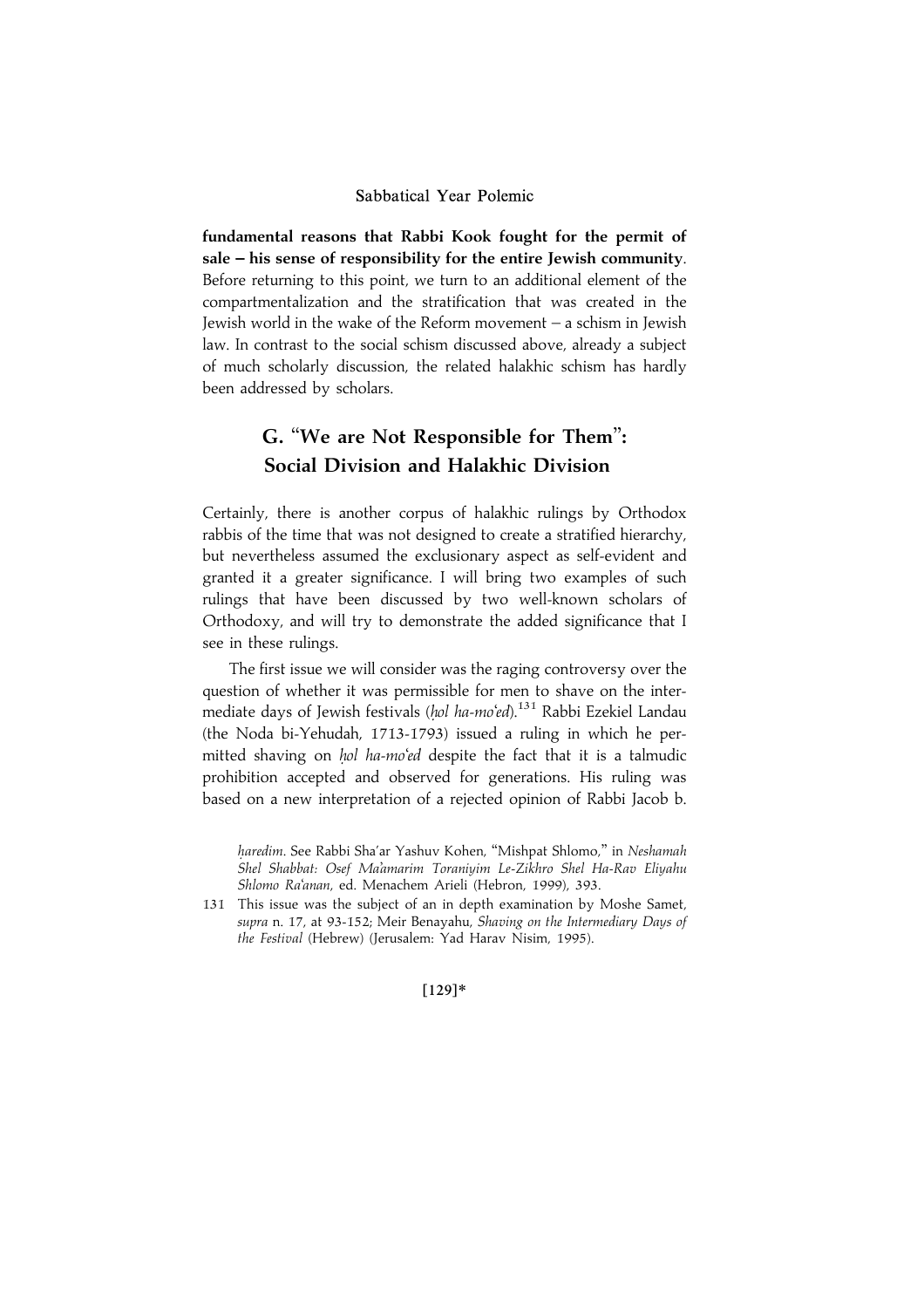Meir (Rabbeinu Tam, twelfth century), a prominent Tosafist.<sup>132</sup> Rabbi Landau's ruling was attacked from various fronts, especially on the grounds of his use of an opinion that for generations had not been accepted. He responded to these attacks in a later responsum:

It has been many years – twelve or fifteen – since I was asked the question by someone for whom it was critical to shave on hol hamo'ed. And at that time, I clarified the law and recorded it for myself, but I concealed the reason from the person who had asked the question, and presented it as an emergency ruling (hora'at sha'ah). I indicated to him that the permit that I had given to him was relevant only to that instance, and not to any future circumstance, and I hid the permit from him. Indeed, my reasoning was [...] that since in other instances, people stumble by shaving with a razor, which constitutes five biblical prohibitions, why should I initiate a permit for them to shave on hol ha-mo'ed? Would that we could find a way to be stringent at other times. Indeed, last year, when I was organizing and looking through my writings, I decided to conceal this responsum and to refrain from publishing it. Yet, when I reflected on the matter, I understood that, on the contrary, since the generation is reckless on this issue, it is better to publicize the permit, and the reason is concealed in my heart, and I cannot reveal it. And if someone were to beg me, I would not respond. $133$ 

Rabbi Landau confided that although he had permitted a particular individual to shave on hol ha-mo'ed, he had initially refrained from publicizing this opinion. There is a biblical prohibition against shaving one's beard with a razor, and Rabbi Landau knew that many in the Jewish community were transgressing in this area. He did not want to publicize the opinion because he hoped that the belief that it was forbidden to shave on hol ha-mo'ed would prevent people from violating this biblical prohibition for at least a few days of the year. Subsequently,

## $[130]*$

<sup>132</sup> Ezekiel Landau, Noda bi-Yehudah, OH 13.

<sup>133</sup> Responsa Noda bi-Yehudah, OH 99.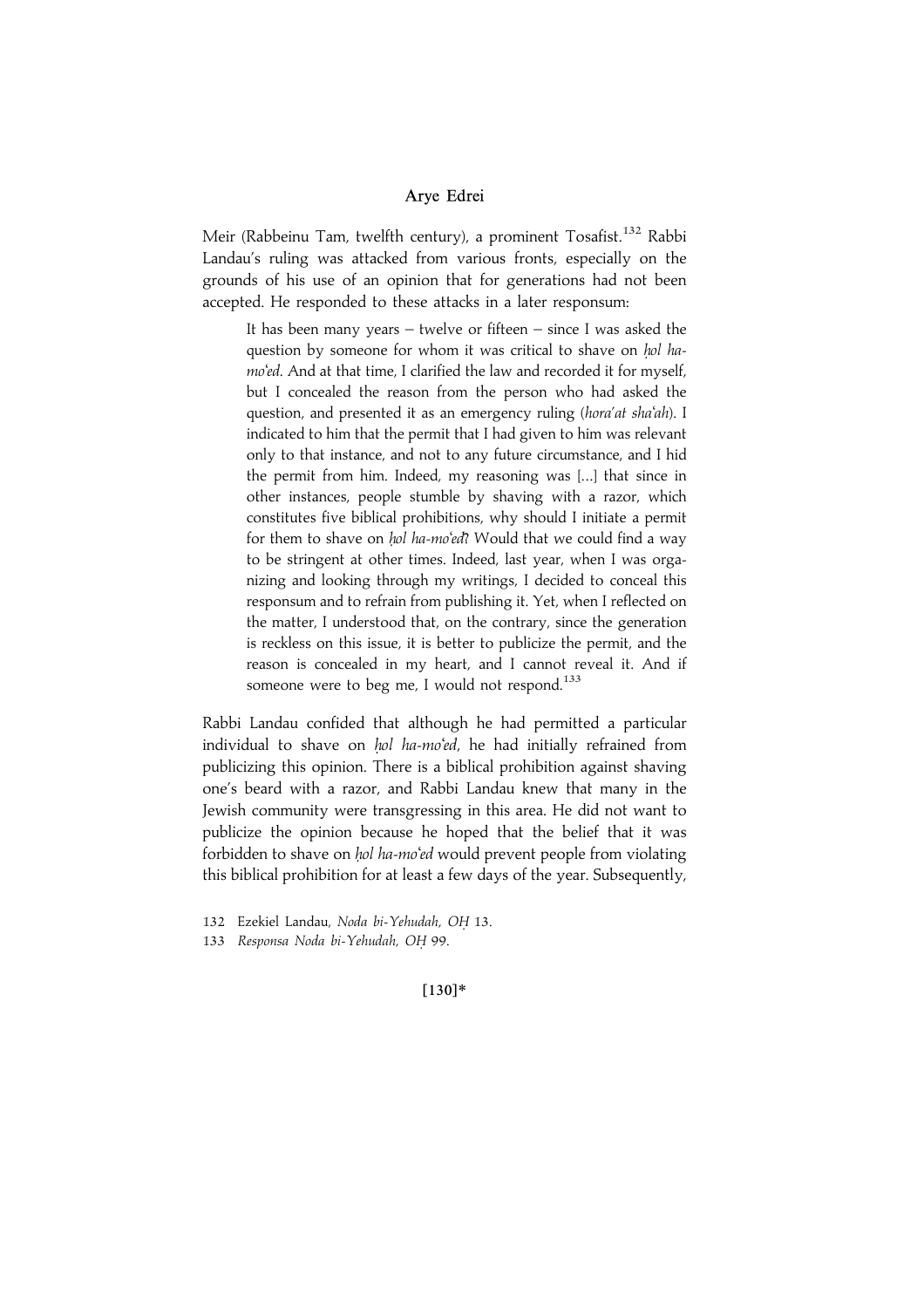however, he came to the opposite conclusion, that it was better to publicize the permit, but he would not reveal the reason for this change of heart.

The Hatam Sofer, a vociferous opponent of Rabbi Landau in this decision, offered to ''be a tale-bearer and reveal the secret.'' He claimed that, according to Rabbi Landau, the biblical prohibition against using a razor applied only to beards of a certain minimal length. If a man shaved daily during hol ha-mo'ed, his beard would not reach that length. Since he knew that people were in fact using razors to shave, he wanted them to shave daily on hol ha-mo'ed in order to save them from transgressing the biblical prohibition. In other words, the Noda bi-Yehudah wanted to save people from violating a biblical prohibition by permitting them to violate the rabbinic injunction against shaving on hol ha-mo'ed. The Noda bi-Yehudah was well aware of the spirit of the generation, and understood that if he publicized the reasoning behind the permit, everyone would realize that a person who shaves daily with a razor does not transgress a biblical prohibition, and it would lead to the complete nullification of the prohibition of shaving with a razor. The Hatam Sofer wrote the following comment which is the most important from our perspective:

For those who fear God and consider His name, who do not eliminate their beards [i.e., shave with a razor], why should they shave on hol ha-mo'ed and brazenly transgress a rabbinic prohibition?<sup>134</sup>

His question, in other words, was why should those ''who fear God and consider His name'' be allowed to transgress the rabbinic decree against shaving on hol ha-mo'ed in order to save transgressors who shave with a razor from a biblical prohibition? The disagreement between the Noda bi-Yehudah and the Hatam Sofer is clear. While the ruling of the Noda bi-Yehudah reflected a view that all Jews were part of the virtual Jewish community, that of the Hatam Sofer did not.

134 Responsa Hatam Sofer, vol. 1, OH 154.

#### |131~\*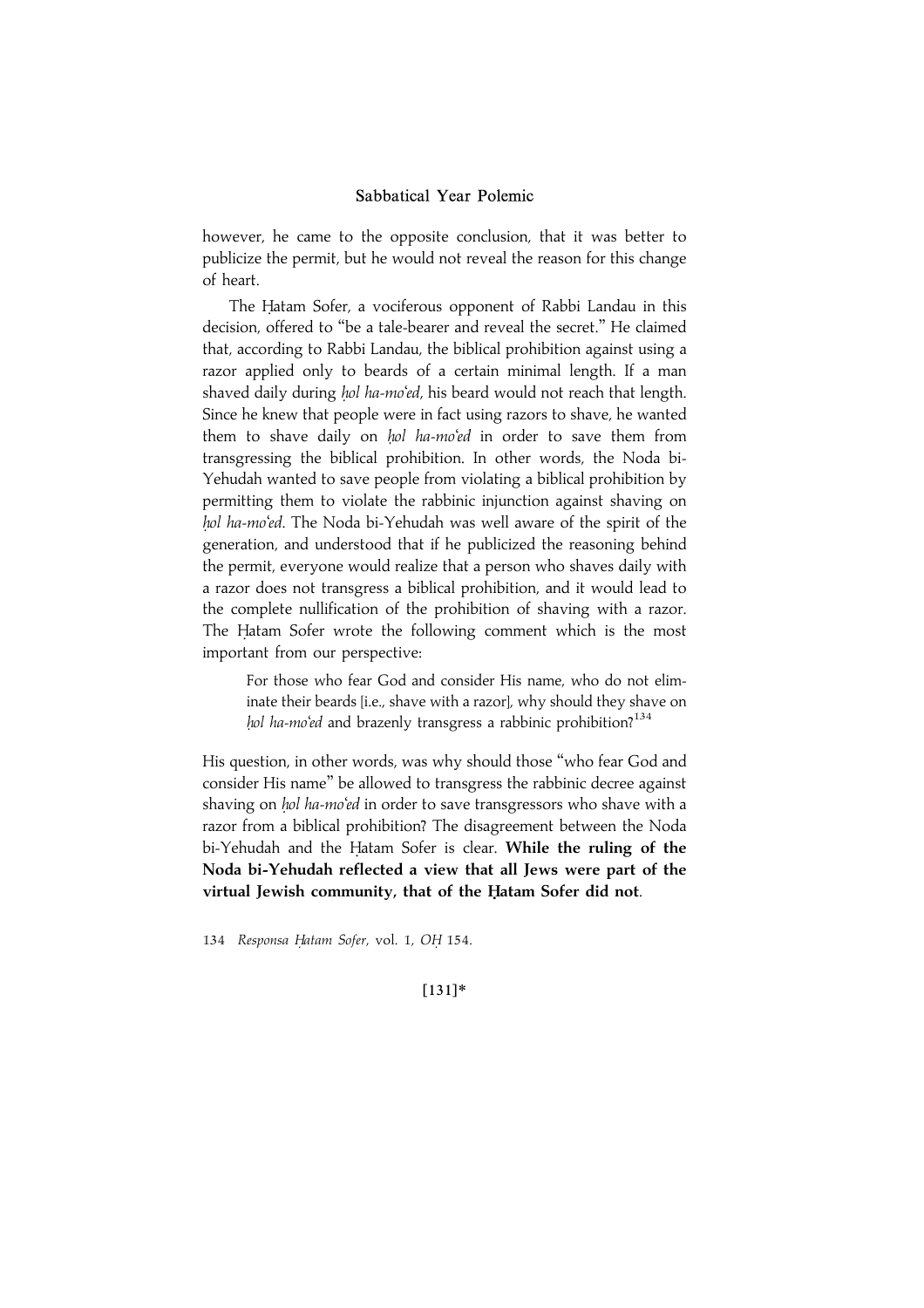The ruling of the Hatam Sofer did not serve to create social stratification, but rather reflected and gave added significance to an already existing hierarchy and exclusivity in Orthodox halakhic decision-making. The rulings of the Hatam Sofer briefly touched on in earlier sections were designed to create a division and social hierarchy between the observant and non-observant members of the community. The ruling regarding shaving, by contrast, focuses on halakhah and not on society. It purports to protect and defend the halakhah from distortion. The price that the Hatam Sofer was willing to pay for this defense of halakhah, however, had deep social significance in that it widened the gap between the different subcommunities. This ruling is based on an explicit declaration of the halakhic authority that the target population of his ruling is not the Jewish community as a whole, but only the observant component of the community.

Halakhic jurisprudence, by its very nature, necessitates dealing with situations in which it is difficult to implement the halakhah in its literal sense (''hard cases,'' in the language of contemporary Anglo-American jurisprudence). A broad variety of contributing factors can lead to a situation in which a halakhic authority must entertain issuing a leniency, deviation, or exception to the law. Therefore, the halakhah provides the authorities with a series of considerations and principles for emergency situations. Of course, the halakhic authority must always balance the deviation that he allows with the need to maintain the stability of the halakhic system. Clearly, a large degree of deviation or leniency relating to a particular law can turn the exception into the rule. The Noda bi-Yehudah was prepared to deviate from the halakhah and permit a rabbinic prohibition in order to save those who shaved using a razor from a biblical transgression. The Hatam Sofer, by contrast, argued that it was not appropriate to take transgressors into consideration, or to pay the price of deviation from the halakhic standard in order to save them from transgression. His position, nevertheless was based on a concern for the integrity of halakhah, not on a desire to create social stratifications.

 $[132]*$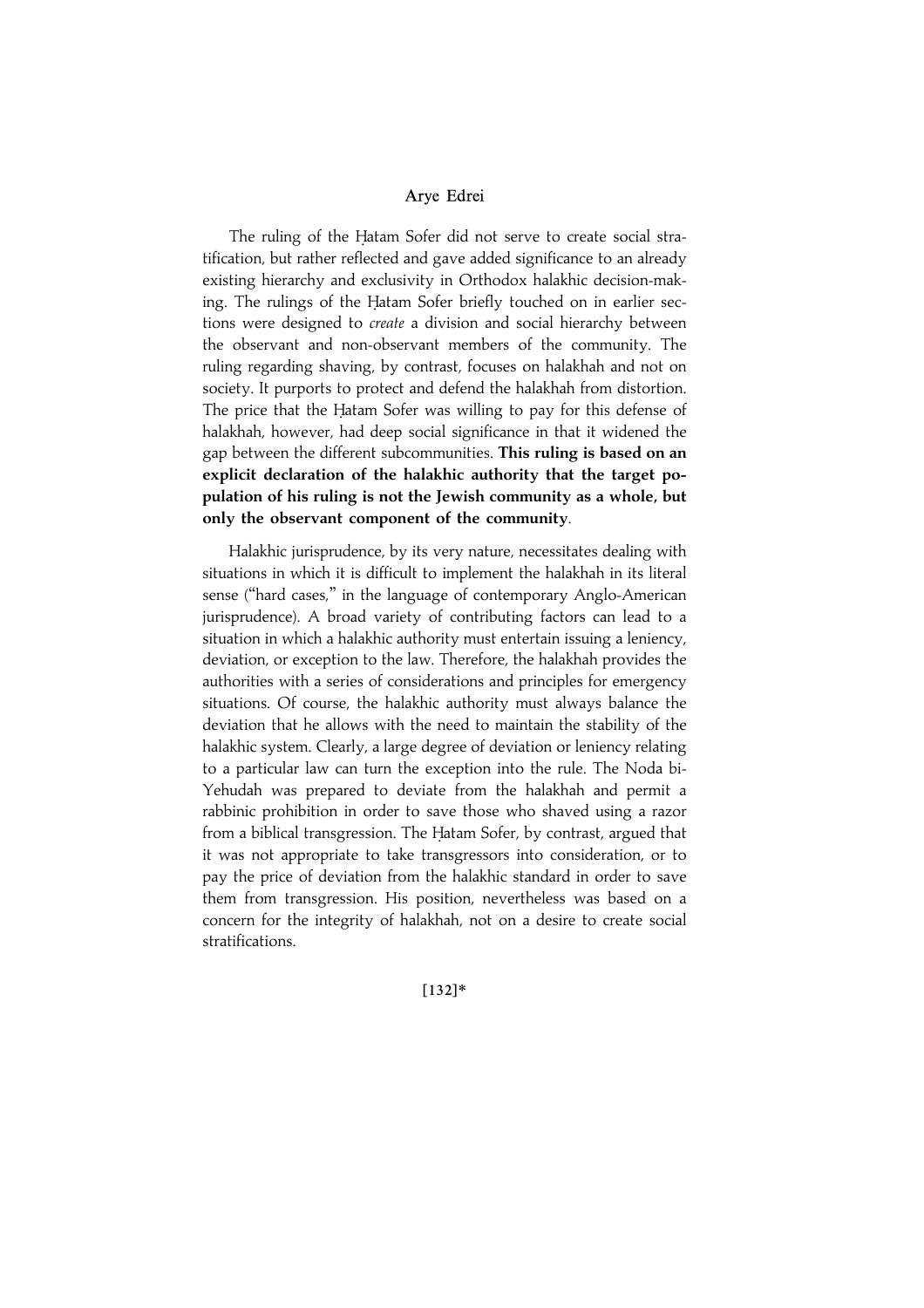The Hatam Sofer's position is further demonstrated in a ruling that deals with the rabbinic decree that a woman who is pregnant or nursing a child from a previous relationship not marry another man until the baby is two years old. Rabbi Moshe Isserles, in contrast to most of the halakhic authorities, permitted marriage to a pregnant or nursing ''illicit'' mother in situations where the child had been conceived out of wedlock.<sup>135</sup> The Hatam Sofer, however, based on a number of previous rulings, came out against this position and established that even in the case of a pregnancy out of wedlock, it was better to be stringent and prohibit the marriage.<sup>136</sup> In a number of instances, the Hatam Sofer was asked to permit the marriage of a nursing mother lest she cast off religion altogether. The questioner, in these cases, believed that potential estrangement from Judaism was a stronger consideration than the fact of rabbinic prohibition, especially since some authorities had permitted marriage in the case of a pregnancy out of wedlock even without the additional concern for her casting off her religion. Consider the following representative case:

In the matter of Gomer bat Deveilim, who, after nursing her son that was born out of wedlock for three weeks and weaning him, left him in the land where she was and came to our land. Eighteen months have passed since that incident, and a young man has connected with her and wants to marry only her, and they are strongly pressuring his honor to arrange their marriage. If not (if they cannot get married here), they will wander far away, and there is reason to be concerned that his elderly father might die of starvation because his son sustains him. [...] And there is also a concern that, heaven forbid, they will change their religion in their

- 135 Glosses of the Rama, EH 13:11.
- 136 Benjamin Brown discusses this ruling of the Hatam Sofer, and tried to conceptually define the type of stringency employed. In his opinion, the Hatam Sofer did not see an imminent religious value in the stringency, but rather an effective instrument for fortifying the social walls around those faithful to the halakhic tradition. See Benjamin Brown, ''Stringency: Five Modern-Era Types," Diné Israel 20-21 (2001): 123-237.

 $[133]*$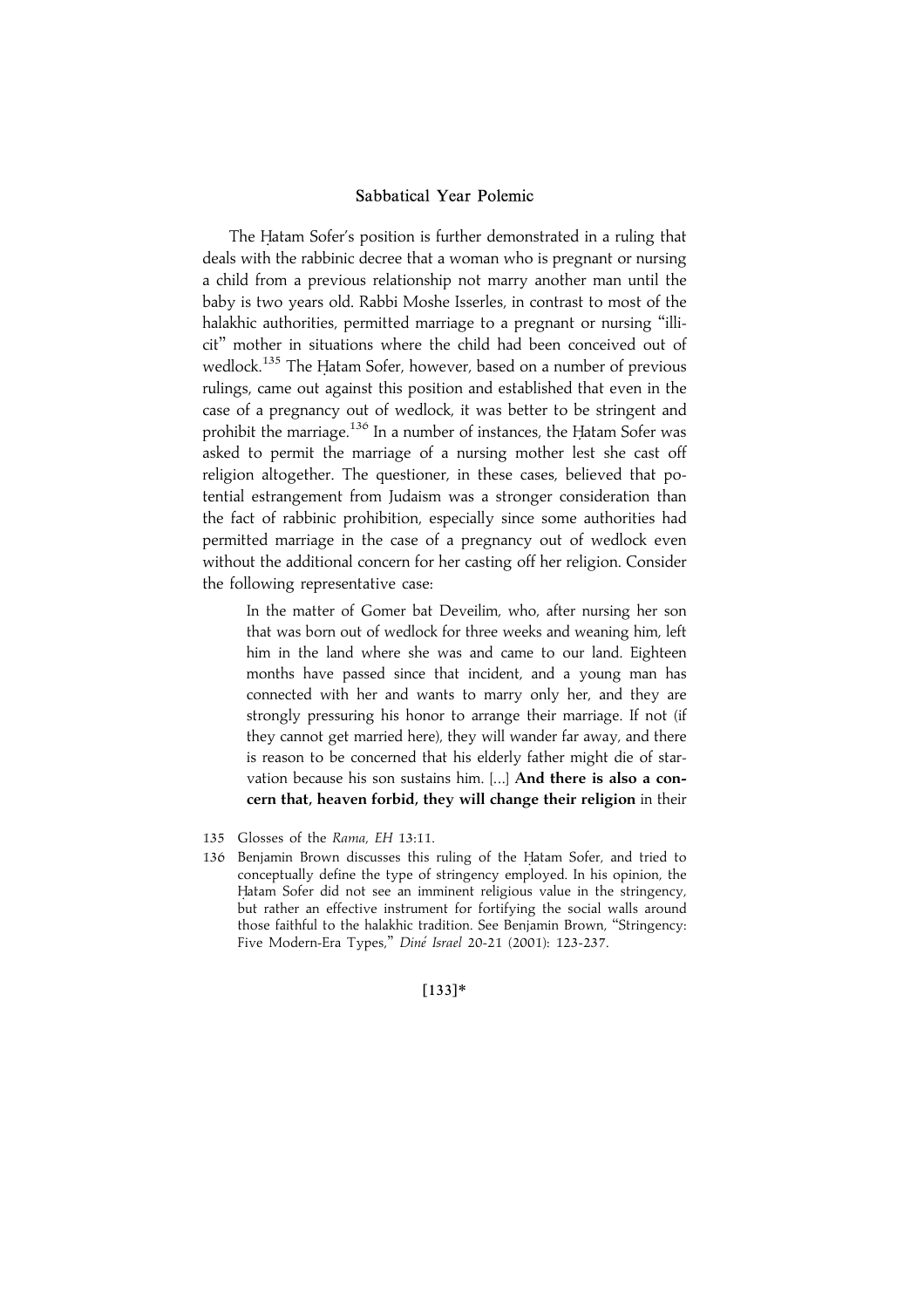village. Even without this, her milk supply stopped long ago, and if she gets married now and gets pregnant, it will be over six months until she gives birth and is ready to nurse, by which time her son that was born out of wedlock will be twenty four months old. These are the things that his honor should evaluate when seeking a permit in this matter. $137$ 

Beyond the danger of estrangement from the religion, the writer adds a number of other grounds for leniency in this instance. One is the danger posed to the father of the man, if his son has to go to another place. In addition, the main reason for the prohibition has almost ended and certainly will by the time another child is born. Furthermore, in any case, the mother is not still nursing the child. Nevertheless, the Hatam Sofer stood firm in his refusal to make any allowances. He stated:

[...] And behold, in our case under discussion, all of the reasons to permit suggested by his honor are vanity. For one, to permit a rabbinic prohibition on the basis of the sustenance of the elderly man: and what would the elderly man do if the child dies in his lifetime? All of Israel are obligated to support him among the poor of Israel. Not one jot of the words of the rabbis should be nullified for his sustenance. Secondly, the concern that they will go to another place and marry each other: I would be shocked if we would help transgressors lest they transgress without us, and we should therefore be zealous and initiators in helping transgressors? [...] But here even the concern that they might convert, as his honor wrote, does not force us to permit a rabbinic prohibition. [...] We must reinforce the words of the sages and their enactments, and they [the couple] will do what they will do – we are not responsible for them. Let a thousand of these be lost rather than nullify one enactment of our sages.<sup>138</sup>

- 137 Responsa Hatam Sofer, vol 3, EH 1:35.
- 138 Ibid. The Hatam Sofer emphasizes that in this case, the infant is somewhere else, and that were the life of the baby a consideration here, the outcome might have been different. In addition, the Hatam Sofer was

## [134]\*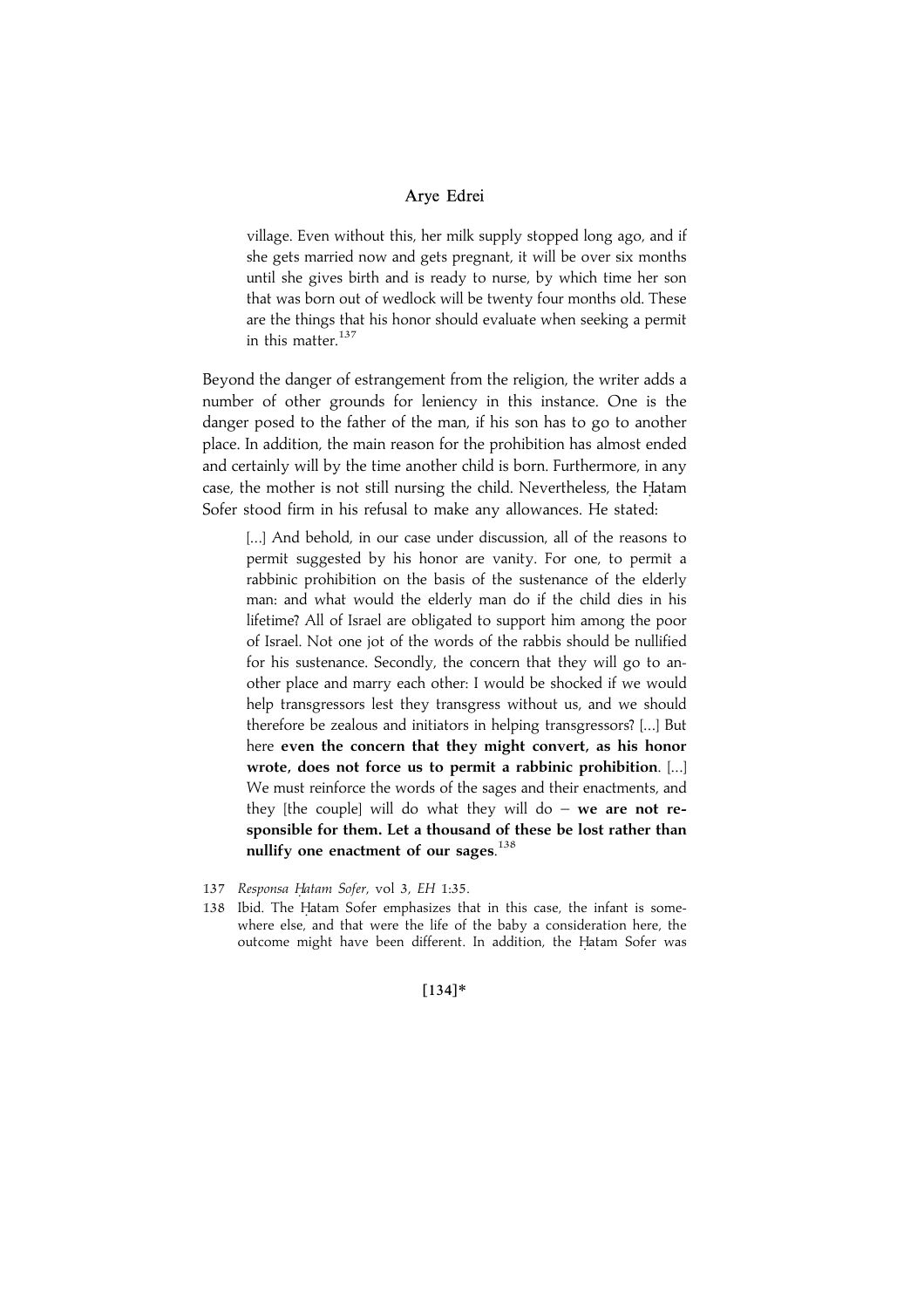In another responsum, the Hatam Sofer reiterates his position that a mother's potential apostasy was not a relevant halakhic consideration when justifying the violation of a rabbinic decree:

We have no concern for the ruination of the girl, for we are only dealing with the life of the child, and what is she to us?<sup>139</sup>

The Hatam Sofer was unwilling to compromise on his position; rather, he endeavored to fortify the halakhah out of concern for a breakdown of its parameters. Even presented with the possibility that this might result in the estrangement of a girl from Judaism, his response was, "What is she to us?" The Hatam Sofer's language  $-$  "we are not responsible for them'' and ''what is she to us?'' – unequivocally expresses his belief that Jews who were not committed to halakhah were outside of the parameters of the community that is taken into account in rendering halakhic decisions.

This reading of the Hatam Sofer's position is reinforced by an examination of a responsum in which he does allow a woman to remarry while still nursing a child from a previous marriage. This time, the case does not involve an illicit woman, but rather a good Jewess who belongs to the observant community and whose husband died,

cognizant of the fact that his lack of concern for estrangement from the religion was a significant innovation. He therefore added: ''Nevertheless, I state that one might say: 'It is possible that our case is not similar to the other case, and nevertheless opposite this there is a concern for the apostasy of two people, and to save two people from destruction is a consideration as in the reasoning of the Pnei Yehoshu'a.' For one to whom it is clear that we must be concerned about the apostasy of two people, Heaven forbid, and wants to take action and rely on himself, I do not acquiesce or agree, for there is no effective argument or response to permit, as stated above.''

139 Responsa Hatam Sofer, vol 3, EH 1:34. In the same responsum, the Hatam Sofer declared explicitly: ''In all of my days, I never agreed to permit a nursing mother by any leniency, and I will explain here the root and reason for the decree in order to shut the mouths of the evil ones who are suspicious of the decrees of the Rabbis.''

 $[135]*$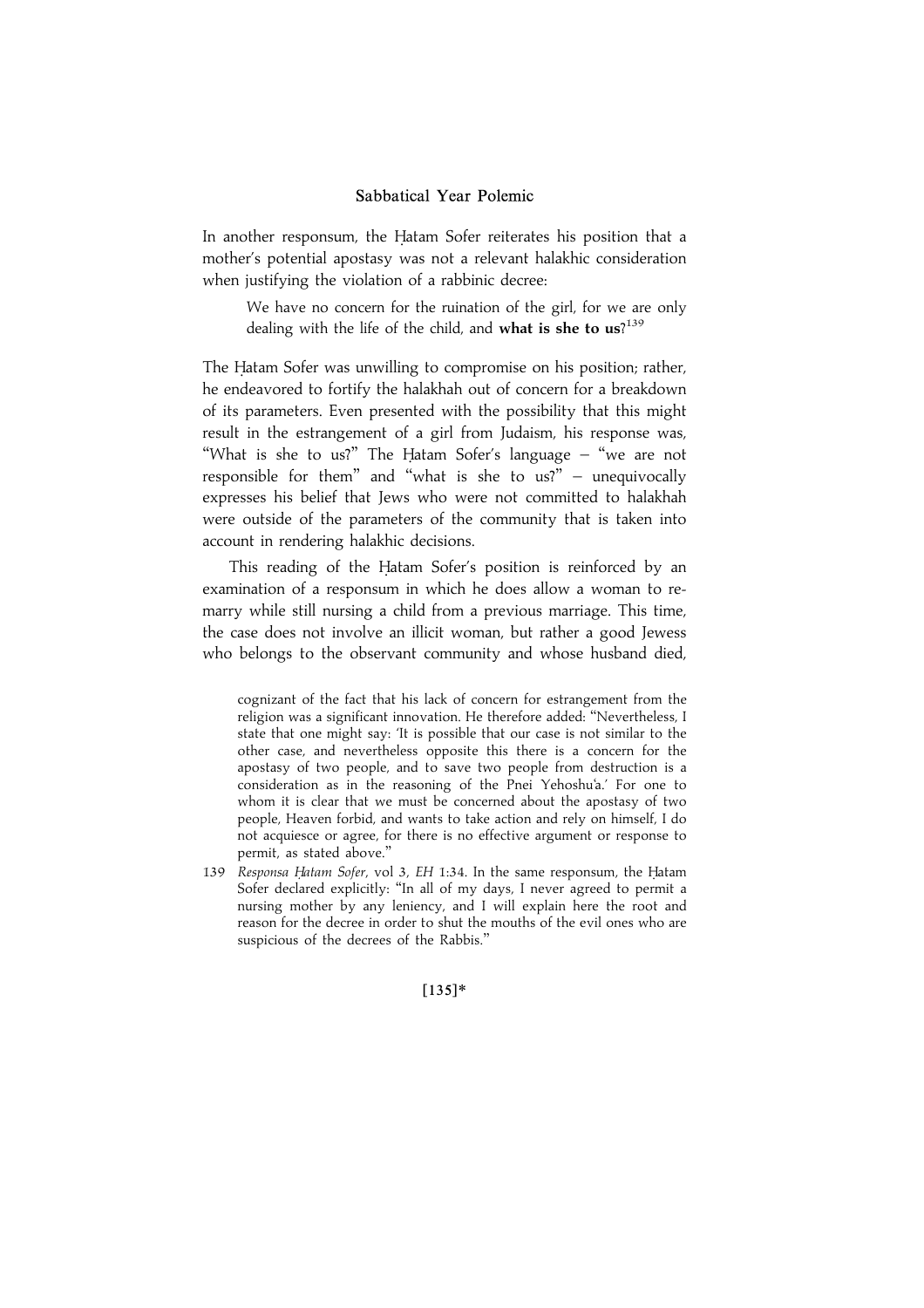leaving her a widow. The Hatam Sofer's more open approach in this case is discernible in the way he narrates the circumstances, even before he discussed the meat of the halakhic issues:

On the matter of a woman who had a number of children in her husband's lifetime: She nursed the first baby for several months ... and the doctors said that if she would continue to nurse, it would endanger her and the baby. [...] In the end, her husband died, leaving her pregnant, and she gave birth. [...] She is poor and destitute with five children and without support, even a place to live. [...] Now, God made it happen that one of the exalted figures among the abundantly wealthy men of the city wants to marry her in his old age in order to fulfill the commandment to have children, since he does not yet have progeny, and he wants to spread his wings over her brood and to give her and her children an inheritance, after one hundred years with God's grace. Now he is asking from the goodness of his heart if he may marry her during the period of nursing her baby, since she never nursed a child because of the danger that it would cause to both of them, and also to save the woman and her children from ruination.<sup>140</sup>

The softness and the empathetic manner in which both the man and the woman are described stands out, particularly in comparison with the harsh and unsympathetic manner tone taken in the previous responsum. The unfortunate state of the woman, as well as the ''goodness of his heart'' of the man, are described in a fashion that is designed to evoke sensitivity and identification, paving the way for an openness to the lenient ruling that the Hatam Sofer is about to issue. The empathy that the Hatam Sofer tries to induce has great halakhic significance. The fact that the man under discussion is ''one of the exalted figures among the abundantly wealthy men of the city'' who ''wants to spread his wings over her brood'' and who ''is asking from the goodness of his heart'' makes him deserving of leniency. The fact that the man and the woman

140 Responsa Hatam Sofer, vol 3, EH 1:30.

#### $[136]*$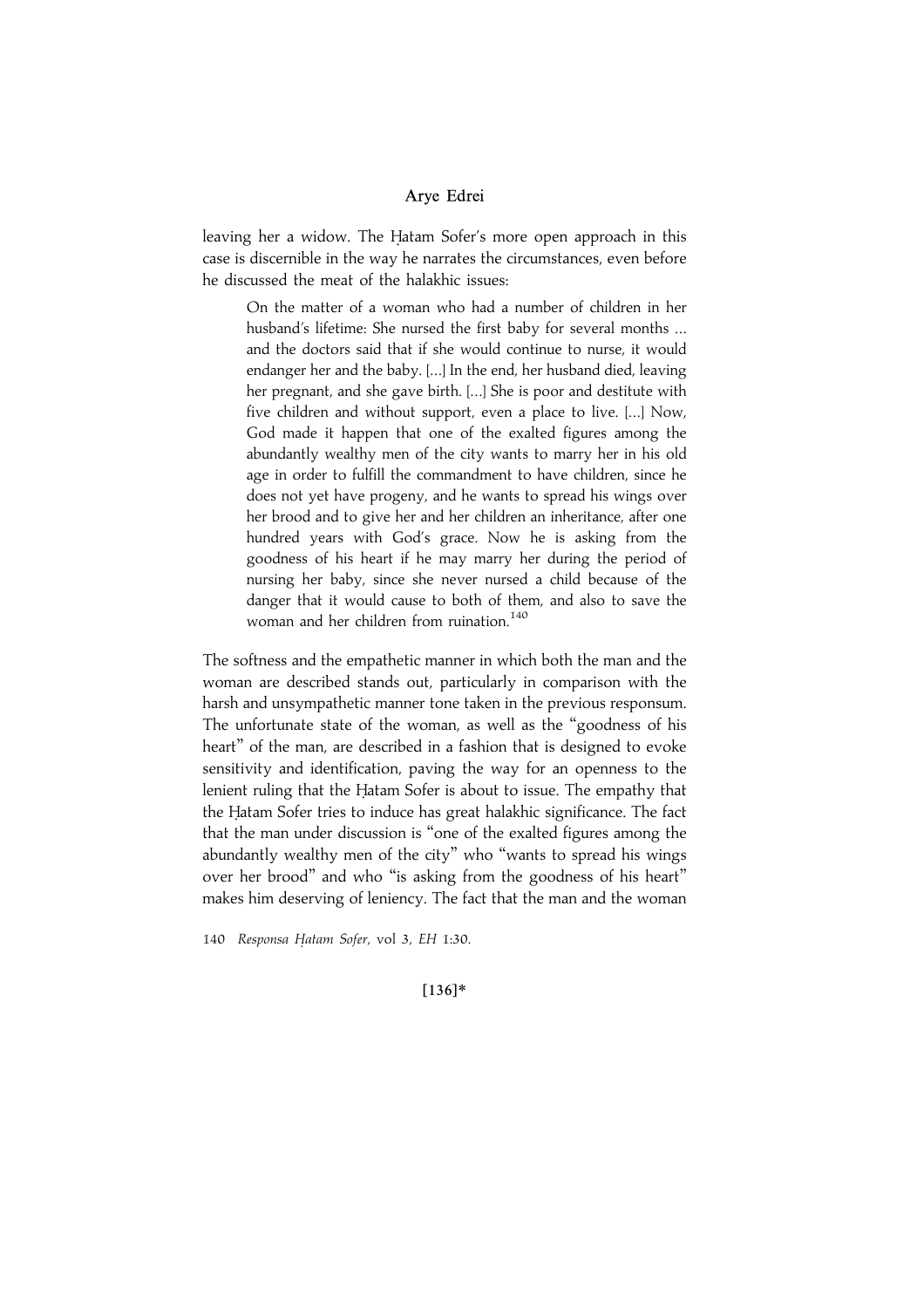are ''exalted'' members of the traditional halakhic community who obey rabbinic instruction is the determining factor in convincing the halakhic authority to seriously consider the potential damage that could result from maintaining the rabbinic decree. In the other instances in which the Hatam Sofer declared that he would not diverge at all from the rabbinic decree in the matter of marriage to a nursing mother, it involved ''Gomer bat Deveilim,'' an ''illicit nursing mother,'' and ''that evil one.'' For this reason, his halakhic conclusions were ''we are not responsible for them'' and ''what is she to us?'' Halakhic concession can only be made for one who is deserving. The price of losing a Jew who is integrally part of the halakhic community is intolerable, but losing a Jew who is already outside of the parameters of that community is a cost that is tolerable.

It is important to note that in the latter lenient responsum, the danger to the woman was not tangible. It does not refer to a woman who threatens to leave the religion or anything similar to that. In fact, the opposite is the case, and it is this fact that works in her favor. The only potential consequence mentioned is that she will move to another city with the resulting dangers that were prevalent at the time. The danger to the children is also not tangible. In a previous responsum in which there was concern for the welfare of the father if the son would be forced to move, the Hatam Sofer stated: "All of Israel is obligated to support him among the poor of Israel. Not one jot of the words of the rabbis should be nullified for his sustenance." Here too, the Hatam Sofer could have said that all of Israel is obligated to support her and her children among the poor of Israel, and not one jot of the words of the rabbis should be nullified for her welfare. Yet, as we have mentioned, the position of the Hatam Sofer was that the identity of the questioner determines whether it is a case worthy of halakhic leniency. The halakhic authority must be very careful and weigh any halakhic concession at times of emergency or pressing need against the potential damage that threatens the stability of the halakhic system through erosion of the prohibition on the slippery slope of leniency. It makes

#### |137~\*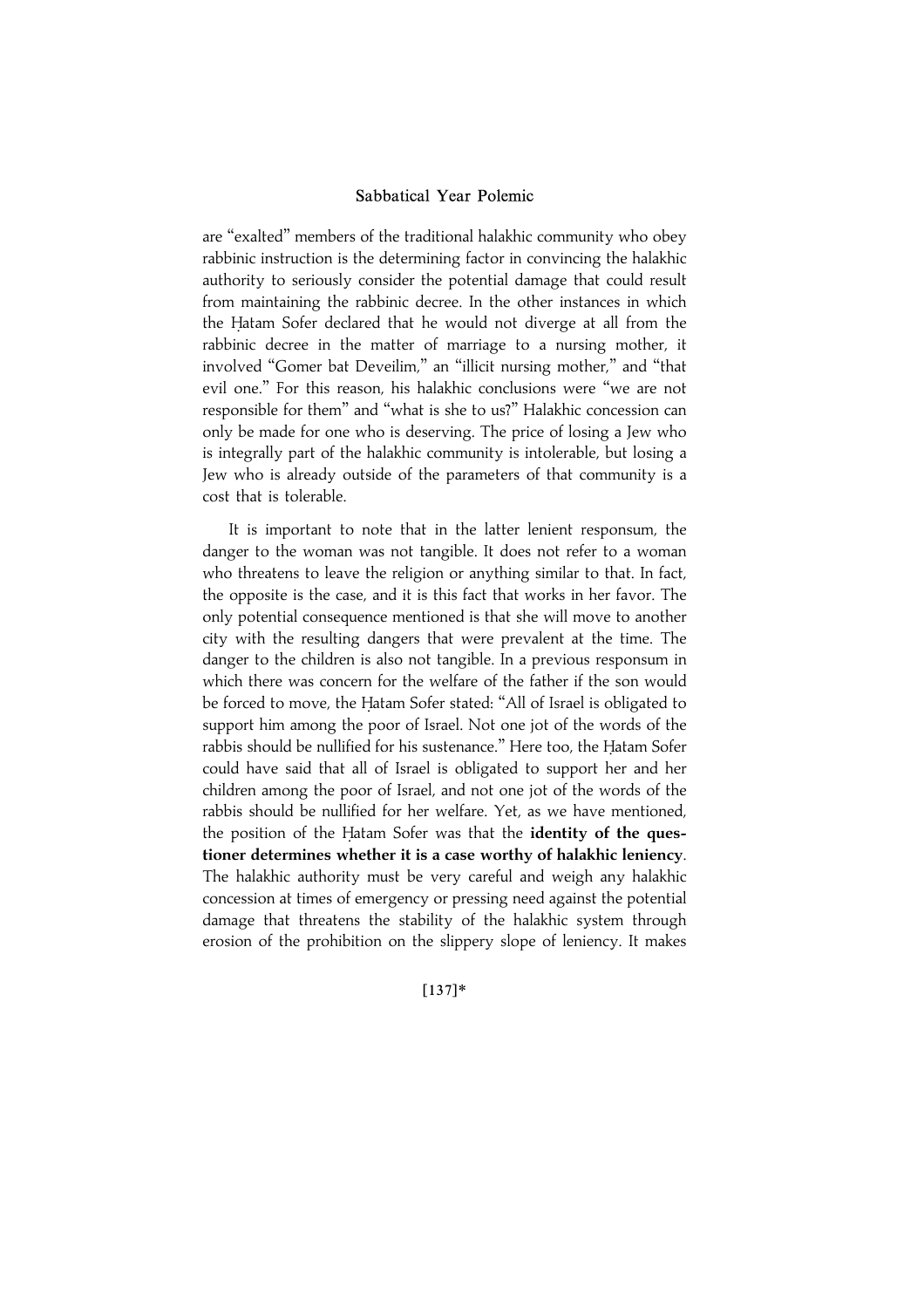sense that one of the determining variables is the worthiness of the questioner, as determined by whether he is a member of the halakhically observant community. Indeed, the conclusion of the Hatam Sofer in this instance was to permit the marriage on the following condition:

That the husband commits himself to deposit the amount needed to hire a teacher for this child until he reaches the age of thirteen and can be self-sufficient, so that he be raised on the knees of the scholars – and this nurturing is better for him than milk and honey.<sup>141</sup>

In a situation where the significance of saving the child is the maintenance of his education by the husband, who is ''God-fearing'' and obligates himself to pay the cost of his Torah education until the age of thirteen, it is clear that this nurturing [Torah education] is better than milk and honey [the nurturing of the mother]:

The ruling on this law is that the exalted elderly man take upon himself to deposit the money for providing nursing for twenty-four months and completely commit himself to provide him Torah study during his lifetime, and leave a certain amount after that so that in any case, he can be raised on the knees of the scholars until he reaches the age of thirteen. And since she also cannot nurse children because of danger to the mother and the baby, the woman remains open to marry the exalted elderly gentlemen, may his light shine, that he see offspring and have length of days.<sup>142</sup>

The deep schism that developed in the modern Jewish community is reflected in the fact that that a prominent halakhic authority openly declares that the defining population for his rulings is exclusively the part of the community that observes the commandments. In his overriding considerations, the halakhic authority, like any other jurist, must always take into account the population for whom the ruling is intended, and the ruling is shaped by its essence, its character, and its

141 Ibid. 142 Ibid.

 $[138]*$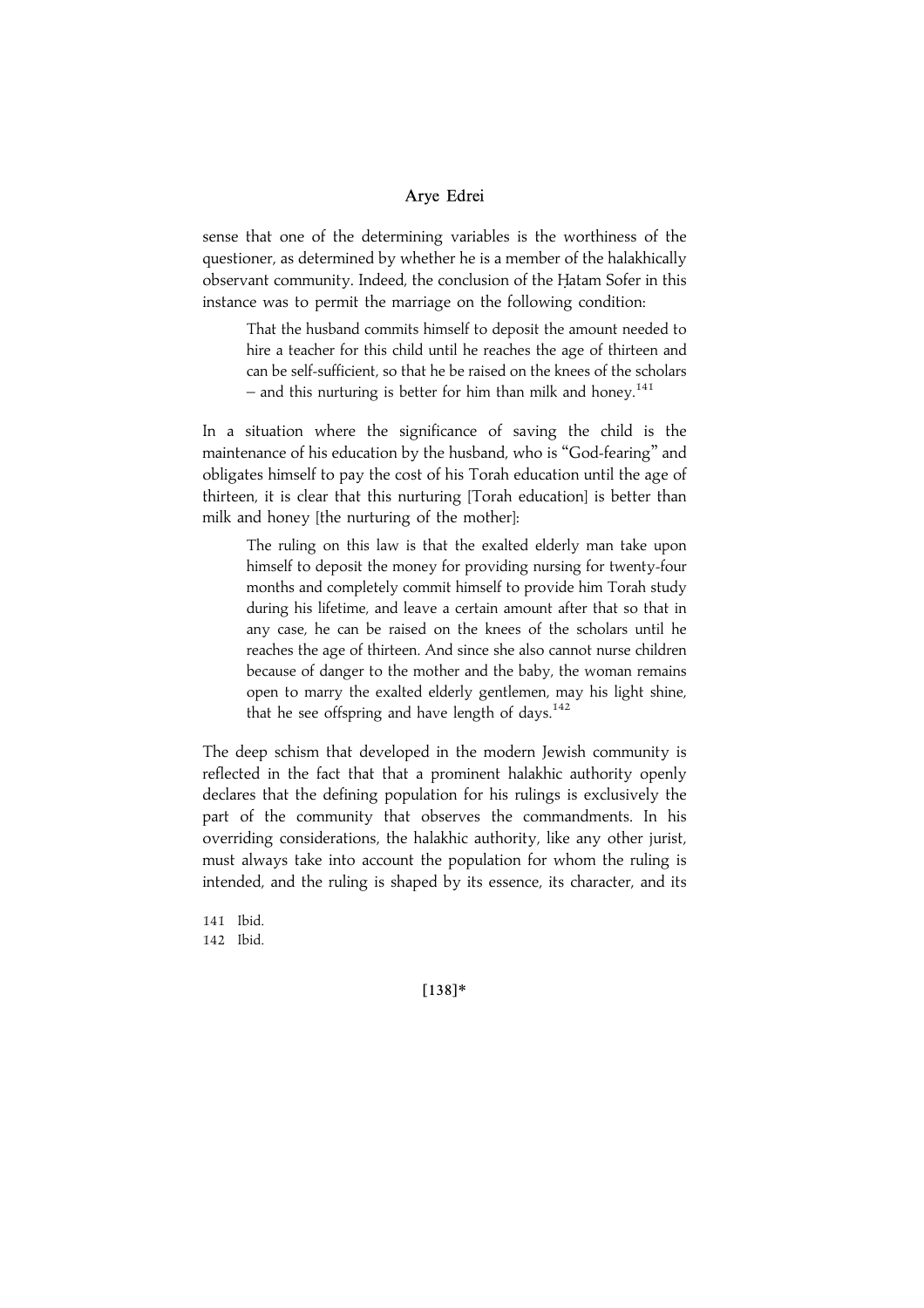needs. The definition of communal parameters has thus become a fundamental question in halakhic thought.

\*\*\*\*

The process of schism within the community was imported from Europe to the land of Israel by the radical Hungarian community, consisting of the students and disciples of the Hatam Sofer, that was part of the old settlement (Yishuv Ha-Yashan). They succeeded a few decades later in gaining a permit from the British Mandate to establish the Edah Ha-Haredit as a community that was separate from the larger Knesset Yisra'el organization.<sup>143</sup> In addition, this ideology was imported by Dr. Isaac Breuer (1883-1946), the grandson of Rabbi Samson Raphael Hirsch, with whom the concept underwent a fascinating transformation. Breuer, a noted and influential thinker and writer, saw the Balfour Declaration as a manifestation of God's role in history, and therefore decided to dedicate himself to fostering Jewish immigration to Israel, attempting to convince the Council of Sages of Agudat Yisrael to adopt the concept. Yet, he also argued in favor of urging the League of Nations to embrace Rabbi Hirsch's framework of ''old Jews'' and ''new Jews,'' and to persuade them that it was the ''old Jews'' who had the right to a homeland in the land of Israel. He transformed his grandfather's concept of Torah Im Derekh Eretz (Torah with Worldliness) into Torah Im Derekh Eretz Yisra'el (Torah on the path to the land of Israel). We could paraphrase by saying that he wished to change his grandfather's concept of a separate community into a concept of a separate Zionism – Zionism combined with the ancient and authentic Torah.

Breuer had a significant impact on the struggle over the sabbatical year in Israel, for he was the ideological and political leader of the haredi

[139]\*

<sup>143</sup> Menachem Friedman, Society and Religion: The Non-Zionist Orthodox in Eretz-Israel { 1918-1936 (Jerusalem: Yad Izhak Ben-Zvi, 1988), 195-213; Isaac Breuer, Moriah (Hebrew) (Jerusalem: Mossad Harav Kook, 1982), 218; Katz, House Divided, supra n. 83.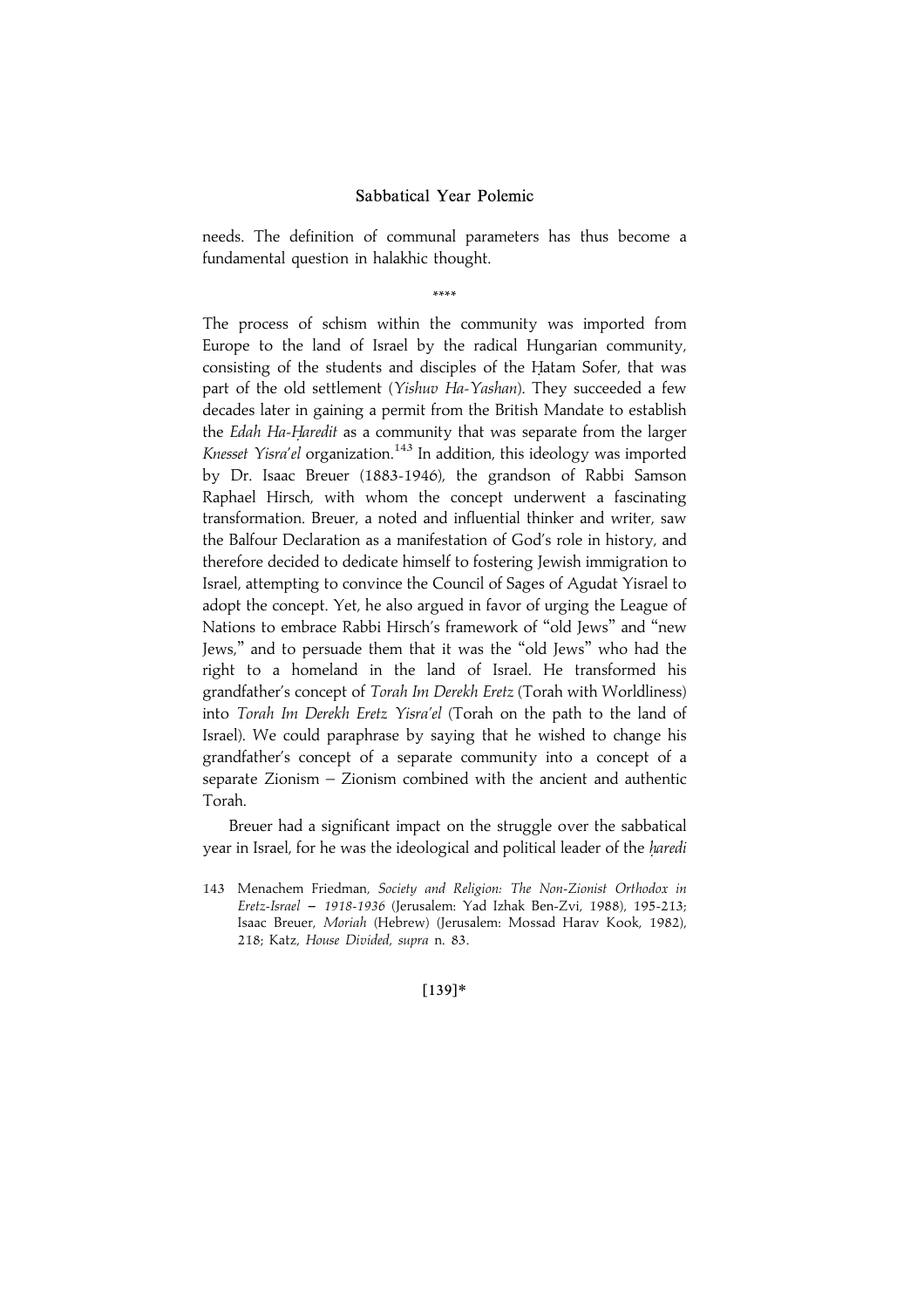settlement enterprise. The rabbi who served as the halakhic authority for the *haredi* settlements, and to whom Breuer was strongly connected, was the Hazon Ish. As was already demonstrated by Brown, the Hazon Ish was not interested in the separation of the community in its political sense. The energy exerted by the Yishuv Ha-Yashan to separate from Knesset Yisra'el seemed unimportant to him. It was rather the separation of the community for the purpose of halakhic ruling – the definition of the Torah observant community as the exclusive defining population for halakhic decision-making  $-$  that was important to the Hazon Ish. This issue stood at the very foundation of his controversy with Rabbi Kook on the sabbatical year.

# H. Conclusion: From Orthodoxy to Religious Zionism: Communal Schism and Halakhic Schism in the Sabbatical Year Polemic

This article opened with the claim that in the sabbatical year polemic, Rabbi Kook deviated from the accepted methods of Orthodox halakhic jurisprudence prevalent at the end of the nineteenth century. We explored one of the characteristics of Orthodox jurisprudence in modernity, the attitude toward innovation, and explored Rabbi Kook's unique approach to this issue. Rabbi Kook staunchly argued that halakhic authorities are obligated to innovate as necessitated by changing circumstances. Moreover, he insisted on being explicit about innovation, and refused to employ traditional methods of presenting change as something that had always existed.

As we have demonstrated, Rabbi Kook adopted this approach after he moved to the land of Israel, presumably in response to what he saw as a new reality in Jewish life that demanded bold innovation. This transformation found expression in his rulings related to the sabbatical year. When he was still in Lithuania, he suggested that the permit of sale had always existed, but could not be implemented because, unlike

 $[140]*$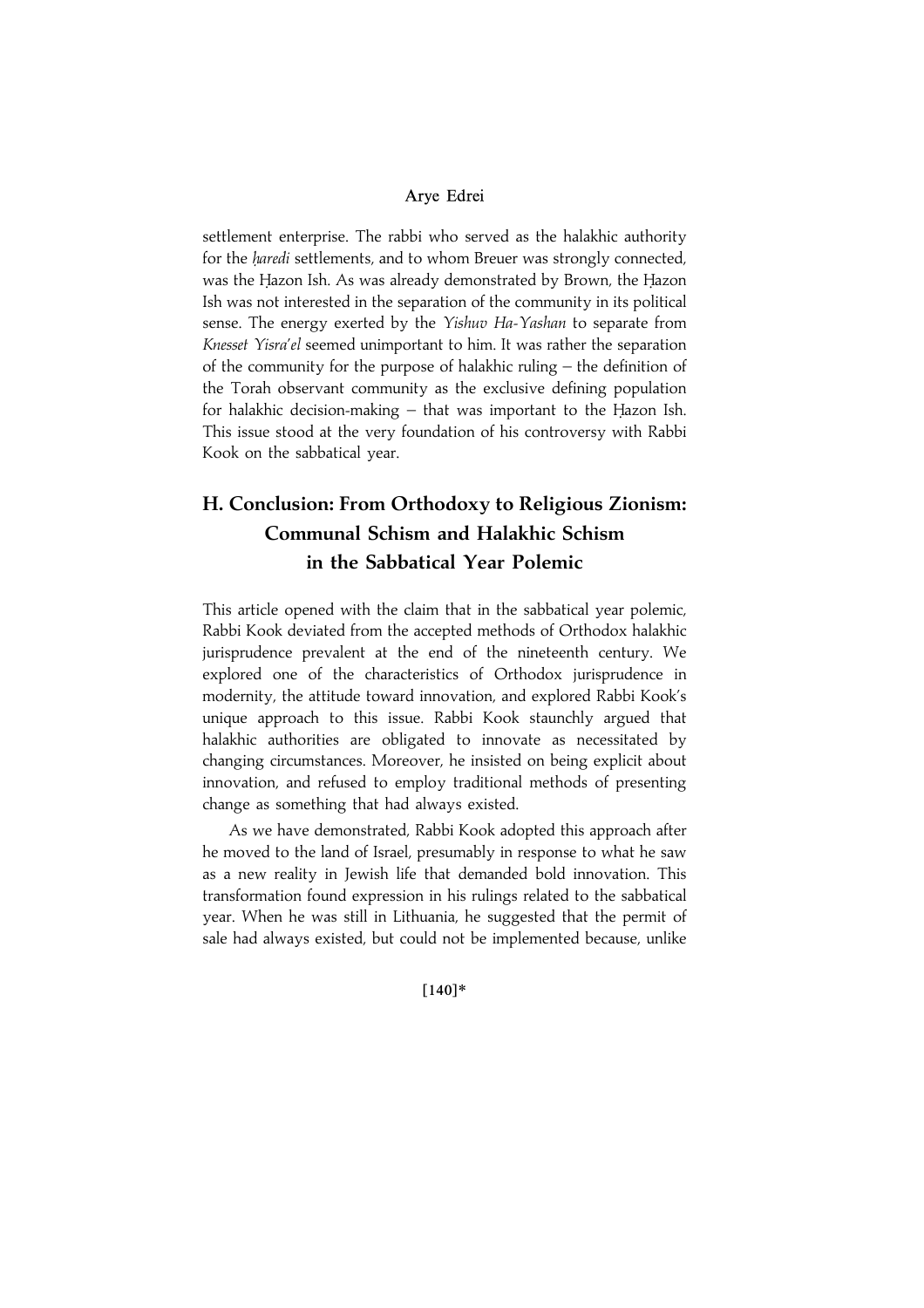today, all non-Jews at the time of second temple and the Talmud were idolaters, making it prohibited to sell them land. After settling in the land of Israel, however, Rabbi Kook presented the permit of sale as an innovative solution that did not exist previously, and that was justified by the changing reality brought about by the new Jewish settlement in Israel. Nevertheless, it is clear that Rabbi Kook's approach did not involve a reduction in dedication to halakhah or a deviation from it; allowing one innovation does not imply a carte blanche allowance for every innovation. Similarly, the recognition of the need for a solution in a particular situation, according to Rabbi Kook, does not justify any solution.

Rabbi Kook recognized both the need for a solution to the problem of the sabbatical year and his own authority to innovate. He exerted tremendous personal and intellectual effort in order to base his innovation firmly within the halakhic framework by utilizing classical halakhic rules and principles. This was particularly important at his time, given the shadow that had been cast by the Reform movement upon any claim for halakhic change, rendering all innovation suspect. The need for halakhic change resulted from the fact that Rabbi Kook attached a very high value to the commandment to settle the land of Israel, which applied to the secular settlement activity as well. The reality that the Jewish settlement could not survive if it observed the sabbatical year prohibitions was thus in itself sufficient reason for halakhic change. Nevertheless, it was important to Rabbi Kook to ground the change in traditional halakhic processes. We dedicated a good portion of this article to a discussion of this point. His meticulous halakhic discourse on the subject reflected his strong opposition to the Reform movement, in spite of his demand for halakhic change. We discussed the primary halakhic questions that Rabbi Kook considered in his effort to base the permit of sale on solid halakhic ground. We showed how this example shed light, more broadly, on Rabbi Kook's halakhic thought and the ways in which ideology can influence and shape halakhic discourse. Thus, for example, we saw how Rabbi Kook

#### $[141]*$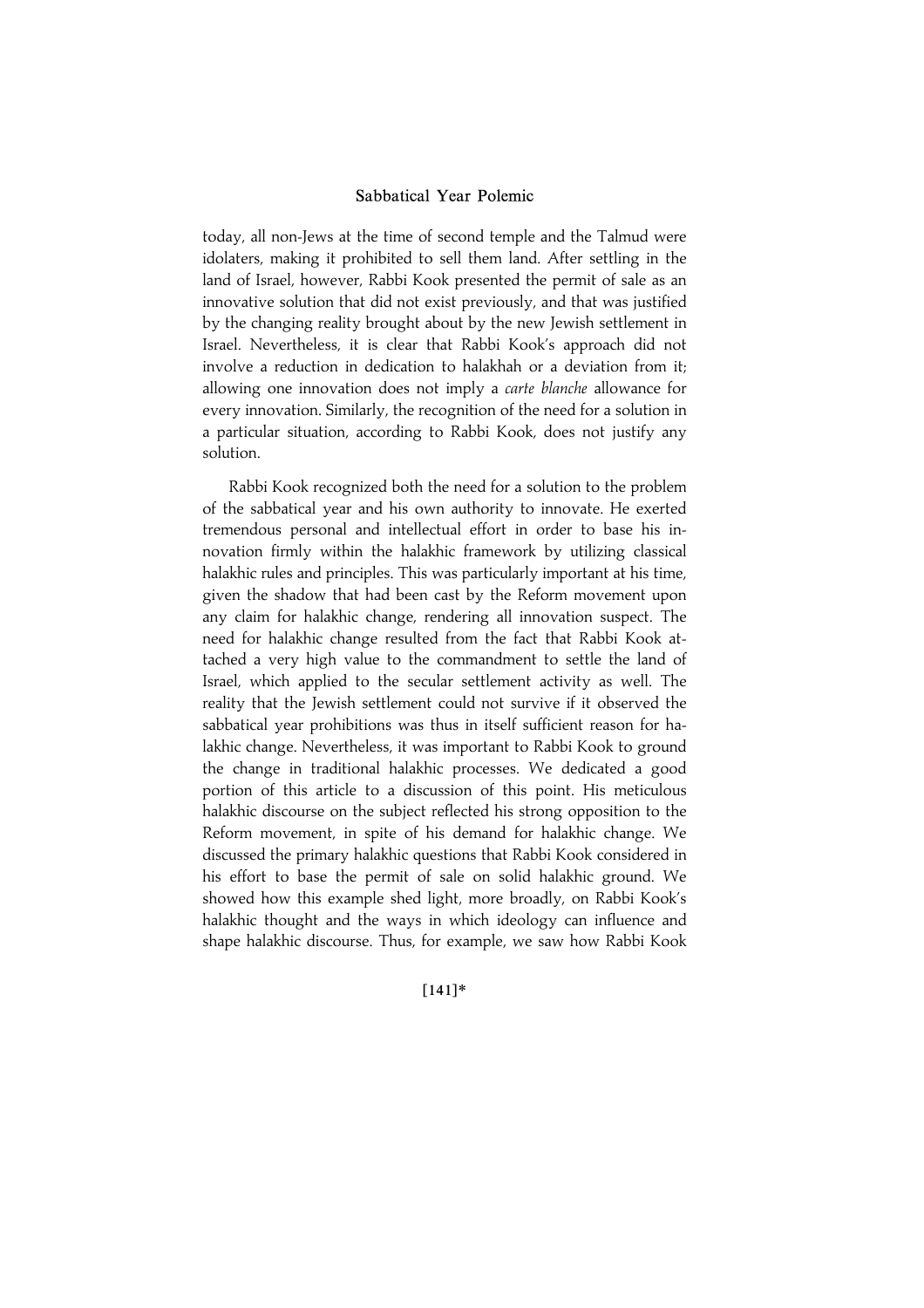transformed the talmudic statement that ''the settlement of the land of Israel is equal to all of the commandments of the Torah'' into a normative halakhic dictate that obligates the halakhic authority to neutralize the pressure between halakhah and the settlement enterprise. Accordingly, Rabbi Kook saw it as his responsibility to issue rulings that could theoretically be embraced by the entire settlement, unrelated to the needs and desires of the settlers themselves.

We then turned to the second characteristic of Orthodox jurisprudence from which Rabbi Kook deviated – the attitude toward nonobservant Jews. Research on Orthodoxy has related to the schism that developed in the Jewish world in the modern period, and the manner in which the halakhic authorities formulated their rulings in order to create a community of halakhically observant Jews. Less attention has been given in this context to the fact that the most halakhic authorities redefined the target community for their rulings as exclusively the Orthodox community, which had far-reaching implications for Orthodox jurisprudence.

We analyzed the sabbatical year polemic with an eye toward the ways in which the targeted community that a legislator or judge envisions has a significant impact on his ruling. A common denominator between the two halakhic authorities who were the focus of this article  $-$  Rabbi Kook and the Hazon Ish  $-$  is that they each addressed an agricultural community, and therefore neither ignored the needs of the farmers and the difficulties that they faced. Nevertheless, each addressed a different agricultural community, and this difference led to the wide gap between their rulings. The Hazon Ish addressed the Orthodox agricultural communities consisting of the Po'alei Agudat Yisra'el settlements. Rabbi Kook, on the other hand, had the entire Jewish agricultural settlement in the land of Israel in mind.

Accordingly, the Hazon Ish provided solutions for the haredi farmers that required them to pay very close attention to their work, constantly distinguishing between permitted and prohibited activities, as he identified them. Indeed, the Hazon Ish explicitly declared, that

#### $[142]*$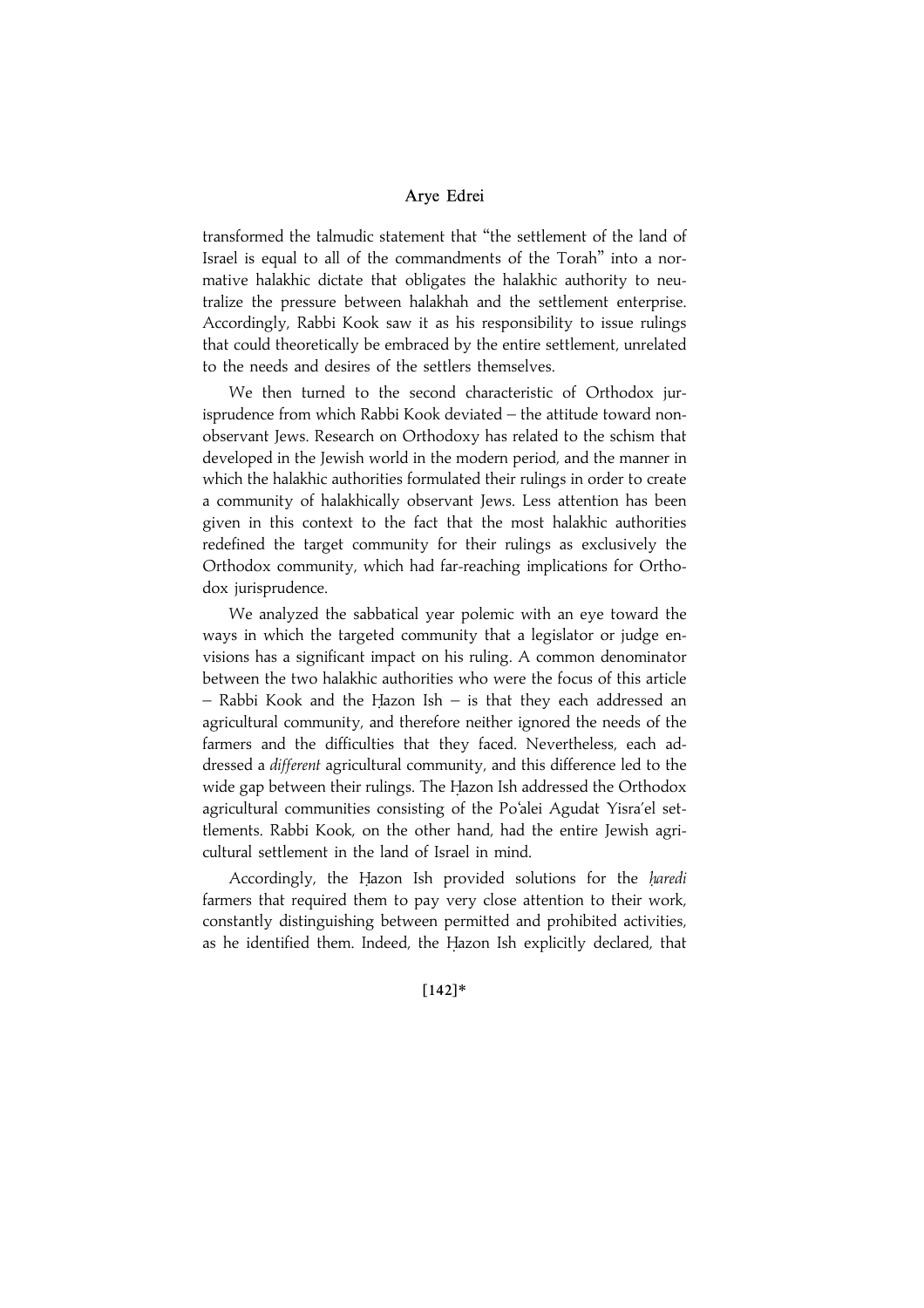observance of the sabbatical year requires strong will and readiness for self sacrifice. It is the farmers who have that will that he addressed. Similarly, he suggested solutions that enlisted support from communities in Israel and the Diaspora on behalf of these ''heroic'' farmers. These solutions were clearly not suitable for the general agricultural population, not just because the farmers were not prepared for self sacrifice, but mainly because the rulings were designed only for a limited group of farmers. The modern agricultural system of an entire country cannot suspend activity for a year, not to speak about the obvious fact that support can naturally be provided for some, but not for the entire community. Rabbi Kook understood this in 1909, and he therefore repeatedly addressed the issue of export, claiming that markets could not be sustained if there would be no export in the sabbatical year. It is clear that were all of the farmers in the land of Israel observant, the Hazon Ish would also seek a halakhic solution to the problem of export. It is also clear that such a solution would require some compromise from the halakhic ideal. The position of the Hazon Ish, however, was that such an effort would be justified only on behalf of Jews who are dedicated to halakhah and prepared to sacrifice on its behalf. In this approach, the Hazon Ish followed the path paved by the Hatam Sofer: "They are not our responsibility."

It is important to emphasize that the Hazon Ish saw no value in minimizing the transgressions of sinners without some demonstration of their desire to do so. Nevertheless, he did not promote the concept of communal separation adopted by Agudat Yisra'el in the land of Israel. This approach was advocated by Dr. Isaac Breuer, who viewed the secular nationalists as the ''new Jews,'' and claimed that they have no value or significance from a Jewish perspective. Although the Hazon Ish distanced himself from this political controversy, he adopted it as a guiding principle in his approach to halakhic jurisprudence.

Rabbi Kook argued that even those who supported the separation from the Reform movement should strongly oppose any schism in the land of Israel. He explained that, in contrast to the situation in Western

#### $[143]*$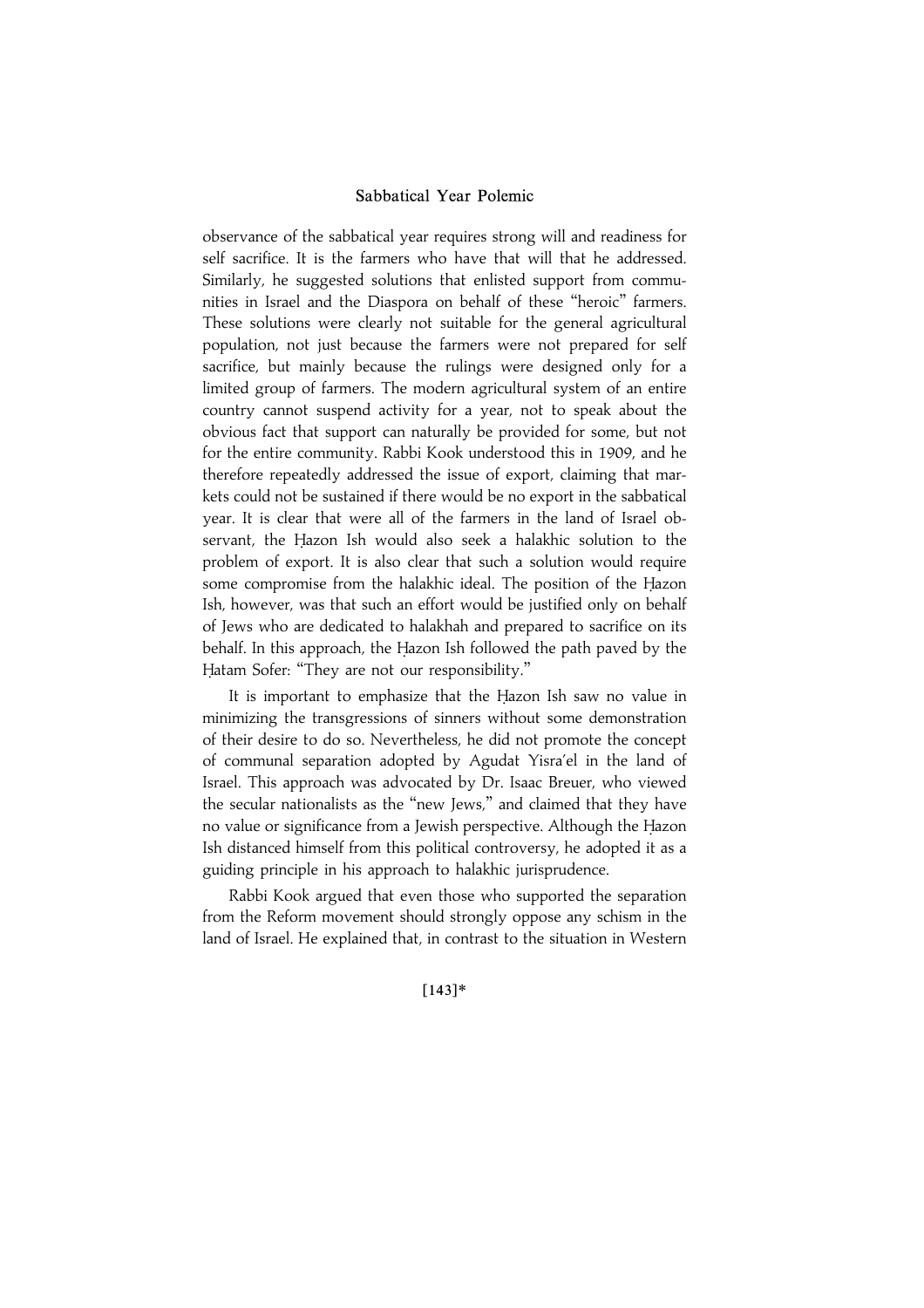Europe, the secularists in the land of Israel were sacrificing themselves for the sake of the nation and its future. His arguments are compatible with his theological perspective on secularists, galvanized in the land of Israel in light of his encounter with the pioneers who, according to his vision, had spiritual dimensions that were lacking in Orthodoxy. Rabbi Kook tried to create harmony and reconciliation between the forces, and it was inherently clear to him that separatism was impossibility. This approach took on unique significance in the sabbatical year polemic with regard to its impact on his halakhic rulings. Rabbi Kook wished to provide a leniency for the secularists and to draw them near, a fact that he declares explicitly in several places. In one place, he also stated that he wanted to dispel the argument that the halakhah works against settlement, that it prevents potential immigrants who are observant from immigrating. Yet, his primary argument was that the proposed alternative solutions do not provide a solution that can be observed by the entire settlement. Once the halakhic authority defines his target population, he must ask himself whether his ruling addresses the needs of that community. If the laws of the sabbatical year are addressed to the entire settlement, then it is impossible to survive without the permit of sale, as Rabbi Kook repeatedly argued. One of the consequences of opposition to the permit is that the observant community relies on the fact that part of the community is not observing the sabbatical year laws, an unacceptable approach for Rabbi Kook. Only a solution that enables the entire settlement community to function can be adopted. The deeper understanding of his position is that Rabbi Kook's primary goal in adopting the permit was not to be lenient with the settlers, but to repair halakhah in order to make it suitable for implementation in the new reality. In the 1909- 1910 sabbatical year, most of the settlers were socialists who could be categorized as those who had ''cast off the yoke of the commandments.'' The situation could not have been defined as a real situation of "pressing need," for the settlers would have certainly worked the land with or without the permit. Rabbi Kook introduced a new meaning to

 $[144]*$